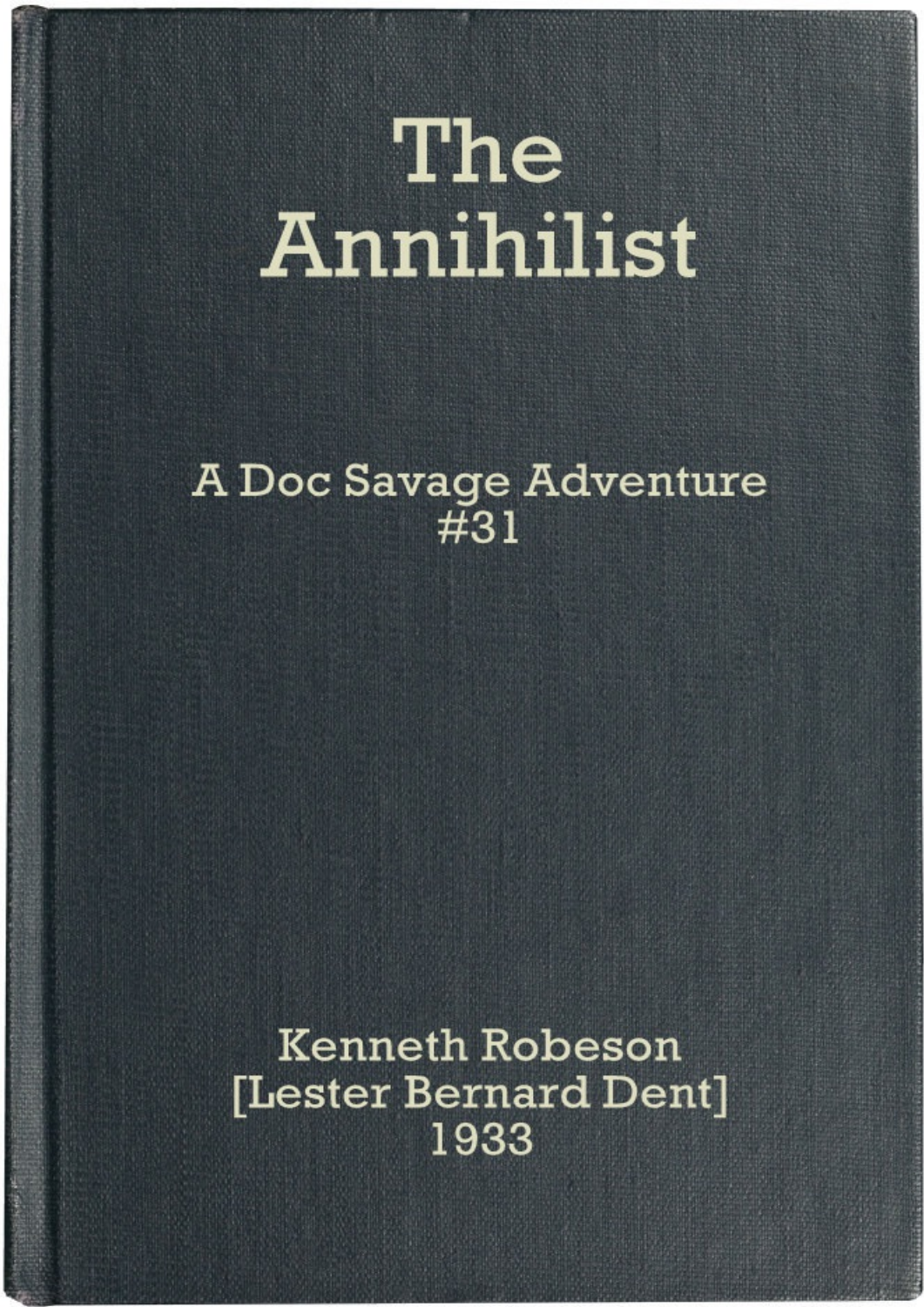#### **\* A Distributed Proofreaders Canada eBook \***

This ebook is made available at no cost and with very few restrictions. These restrictions apply only if (1) you make a change in the ebook (other than alteration for different display devices), or (2) you are making commercial use of the ebook. If either of these conditions applies, please contact a FP administrator before proceeding.

This work is in the Canadian public domain, but may be under copyright in some countries. If you live outside Canada, check your country's copyright laws. IF THE BOOK IS UNDER COPYRIGHT IN YOUR COUNTRY, DO NOT DOWNLOAD OR REDISTRIBUTE THIS FILE.

*Title:* The Annihilist: A Doc Savage Adventure

*Date of first publication:* 1934

*Author:* Kenneth Robeson [Lester Bernard Dent] (1904-1959)

*Date first posted:* July 14, 2014

*Date last updated:* July 14, 2014

Faded Page eBook #20140717

This ebook was produced by: Alex White & the online Distributed Proofreaders Canada team at http://www.pgdpcanada.net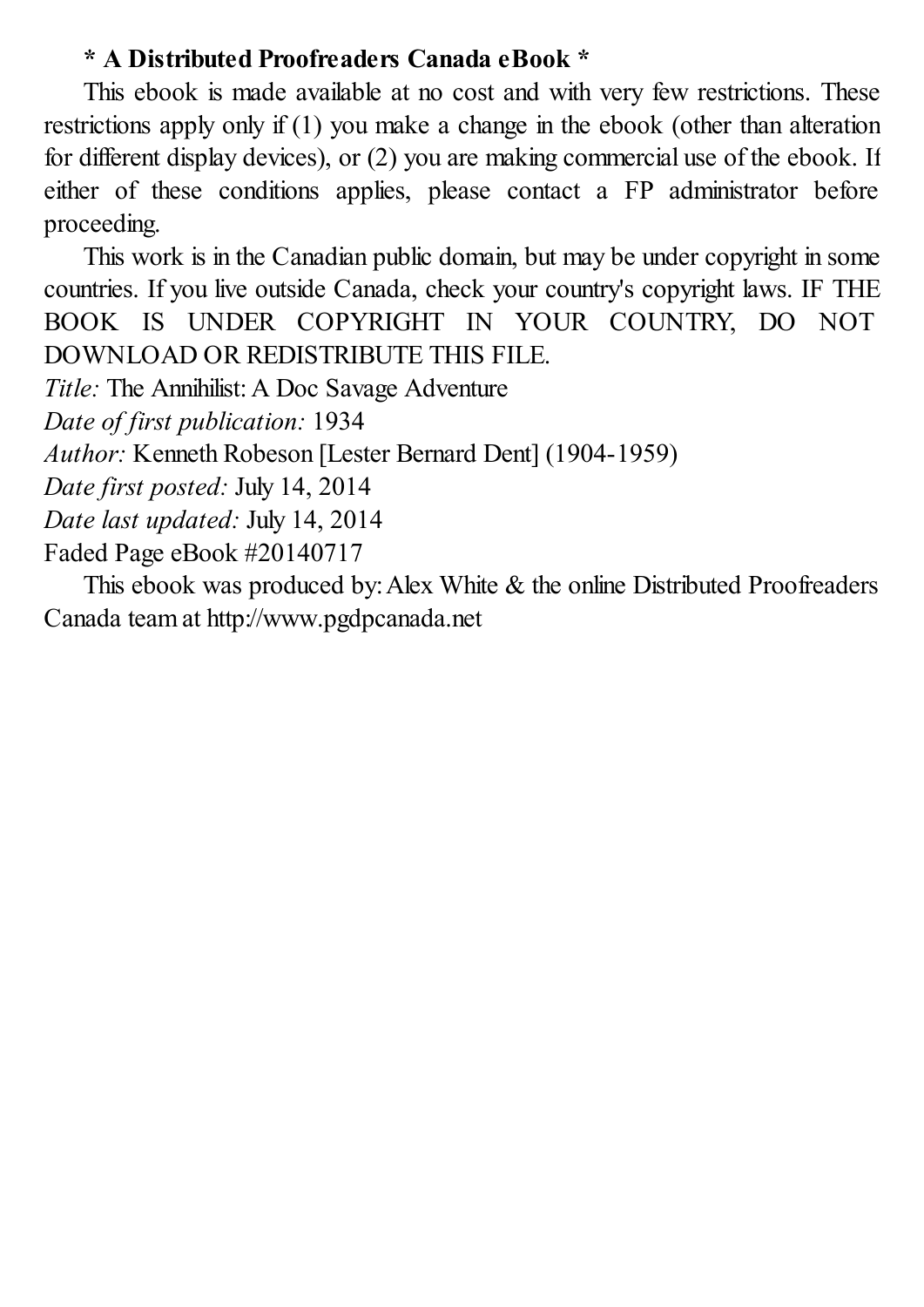# The Annihilist A Doc Savage Adventure

by

Kenneth Robeson

First published DOC SAVAGE Magazine December 1934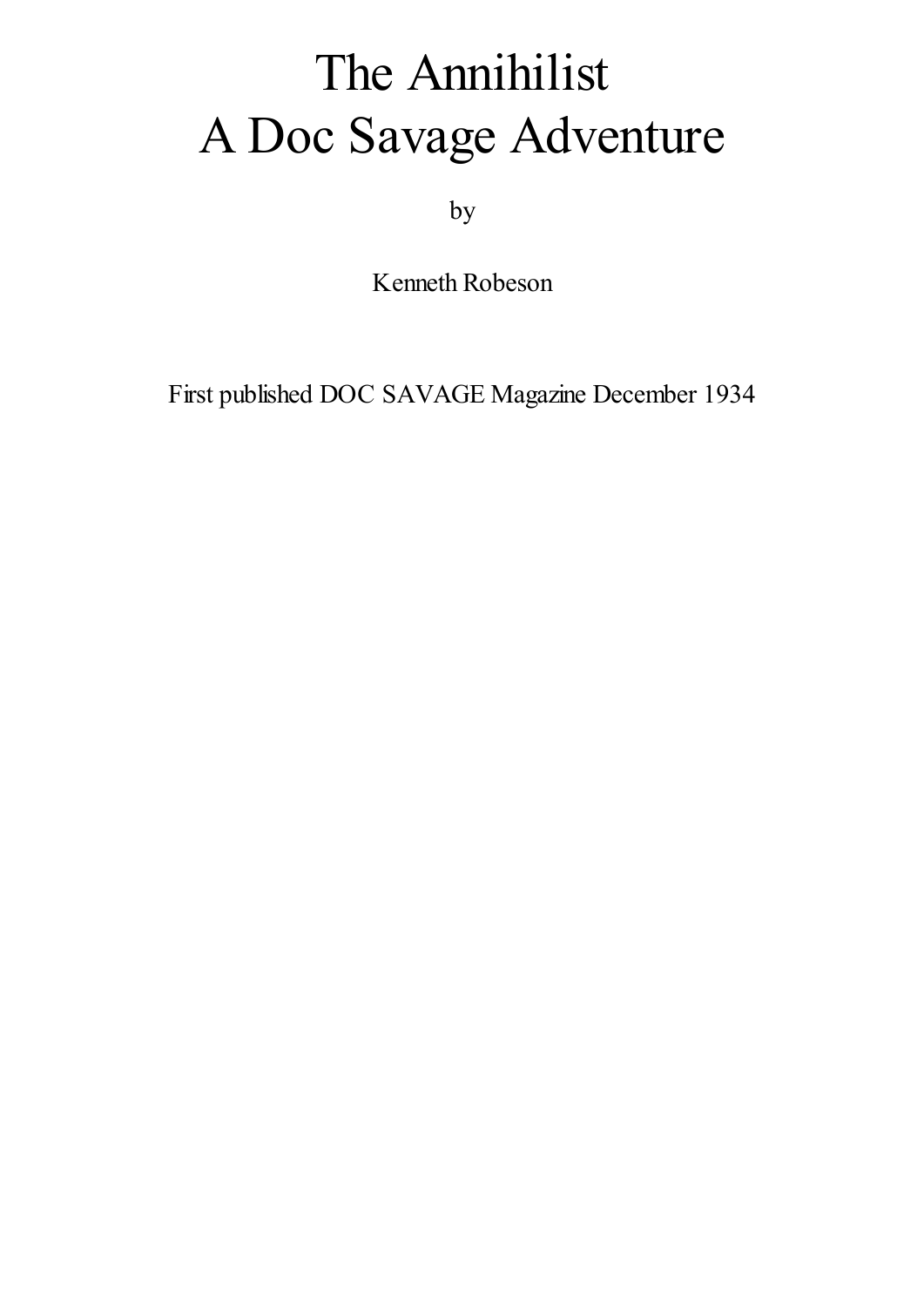#### **[Contents](#page-83-0)**

- THE [POP-EYED](#page-90-0) DEAD
- THE [MYSTER](#page-99-0)Y QUEST
- THE [BOKE](#page-108-0) MEETING
- [MORE](#page-117-0) POP-EYED
- THE [HAND](#page-126-0) OF SULTMAN
- PAT HITS A [SNAG](#page-133-0)
- [SURPRISE](#page-144-0) SHADOW
- THE CRIME GLAND
- BOKE'S TOUCH
- TORTURE
- 11 TERROR OVER THE CITY
- 12 DEATH ON THE RIVER
- ULTIMATUM
- BOKE DECIDES
- UPSTATE
- DOUBLE TRAP
- HARDBOILED'S MISTAKE
- MONK TAKES HIS DAY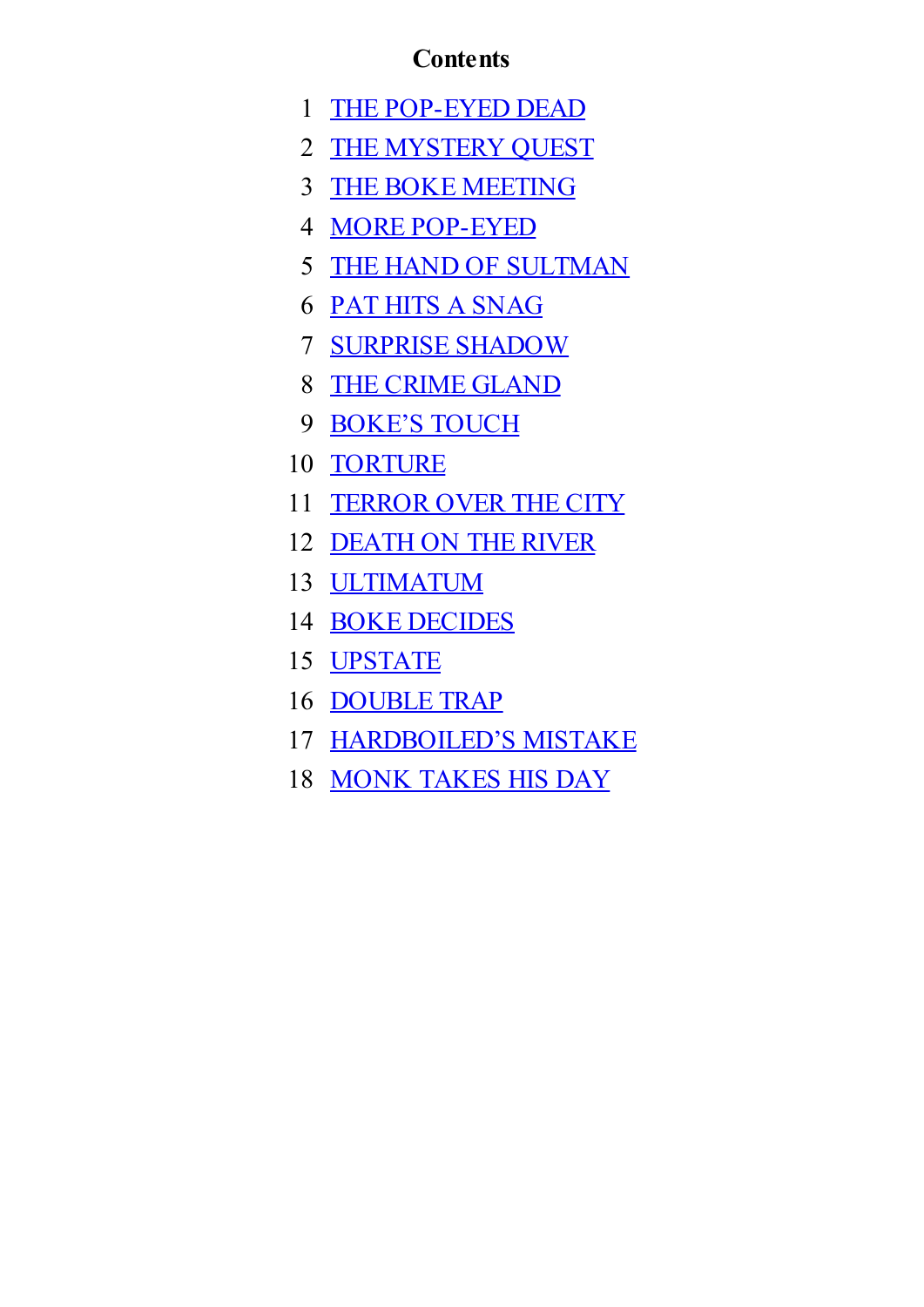# Chapter I THE POP-EYED DEAD

John Henry Cowlton was the first pop-eyed dead one. Cowlton was a young man who had inherited money, and the newspaper reporters, writing his obituary the next morning, called him a Park Avenue playboy. Cowlton was found in his penthouse gymnasium, and because the gym windows were open and it had been a cold night, his body was frozen only slightly less hard than a rock. There was no mark on John Henry Cowlton's athletic body. But there was a very peculiar thing wrong with his eyes.

John Henry Cowlton's eyes were protruding completely from their sockets, and for no good reason that the coroner could find. They were quite horrible, those eyes.

Everett Buckett was the second pop-eyed dead one. They found him in his limousine, which he drove himself. Buckett was a Wall Street operator whose machinations had sometimes moved others to call him "Old Bucket of Blood." He was worth upward of forty millions of dollars.

There was no mark on his body, but every one who saw his corpse noted the way the eyes stuck out. Not only was this horrible to look at, but it gave the undertaker considerable trouble.

Of course Everett Buckett's death was connected with that of John Henry Cowlton, on account of the eyes. But the catch was that there was no other connection between the two men, as far as any one knew. They had not even been acquaintances.

And certainly no one could connect "Nutty" Olsen with Everett Buckett, Wall Street wolf, and John Henry Cowlton, Park Avenue socialite.

Nutty Olsen was the next victim, and they found him in his cheap, filthy room with his eyes all a-pop. Nutty had been in numerous jails and he had a long police record; he was known as an utterly bad character. It was even suspected that he had murdered his mother because the old lady had once turned him over to the police. This had never been proved.

All of these deaths were in Manhattan.

The next one was in the Bronx. By this time, newspapers had started putting the pop-eyed deaths on the front page, and people who had nothing else to do were wondering if some new and mysterious disease might not have sprung up.

The Bronx victim was a lawyer, noted as a very honest man. He had a large family. They heard him screaming in his room. When they reached him, he was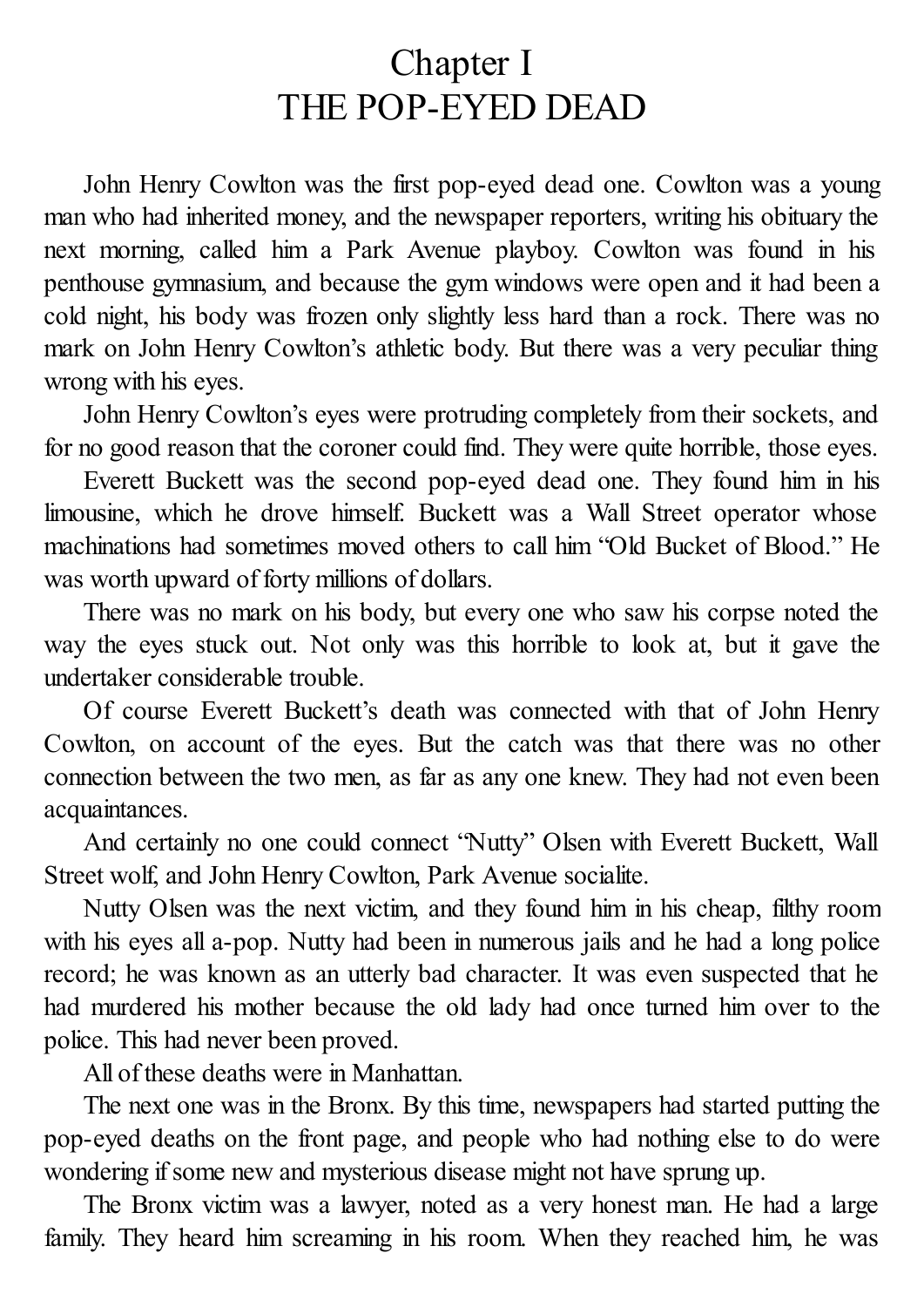spread out on the floor with his eyes sticking out.

The tabloid newspapers began to turn handsprings. They ran big headlines; and the more timid citizens of New York began to look into mirrors frequently to see if anything was wrong with their eyes.

The thing was not a joke. A fifth and sixth man were found dead—one a comfortably fixed insurance man, the other a down-and-out hanger-on in a pool hall —and their eyes were not pleasant things to look at. The seventh was a professor in the city's largest university.

There was no conceivable connection between any of these men. But they all died with their eyes sticking out.

The police department, urged by the mayor, sent to Chicago for a specialist in strange diseases, for none of the victims showed the slightest mark on their bodies. The conservative New York papers became as wild as the tabloids. They did their best to worry every one.

Certain unnaturally timid persons began to go south to Florida earlier than they had intended. Others went to Europe. Those who had country homes paid them a visit. So far, it was only the timid who were worried. But before long, every one was to feel the terror of it.

They thought it was some new disease. They were wrong. Just how hideously wrong, no one had yet realized. The secret of the whole thing started coming out after what happened at the Association of Physical Health.

In the Association of Physical Health, there was a frosted glass inner-office door which bore the legend:

Dr. J. Sultman, President

Behind the door, a man yelled hoarsely, "I won't do it! No!"

There were scuffling sounds and a thump as if a chair had been upset. Rattling of the doorknob indicated some one was trying to get out.

In the big outer office, stenographers stopped typing. The flashy blonde on the phone switchboard ceased chewing gum and opened her lips.

The small man sitting in one of the leather chairs reserved for customers lowered his newspaper against his chest and looked over it, then shifted the paper so that his hands were concealed between it and his chest. The small man had long, oily hair and bleak blue eyes. His clothing was extremely conservative.

"Let me out of here, you damned fiend!" roared the voice back of the door.

Then the frosted glass panel broke with a jangling explosion. The man on the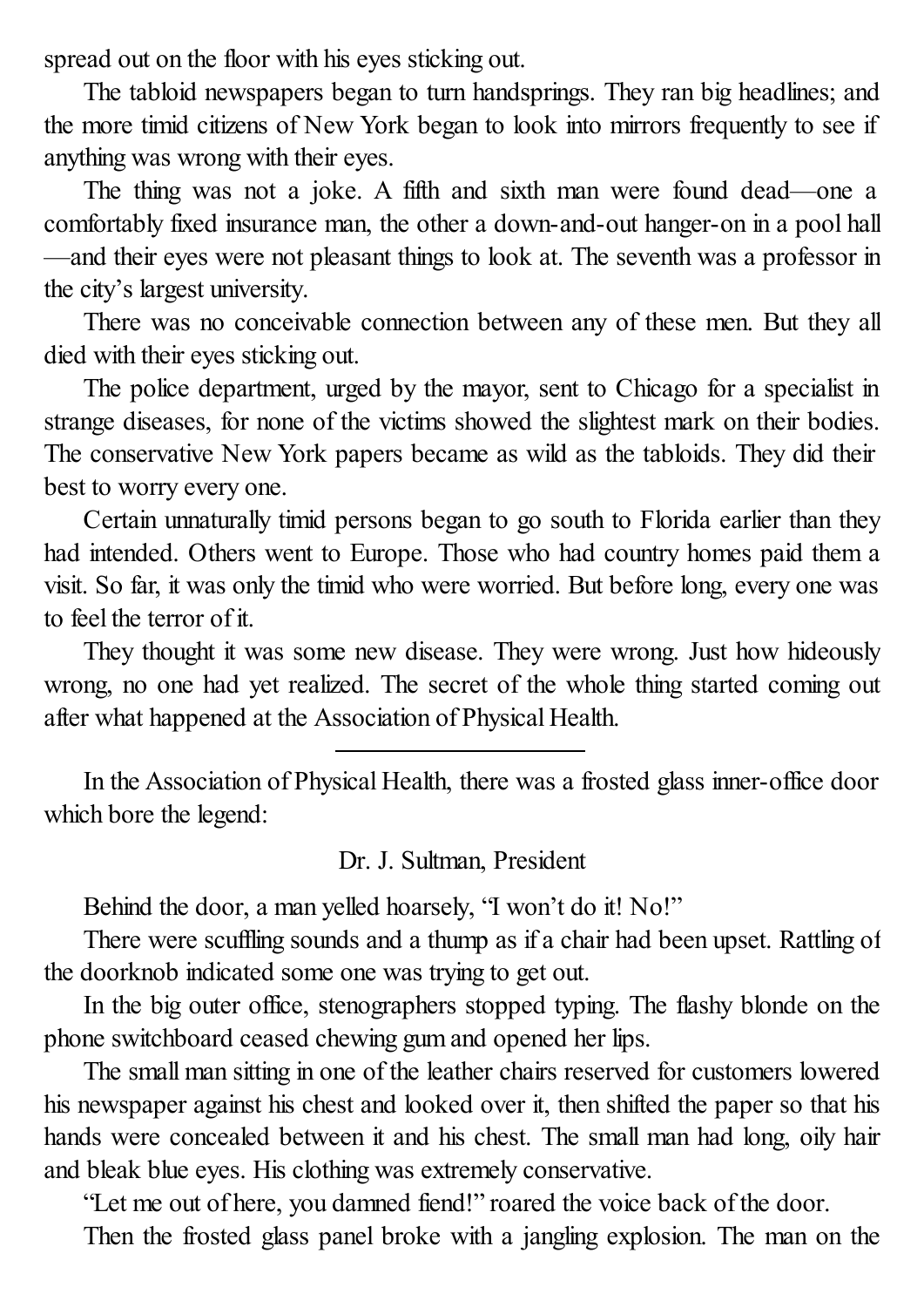other side was beating it out with his fists, and when he had a large opening, he threw a light-brown topcoat over the jagged edges and vaulted through. He did not bother to recover his coat, but plunged toward the elevators, breathing heavily, horror on his face.

The man did not look like one accustomed to violent physical action. He was portly, with ruddy cheeks, and his head was almost bald. He had long-fingered, capable hands, which were also unusually smooth-skinned.

The small man with the newspaper stood erect hastily, let the paper fall, and showed an automatic pistol which it had hidden.

"Wait, brother!" he said.

The portly man looked at the gun, veered sharply to the left and slammed himself down in the shelter of a long leather divan.

"Help!" he roared at the top of his voice. "Police! Help!"

The small man's mouth twisted, giving his face a cast of extreme evil. He aimed at the divan and began shooting, the gun convulsing and jumping with each earshattering report.

Stenographers screamed; nurses began running; and the blonde telephone girl swallowed her gum and tried to crawl under her switchboard.

When the small man's automatic was empty, he snapped a fresh cartridge clip into the magazine with the skill of an expert gunman. Then he ran around behind the divan.

The portly man was a limp heap, leaking crimson in several places, for the bullets had driven through the leather and upholstery of the divan.

The small man shot once more, deliberately, and his victim's head jarred as a small blue hole appeared a little above the eyes. Then the killer ran for the stairway beside the elevators.

He reached the first stair landing. There he stopped, began to writhe about and shriek.

Between yells, the killer gnashed his own lips so that scarlet ran down over his chin and stained his necktie and shirt front. He doubled over as best he could, stamping his feet, slowly, then threw back his head.

When his head was back, the strange thing happening to his eyes first became apparent. It looked as if something behind the orbs was slowly forcing them out of their sockets.

The small man fell down on the landing and his gargling noises weakened until, before many seconds had passed, he was silent. He ceased to breathe, but his body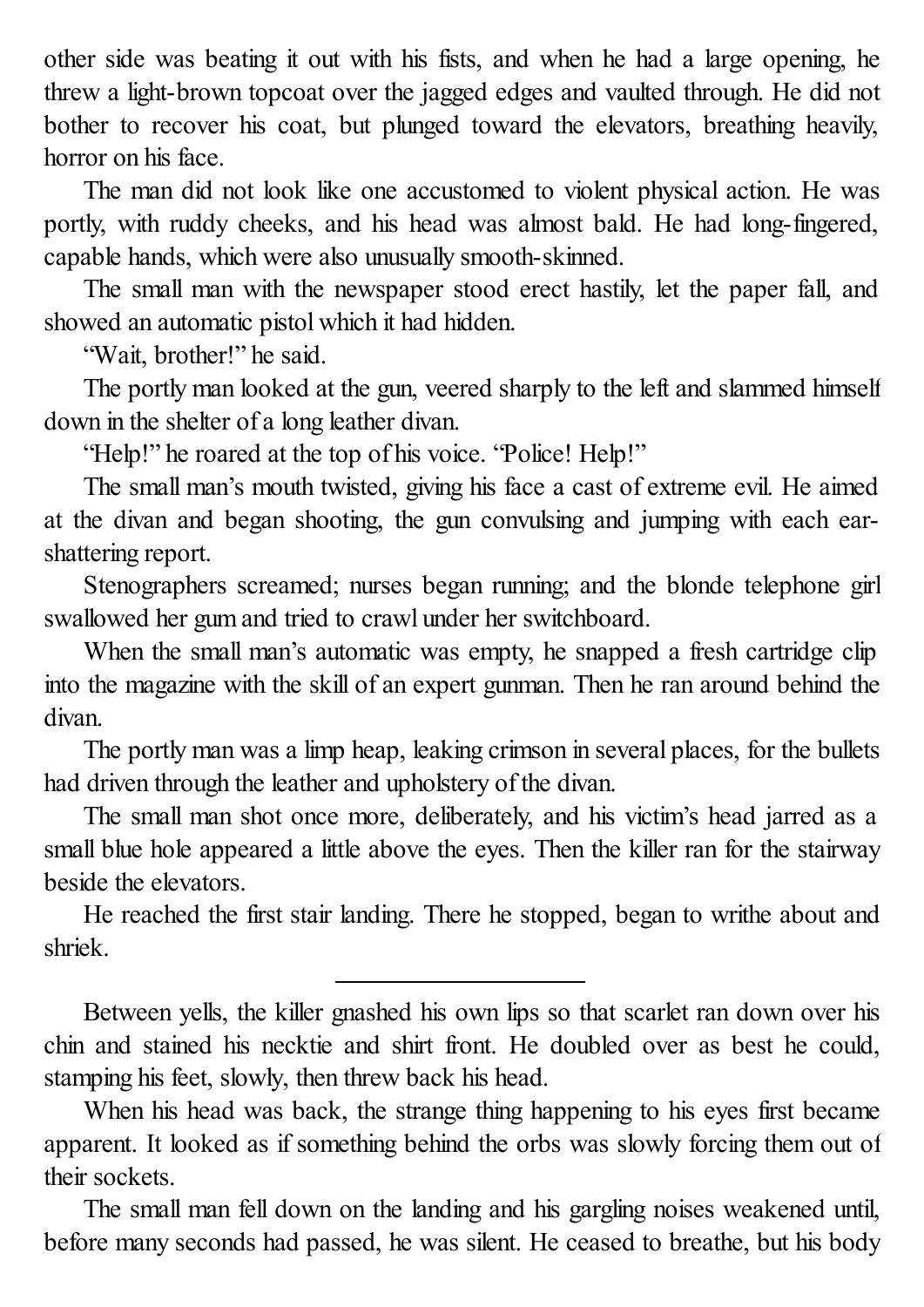still retained its grotesquely stiff posture.

His eyes were all but hanging out of their sockets.

There was only one flight of stairs to the street, and heavy feet pounded these, mounting. Two policemen appeared, hands on hip holsters, and saw the body of the man on the landing.

"I'll be damned!" gasped one officer, impressed by the dead man's popping eyes. "Whatcha know about that? The eighth one!"

They went on up the stairs and entered the big reception room of the Association of Physical Health. There was much excitement, one of the stenographers having fainted.

The two policemen shouted down every one, gave orders that nobody was to leave, and one took up a position at the elevators after ascertaining there was no back door. The other cop made a brief inspection of the portly man who had been shot to death behind the divan.

One of the dead man's arms was outflung, and the wrist was encircled by a shiny metal band which the policeman at first mistook for a wrist watch, only to learn, on closer inspection, that it held in place a round metal disk which bore an inscription that read:

Should anything happen to this man, notify Doc Savage.

"Hell's bells!" gulped the officer, and ran for a telephone.

The blonde operator was too nervous to put up a connection, so the policeman did it himself, fumbling clumsily with the board.

"Doc Savage speaking," came over the wire.

The voice which had answered was one so unusual that the officer was startled into momentary silence. There was a remarkable depth and power to the voice, a quality of capability which even the shortcomings of telephonic reproduction did not mask.

"There's a man dead here," said the policeman. "On his wrist is an identification tag asking that you be called if anything should happen to him."

"What is the number on the back of the tag?" Doc Savage asked.

The officer went over and examined the tag, finding a number he had overlooked the first time. Then he came back.

"Twenty-three," he said.

The policeman waited for some comment—then a bewildered expression overspread his flushed features. He absently put a finger up and rubbed an ear, as if that organ were playing him tricks.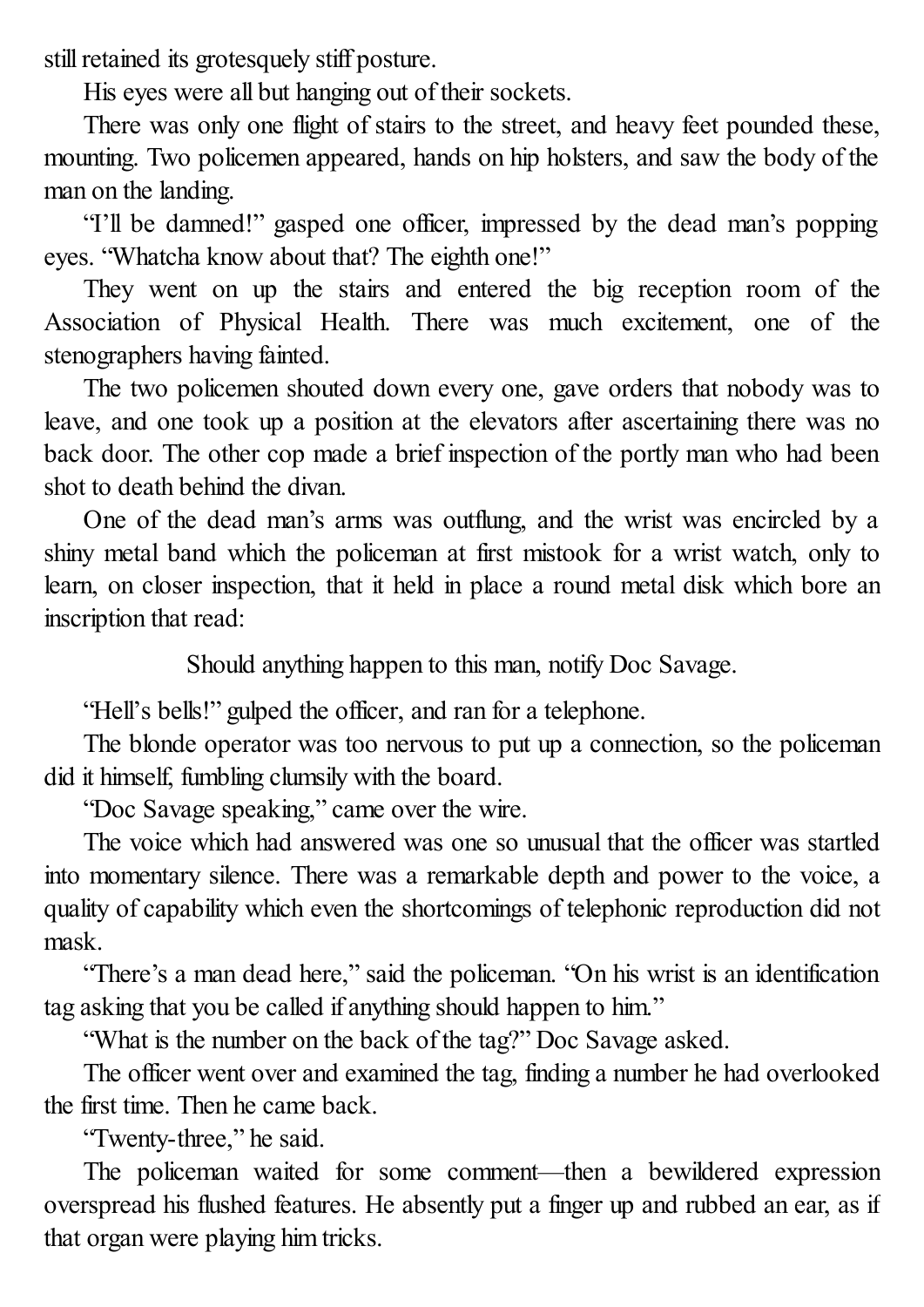He was hearing one of the strangest sounds ever to come to his attention. It was a weird trilling, this note, having a fantastic rising and falling cadence, yet adhering to no definite tune. It might have been the product of a faint wind through the cold spiles of an ice field, or it might have been the sound of an exotic tropical bird. The note ebbed away as mysteriously as it had arisen.

"I shall be there shortly," Doc Savage said, and there was no trace of emotion in his unusual voice.

The policeman hung up and breathed, "Whew! Something about that guy gets you, even over the telephone!"

The other cop, who had come over and heard the last of the conversation, demanded, "Who is this guy Doc Savage?"

The first officer looked dumfounded. "You ain't kiddin' me?"

"Oh, I've heard gossip about him," said the other. "But nothing first hand. What's the dope on him?"

"He's probably the most unusual bird alive," said the first officer. "He's the biggest and strongest man you ever saw. And he's a whiz! He can do anything. Electricity, chemistry, engineering, he knows all about 'em all."

"What's his business?" demanded the other.

The first policeman shrugged. "High adventure, I guess. He likes excitement. And he goes around getting people out of trouble. But what I mean, he tackles things on a big scale. He saves thrones for kings and stops wars. That's his calibre."

The cop who was asking questions said, "He has five birds who help him, hasn't he?"

"Yeah. Scientists, electricians and so on. Each one of the five is a topnotch specialist in some line."

The other policeman nodded at the body, then at the telephone. "How come you called him?"

"That identification disk——"

"I know. But that's business for Inspector Hardboiled Humbolt. He won't like it, your calling this Doc Savage."

"I don't give a damn," said the other officer. "This Doc Savage has done more good for the world than any other ten living men you can name. Yeah—any fifty you can name."

"Hardboiled Humbolt is gonna lay an egg because you called Savage," grunted the first cop. "You could call the president and the governor and the marines, and Hardboiled would still kick. He likes to run things."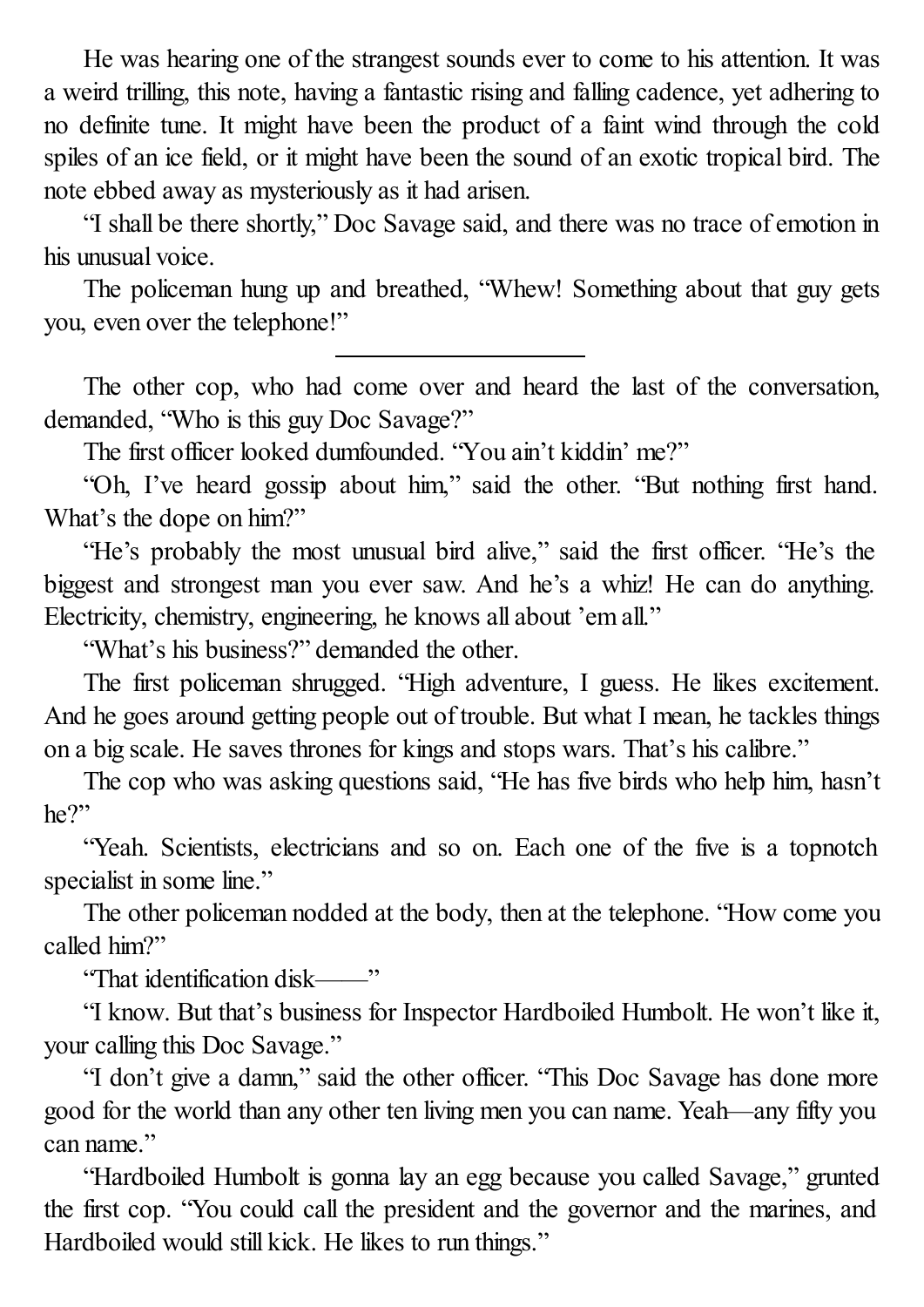"Let him lay the egg," snorted the other policeman.

They went out to stand guard. Down in the street, the caterwauling of a police siren was becoming louder.

The roadster had a long wheelbase, but it was not flashy and there was nothing particularly outstanding about its appearance. Only close inspection would have shown that the body was moulded of armor plate and the tires were filled with sponge rubber which would not be affected greatly by bullets. The glasswork was also of bulletproof construction, and the machine was fitted with apparatus for laying either smoke or gas screens.

Under the hood, a siren whined softly.

It was hard to say whether it was the whining of the siren or the appearance of the remarkable bronze man at the wheel which caused traffic to be parted with alacrity. The siren was the type reserved for police squad cars. Furthermore, the license plate consisted simply of three letters and a number—DOC 1.

More than a few persons on the streets recognized the bronze man. His picture was often in the newspapers; his name was mentioned even more frequently in the prints.

"Doc Savage," some one said, and there was a small stampede for the curb to get a glimpse of the bronze man.

The roadster was a large one, a car in which an ordinary large man would have seemed small. But the bronze man had the build of a giant, even in the open machine. Tremendous muscular strength was apparent in his cabled hands and in the vertical muscles in his neck, which were like hawsers coated with a veneer of bronze.

This bronze hue was the giant's motif throughout, his unusually fine-textured skin having a metallic hue imparted by long exposure to intense sunlight; his hair, straight and fitting like a metal skullcap, was of a bronze only slightly darker; the quiet brown of his business suit added to the symphony in metal.

Perhaps the eyes of the bronze man were the most impressive thing about him. They were weird, almost fantastic eyes, like nothing so much as pools of fine golden flakes continuously stirred by tiny winds. In them was a hypnotic, compelling quality.

The bronze man wore no head covering, and his eyes roved ceaselessly, seeming never to devote attention to the driving but rather to the streets through which the roadster passed. In spite of the seeming inattention, there was an expert ease about the way he drove.

He reached the building which housed the Association of Physical Health, drew to the curb and switched off the engine. Little more than the sudden death of the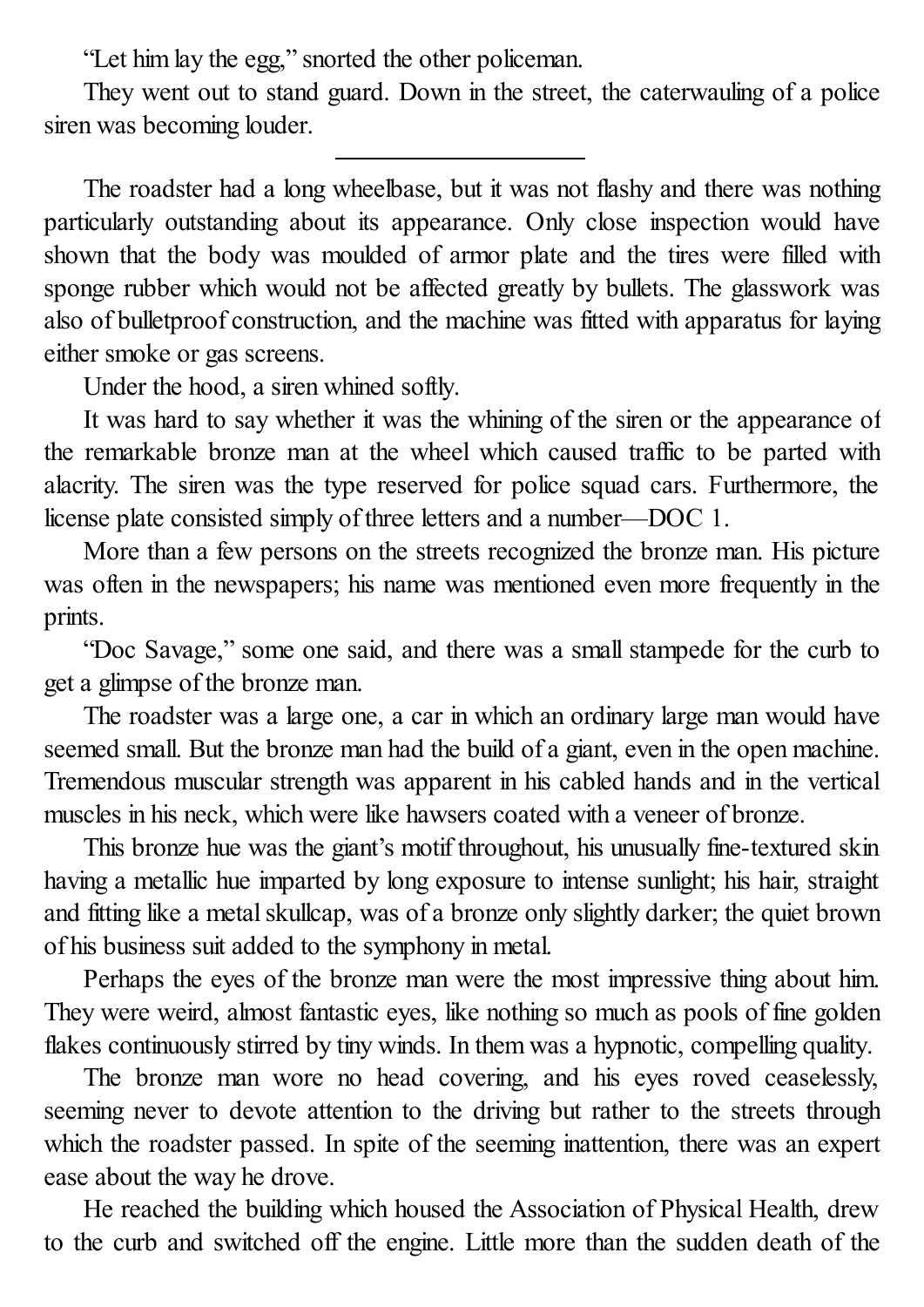ammeter needle indicated the motor had stopped, so silently had it operated.

The bronze man drifted a metallic, muscle-cabled hand under the dash and touched a switch. Soft static crackle began coming from a radio loud-speaker. He brought a hand microphone to view.

"Monk—Ham," he said into the mike.

A voice that might have belonged to a small child came from the radio speaker.

"We're only a few blocks away, Doc," said this small tone.

"Ham with you?" Doc questioned.

"The shyster? Sure. He's along."

"Watch the outside of the building." Doc Savage directed quietly.

"Sure," said the child-voiced "Monk." "What do you know about this Association of Physical Health?"

"It is a concern which makes a business of giving physical examinations," the bronze man replied. "A physician named Janko Sultman is the president and principal owner."

Monk asked, "Any idea what this means, Doc?"

"None whatever," said the bronze giant, and switched off the radio transmitterreceiver equipment.

He could hear the murmur of puzzled voices as soon as he entered the building. A police medical examiner was inspecting the body of the man who had died, popeyed, on the stair landing. He bowed with marked deference when he saw Doc Savage.

"What killed him?" Doc Savage queried.

"I haven't the slightest idea," the medical examiner said promptly. "It has me stumped. But he's like the other seven."

The bronze man said nothing, but knelt beside the dead man, his intention obviously being to make an examination.

There was a pounding of feet on the stairs, coming down from the second floor above. Doc Savage did not look around.

The newcomer was a burly man almost as large as Doc Savage. He had very large feet which were encased in canvas sneakers, and he walked as if his feet hurt him. His face gave the impression of being composed mostly of jaw.

He slammed a hand down on Doc Savage's shoulder. The hand was red and bony with a skin that looked as tough as rhinoceros hide.

"What the hell you doing?" he growled. "Get away from that body!"

The beefy man kept his hand on Doc Savage's shoulder as the bronze man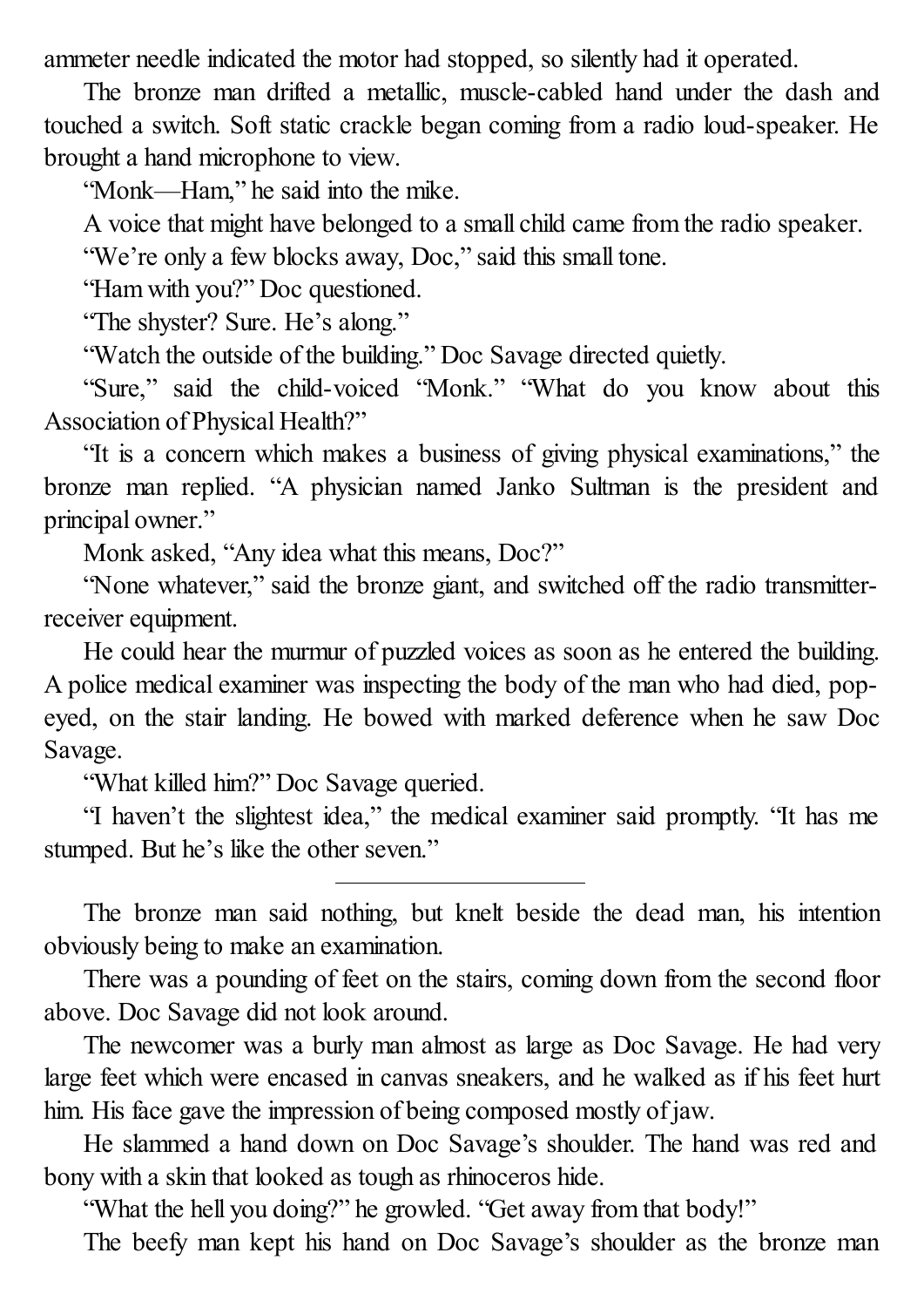stood erect. Then he shifted his grip to Doc Savage's arm. A slightly blank look overspread his bulldog face as he felt the hardness of the arm beneath. The next instant blankness became amazement as the bronze man plucked the hand off his arm, accomplishing the feat with apparent ease.

The burly man peered foolishly at his wrist, which bore pale grooves where the bronze man's fingers had reposed momentarily. He wriggled the fingers and seemed surprised that they functioned. Then he rumbled angrily, shook his arm up and down, and a shot-filled leather blackjack dropped into his hand. Evidently it had hung on a hook or rested in a shallow pocket in his sleeve.

"Tough guy, huh?" he growled.

"Don't be a fool, Hardboiled!" the medical examiner gulped. "This is Doc Savage."

"I know who he is," "Hardboiled" rumbled. "He's the guy who goes around mixing in other people's business, and guys who try to buck him have a funny way of disappearin'."

The medical examiner said, "Doc Savage has an honorary commission as inspector on the police——"

"Yeah, I know," Hardboiled growled. Then he leaned forward and tapped Doc's chest lightly with the end of his blackjack.

"Listen," he said. "I been intending to get around to you, only I've been too busy. I've heard a lot about you, and we know each other by sight. You may know I'm a tough cop. That's what the papers call me, damn 'em! I know you're the Man of Mystery, and I know people try to kill you and you do things to 'em and the law never hears about it. I don't like it. From now on, when anybody takes a shot at you, you call a cop and he'll handle it. Do it like anybody else does."

"In other words, have the police fight my battles?" Doc asked.

"Call it what you want," Hardboiled scowled. "There's laws to take care of crooks. And another thing: behave yourself and you won't have any battles to fight."

Doc asked dryly, "You have a faint suspicion I am a crook? Is that it?"

Hardboiled glared. "When I have suspicions, they're not faint!" he yelled. "I come out with 'em."

Doc said, "Suppose you come out with them now."

The beefy inspector's leather sap swung for emphasis.

"I think you do things outside the law!" Hardboiled roared. "That makes you subject to arrest. There are laws to punish criminals. And don't feed me that hokum about them not being punished in this day, because they are. Let the law take its course."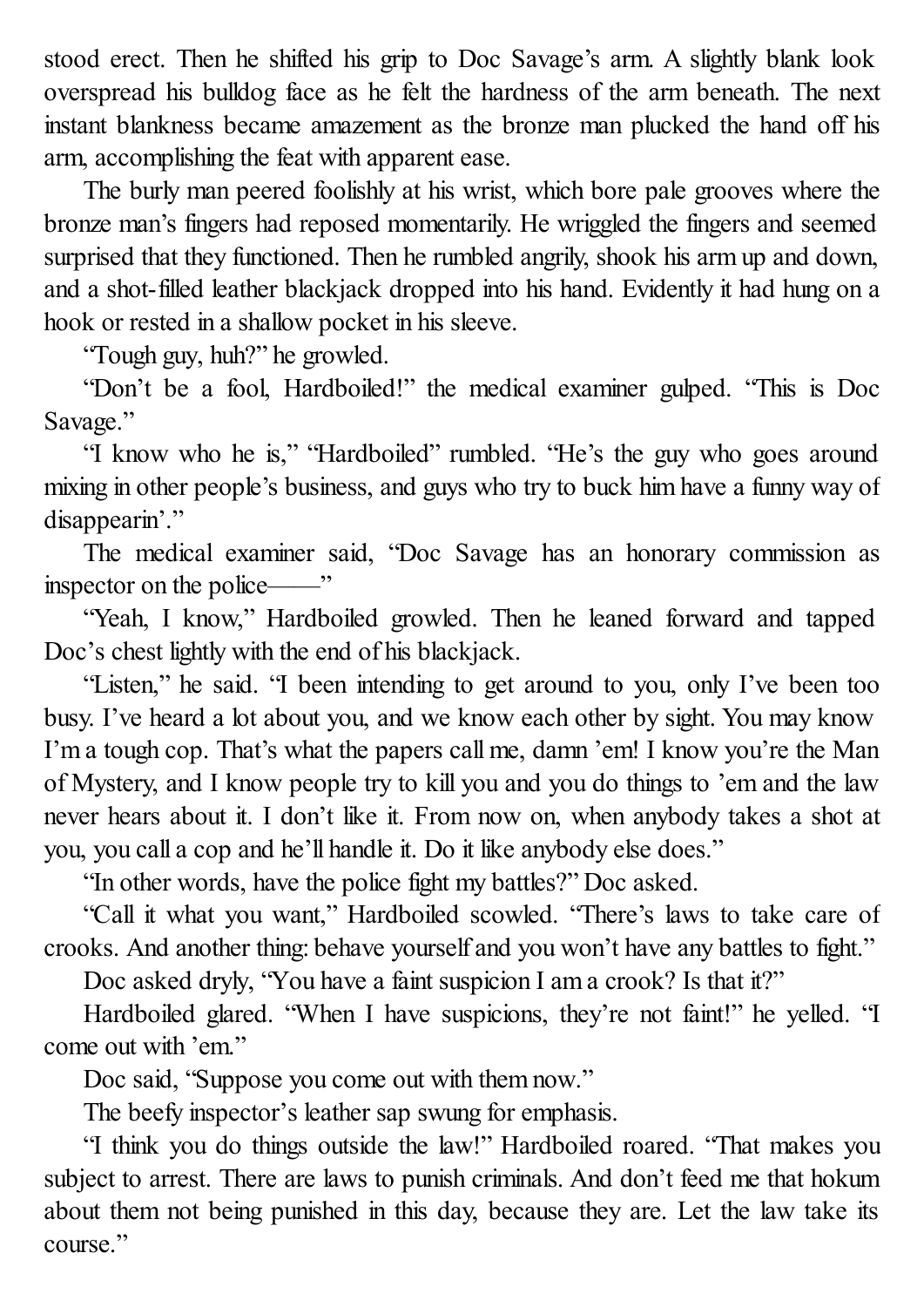Doc said, "No one is disputing that."

Hardboiled put out his jaw. "I've heard that you set yourself up as judge, jury and penitentiary, all in one," he rapped. "Now that stuff don't go. You make one slip, and I'll clap your pants in the holdover so quick your head'll swim! If there's any one needs arresting in this town, that's my job. I do it. And I don't stand for anybody meddling with my job."

Doc murmured without expression, "Very clear."

Hardboiled got his jaw out farther. "Now I want civil answers to plain questions out of you. There has been two murders here, one of them the eighth in a damned mysterious chain of deaths that's beginning to get everybody all bothered."

"I see," Doc said.

"Go upstairs and take a look at that other body," Hardboiled directed. "Maybe you can identify it."

The medical examiner managed to work close to Doc Savage's side as the bronze man mounted the stairs.

"This Hardboiled is a character," he said. "He would insult the president. He's a leather-skinned cop of the old school, and he's been doing wonders at cleaning up Manhattan since they put him in charge. He's got a phobia for sticking to the letter of the law where police duties are concerned."

"I have been following Hardboiled's record," Doc Savage said quietly. "The man is just what Manhattan needed."

The examiner chuckled. "Hardboiled was canned by a previous administration for knocking the mayor down when they got in a quarrel over one of the mayor's friends breaking the speed limit. He's some character. His feet always hurt him. Maybe that's what makes him so grouchy."

Hardboiled Humbolt strode over to the body of the portly, bald man who had been shot to death and demanded of Doc Savage, "Who is he?"

"His name," the bronze man said, "was Leander Court."

"What was his business?" Hardboiled asked.

"He was a scientist and surgeon."

"How'd he hook up with you?"

The bronze man's flake-gold eyes seemed to acquire strange lights. "What do you mean?"

"How come he was wearing an identification tag asking that you be called if anything happened to him?" boomed Hardboiled.

"That, I shall not answer," Doc Savage said.

Hardboiled glared. "Say, didn't that lecture I just gave you take effect? You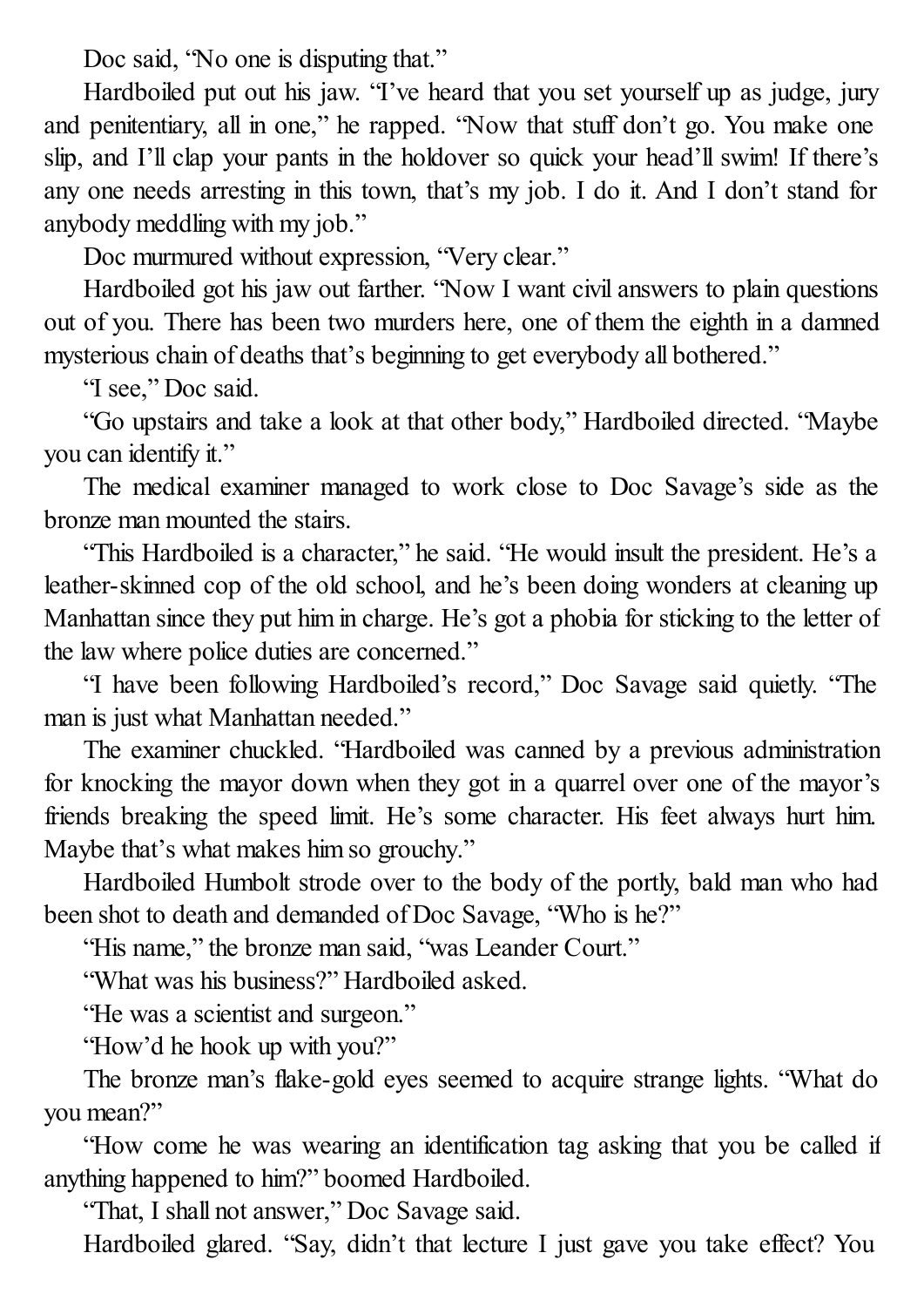coöperate with me, or else you get in some trouble!"

He shook his sap down out of his sleeve.

The medical examiner yelled, "You're making an unmitigated fool out of yourself, Hardboiled!"

Hardboiled scowled and growled, "I don't like the methods of Doc Savage and I don't give a damn who knows it, and he's gonna answer my questions. There's some motive behind this killing, and I want to know what it is. I want to know why the other seven were killed."

"I can assure you," Doc Savage told him, "that I have not the slightest idea why Leander Court was killed, or the other seven, either."

"All right," snapped Hardboiled. "Now, why was he wearing that identification disk?"

Doc Savage ignored the question. "Just exactly what happened here?"

The medical examiner, who was embarrassed by the attitude which Hardboiled Humbolt had taken, said, "The dead man, Leander Court, arrived about an hour ago, according to the reception girl. He said he had an appointment with Janko Sultman, the president of the Association of Physical Health, and she directed him to Sultman's office.

"He was in there some time. Then he began yelling stuff about not doing something, and demanding to be let out. He broke the glass out of the door and climbed through. Then the man dead on the staircase downstairs shot him."

"When did the man downstairs appear?" Doc Savage interjected.

"Shortly after Leander Court arrived," said the examiner. "It looks as if the man followed Court here."

The bronze man nodded. "Then what?"

"After he shot Court, the man fled," explained the examiner. "He ran down the stairs, got to the first landing and had some kind of a fit, and died. That's as near as we can reconstruct it."

Doc Savage waved at the office. "Who was Leander Court yelling at before he broke out of the office?"

"That," said the medical examiner, "is a mystery."

"What do you mean?"

"There was nobody in the office."

Doc Savage swung over to the door and glanced through the jagged aperture where the frosted glass panel had been broken out. The office beyond was plainly furnished, the opposite wall being perforated with one window, and there was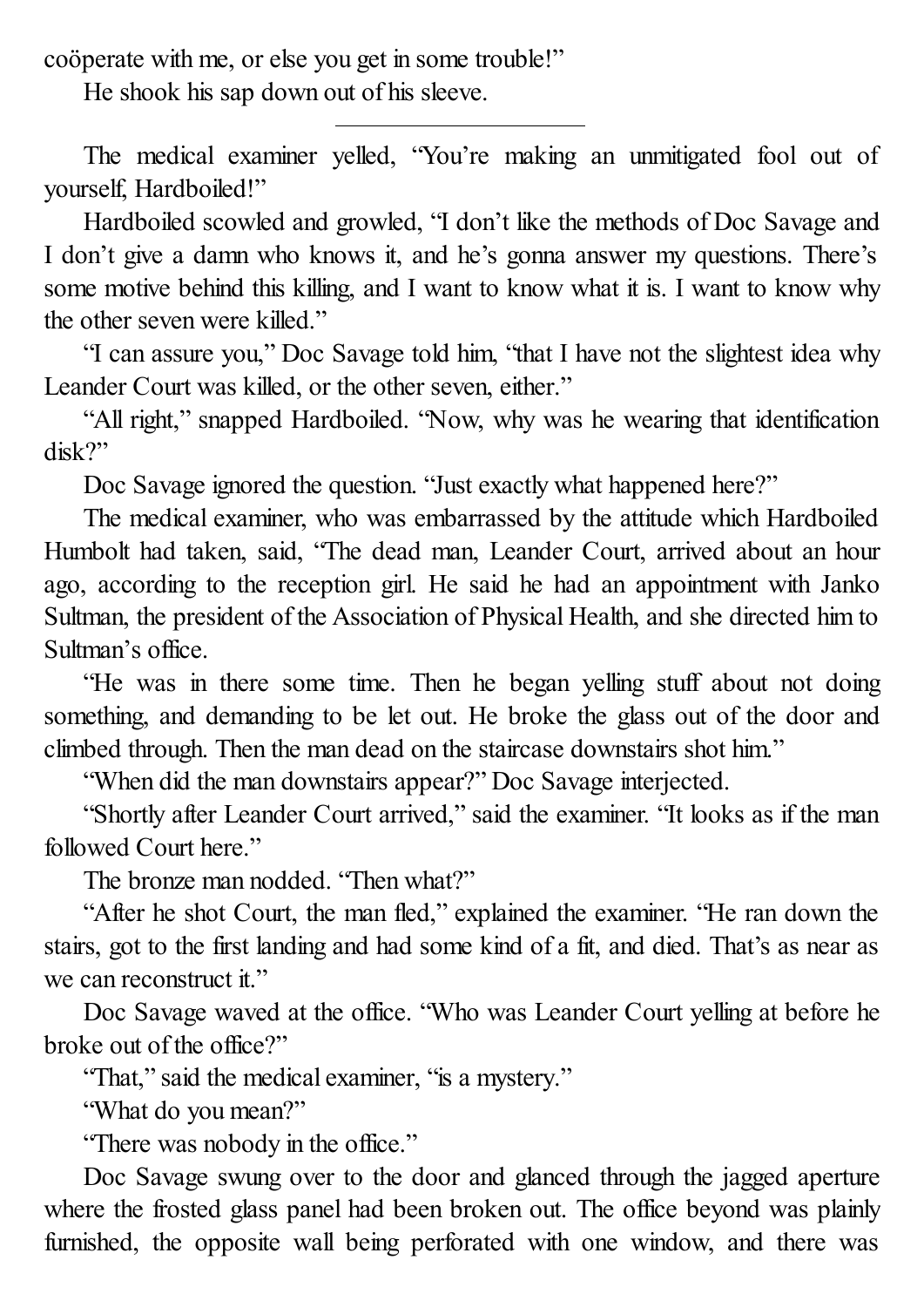certainly no one inside. He tried the door. It resisted his efforts.

"The lock is peculiar," said the examiner. "It is a spring affair that has to be unlocked from either side with a key."

Doc Savage questioned, "You are sure no one left the office during the excitement?"

"They would have had to climb out," said the examiner. "Some one would certainly have noticed."

The bronze man glanced through the door again. The window was fitted with a substantial lock, and this was fastened. No one could have left by that route.

"Very mysterious," Doc Savage said.

"Not any more mysterious than your not wantin' to tell us why Leander Court wore that identification tag," Hardboiled Humbolt interjected sourly.

"Vot t'ings is happen here?" a strange voice demanded loudly.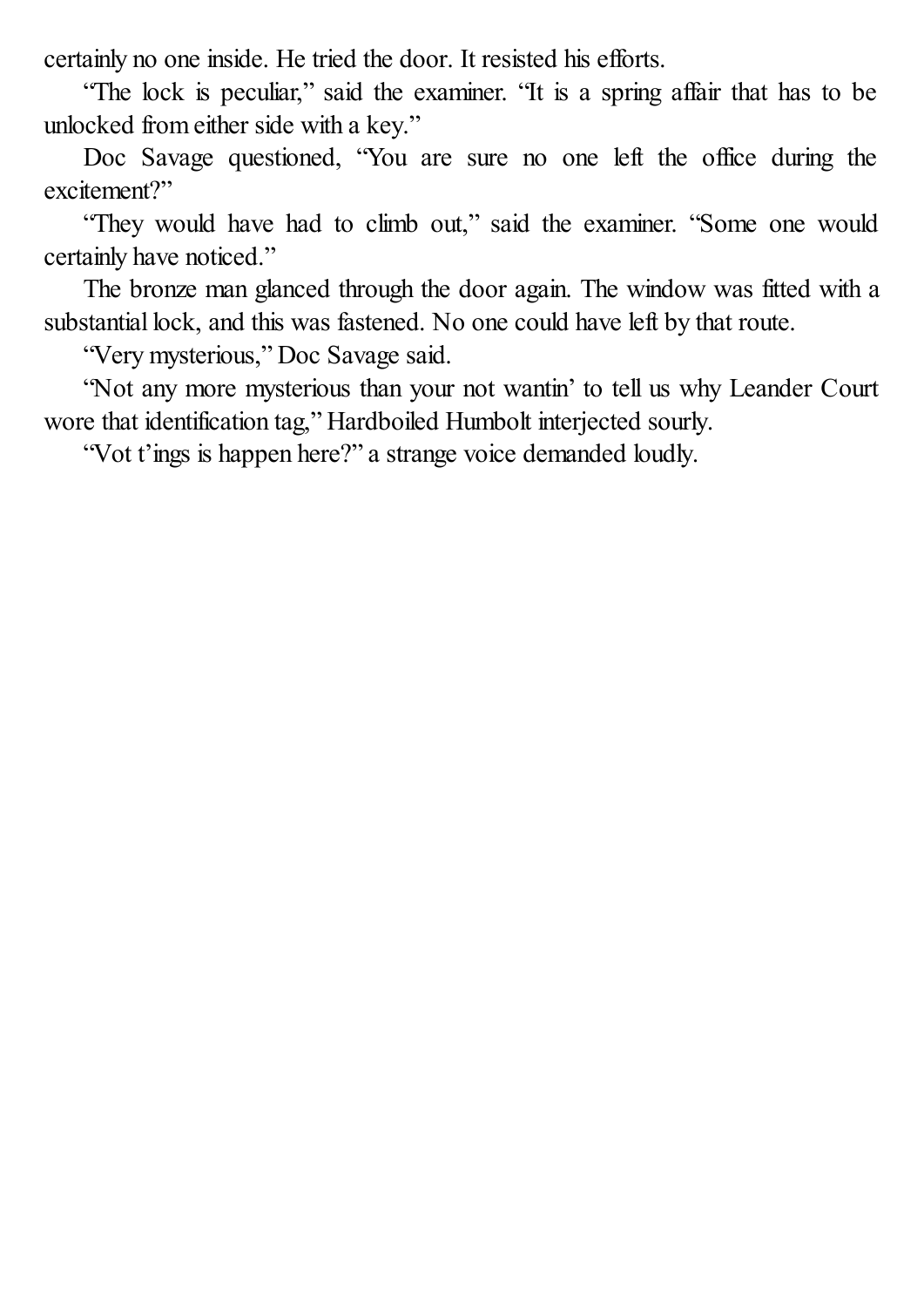# Chapter II THE MYSTERY QUEST

The man who had spoken was a bulky fellow, with upstanding, frizzled hair and a ludicrously small mustache. He wore an exceptionally loud checked suit which, however, seemed entirely in keeping with his unruly hair.

"You pol-eezmans, vot you do here?" he demanded. Then he glimpsed the body of Leander Court and gulped, "Dot man, who shot him?"

Hardboiled Humbolt shouldered forward and demanded, "Who the heck are you?"

The officer at the elevator called, "He said he was Janko Sultman, the president of the Association of Physical Health. I thought I'd better let him in."

Doc Savage asked abruptly, "Sultman, why did Leander Court come to see you?"

Janko Sultman looked puzzled. He made a tripod of the thumb and two forefingers of one hand, then reached up and absently massaged the top of his head.

"Leander Court," he murmured. "I am sorry, genteelmans, but dod name I not hear before. Never."

"Ever see him before?" the bronze man asked, and indicated dead Leander Court.

Sultman shook an emphatic, "Never!"

Hardboiled Humbolt, scowling at Doc Savage, monopolizing the questioning, strode forward so that he was between the bronze man and Janko Sultman.

"The telephone girl says Leander Court came in and said he had an appointment with you and was to wait in your private office," Hardboiled rumbled.

"Dot mystifies me," said Sultman. "Der man I have never seen before, believe you me."

Hardboiled shifted his sneaker-clad feet as if they hurt him, and said loudly, "Nobody seems to know a thing around here—except you." He glared at Doc Savage.

The bronze man nodded at the door from which the frosted glass was broken. "Mind if I try something?"

"Some of this snappy scientific detective stuff I hear you're so good at?" Hardboiled growled.

"Something like that," Doc admitted.

"All right," Hardboiled told him. "But before you start, let's get one thing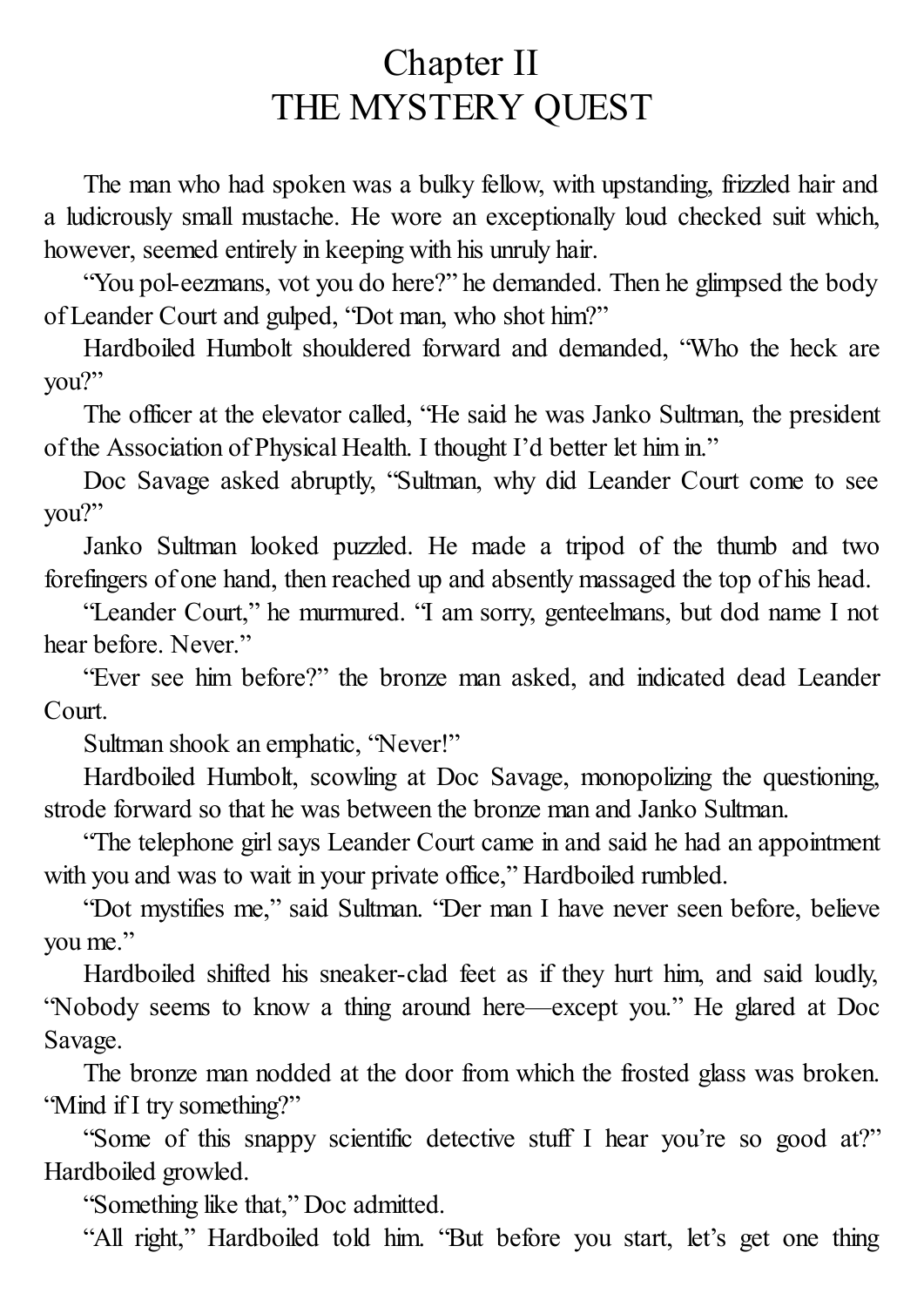straight."

"What?"

"You're under technical arrest on a charge of concealing evidence," said **Hardboiled** 

Every one except Doc Savage looked extremely surprised, and the bronze man asked quietly, "Just what sort of evidence am I hiding?"

Hardboiled jabbed a hand at plump Leander Court's bullet-riddled body. "Why is this guy wearing that identification disk?"

Doc Savage, seeming not to hear the question, said, "Let's look over the office where Leander Court waited."

Hardboiled swore, growled, "You're gonna find I'm not a healthy guy to kid along, big fellow," and led the way into the office from which Leander Court had smashed his way.

From a pocket, Doc Savage drew a small metal canister which had a perforated top. He twisted the lid so that the perforations were open, pepperbox fashion. Next, he pulled the shades over the locked window, causing gloom to descend upon the room. Outside, it was late afternoon of the first chilly day of fall.

Tilting the container, Doc Savage shook it. Liquid flame seemed to pour out and settle to the floor. The stuff was a powder which glowed like phosphorus.

Settling upon the floor, the stuff ceased to glow, except for certain spots which bore the shape of footprints.

The tracks showed where a man—they were unmistakably a man's footprints had come into the office and occupied a chair. From the chair they led to a stand which held a telephone, and from the telephone back to the door. From telephone stand to door they were farther apart, as if the man who made them had been running wildly.

Doc Savage lifted the telephone receiver, listened a moment and replaced it on the hook.

"An outside line which does not go through the switchboard," he said. "That explains it. Leander Court was waiting here when he got a call. He became excited, cried out, and burst open the door in order to get out of the office."

"Nuts!" said Hardboiled Humbolt. "No man could be started off yelling by a telephone call."

Doc Savage replaced the metal canister in a pocket.

Hardboiled pointed and demanded, "What is that stuff, anyhow?"

"A powder which fluoresces, or glows, when exposed to the air," Doc Savage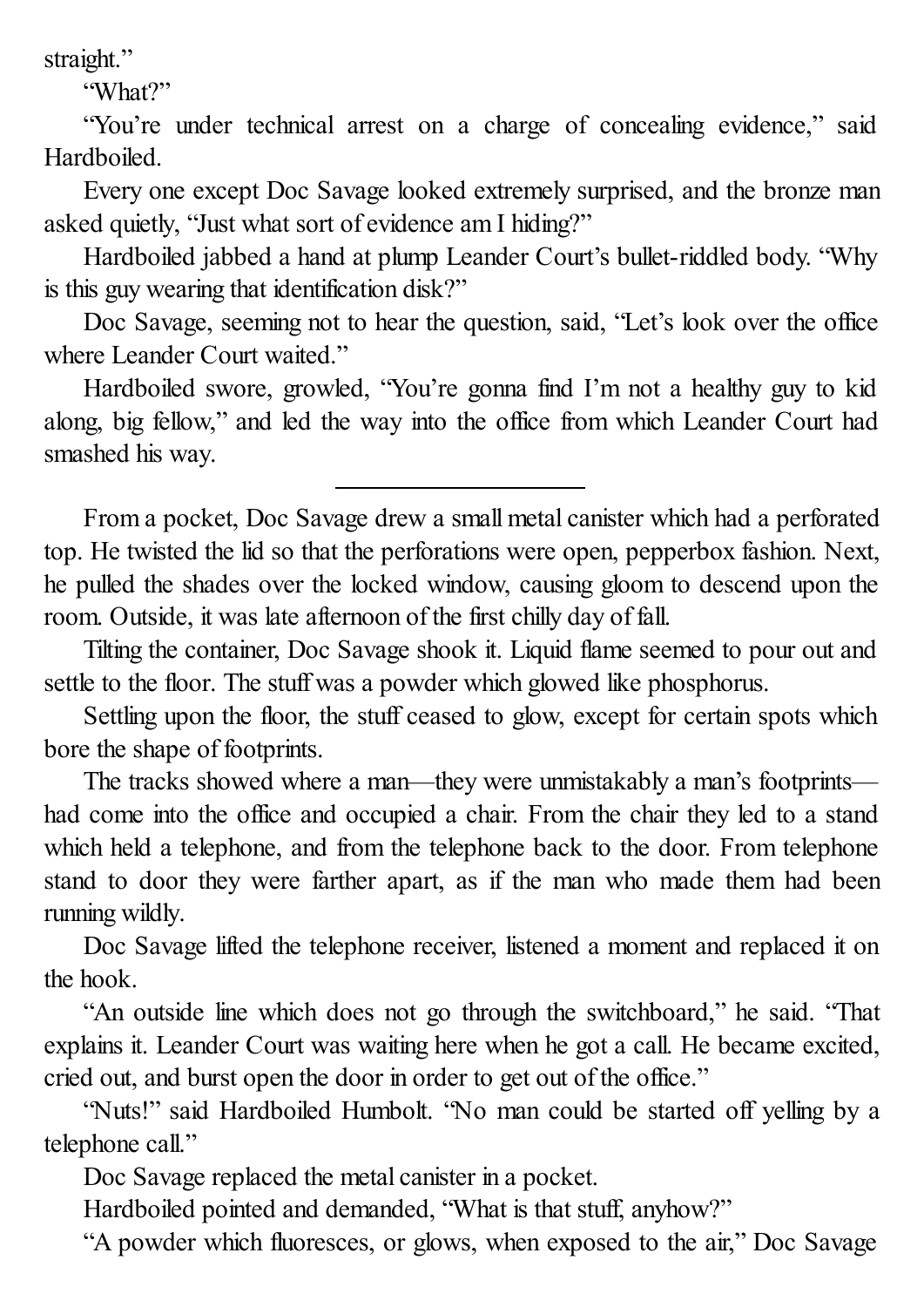explained. "The slightest disturbance, by shifting the particles which compose the powder, causes them to expose new surfaces to the air, which in turn glow."

"But what made the tracks appear?" persisted the tough sleuth.

"The weight of Leander Court as he walked over the rug compressed the fibres," Doc elaborated. "Those fibres are still straightening, although by only microscopic degrees. But the movement is enough to disturb the powder, causing it to glow and mark the footprints."

"Well damn me!" Hardboiled growled. "I thought they had you overrated."

There was a spanking sound from the window. Glass particles geysered like tiny jewels.

Janko Sultman, president of the Association of Physical Health, bawled out loudly and hideously and fell to the floor. A wriggling red stream came out of his frizzled hair, puddling on the carpet.

Hardboiled Humbolt jumped fully a foot in the air, roared "Somebody shot 'im!" and ran for the window. He banged the panel up, leaned out, a hand fishing under his coat.

The gun he brought out was not the regulation service revolver, but a leansnouted .22-calibre target pistol. He balanced this in a hand as his eyes roved the street.

"Car going down the street," he growled. "But the shot wasn't fired from the street and the gunman hasn't had time to get to a car."

"What kind of a car is it?" Doc Savage questioned.

"Gray coupé," snapped Hardboiled. He hauled back out of the window, holstering his unusual weapon and bounded for the door. "You stay here, Savage!" he yelled. "You're still under arrest!"

Hardboiled plunged out through the door, taking ungainly leaps as if he were traveling on a hot surface. His gait and the canvas sneakers which he wore indicated he must have a bad case of corns.

Doc Savage was at the window, and he watched steadily for some moments. Then he backed away, stood over Janko Sultman and looked at the small round hole which the bullet had made in the window. It was on a line with the top of the building across the street.

"Strange there was no sound of a shot," said the medical examiner.

The bronze giant did not reply, but bent over and parted Janko Sultman's frizzled hair. Then he slapped Sultman's face with sharp, stinging force.

Sultman groaned, stirred, and shortly afterward was sitting up, his hands making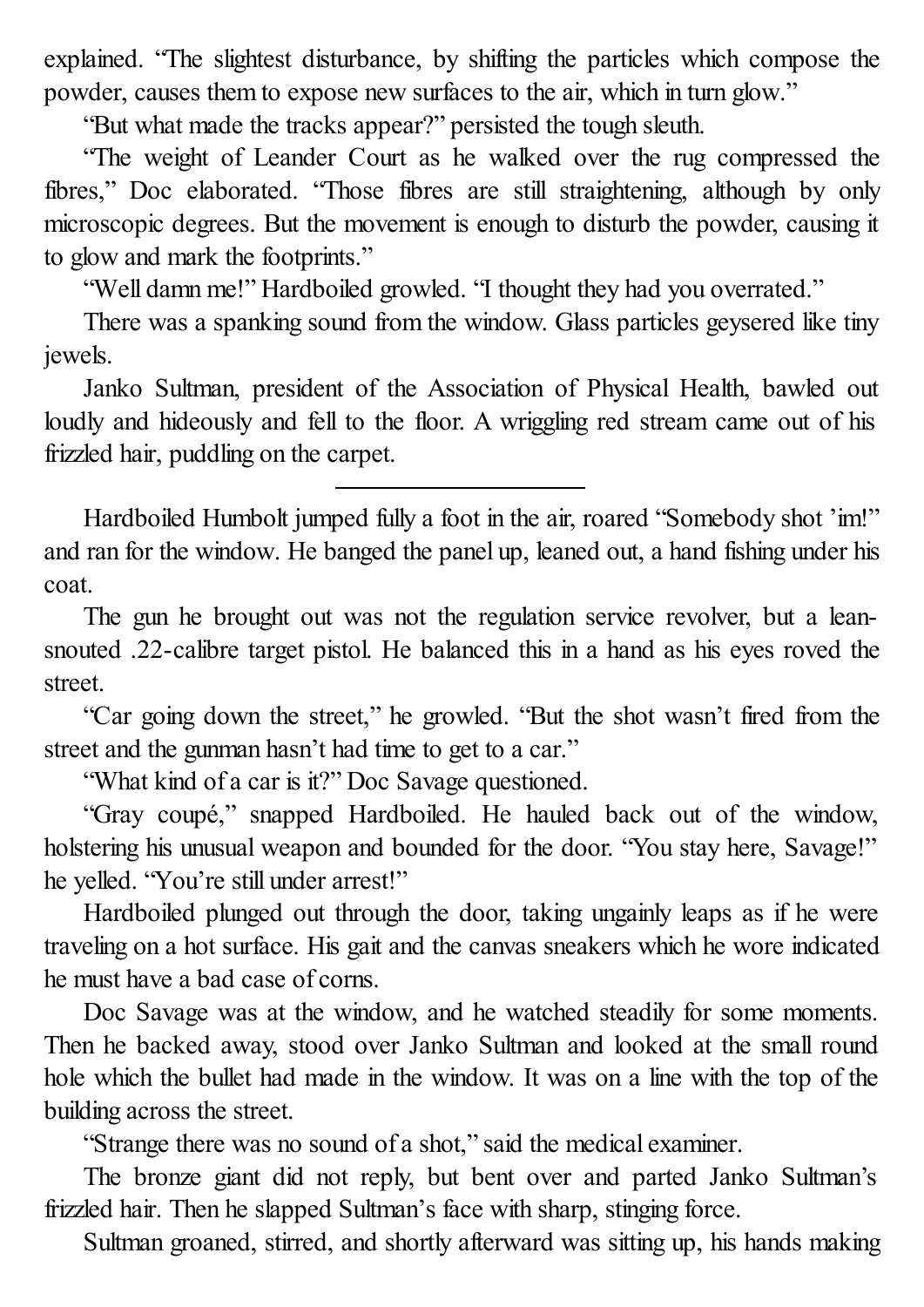aimless gestures. His eyes were cloudy.

"Boke," he mumbled thickly.

"Who is Boke?" Doc Savage asked.

The cloud went out of Janko Sultman's eyes and he held his head with both hands.

"Joke," he groaned. "I say dot bullet no joke. I guess you not understand right."

"Why should anybody try to shoot you?" Doc Savage asked sharply.

Sultman held his head and wailed, "I do not know, and dot is the truth, sure enough!"

Doc Savage went out into the reception room without saying anything, and found fresh excitement had arisen, with two of the stenographers screaming hysterically and the blonde telephone girl telling every one loudly that she was through.

"No telling who will get shot next," she wailed. "I'm through with this place! I'm quitting!"

Doc Savage went to the elevator and a policeman stopped him, saying, "I'm sorry. Hardboiled ordered you kept here."

The bronze man nodded, and roamed with apparent aimlessness over the offices. He peered into numerous small rooms where patients were examined, passed nurses and physicians without a word.

Down in the street, police sirens were wailing.

Doc Savage entered a washroom, closed the door and opened the tiny window. It gave into an air shaft. There was no door at the bottom of this, and no fire escape. The bronze man slid outside, negotiating the small aperture with a startling ease.

Had there been a hundred observers, fully ninety-nine of them would have sworn that not even a cat could climb the sheer wall. But the metallic giant went up in uncanny fashion, supported by the corded strength of his fingers and the shallow grooves between the bricks.

Reaching the top, he traveled over rooftops until he found a skylight, below which an artist painted. The artist, surprised, made a long smear on his painting as a giant man of metal smashed the skylight and dropped lightly at his side. While the artist stared, open-mouthed, the bronze man walked out.

Coming to life, the artist yelled, "Hey, I'll give you a hundred dollars to pose for me!"

There was no answer, and the artist, racing out, found no one. He returned, grumbling disgustedly, to stare at his picture, which was a partially completed study of a Herculean male figure supporting a certain well-known automobile. It was an advertising poster.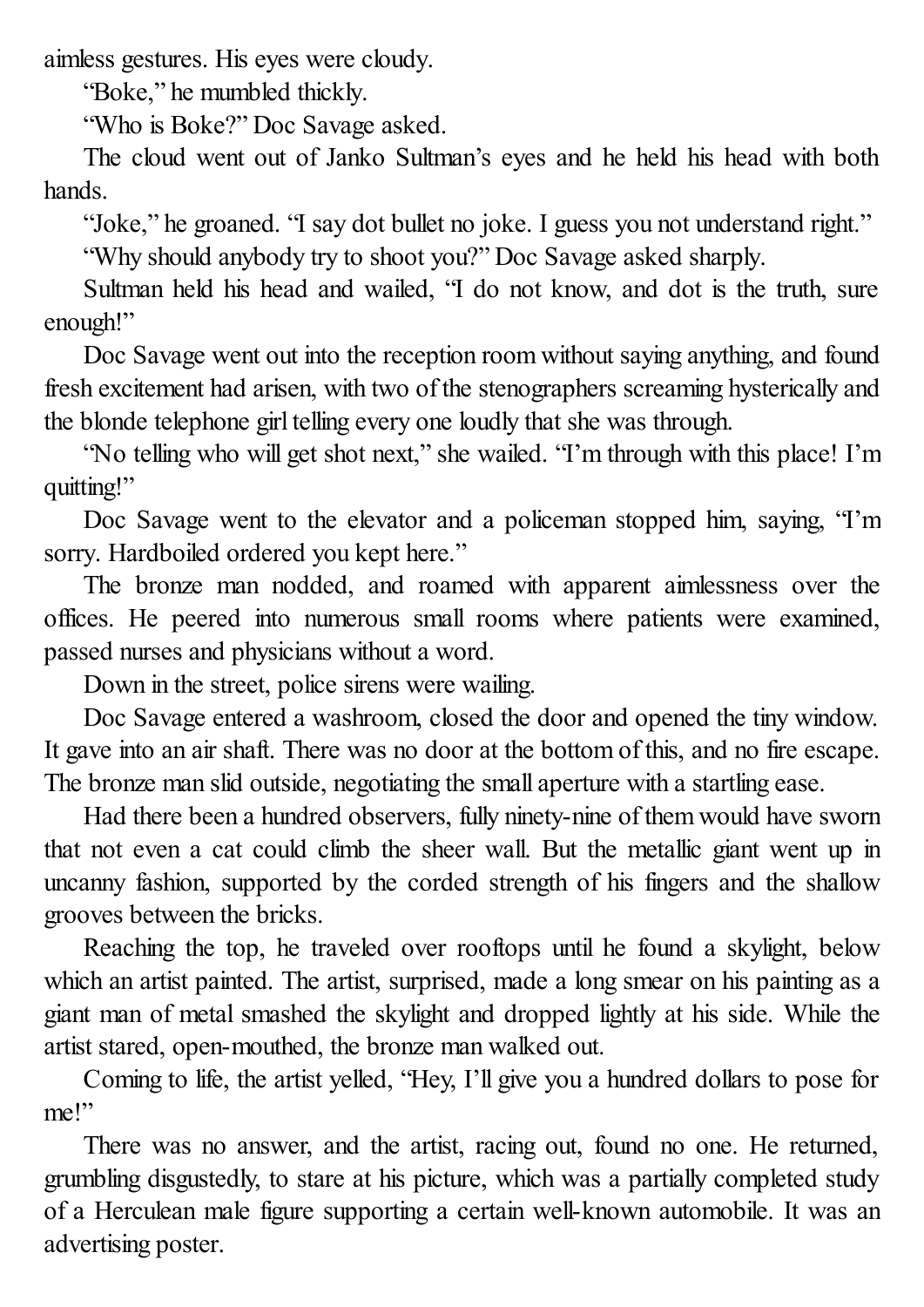"What a model that fellow would have made," the painter groaned.

A uniformed patrolman loitered beside Doc Savage's roadster where it was parked in the street. His manner showed plainly that he had been posted there to watch the car. He twirled his club and walked around and around the machine, scrutinizing it closely. It had dawned on him that the car was no ordinary stock vehicle.

From behind him—from a door somewhere, it seemed—a harsh voice called, "Never mind the car! Go down and help the boys look for that gunman!"

The officer saluted briskly and departed. He thought he had recognized the tone as belonging to Hardboiled Humbolt. He rounded a corner, took a few paces—and came face to face with Hardboiled Humbolt in person.

"Dang it!" exploded the patrolman. "How'd you get here?"

"Whatcha mean?" growled Hardboiled.

The patrolman waved his club. "You just told me to leave the roadster. You were back there somewhere when you called."

"The hellI was!" Hardboiled yelled, and ran for the corner. Sloping around it, he drew up and began to swear.

The roadster was gone.

"You lunk!" Hardboiled accused the policeman. "I told you to watch that machine."

"But you told me to leave it, too," declared the cop.

"I did not!" Hardboiled growled. "Are you calling me a liar?"

"No," said the patrolman prudently. "I must be crazy."

A few blocks distant, Doc Savage tooled the roadster through the late afternoon traffic. He was a man of a myriad accomplishments, this bronze giant. Among other things, he was a skilled voice mimic and ventriloquist. It had been a simple matter to imitate Hardboiled's gruff tone and get the patrolman away from the roadster.

From time to time, the bronze man leaned over and spoke into the radio microphone, calling, "Monk, Ham," but getting no answer.

The apparatus operated on a short wavelength, and, compact though it was, it had power enough to communicate over a number of miles, even through the highly unfavorable conditions set up by the towering buildings of the city.

Doc called again, "Monk, Ham."

The childlike voice of Monk said, "On deck, Doc," from the loudspeaker.

"Did you manage to trail the sniper?" Doc Savage asked.

"Sure," Monk answered. "We've got him spotted. He's in a taxicab going down Broadway."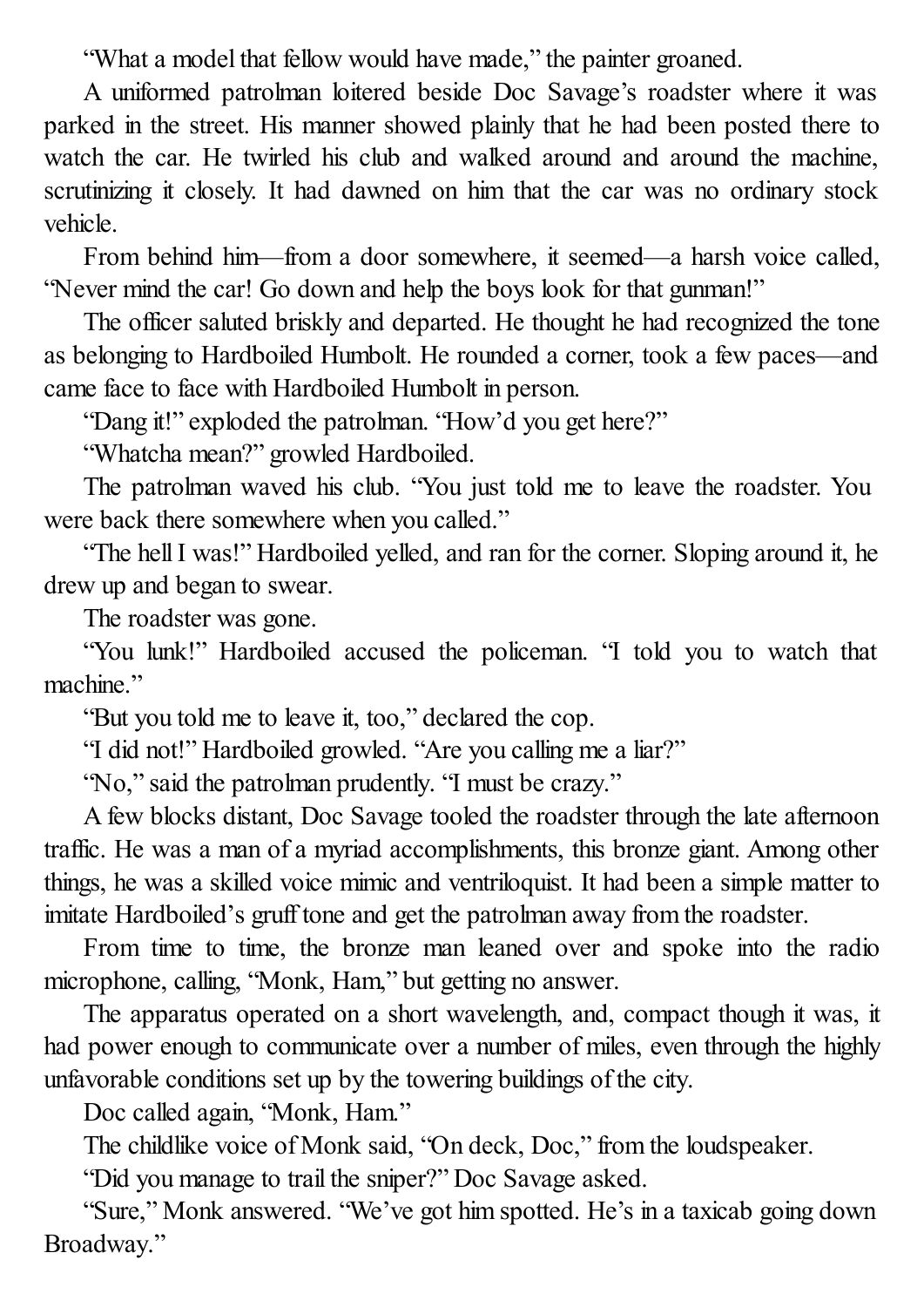"Don't lose him," Doc Savage requested.

The bronze man now wheeled the roadster to the right, and shortly afterward was traversing the rich canyon of Park Avenue, passing towering apartment houses which housed more wealthy persons per block than perhaps any other thoroughfare in the world.

Shortly afterward, the roadster pulled up before an elaborately modernistic structure situated in the most exclusive section of the avenue. Two doormen in resplendent uniforms bowed Doc Savage inside and the bronze man entered a reception room where he was met by an exquisitely gowned redheaded young woman who politely inquired his business.

"I want to speak to Pat," Doc said.

The titian receptionist was a beauty, but she was completely overshadowed by the young woman who soon put in an appearance.

This young woman was tall, had an exquisite form, and wore a stunning gown. The striking point about her appearance was her wealth of bronze hair—it was almost the same hue as Doc Savage's hair. She looked very regal in the long, trailing gown.

Several males of varying ages waiting in the large, sumptuously furnished reception room sighed as they saw the bronze-haired vision.

"Hello, Pat," Doc Savage said.

Pat asked, "Well, who's trying to kill you now?"

Pat was Patricia Savage, cousin to the man of bronze, Doc Savage. Pat liked excitement, and had long ago sought to join the unusual group of five assistants with which Doc Savage had surrounded himself.

Doc, considering association with himself too dangerous, had refused to consider it. But the bronze man frequently employed Pat's aid. Between adventures, Pat devoted herself to running this combination beauty parlor and gymnasium which catered to the very rich. Financially, she was very successful.

"Want to help me?" Doc asked her.

"That," laughed Pat, "is equivalent to an invitation to be shot at, stabbed, drowned, beaten up and no telling what else. Sure, I'll help you. Who are we fighting?"

"So far, the whole affair is strange," Doc told her. "A gunman killed Leander Court, then the gunman had a fit and fell over dead with his eyes protruding. The way he died was very mysterious."

"Do you know what caused the pop-eyed death?" Pat asked.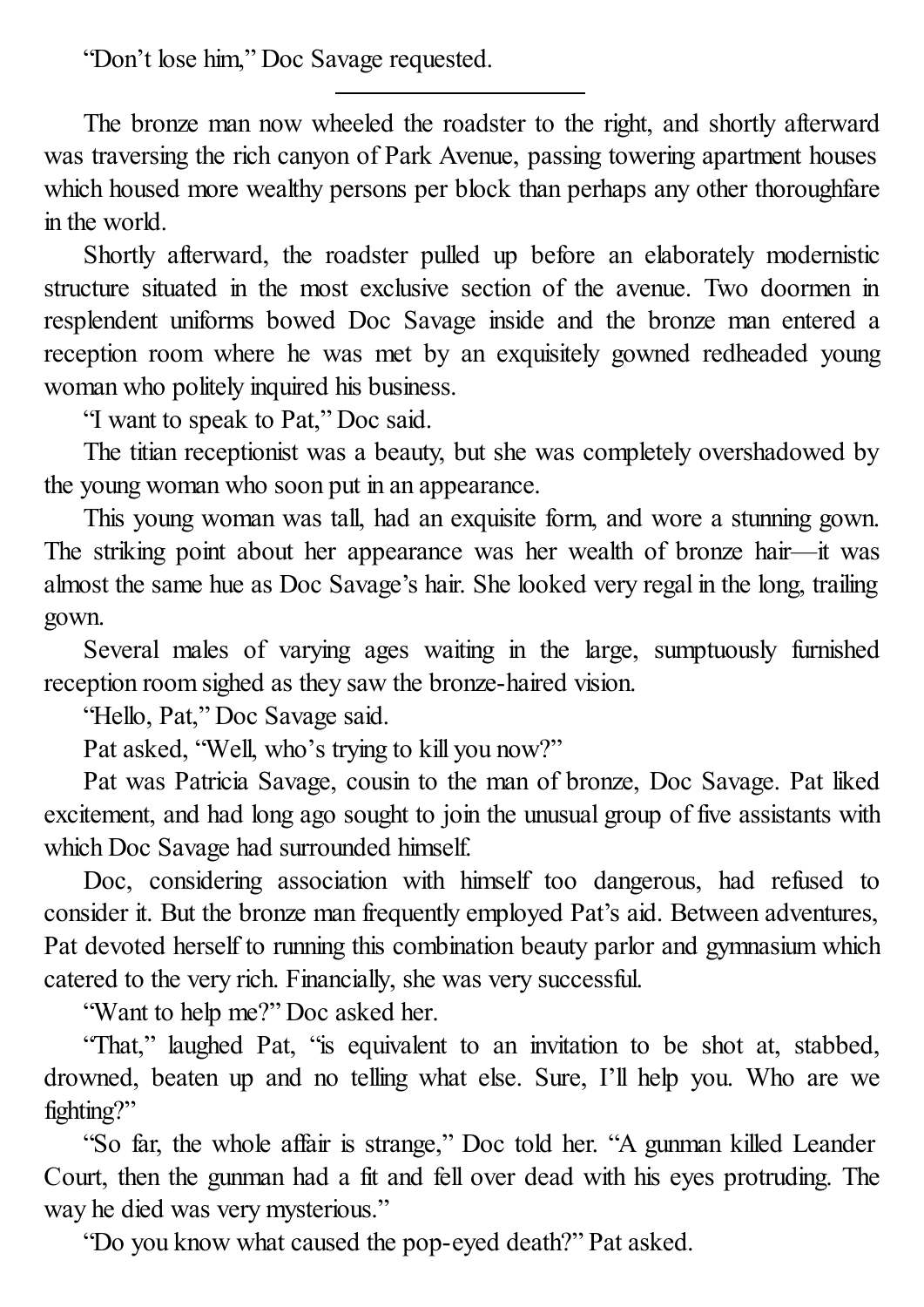"No," Doc told her promptly.

"Then it *must* be mysterious," Pat murmured. "What am I to do?"

Doc Savage gave a brief synopsis of all that had occurred.

"Janko Sultman's business is running the Association of Physical Health," he finished. "I want you to scout around there and see what you can turn up."

"Any suggestion about how I am to do it?" Pat asked.

"Use your own excellent judgment," Doc told her. "But watch out for a tough cop called Hardboiled Humbolt."

"I've been reading about him in the newspapers," Pat smiled. "The new mayor put him in charge of Manhattan to clean up. They say that this alone was enough to scare half the crooks out of town. He must be a ripsnorter."

"He is all of that," Doc agreed. "He has already placed me under arrest."

"Goodness!" exploded Pat. "What for?"

"He endeavored to bulldoze information out of me," Doc said dryly. "Unluckily, he wanted to know something that could not be divulged."

"What?"

"He tried to learn what connection Leander Court had with myself," Doc Savage said.

Pat's features suddenly became grim. "Listen, Doc, do you think some one could be trying——"

"It's too early to tell," the bronze man said. "And I've got to be moving."

The armored roadster carried the bronze man south quietly and swiftly. He switched on the two-way radio apparatus and Monk's small voice began coming from the speaker, making explanations.

"Me and Ham were in the street when we heard the noise of a silenced rifle and heard the bullet hit the window," Monk stated. "We decided the shot must have come from the roof and we reasoned the gunman would come out in the next block, so we barged around there and sure enough, a lad pops out. He's a thin-looking egg with a face like one of them old Salem witches. He dived into a cab. It's him all right. He's got his guns in the trombone case."

"Where are you now?" the bronze man inquired.

Monk replied with an address far downtown.

Doc Savage angled over to the west side of Manhattan Island, took the elevated express highway which led southward, and eventually came out on Canal Street, where there were numberless trucks, taxicabs and a few horsedrawn drays.

An excited squeak, Monk's small voice jumped out of the radio. "The sniper is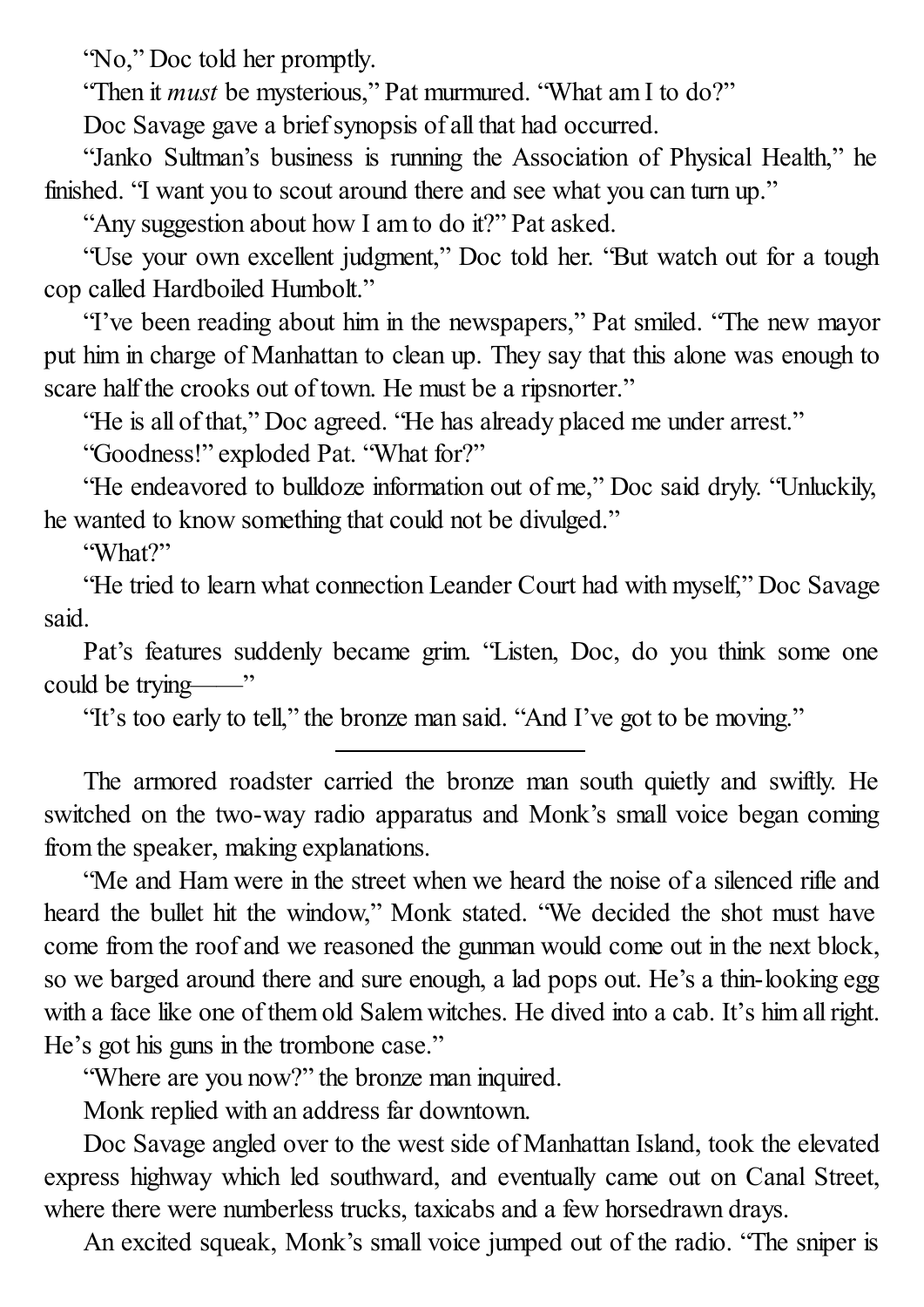gettin' out of his hack!"

"Keep a line on him," Doc requested.

"O.K.," said Monk. "The bird has gone into a department store across the street."

"Sure you can watch all entrances to the store?" Doc asked.

"You bet!" Monk's small voice was confident. "We've got our heap parked close to the corner. The guy must have gone into the store to buy something."

The next few seconds produced no more direct communication, although Doc Savage caught a number of sarcastic exchanges between the small-voiced Monk and his companion, "Ham," who had a well-developed orator's voice. The two seemed to be on the verge of a fight.

Doc Savage ignored the verbal hostilities. Monk and Ham always seemed on the verge of a fight; no one acquainted with the pair could recall one of them having addressed a civil word to the other. They squabbled continuously about anything and everything, and they were actually friends who would sacrifice everything for each other.

The bronze man devoted his attention to working through a fleet of drygoods trucks which were evidently bound for retail centers adjacent to New York City.

Unexpected, explosive, Monk's small voice croaked out of the radio speaker. "Here, you, what's the idea——"

A very brittle and totally strange voice said, "You two mugs have been shaggin' the wrong guy!"

Doc Savage listened intently to the radio speaker, but almost at once, a loud snap of a sound came from it, and after that a shrill oscillating whine, a mournful, hair-raising wail which indicated something had happened to the transmitter in the car occupied by Monk and Ham.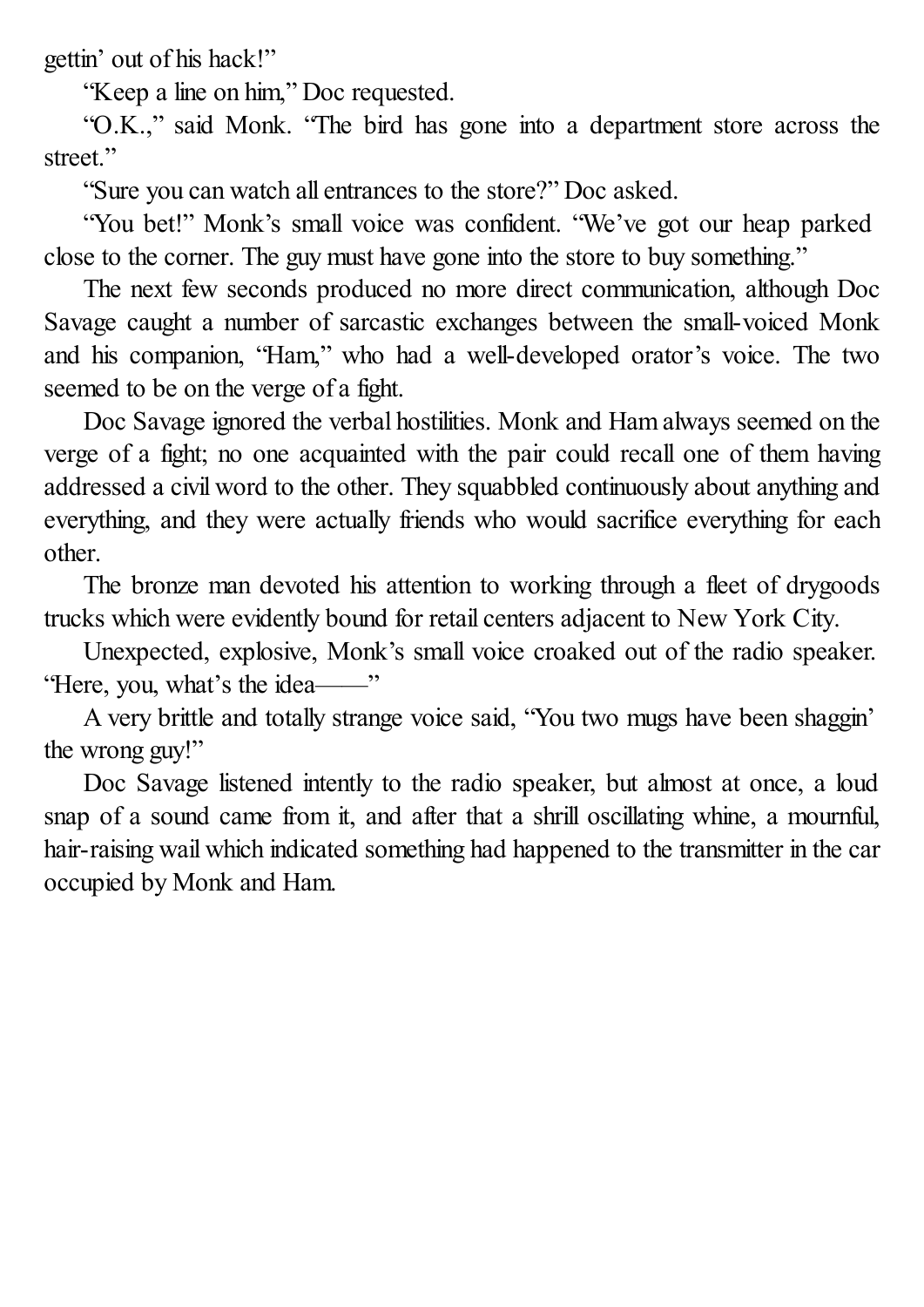# Chapter III THE BOKE MEETING

The gunman was very lean, with dreamy blue eyes and an extraordinarily long chin which swung down and out to attain the contour which artists like to give to the features of witch drawings. He had used his trombone case to smash in the front of the box which held the transmitting-and-receiving apparatus. His other hand, the left, juggled an automatic pistol which seemed composed mostly of barrel.

Monk rolled one eye at the department store across the street and growled, "How'd you get out of there and come up behind us?"

The witch-faced man held his weapon below the level of the door, where it was out of sight, which was fortunate, because many of the pedestrians who passed turned to stare at the coupé and its occupants. Monk was undoubtedly the magnet which drew their attention.

Monk's physical appearance was startling. Perhaps three out of four citizens who passed were taller than Monk, but Monk weighed in excess of two hundred and fifty pounds, was nearly as tall as he was broad, and had arms some inches longer than his legs. He had a leathery skin, furred with hair that looked like coarse, rusted steel wool. His face was almost incredibly homely, the mouth being far too large.

"Sap!" said the gunman. "That department store has a branch on this side of the street. A tunnel under the street connects the two buildings."

Monk, blinking his small eyes, looked unutterably stupid—which showed how deceptive appearances can be, for Monk, under his full name of Lieutenant Colonel Andrew Blodgett Mayfair, was known as an industrial chemist whose ability was that of a wizard.

The man with the automatic looked at the other occupant of the car—Ham. Major General Theodore Marley Brooks—it was with this name that Ham was formally designated—looked like a gentleman who might qualify as a perfume salesman or a male clerk in an exclusive feminine shop.

He was a wasp-waisted man with the large mobile mouth of an orator and a pair of brightly intent eyes. His garments were sartorial perfection—from creased afternoon trousers to gray derby. He held a thin, plain black cane across his knees.

Ham was also a gentleman who belied his appearance, being one of the most astute lawyers ever to acquire an accent and a degree from Harvard.

The witch-faced gunman, looking puzzled, shook his head slowly but did not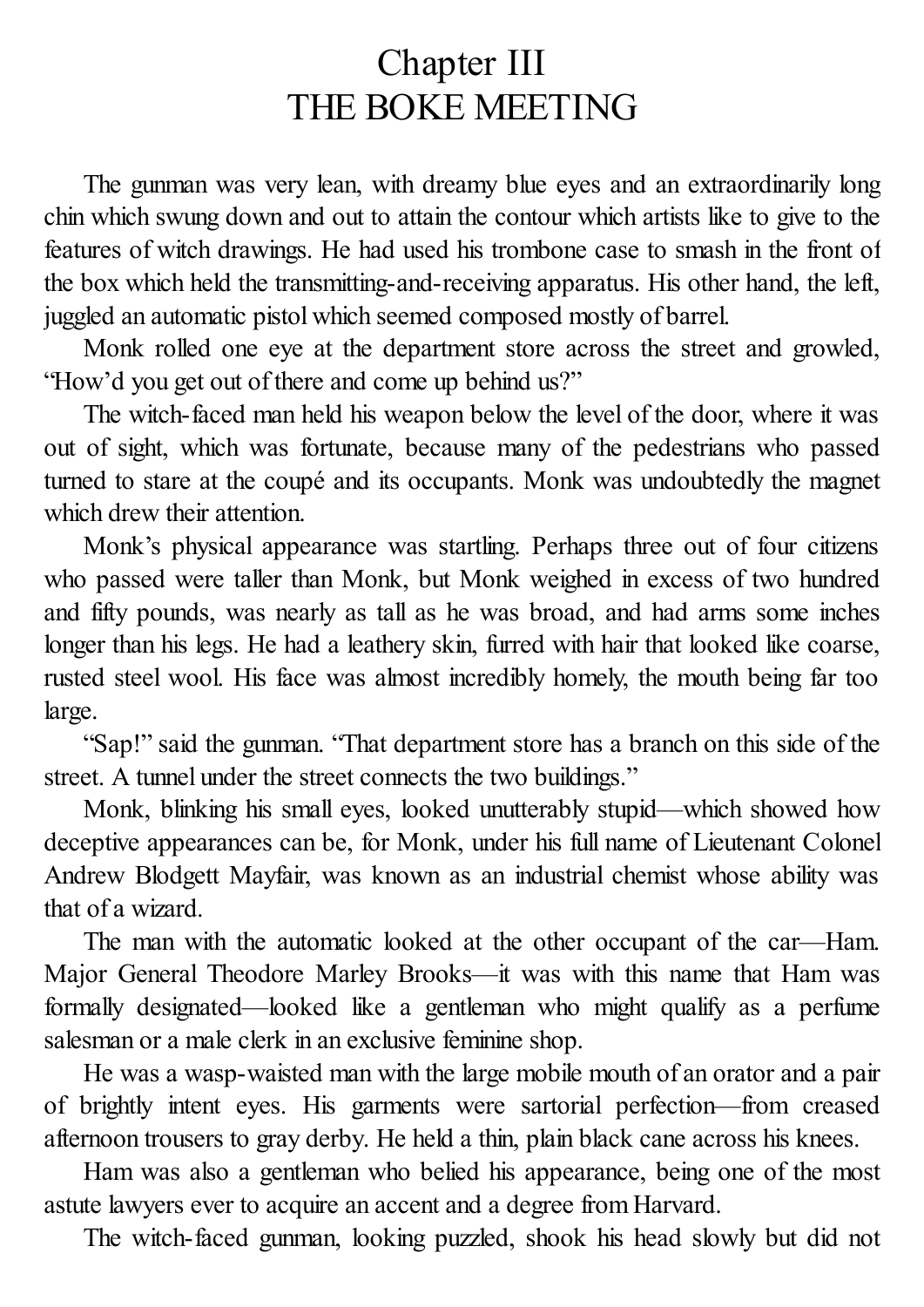divert the menace of his automatic.

"I don't get this," he growled. "Are you two guys laws?"

Ham said in an aggravating, drawling accent, "Really, old fellow, you do misuse the English language dreadfully."

"Horse collar!" said the man with the gun. "Why'd you two tail me."

Ham began, "My dear chap——" Then he stopped and watched the other.

The gunman was wearing a topcoat of some furry gray material, and he stepped back, burying his gun in a pocket of the coat. It was chilly on the street and perfectly natural that a man should keep a hand in a pocket.

"I'll let Boke talk to you," he said. "Let's stagger along."

"Huh?" The homely Monk blinked small eyes.

"Get a move on," advised the other.

"Who's Boke?" Monk demanded.

"We're going for a walk," the man said.

The witch-faced fellow now opened the car door, stepping back with it as if performing a polite service, but he kept his eyes high, watching the faces of Monk and Ham, and their hands. When they got out of the coupé, he fell in behind them and murmured, "Up the street. Boke's joint is close."

They walked several paces, the chill Fall air pulling breath steam out of their nostrils; a few chill particles of snow, more like hail than flakes, crunched out whitely on the sidewalk.

Monk, chin down in his collar as if cold, said three loud words in an absolutely unintelligible dialect.

The gun wielder growled, "Cut it out, whatever you're tryin' to do."

Then the man gave a mad leap and squawled out in agony, and Monk moved with a speed which indicated he had expected the happening and had set himself. He lunged, both big, hairy hands cupping down on the pocket which held the witchfaced man's hand and gun.

Reaching their objective, Monk's paws closed, wrenched. The whole side came out of the man's gray coat. They began to fight over the wad of cloth, hand and gun. The trombone case dropped.

Ham had tucked his black cane under an arm. He snatched at it now, gave the handle a twist and it pulled apart, disclosed that it was a sword cane. At the tip, and for a few inches back, it was coated with a substance which seemed to have a mucilaginous quality.

Ham, manipulating the sword cane with an expert ease, inserted the daubed tip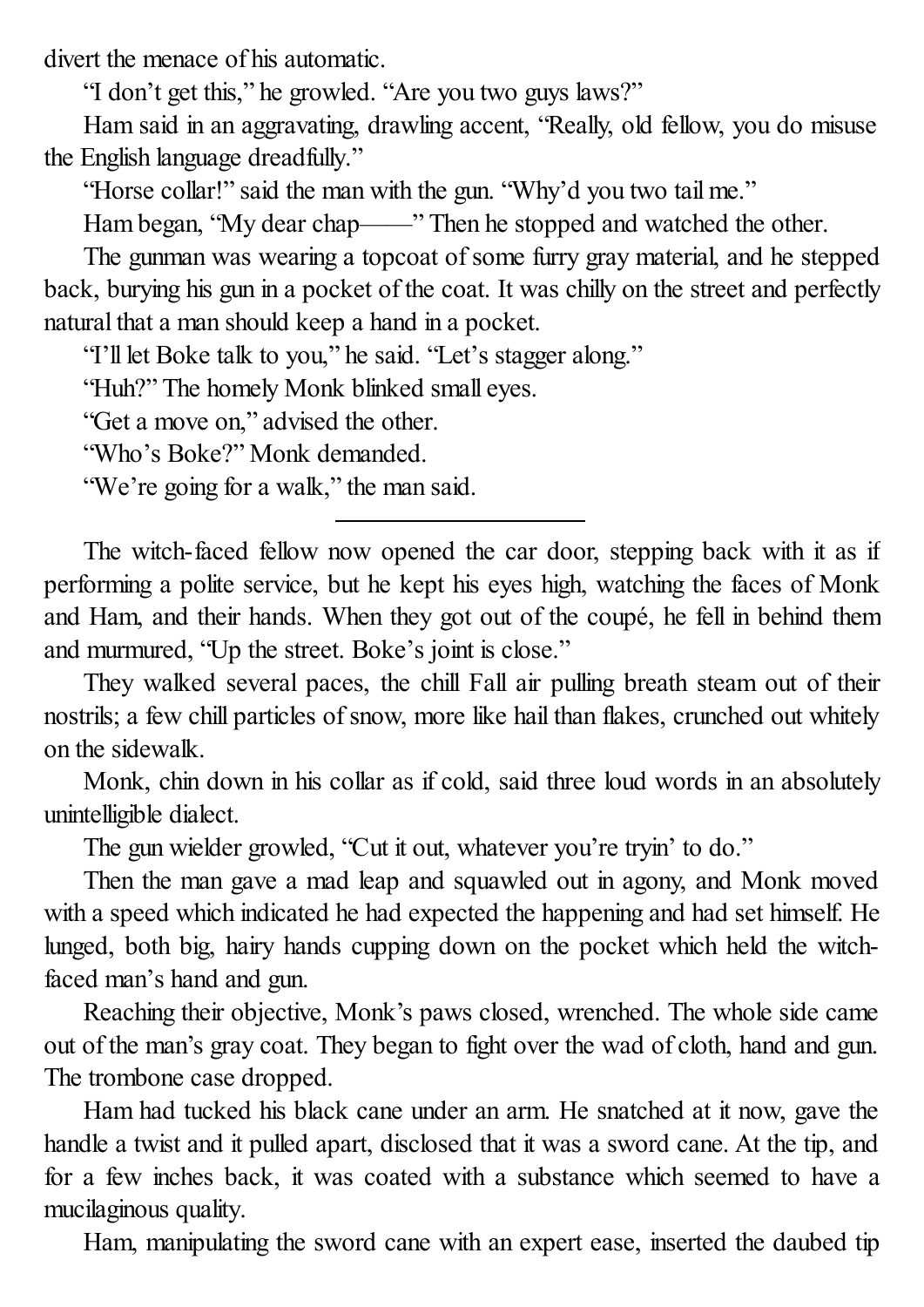perhaps a half inch under the shoulder skin of their foe. The results were remarkable.

The witch-faced man stared, turned to see what had pricked him, then began to look dazed. His endeavors to use the gun in spite of Monk's restraining clutch, became feeble. Eventually, he seemed to go completely asleep and it was only the support of Monk and Ham which kept him erect.

At that point, there was a series of satisfied grunting sounds at their feet, and for the first time, the two men looked at the animal which had made the conquest possible. This was a pig.

"Not bad, Habeas," the pleasantly ugly Monk grinned.

Habeas Corpus, the pig, was Monk's pet. Habeas was as freakish an example of the porker species as Monk was of the human race. Habeas had the legs of a dog, a thin, gaunt body and a pair of ears which might have doubled for wings.

Monk expended most of his spare time in training Habeas, with the result that the pig had some unique capabilities. Doc Savage and his five men, when wishing to consult each other in a tongue which eavesdroppers could not understand, used the speech of the ancient Mayans, the civilization which once flourished in Central America. Probably not half a dozen men in the civilized world, outside of themselves, could speak and understand the language. Monk had taught Habeas to obey commands given in Mayan.

The shoat, on the floorboards of the coupé, had escaped the witch-faced man's notice, and his attack, directed by Monk in Mayan, had been a surprise.

"We can't stay here," Ham said briskly, and glared at Habeas. Ham treated the pig with no more civility than he did Monk.

The scuffle, brief as it had been, had attracted notice, causing pedestrians to stop and stare, undecided as to what they should do.

"Move on!" Ham commanded sharply.

This did not secure very pronounced results. No policemen were in sight as yet.

"Let's get this guy to the coupé," Monk grunted. "Doc will want to know about this, and he'll want to look up Boke, whoever he is, when he gets here."

The two men started for the coupé, still supporting their unconscious captive. They did not go far.

There was a flurry on the outskirts of the crowd and a man came plunging through, wielding his elbows. He was a scrawny man, unshaven, somewhat shabbily garbed, and he peered at Monk and Ham as if he were very delighted indeed to see them.

"You're cops!" he gulped excitedly. "I know you're cops. Sure! You made a swell pinch when you got this guy."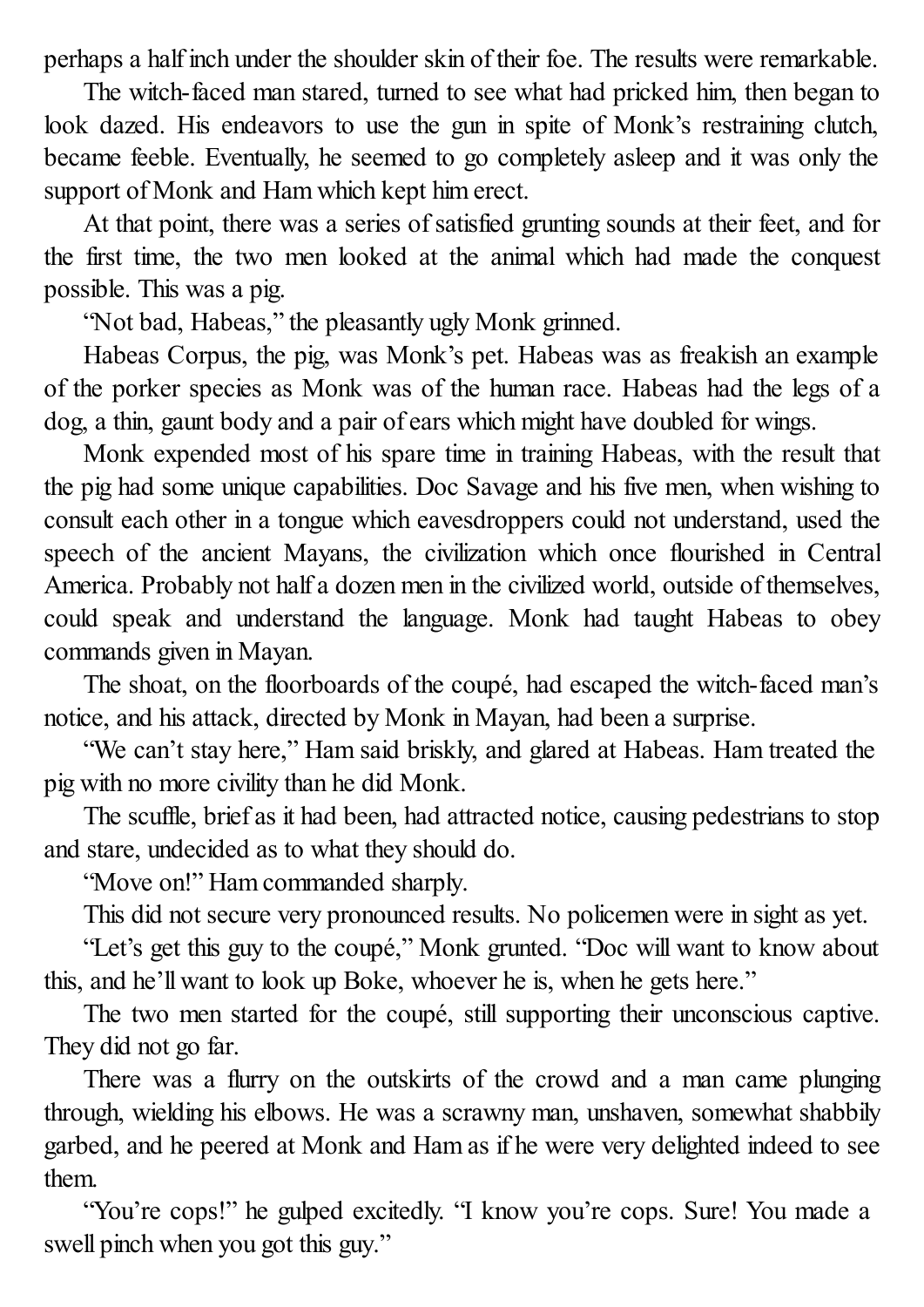Monk squinted small eyes at him. Ham opened his orator's mouth to say something, but the newcomer spouted on without pause.

"Come on," he snapped. "This mug has been up to some funny business. I want to show you what I accidentally saw in his room."

He wheeled off and Monk and Ham, vastly surprised, tramped along after him, the cold snow making gritting noises underfoot and the heels of their unconscious captive dragging along with a series of raspings. The stranger had picked up the trombone case.

They came to a doorway and the guide muttered, "It's in here. I was waitin' for 'im to come back when I saw you put the hand on 'im."

Monk stopped suddenly. "You were waiting here?" He pointed at the door.

"Yes," said the unkempt man.

Monk pointed at the snow particles which did not lie on the sidewalk in sufficient depth to hold footsteps but which had drifted into the doorway in a shallow, cold bank that was unbroken by tracks or other marks which certainly would have been made by the door opening.

"You're a liar!" Monk said. "A poor one, too."

The shabby stranger coughed as if he were cold, and under cover of the convulsion, his hands made a bewilderingly swift gesture and were suddenly holding a pistol.

"I'm good enough to get by," he said.

The crowd, as curious persons will, had followed the little cavalcade, wondering what it was all about and possessed of a morbid desire to see what would happen. They had not followed quite fast enough, however, for any one to be near enough to catch exactly what passed between Monk, Ham and the stranger.

Three men, burly fellows swathed in mufflers, now detached themselves from the crowd and turned upon it, hard-faced and belligerent of manner.

"Here, beat it!" one of them said, and his words threw small puffs of steam into the frosty air. "G'wan! You don't live here. We're cops."

The crowd melted, sheeplike, as city crowds will do in the face of authority.

Monk said something in the strange, not unmusical Mayan dialect, and the pig, Habeas Corpus, spun and raced down the street, feet making clickings and scratchings.

The man with the gun growled, "You say another word I can't understand and it'll be just too damn bad!"

The men who had turned the crowd back now joined the fellow with the gun and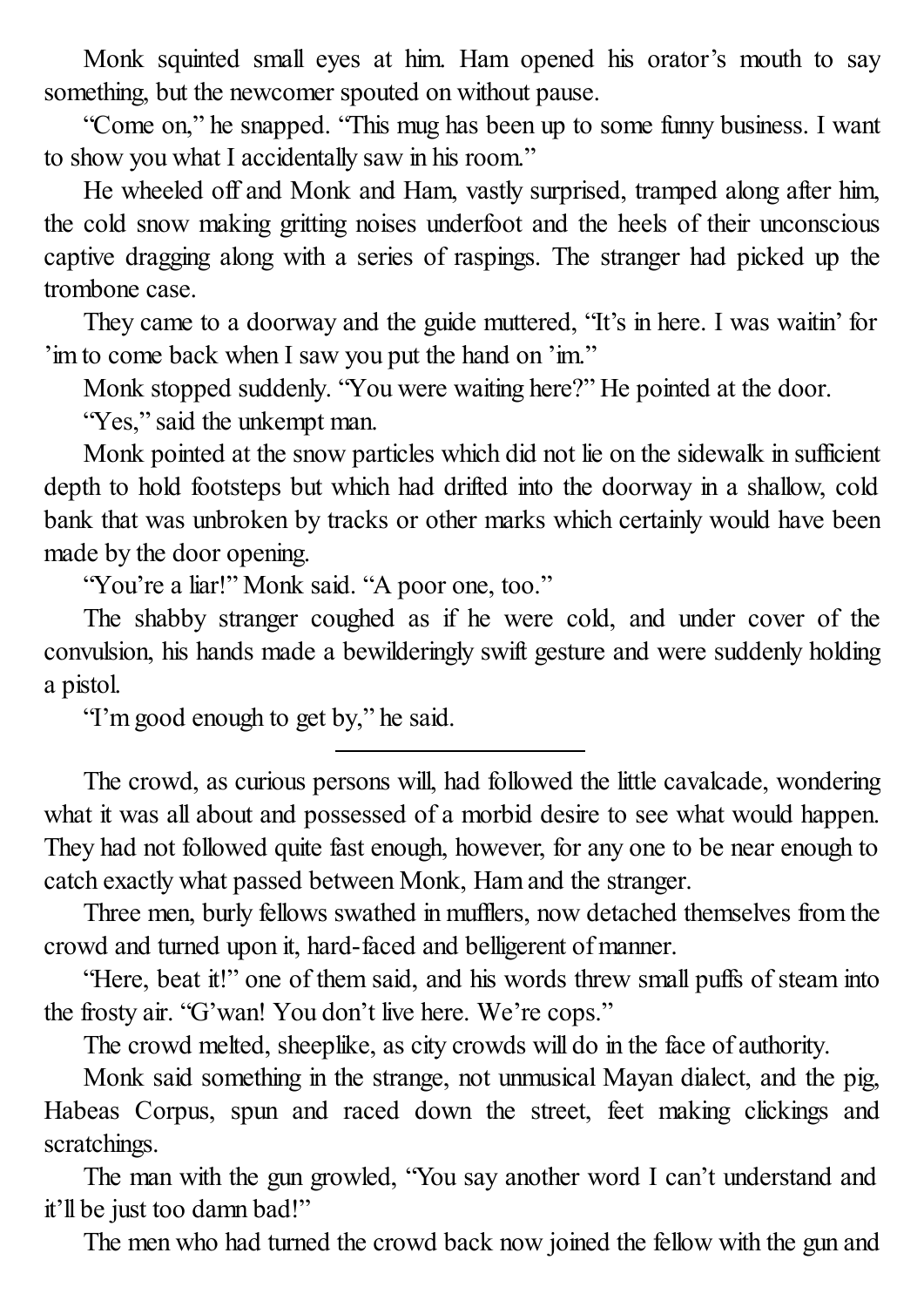they themselves produced weapons.

"Inside," one said. "You know by now that we saw you playing games with our pal here and come down to invite you in where it's warm." He picked up the trombone case.

Some one laughed, and snow rasped as Monk and Ham mounted, still carrying the man who had been made unconscious by Ham's sword cane. In the door, they looked at each other, then let their burden fall heavily.

"Pick 'im up," they were ordered.

They complied with the command and marched into a passage which seemed colder than the street outside. While guns menaced them, hands searched them. The casual thoroughness of the search showed that these men knew the spots where weapons were carried.

Monk and Ham each wore in an expertly padded holster a firearm which resembled an oversized automatic pistol. These had curled magazines, intricate mechanisms, fine workmanship.

"Damn me," one man said softly. "First rods I ever saw like these."

Another man looked at the guns.

"Hell's bells!" His face blanched; his hands shook a little.

The others eyed him, and one demanded, "Why the chalk and shiver?"

The excited man tapped one weapon. "Doc Savage," he said.

"Listen," some one rapped. "What's this?"

"I've read about these. Only Doc Savage's men carry them. They're supermachine pistols. The bronze guy himself invented them."

There was nothing more said for some seconds. One man took out a cigarette, put it between his lips, then took it away from his mouth and mashed it up between slow-moving fingers. Another man, breathing heavily, went back to the door, and looked out.

"Let's go talk to Boke," some one rapped. "I don't like the way this damned thing is shaping up."

The witch-faced man, reviving from the stupefying effects of the chemical on the end of Ham's sword cane, began to squirm and moan. Ham and Monk stood him on his feet, but his legs refused to support him and bowed, letting him down facefirst to the floor. Saliva came from his mouth and puddled on the grimy, cold carpet.

Monk kicked him; the impact rolled the man half over.

"Cut it!" snarled one of the others.

The witch-faced man reached back and rubbed the spot where he had been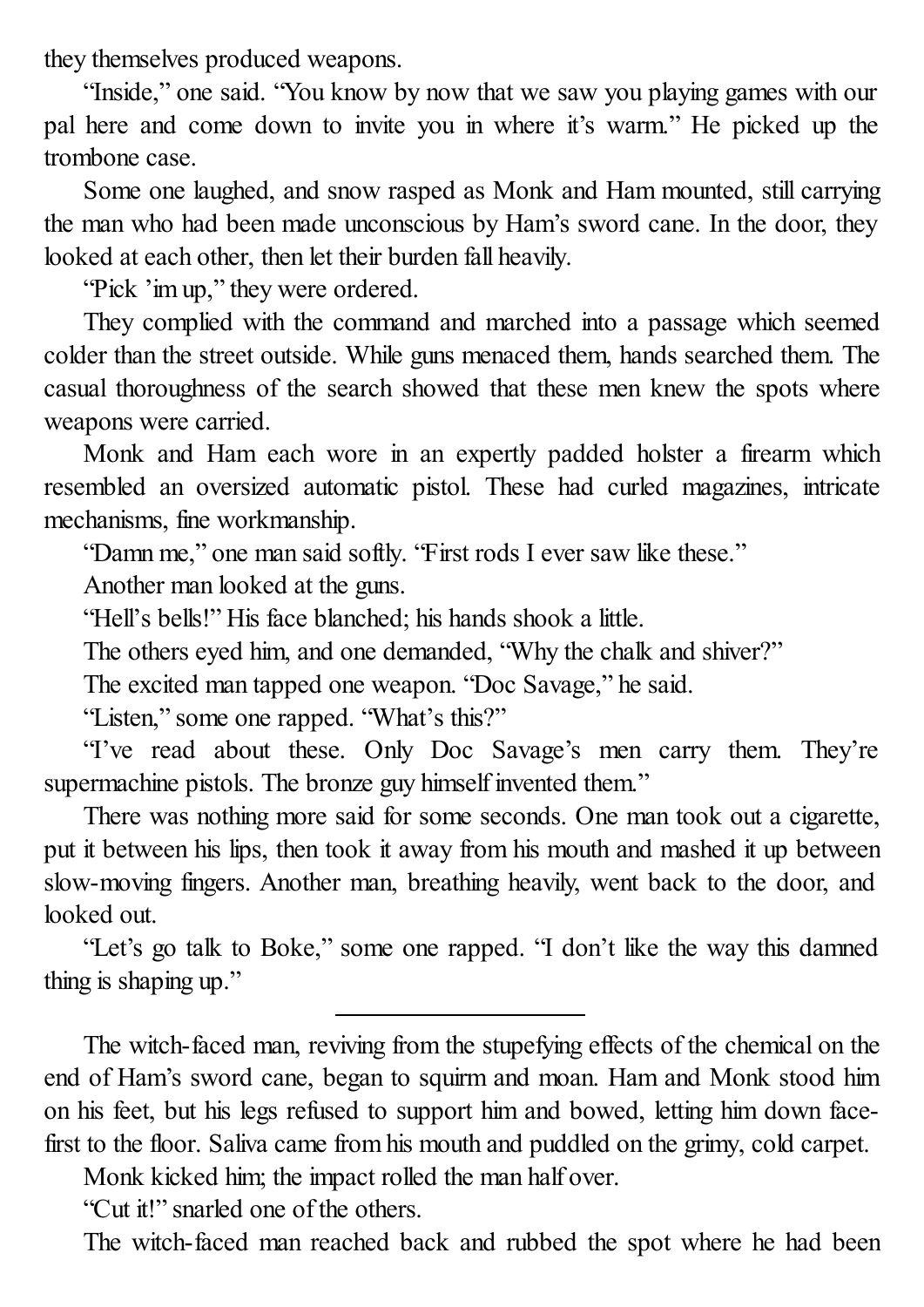kicked, then rolled over and jacked himself up by the strength of his arms. Slowly he raised himself erect.

"The kick was what he needed," Monk said gloomily.

One of the men scowled at Monk, then at Ham, and said, "Walk ahead of us and be sure you got a will all made out before you squawk or make a jump."

The man with the face of a harridan weaved toward the back door, saying, "I've got plenty to tellBoke."

The hallway gave into a cement-floored courtyard which smelled of cold garbage. A cat, the sole living thing in sight, hackled its back and slunk among garbage cans.

Crossing the court, the cavalcade entered a hallway where the air was too hot and mounted stairs, and opened a door. Warm, tobacco-laden air gushed out. A fireplace made fitful red light in the room beyond. The place was windowless. It whitened up blindingly when some one thumbed an electric switch.

Monk and Ham were forced to stand with their faces jammed in corners, not unlike schoolboys receiving punishment. They were warned not to turn around; and Monk, disobeying, was knocked rubber-kneed with a slender stick of stovewood from the fuel rack beside the fireplace.

Some one said, "I wonder what happened to that hog?"

"Hell with the hog!" another snorted. "Hey, Boke, things have been happening!"

One of the most pleasant voices Monk and Ham had ever heard said, "That is to be regretted."

Monk and Ham both turned their heads. The speaker was not in the room. Just where the voice was coming from, they could not tell, for the menace of a clubbing forced them to face into the corners again.

The spokesman began, "We were all watching the back way just in case something might turn up, and we saw——"

"Let Frightful tell it," directed the mysterious, amiable voice.

Monk snorted loudly, suddenly realizing that "Frightful" was the nickname of the witch-faced man.

Frightful, listlessness in his voice showing the effects of the drag on the sword cane, said, "I followed your orders, Boke."

Boke's voice asked pleasantly, "What do you mean?"

"I plugged Janko Sultman in the head," said Frightful.

"You cold-blooded devil!" exploded the pleasant-voiced Boke. "Don't be so definite about such a hideous thing. It gets on my nerves."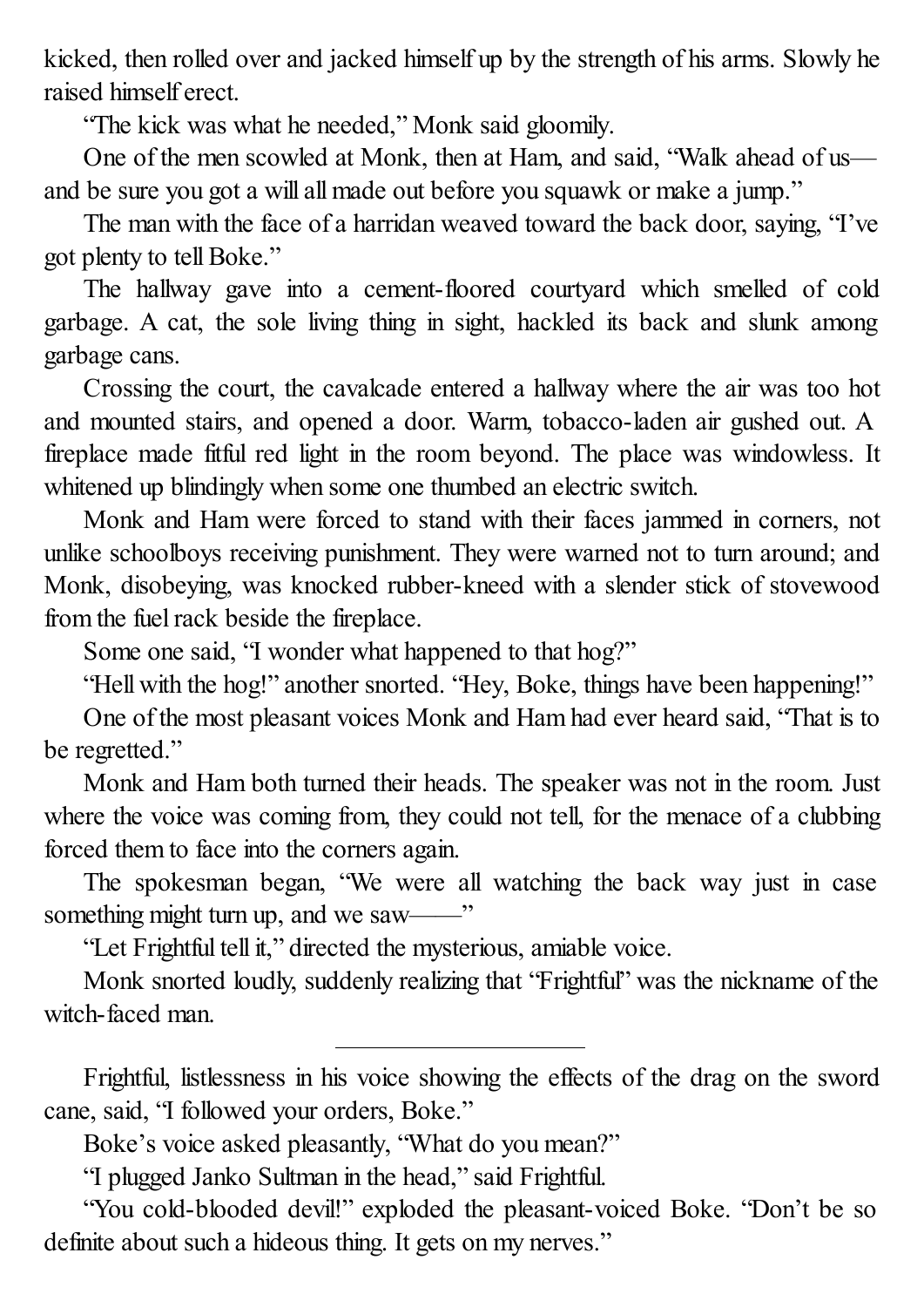The witch-faced Frightful seemed accustomed to this squeamishness on the part of his chief, for he went on rapidly:

"I wanta tell you about a strange thing I saw when I posted myself on the roof," he said. "I could see into Janko Sultman's office, but Sultman wasn't there. The office was empty. But after while a guy come in. Who d'you think it was?"

Instead of answering as expected, Boke's remarkably suave voice said hollowly, "I would give my right arm if it had not been necessary to eliminate Sultman. A murder! Horrible!"

Frightfulsaid, "Leander Court came into Sultman's office while I was watching." Boke's voice, yelling suddenly, demanded, "*Who?*"

"Leander Court," Frightful repeated patiently. "He sat around in the office by himself until the telephone rang, and he answered it. What he heard must have made him excited. He threw the phone down and broke the glass out of the office door and crawled through. The door must have had a trick lock."

"It has," said pleasant-voiced Boke. "Then what happened?"

"Some guy in the reception room up and fills Leander Court full of bullets. I could see that. Then the guy ran for the stairs. After that, something must've happened to the guy, because I heard some bellowing and a lot of cops came, and I heard one of 'em say something about the guy being dead with his eyes sticking out."

"With what?" demanded Boke.

"His eyes sticking out. Like you've been reading about in the papers."

"It is all very clear to me except that last," said Boke, puzzlement in his amiable tone. "Janko Sultman had double-crossed us, as we already knew, and had an appointment with Leander Court. He must have put his proposition up to Court over the telephone, or perhaps he had already advanced his proposal and Court had come to give his answer.

"Court refused and tried to flee, and the gunman was one who had been posted by Janko Sultman to kill Court in case the latter was stubborn or threatened to go to Doc Savage. Yes. All is very clear. But what happened to the gunman? Are you sure that his eyes popped out?"

"I'm only tellin' you what I overheard," Frightful grumbled.

"Baffling," said Boke. "I cannot understand it."

Monk turned his head in another effort to learn where the voice of Boke was coming from, and one of the guards slugged the homely chemist, knocking him against the wall. Monk lashed back with an astounding speed and the assailant staggered away, his jaw possessed of a slightly different shape than it had had a moment before. Pistol muzzles forced Monk back into his corner and made him face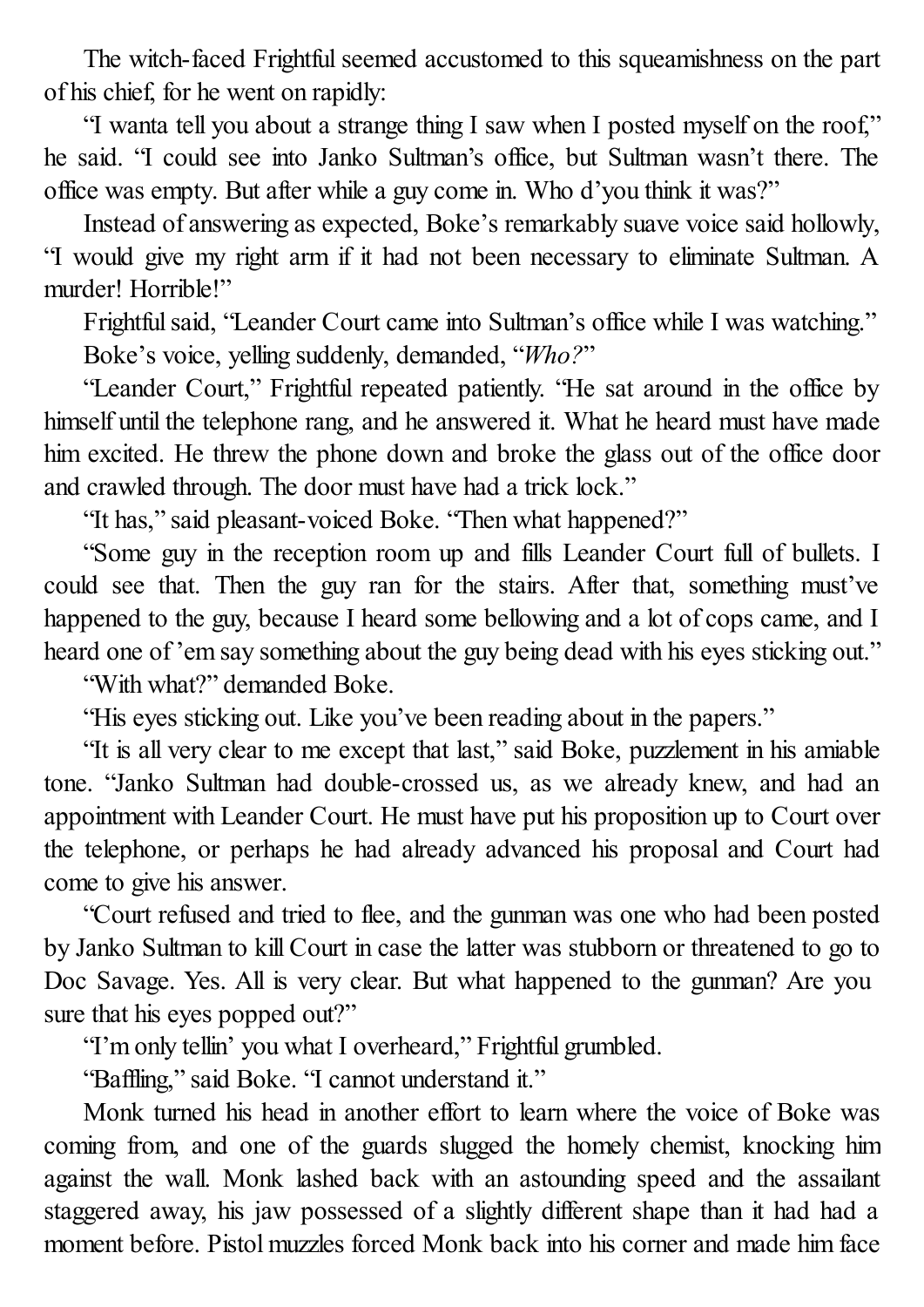the wall.

"Where did these two men come from?" asked Boke's mysterious voice.

"They got on my trail somehow," snarled Frightful. "They're two of Doc Savage's men."

"They're who?" Boke sounded as if he had swallowed something painful.

"Doc Savage's men," Frightful repeated, then looked very uneasy, and the others registered concern also.

When Boke's unique tone sounded again, worry had gone from it, and he laughed.

"It was only a matter of days, anyway," he said. "Or perhaps of hours. We would have had to fight Doc Savage eventually over this affair. You all know that."

Frightful made a wry face. "I haven't been looking forward to it."

"Hold these two prisoners," Boke ordered. "Then get hold of Leander Court's partner. You know who I mean?"

"Yeah." Frightful nodded. "Robert Lorrey."

"Exactly," said Boke. "Arrange an appointment for me with Robert Lorrey. We must whip things up before Doc Savage gets a line on what it is all about. And do not make the mistake of underrating this man Savage. He is assuredly clever."

A man began, "Don't worry, chief, I don't think any of this crowd underrates that bronze——" He did not finish and his eyes flew roundly open and his jaw sagged enough to pull his lips apart so that his teeth showed. They were not nice teeth, being veined up and down and stained so that they resembled chips from an old bone which had lain a long time in the weather.

The man reached up and felt of his ears as if he suspected them of tricks.

For there was a strange trilling loose in the room.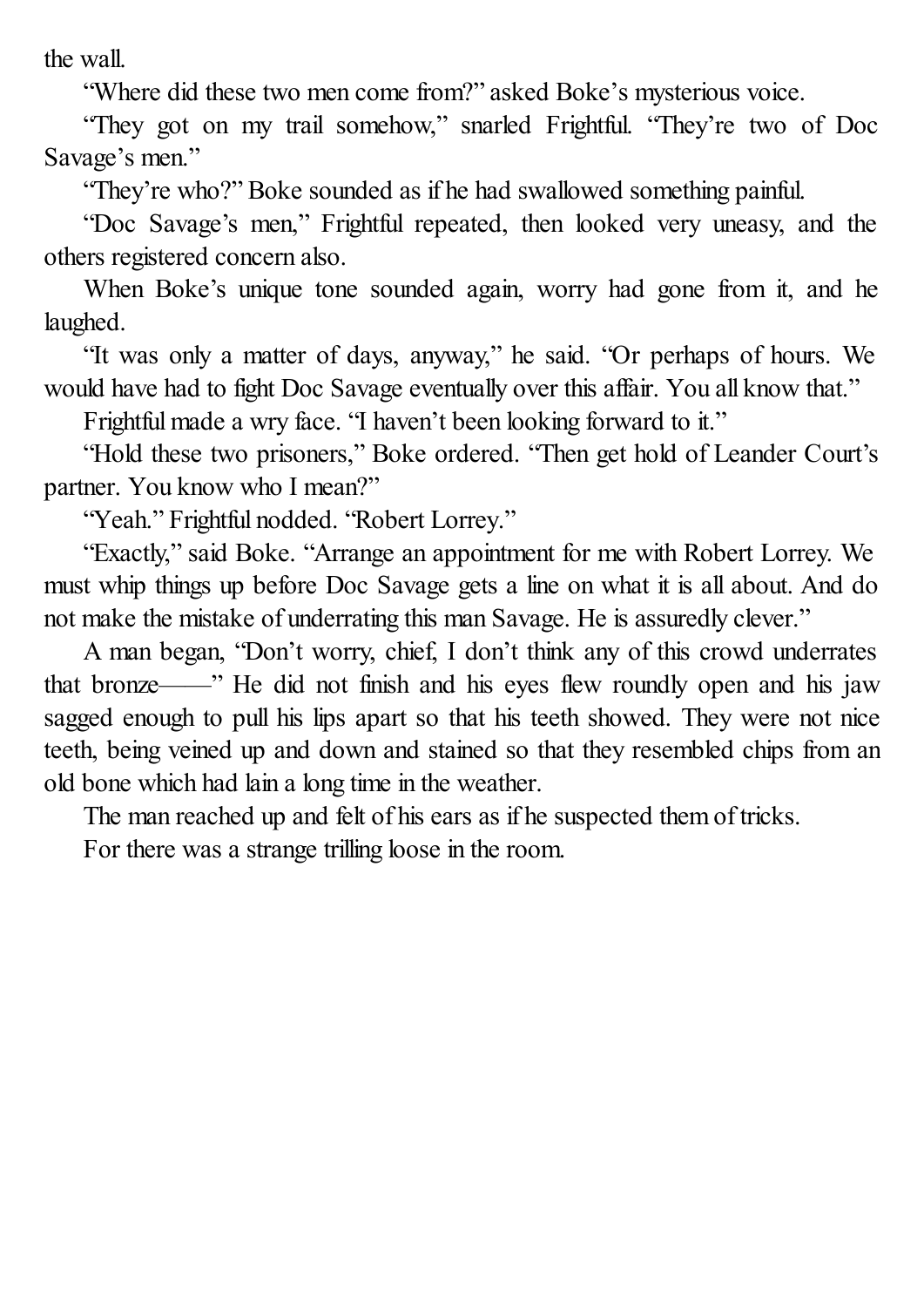## Chapter IV MORE POP-EYED

The trilling sound, low and fantastic, was quite musical, yet it was so without adhering to any definite tune. Nor could the exact nature of the sound, the sonic embodiment of the thing itself, be described. It was something that defied nomenclature, something infinitely etheric, yet also very real, for it was at times quite loud, and again it sank into virtual inaudibility.

Monk and Ham turned slowly in the corners, eyes alert, muscles tensing. They knew this weird trilling. It was the sound of Doc Savage, a small and unconscious thing which the giant of bronze did in moments of stress.

"Hey!" Monk howled suddenly and pointed at the ceiling. "Look! For cryin' out loud!"

Almost all eyes went to the ceiling. Monk was an actor when he wanted to be. But two or three were not misled by the ruse, and it was they who saw the door snap open to let in a Herculean metal figure who, in passing through, all but filled the aperture.

"Talk about the devil——" a man roared, and raced a hand for his gun pocket.

Doc Savage came toward him with the speed of light spurted from a bronzetinted lens—and stopped. He stood frozen. Then he began to back away.

Monk and Ham stared, puzzled, not comprehending why the bronze man had hesitated, nor able to remember a time when he had done so in the past.

The man got his gun out, weaved a bit on his feet as if his leg muscles were unsteady, and took aim.

Only then did Doc Savage flash in. But it seemed too late. The gun was a revolver, and the trigger finger was already tightening.

The way Doc Savage, giant of metal, reached the gunman and seized the weapon was something Monk and Ham always remembered. They had seen the bronze giant move swiftly before, but never with quite this unearthly speed. And when the man of bronze stepped back, they saw why he had at first hesitated to attack the would-be killer.

The man's eyes were popping. When he had lost his gun, the man staggered a pace after Doc Savage, then brought up and swung a hand foolishly against his own face. He felt of his own eyes, almost out of their sockets, in a manner that was hideous to watch, for it was apparent that the fellow could no longer see.

Then he began to shriek and bend and unbend himself in convulsions of frightful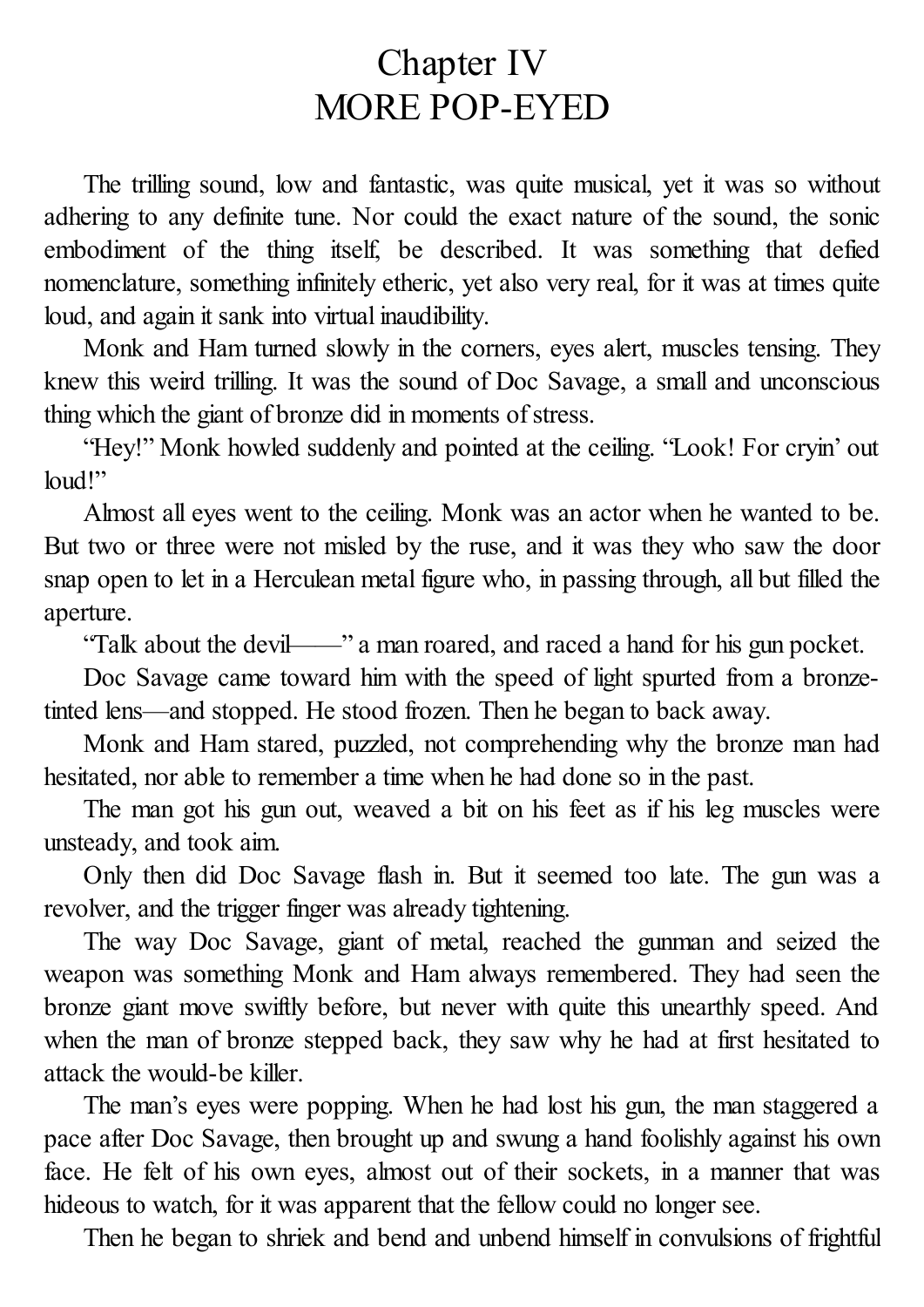agony; he fell upon the floor, spread himself out and his clenched fists beat the rough carpet until the skin was barked off.

Then another man began to shriek, to paw at his face, to flail his arms as if fighting an unseen, hideous harpy.

A third joined the unearthly chorus, and a fourth, then others, until the room was a bedlam with bodies threshing about and shrieks that split the ears.

A man fell headlong into the fireplace, and the flames consumed his hair with a malodorous *swoosh!* and his flesh began to sizzle while he screeched as if trying to empty himself of all that nature had put within him.

Monk ran over, seized upon the man's heels and dragged him out, still howling. The only cooling agent at hand seemed to be a bottle of pale amber wine, and Monk poured that upon the victim; but the fellow continued to thresh, dying within a few moments.

Monk backed away, horror on his homely face. Monk was hard; men had tried to kill him, and he had seen hideous things happen to human bodies. But now his nerves became as old strings; cold water seemed to wash through his veins and his big mouth felt tongueless.

He realized, almost suddenly, that it was quiet in the room of fantastic death, with bodies twisted horrors on the floor and with only Doc Savage, Ham and himself erect.

Monk tried three times before he could speak.

"What in blazes happened?" he mumbled.

When Monk got no answer, he looked at Doc Savage, after which his own feeling of amazement increased a bit, if such were possible, for there was stark bewilderment on Doc Savage's regular, metallic features. And Doc Savage rarely showed emotion.

"You—don't know—what it was?" Monk asked haltingly.

The bronze man shook a slow negative. "I only know that it was one of the most hideous, mysterious things I have ever seen happen."

"Every one of them died but us—every one in the room but us," Ham said, and looked steadily at the ceiling as if to avoid the bodies on the floor. "How do you explain that?"

Monk, stepping high over corpses, announced, "I'm gettin' out of here. The damn *thing* that killed 'em may have another try—at us."

Doc Savage shook his head again, half in negations, half in puzzlement.

"If it had been gas, it would have killed us," he said. "There was no sound, no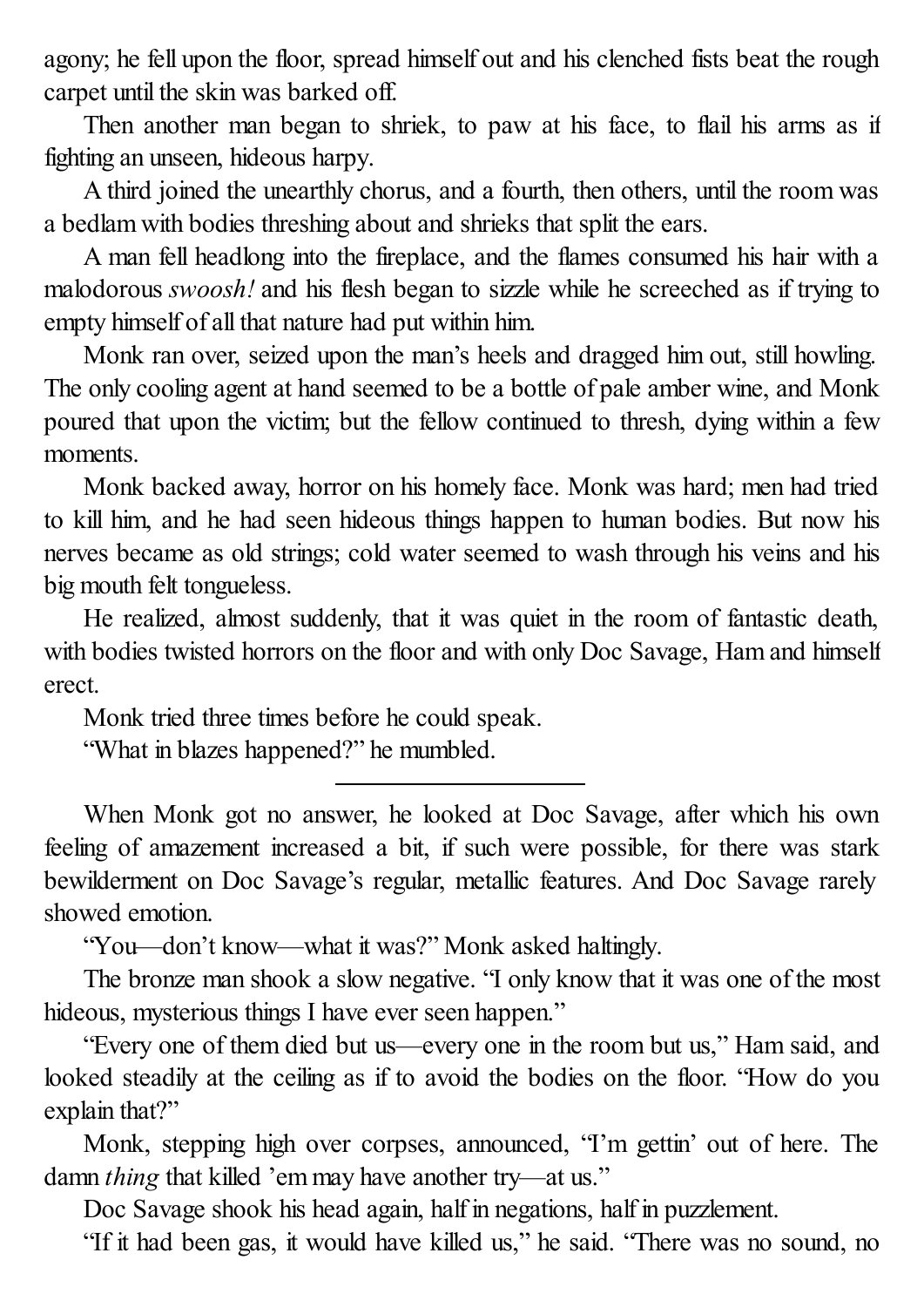firing of hidden darts, and if they had been poisoned——Impossible! No poison would have affected them all at once."

"A death ray of some kind, maybe," Ham muttered.

"You dope," Monk told him unkindly. "A death ray would have gotten us, too."

Doc Savage rapped, "Just before I came, another man was talking, a man they addressed as Boke. Where was he?"

Monk waved his arms. "Danged if I know. That was queer, too. His voice was plain, but he wasn't in here."

"This Boke, he was their chief?" Doc asked.

Ham answered that. "Righto. And the beggar seemed to think he had been double-crossed by Janko Sultman. He ordered Sultman shot." Ham eyed the contorted body of Frightful, the witch-faced one, who reposed at his feet, quite dead.

"I heard most of it," Doc Savage said. "The pig, Habeas Corpus, was down in the street when I got there, and it was easy to tell from the tracks what had happened. I came in right behind you, it would seem."

"Where's Habeas now?" Monk demanded.

"Downstairs," Doc advised.

Ham waved his sword cane, which he had retrieved from where one of their late unfortunate captors had placed it.

"But what killed these men?" he demanded.

Doc Savage hazarded slowly, "The same thing which killed the murderer of Leander Court; I think we can be assured of that."

"But what was it?" Ham persisted.

"Believe me, I was never before so much at a loss for an explanation of a happening," Doc Savage said quietly.

"Which makes it a real mystery," Monk grumbled.

"We will look around," Doc Savage said. "We may find something that will help."

They began to search.

Ham, as if he had thought of something, interjected, "You heard this mysterious Boke say he was going to talk to Robert Lorrey?"

"Yes," Doc agreed. "We will look into that, also."

Monk growled, "Do you reckon this has got something to do with our upstate ——"

"Some one might be listening," Doc said sharply.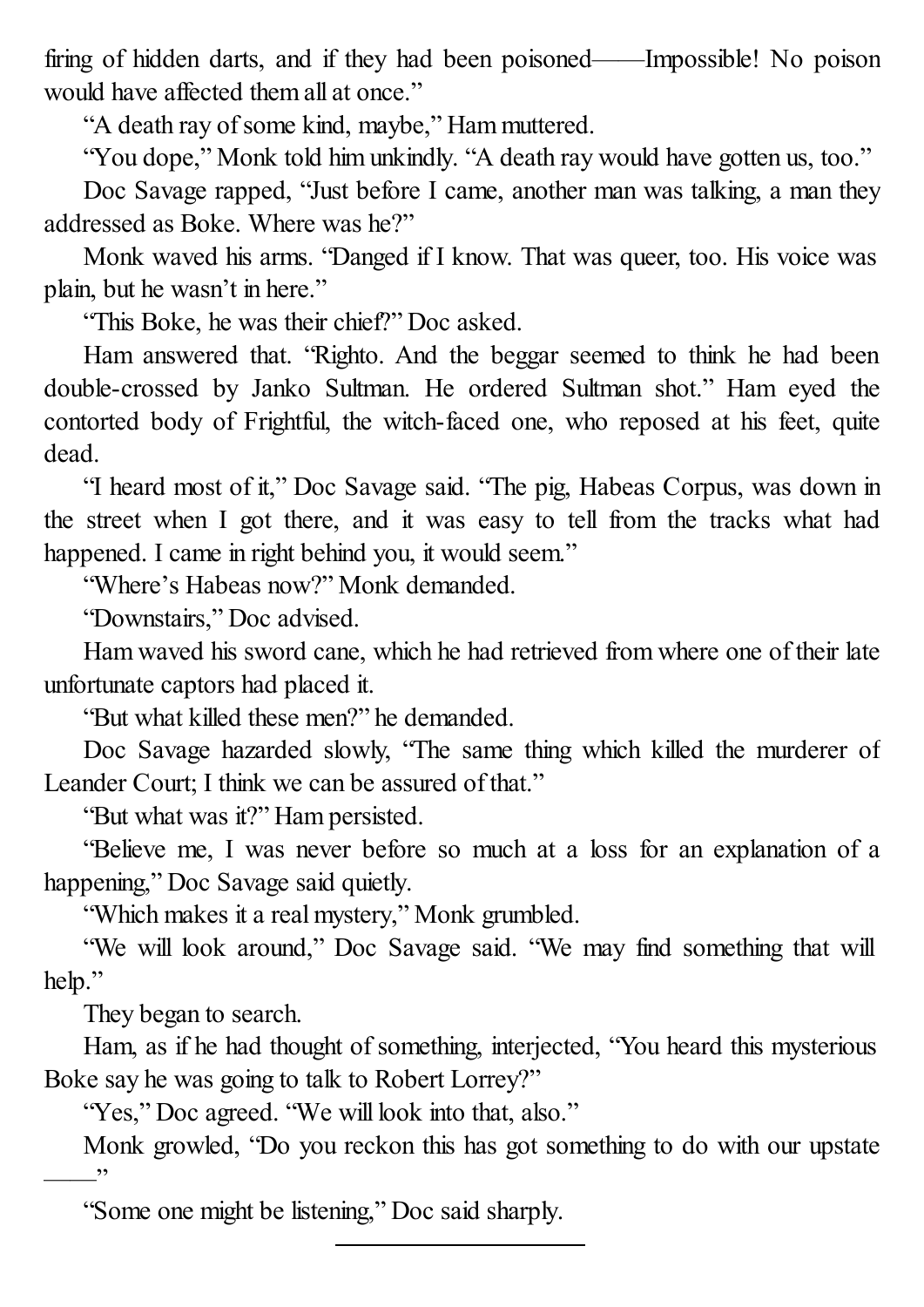Monk fell silent, for there was one subject which Doc Savage and his men did not discuss publicly. That was the matter of their unique "college" in the remote wooded mountains of upstate New York.

As far as they knew, none beyond those immediately concerned knew of that "college," those concerned being Doc Savage, his five aides, Pat Savage, and the attendants in the institution itself. The students who enrolled in that college and, later, were graduated, did not even know its whereabouts.

For the students entered unwillingly, usually under the effects of a stuporinducing drug. When they left after graduation, they were also drugged.

The students were criminals, and the "college" was a fantastic place which turned them into honest men whether they wished it or not. The world did not know about the place. The world would probably have been shocked.

In charge of the criminal-curing institution was a man named Robert Lorrey, a scientific surgeon of fabulous skill whom Doc Savage himself had trained.

What Robert Lorrey did to the criminals that made them honest men was known only to himself and to his chief assistant at the institution—or rather, the man who had been his chief assistant—Leander Court, the man shot down in cold blood in the reception room of the Association of Physical Health. What he did had to do with intricate surgery, chemical rehabilitation, and there was also a long course of training. Doc Savage, of course, knew.

When criminals emerged from Doc Savage's unique university, they did not remember their pasts; for some strange reason they hated crime in any form, and they had been taught a trade wherewith to make an honest living.

Had the existence of this place become known, it would have been a newspaper story unparalleled. Doc Savage also knew it would excite many misguided reformers who would stir up government investigations, for the criminals had no choice about taking the treatment.

Doc Savage, in the final analysis, was a private individual, and such are not supposed to mete out their own brand of justice. The courts are for that. And Doc Savage had never sent a crook before an American court.

If news of his "college" got out, there would be all kinds of trouble, he well knew, and for that reason he had refused to tell the two-fisted tough guy cop, Hardboiled Humbolt, of murdered Leander Court's connection with himself.

And it was to keep news of the institution from leaking out that the bronze man now requested Monk not to speak of it. What Monk was wondering was perfectly plain anyway. Was the "college" in some way connected with this fantastic affair?

Monk growled, "What I want to know is where that guy Boke was. He wasn't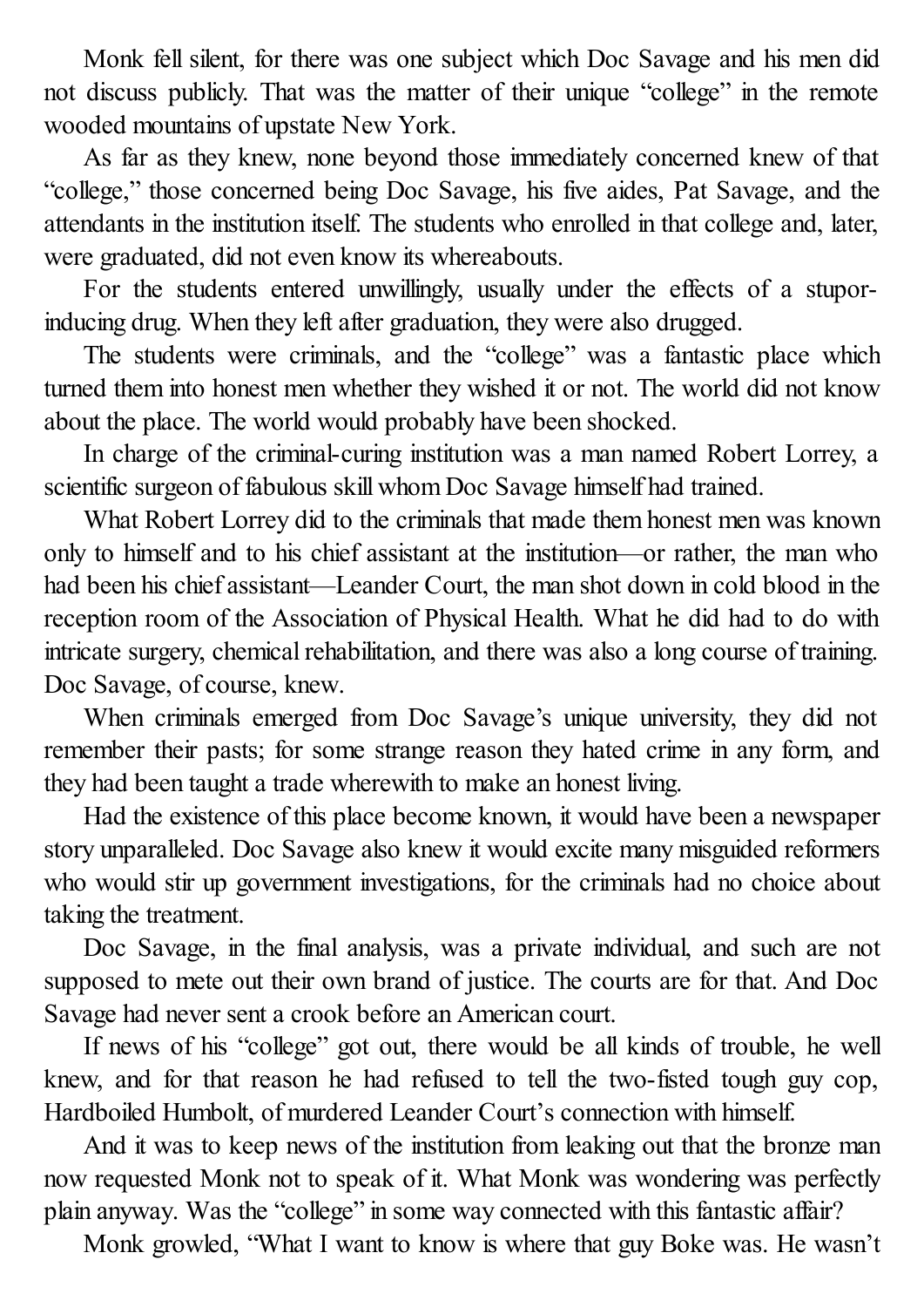in this room. I'll swear to that. I dang near got my head caved in lookin' for 'im."

Ham said unkindly, "No such luck," and added, "What do you say we try some of the other rooms?"

They tried some of the other rooms—all of them in fact, and found them an unsavory collection of dungeons, unfurnished for the most part, with those that were equipped fitted up with shoddy stuff.

"Looks kinda like a temporary hangout," Monk decided.

They had found no one, no sign of the nebulous Boke, the man with the voice that was so utterly pleasant.

The rendezvous had, they discovered, a galaxy of entrances. Several buildings on both sides of the cheap block had been rented, it seemed, and connecting doors cut through them.

They went through the whole maze, the process requiring the better part of an hour, but found no sign of Boke. Doc Savage himself searched the roof, which was cold and bare, being without a coping so that the chill wind whooped across it without interruption.

Doc Savage stood for a time on the roof, apparently unaffected by the cold, close to where the smoke poured from a chimney that led to the fireplace in the death room below. Then he went down to the macabre chamber itself.

The bronze man began sounding the walls. The room, it was plain, had once been much longer, but had been shut off by two partitions. These were thin, and constructed of a wallboard with a paper exterior.

A moment later his fist, in pumping against the panels, went through.

"Blazes!" Monk snorted. "There is where the guy was speaking from! He was in the next room, and that paper was what made his voice sound a little queer."

"I did notice that his voice was muffled," Ham admitted. "But it was such a pleasant voice that the muffled quality almost escaped my attention."

"That," Monk said, "explains part of the mystery."

Doc Savage moved toward the door.

"We had better go talk to Robert Lorrey," he declared. "He is at the—where he works—and we can get him by short-wave radio telephone. As for Boke, he must have been unaffected by whatever killed those men. He made his getaway during the excitement."

"Have you any idea what caused the deaths?" Monk asked bluntly.

Doc Savage seemed to become inexplicably deaf and not to hear, a fact which caused Monk to grin widely, because he knew from past events that it was a good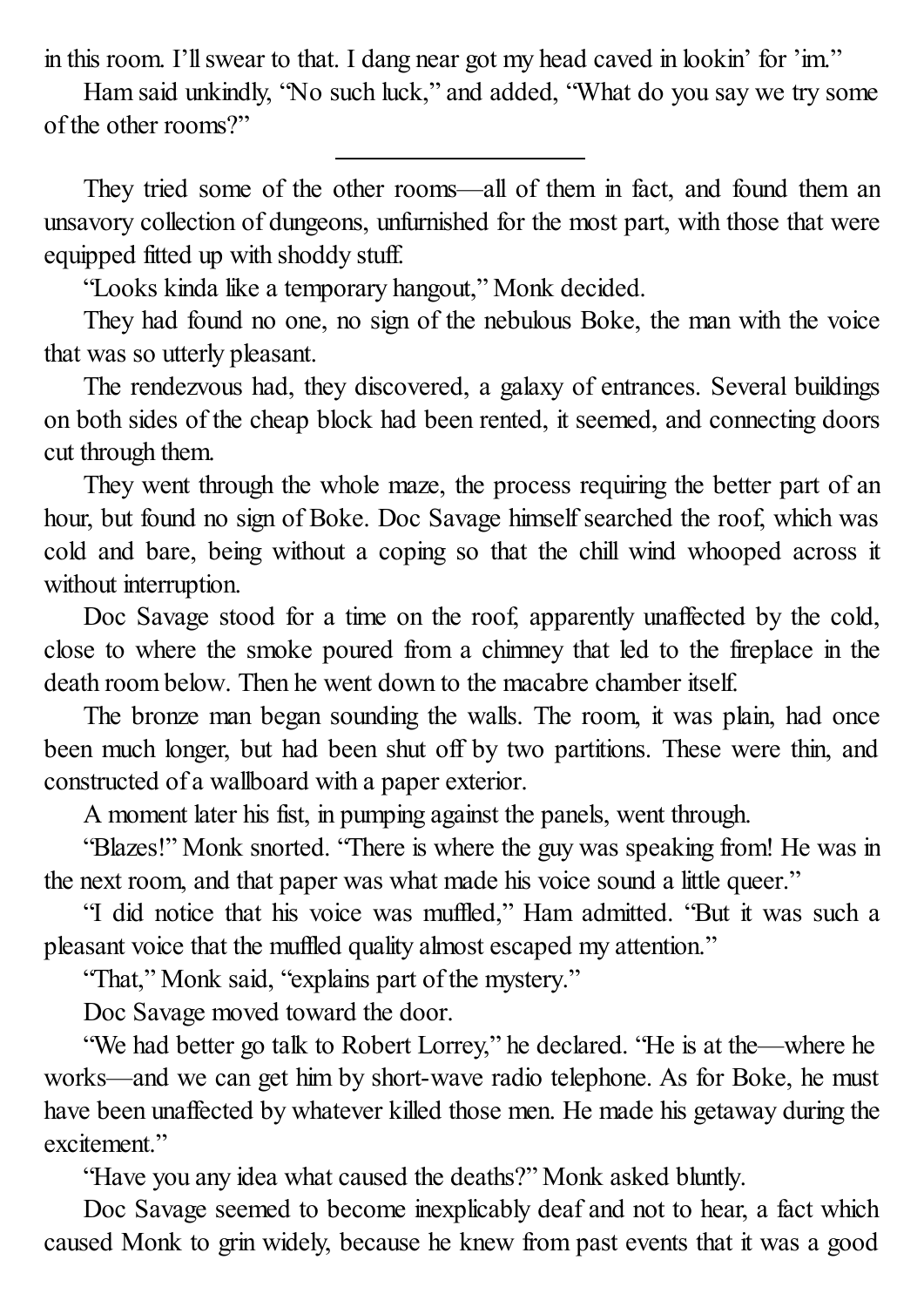sign when Doc began keeping his own counsel.

Doc rarely expressed a theory which he could not prove absolutely, but if he had no theory and was completely mystified, he would say so. Hence Doc's assumed deafness conveyed to Monk that the bronze man did have an idea about the strange Boke.

Going downstairs, they found Habeas Corpus there, shivering. It was near dusk, with the streets almost deserted.

The uproar in the house as the men died so weirdly and so awfully, apparently had not carried to the street, thanks in part to the first gale of Fall, which had whipped itself up to quite a frenzy, driving the hard snow with the force of cold bullets.

The bronze man drove his open roadster, seeming not to feel the cold. Monk and Ham followed in their coupé, the windows up, the heater on to its fullest. They had resumed their interminable quarrel, the present point of dissent being Monk's driving.

They headed directly for the middle of Central Park, the most open space that the metropolis offered, where conditions were best for radio transmission and reception. Doc Savage tuned in and called over the short-wave set, and Monk and Ham tuned in on their apparatus, listening.

Eventually, Doc got the upstate "college."

"Robert Lorrey," he requested.

"Who!" The distant voice, that of an attendant at the institution, seemed surprised. "Two days ago, you telegraphed Robert Lorrey to take his vacation."

"*I* telegraphed him?" Doc Savage asked slowly.

"Why, yes—at least the message had your name signed to it," said the distant voice. "Robert Lorrey left this morning."

"Did he say where he was going to spend his vacation?" the bronze man demanded.

"No," said the attendant. "Your message told him not to communicate with you, so that he would have a completely uninterrupted rest."

Doc Savage's lips did not move, but there was not silence in the roadster, for the bronze man's fantastic trilling sound came into being, persisted a moment, then ebbed away.

"And what about Leander Court?" Doc asked.

"Why, a telegram from you gave him his vacation four days earlier," advised the attendant. "I trust there is nothing wrong."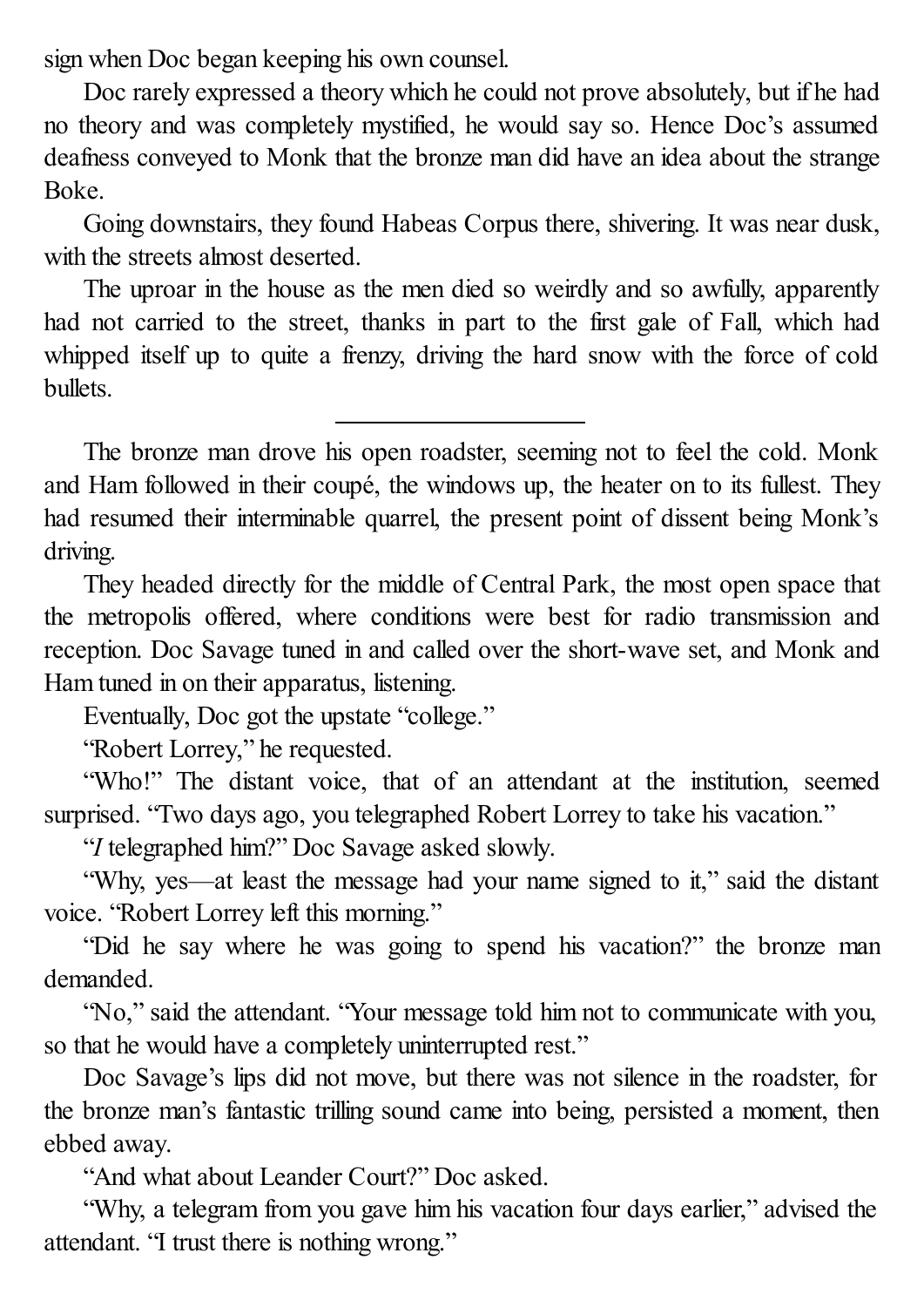Doc Savage countered with another question. "Is everything all right around there?"

"Yes, of course."

"Double the guards," the bronze man directed. "Go over the electrical alarm system and the sonic amplifier listening posts to see that they have not been tampered with."

"Yes, sir," agreed the attendant. "Then something is wrong?"

"I am afraid so," Doc told him.

"What is it?"

"That is impossible to say, as yet."

This terminated the radio-telephonic hookup.

Monk and Ham got out of their coupé, shivered in the chill air and came over.

"You heard it?" Doc asked them.

Ham nodded soberly and ran his sword cane through gloved fingers.

"Did you telegraph a vacation to either Leander Court or Robert Lorrey?" he asked.

"No," Doc Savage said.

As Doc Savage drove out of the park and downtown, he and his companions could not help but note the attitude with which the stories of the pop-eyed deaths were being received by the public.

Newsboys ran along the streets, screaming headlines concerning the passing of Leander Court, and they did a surprising business. Housewives ran out to purchase papers. Groups of persons stood in front of cigar stores and under street lamps, in spite of the cold.

In pausing for a traffic light, they could hear a man speaking in a near-by car.

"It's something like the influenza epidemic, only worse," he was saying. "I tell you, I'm right! Mark my words. In a few days, there'll be thousands dying! Women, kids and men—they'll all die. I know what I'm talking about."

"I've already sent my family out of town," said another man in the car.

"I'm taking a train to-night," said the other. "It's the only thing to do. I know what I'm talking about, I tell you. These poor devils who stay behind may catch that damned disease that kills you with your eyes sticking out. It's a risk, too much of a risk for me. I can see what's coming."

Driving onward, Doc Savage stopped at his headquarters on the eighty-sixth floor of a skyscraper which was one of the most impressive in the city.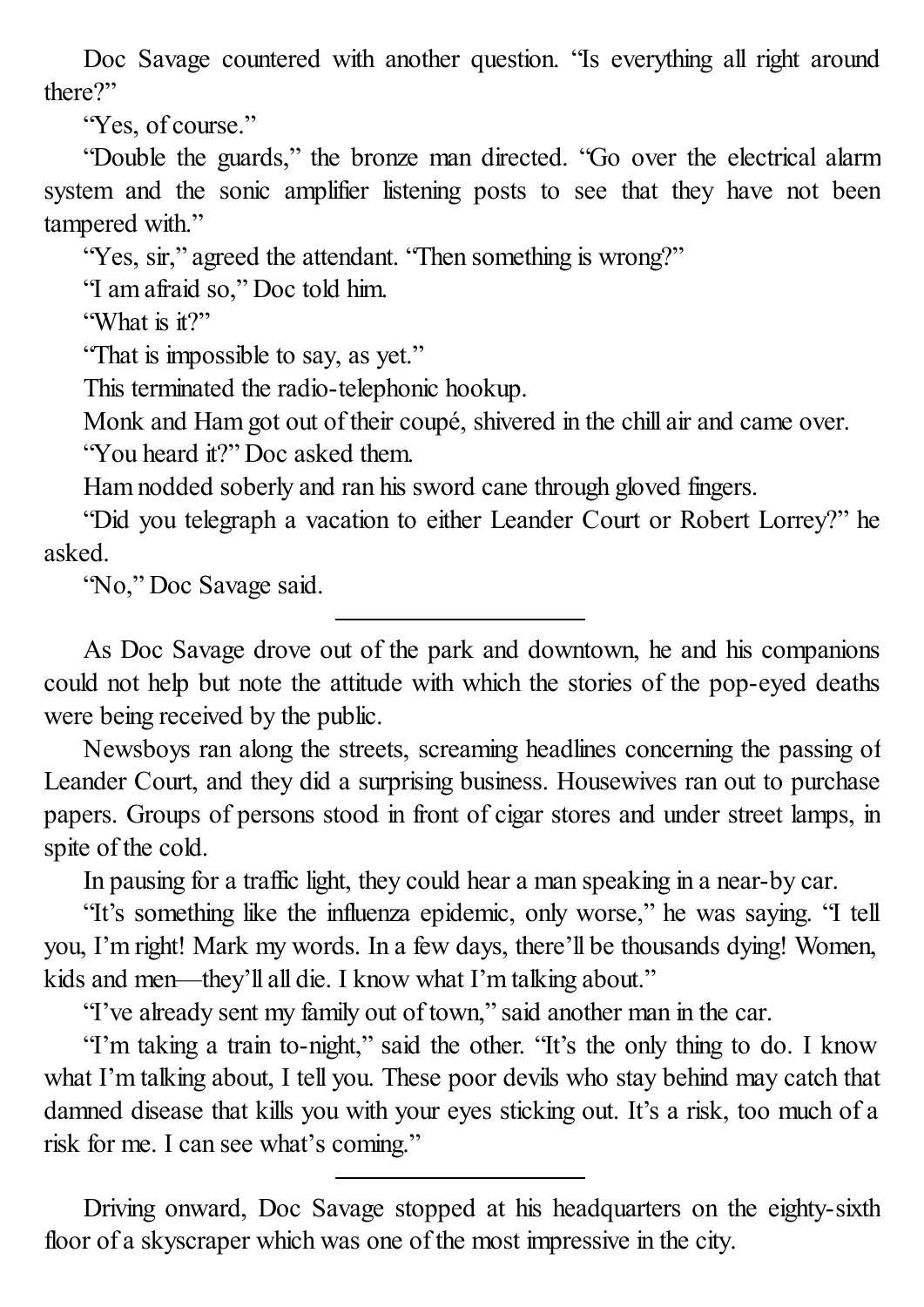The bronze man's establishment there consisted of an outer office, plainly and expensively furnished, a library containing one of the most complete assortments of scientific volumes in existence, and a laboratory fitted with every modern device, as well as a great amount of apparatus which was the bronze man's own invention.

"What next?" Monk wanted to know, he and Ham having followed Doc.

"Renny," Doc replied. "He is in town and will want in on this. He was consulting on an engineering job this afternoon, and I failed to locate him when the call came about Leander Court."

Monk nodded, comprehending.

"Renny"—Colonel John Renwick—was another member of Doc Savage's group of five unusual aides. Renny was noted for two things: his tremendous fists, and his ability as an engineer.

He had a face peculiar for the expression it wore. Renny always looked as if he were going to the funeral of a very close friend. Renny also had two loves: he liked excitement, and it was his boast that he could smash the panel out of the strongest wooden door built with a single blow of his incredible fists.

Doc Savage made several telephone calls, but was unable to locate the bigfisted Renny.

The bronze man then went to the large office window and with a bit of peculiar looking substance, wrote rapidly on the glass. Nothing appeared after he had written. The unusual chalk he had employed left a mark which could not be seen except with the aid of an ultra-violet lantern. Under these invisible rays the stuff would fluoresce, or glow, appearing in an eerie electric blue.

Renny, when he reached the headquarters, would use an ultra-violet projector, a small one which reposed in the desk, to examine the window. It was Doc's custom to leave messages thus.

Two other members of Doc Savage's group of five were not at present in New York. "Long Tom" Roberts, the electrical wizard, was in Chicago, attending an exposition of electrical inventions in which he had exhibits. "Johnny"—William Harper Littlejohn—archæologist and geologist, was filling the chair of natural science research at a famous university during the illness of a professor who regularly occupied that position.

"Now what?" persisted Monk. Then he suddenly slapped a hand on his knee, a feat which he could accomplish without bending in the slightest. "Say, I just thought of a way that we can maybe locate Robert Lorrey!"

"Through his brother, Sidney?" Doc queried.

Monk looked crestfallen. "So you thought of that."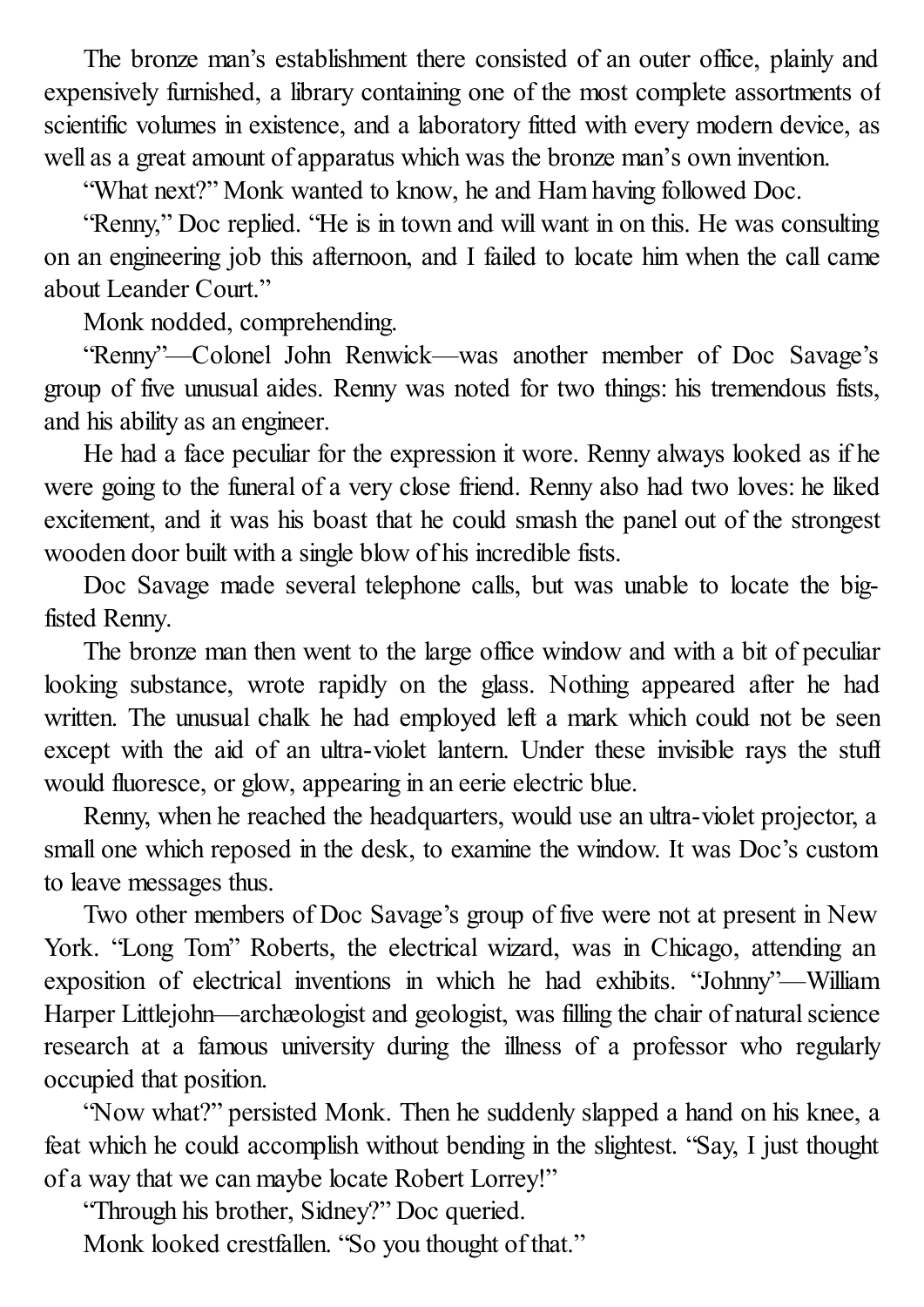"Yes," said Doc. "We'll try Sidney Lorrey now."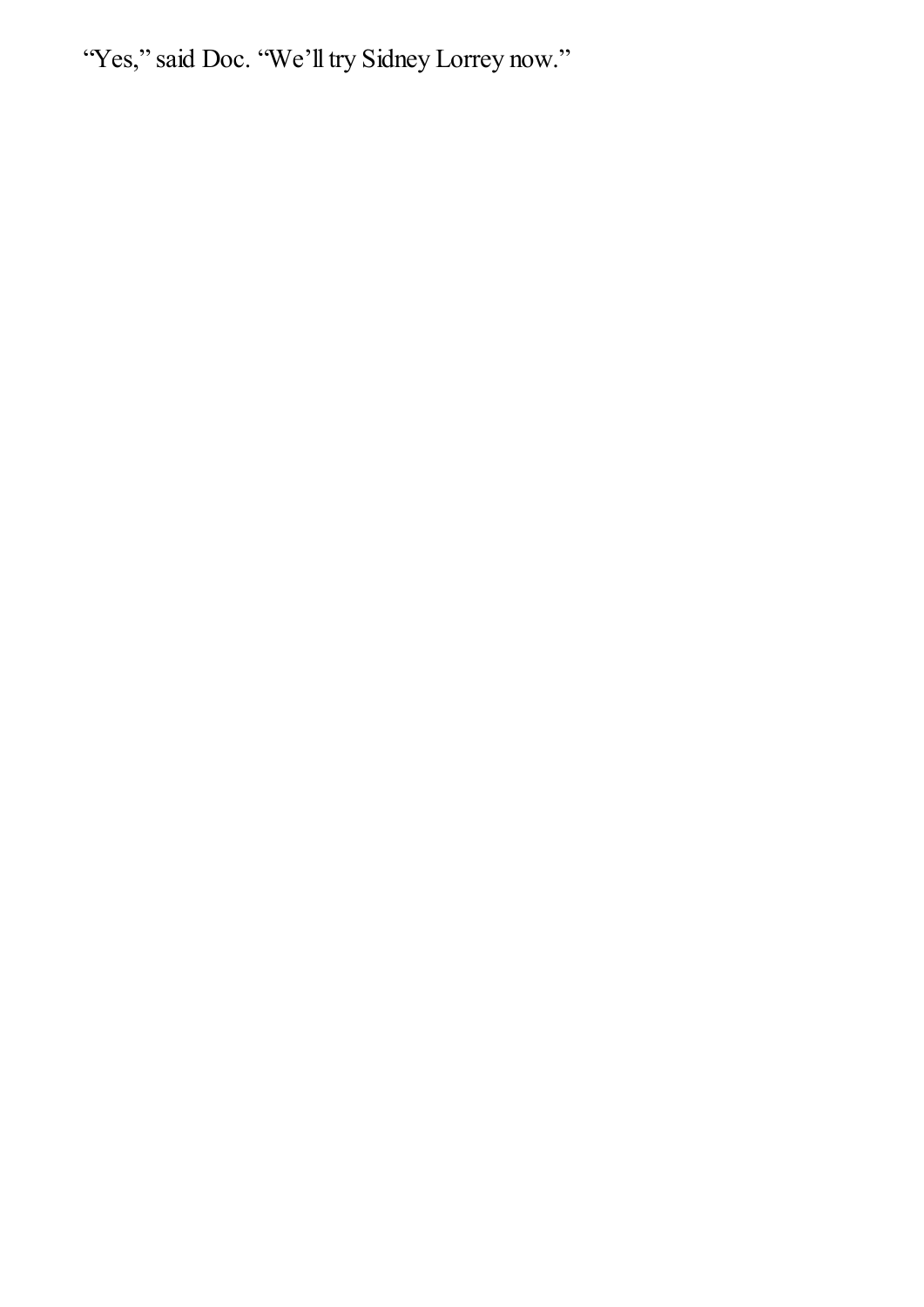# Chapter V THE HAND OF SULTMAN

Robert and Sidney Lorrey were twin brothers, and, twinlike, had the same interests and dislikes, and it was not strange that they should both have become scientists.

Robert had long ago associated himself with Doc Savage in a position which paid him more money, perhaps, than he could have made at any other profession. The other twin, Sidney, had a laboratory in New York City and spent his time there experimenting and inventing.

Both brothers were graduate surgeons and doctors. Robert practiced what he knew. Sidney, on the other hand, was the creative member of the pair. His prize invention was an apparatus which produced the same emanations as radium, without radium's terrific expense, although he did not yet have this device refined where it could be used as a commercial proposition. He believed his device would be an inestimable boon in treating cancer and other diseases.

Sidney Lorrey's laboratory was on a barge which was moored to a long-disused pier in the East River.

Doc Savage's party, approaching the barge, inspected it closely for lights. The craft was long, shabby-looking, blunt at the ends; and in the middle, where the cargo pit would ordinarily have been, there was a long, neat, white deck house. Nowhere did a light show. They could hear the low whine of electrical apparatus.

The three men paused to study the craft, and because it was cold, Habeas Corpus, the pig, planted himself against Ham's neatly pressed trousers to get the benefit of whatever warmth there was in the dapper lawyer's ankles.

Ham struck fiercely at the shoat with his sword cane. The pig, accustomed to such moves, got clear.

"One of these days I shall make breakfast bacon out of that hog!" Ham promised grimly.

"You try it and there'll just be a grease spot where you stood!" Monk told him with equal grimness.

They advanced and observed that the tide was going out noisily, causing a grinding of fenders and a creaking of hawsers. Upstream, as the tide ran now, a low log of a boat was anchored, the smell coming from it indicating it to be a gasoline barge.

Doc Savage led the way aboard Sidney Lorrey's barge, glanced about and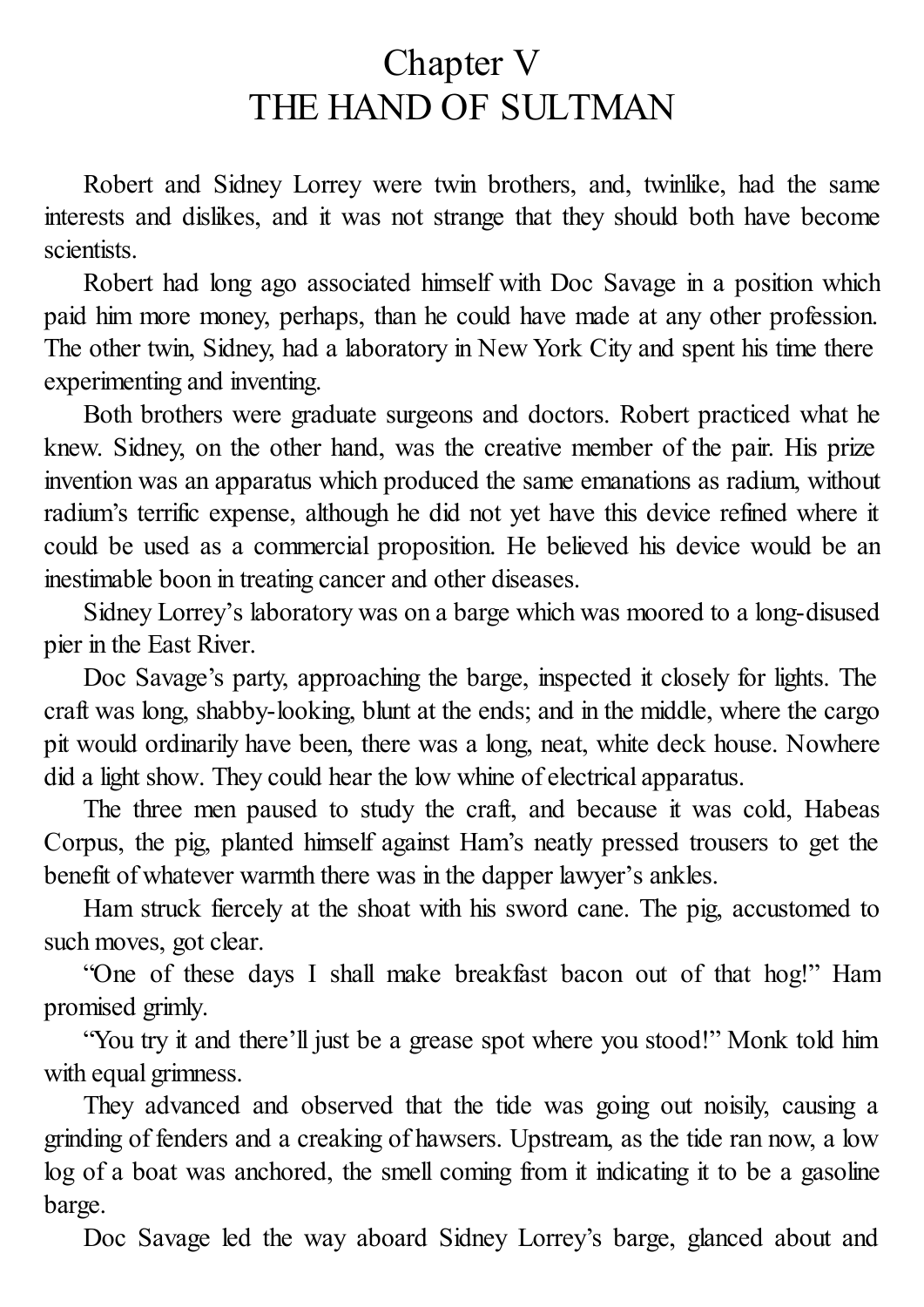rapped on the door. The panel was of steel and his knuckles drummed hollowly against it.

There was no answer. They went to the windows, found them barred heavily, and threw flashlights inside. The whine was louder.

"Probably has to keep things fastened up on account of sneak thieves," Monk hazarded. "That whine must be one of his devices."

The probing flashlight beams picked up chemical paraphernalia inside the barge laboratory, together with the coils and tubes of electrical devices, as well as tools and workbenches.

"Bally lot of equipment he has," Ham remarked.

"No one home, obviously," Doc Savage said. "We will leave a note on the door, and try to telephone him later."

The bronze man wrote briefly on a bit of paper and was wedging it in a crack of the barge door with a match stick when Monk barked, "Hey! Lookit!"

Upstream, a man had appeared. He seemed to be in an intoxicated condition, for he weaved along the bulkhead, stumbling and staggering. Reaching the edge, he leaned over groggily and peered at the water below.

"Get back, you numbskull!" Monk bellowed, small voice suddenly tremendous. "You'll fall in!"

The man looked up at the sound of Monk's voice. The effort seemed to overbalance him. His arms cart-wheeled and he toppled into the cold, black race below.

"Blast it!" Monk gritted. "Of all nights to have to jump into the river after some lug!"

He started for the water, wrenching long arms out of his coat. Then Doc Savage's flashlight beam dived past him, roved the water briefly, and the bronze man's forceful clutch fell on his shoulder.

"Don't dive in," Doc warned.

Monk gulped, "But that fool will drown!"

"Take a look at the water," Doc advised.

Monk peered down.

"For the love of mud!" he muttered.

The water, where the flashlight beam fell upon, gave back all the colors of the rainbow in a convulsing, eerie fashion. It was as if pigment of many colors had been spilled on the boiling surface of the tide rip.

"Gasoline," Doc Savage said shortly. "That fellow must have opened a dump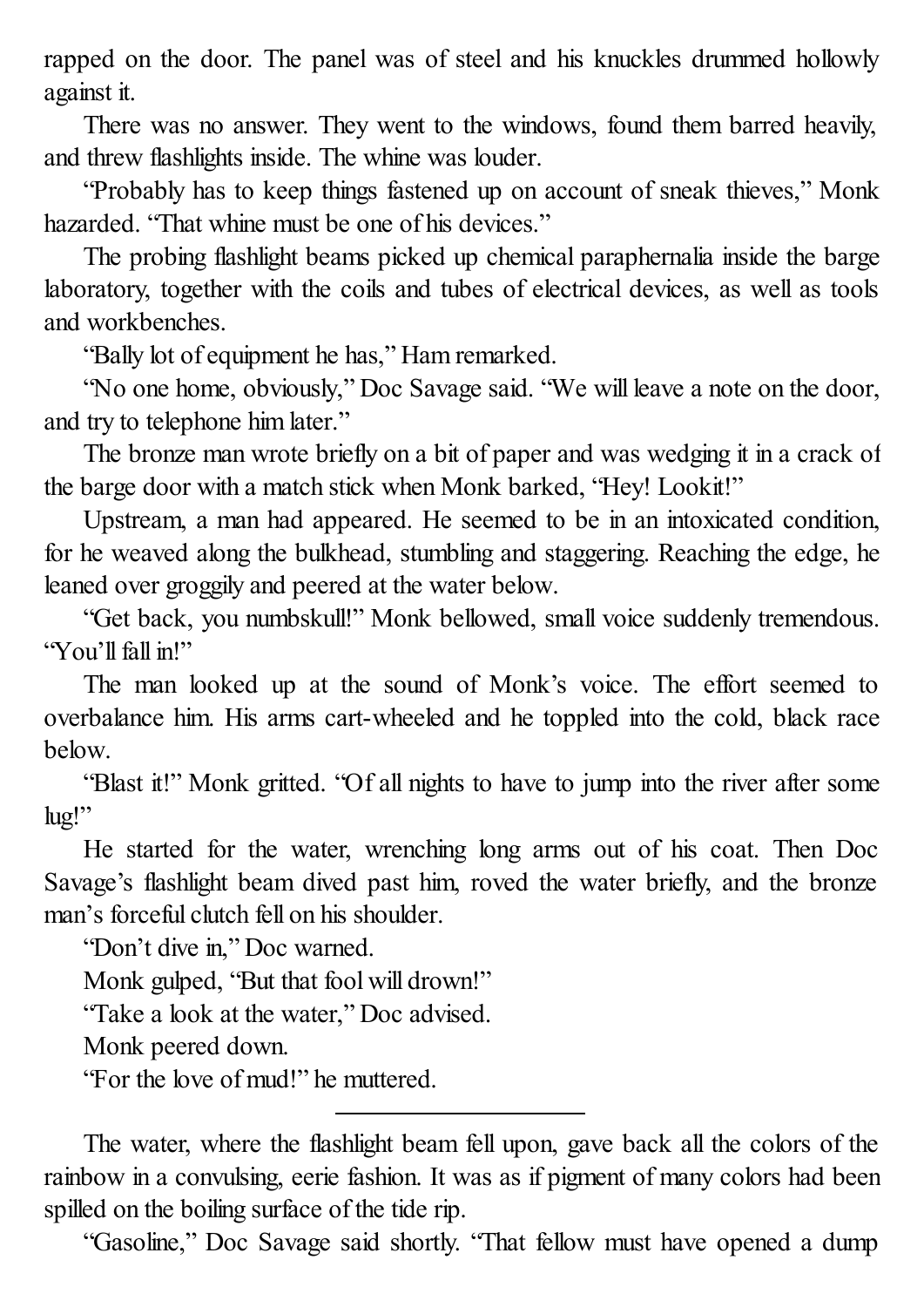valve in the gas boat over there."

Monk yelled, "A trap!"

And Ham echoed, "He thought some of us would jump in and swim toward him, then somebody would set fire to the gasoline on top of the water."

Doc Savage whipped for the heavy gangplank that led from the barge to the shore.

Down in the water, the splashing man suddenly shed his clumsiness. He stroked furiously, reached the bulkhead and grabbed a rope which was almost indistinguishable in the darkness but which he must have lowered previously. He climbed with frenzied haste.

Nearing the top, the fellow snaked a hand into his coat for a gun, then kept one finger hooked through the trigger guard as he continued to climb. He kept his face upturned.

A head, its bronze color discernible even in the gloom, appeared above. The man on the rope reversed his gun swiftly and fired. He saw the bronze head plainly the instant before the lash of flame from the gun muzzle blotted it out. Afterward, the head was gone.

Confident he had killed the bronze man, the fellow on the rope jerked himself up to the bulkhead edge, elbowed over, and looked for his victim. He swore. There was no one distinguishable.

Amazement held the would-be killer for a moment. He was positive his bullet had not missed; he did not believe any one could have gotten out of the path of the slug so swiftly.

Grunting with the effort, he hauled himself up on the bulkhead, took a tentative pace away from the river, his gun ready.

Off to the left, there was a single firecracker pop of a noise. The man with the gun cursed, hopped on one leg, then tried to run, but negotiated only a few paces before he floundered down. His legs still beat the ground after he lay prone, as if he were trying to continue running.

Monk got up from behind an old timber, waving his supermachine pistol which he had taken from his former captives in the strange room of death downtown.

"You got an antidote for the chemical in the mercy bullets these guns shoot?" he demanded of Doc Savage.

"In the car," the bronze man said, and glided for his roadster.

Doc Savage came back shortly with a hypodermic needle, the contents of which he administered to the victim.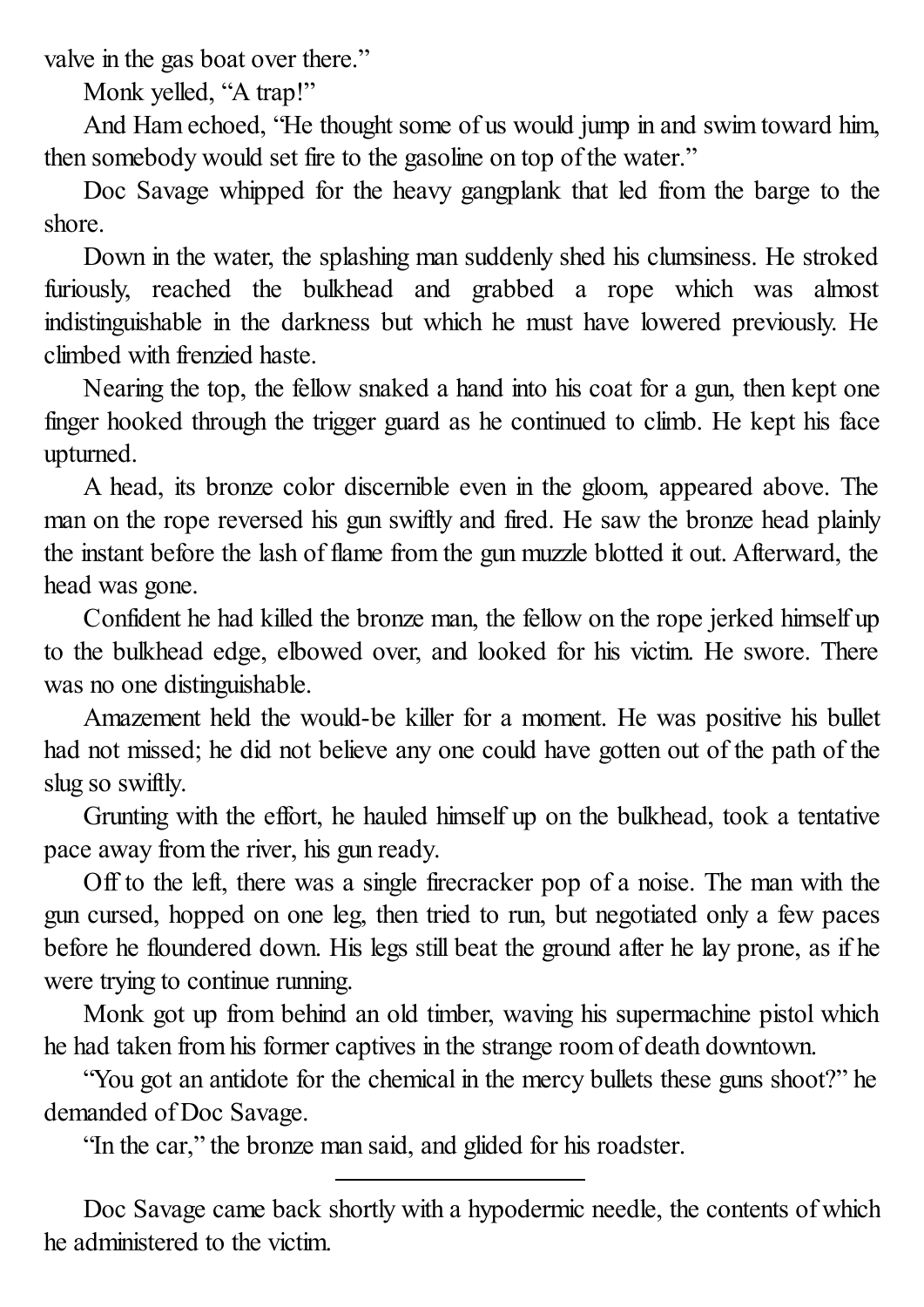Monk stood expectantly in the background. The supermachine pistols were charged, not with regulation bullets, but with shells which bore a chemical that produced a harmless unconsciousness, and the stuff Doc was giving the victim was a stimulant which would revive him quickly.

The manner of the would-be killer's reviving was a bit queer. His legs had gradually ceased to make their running movements, but now they resumed, and the churning became more violent, until the fellow grunted loudly, opened his eyes and tried to get up.

Monk turned him over and sat on the pit of his stomach.

"You're in a spot, sonny," Monk advised him.

The "sonny" was sarcasm, for the man was past middle age. He had, however, a face of consummate evil. His mouth was warped from a perpetual snarl and his eyes were narrow, furtive.

The man growled thickly, "Aw, I just fell in——"

"You cannot lie out of it," Doc Savage told him. "But you can help your own position by talking."

The evil-faced man scowled at the bronze giant, then looked away and his face convulsed as he wet his lips.

"I dunno nothin'," he disclaimed.

Monk, saying nothing, reached out a hairy arm to a pile of rusted scrap iron which lay on the bulkhead. He selected a heavy gear wheel, pulled it to him, wrenched off the victim's belt and began strapping the weight to the fellow's ankle.

"Cut it out," gritted the other. "You can't do that."

"You know who we are?" Monk asked him.

The other wet his lips once more. "Sure. Doc Savage and two of his gang."

"Ever hear what happens to crooks who get in our way?" Monk demanded fiercely.

The old man snarled, "You ain't runnin' no shandy on me!"

"Listen," Monk said patiently. "I asked you if you ever heard what happens to crooks who tangle up with us."

"No." The captive tried to kick the heavy gear off his ankle.

"They disappear," Monk leered. "They ain't never heard from again. That's what happens to guys who mix with us. You've heard that story, ain't you?"

The terrified roll of the prisoner's eyes showed that he had heard of the legend that those who opposed Doc Savage met some fantastic fate, and were never seen again by their former associates. This was the story the underworld bandied, for none knew of Doc Savage's strange "college" for curing criminals.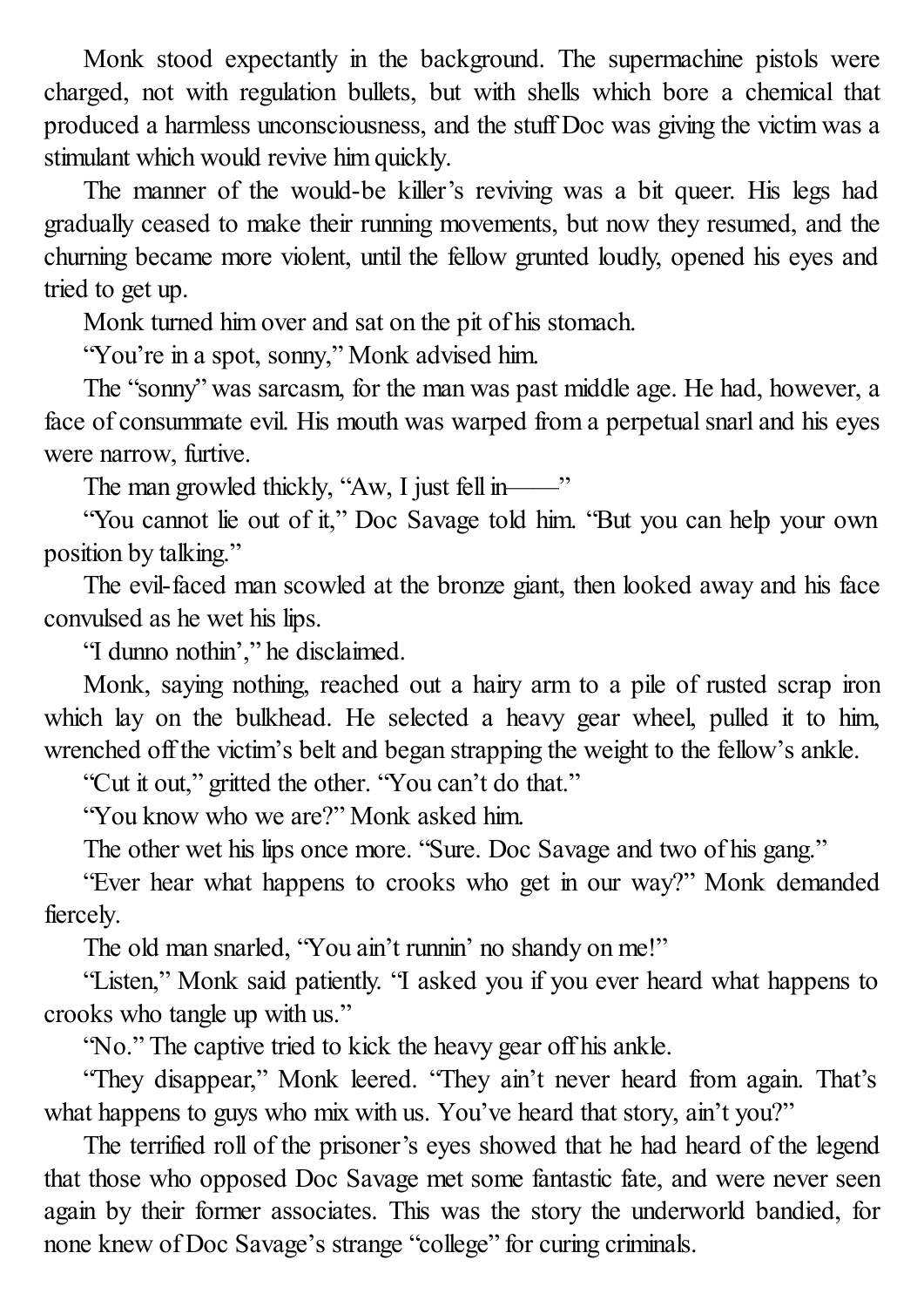"You're another one that's not gonna be heard from," said Monk.

The homely chemist was bluffing, but nothing on his simian features revealed that. The captive broke suddenly.

"Listen!" he exploded. "I hada do it. I needed the money. I'm an old man and things are tough for me. I got a bad record and nobody'll give me work."

"Who hired you?" Doc Savage asked sharply.

Monk began untying the heavy flywheel to encourage their source of information. "A guy named Sultman—Janko Sultman," gulped the elderly thug.

"Blazes!" said Monk. "Are you sure it wasn't a bird with a nice voice named Boke?"

"Sultman was his name," the other insisted. "He told me to watch this barge here and if you birds showed up, to pull that falling-into-the-river gag. I was gonna——" He hesitated, and then stopped speaking.

"I know," Monk told him sourly. "You was gonna set the gasoline afire after one of us jumped in. What is Sultman's game?"

"I don't know," insisted the old man. "He didn't spill that part. He come here lookin' for Robert Lorrey, but there wasn't nobody on the barge and he left me here to tell'im if Robert Lorrey came back, an' to—well—if you guys showed up."

"You know no more than that?" Doc Savage asked.

"That's all."

Monk said fiercely, "Cough up the truth, mug, or I'll bust you wide open!"

The old crook began cursing.

A harsh voice said, "Allright, you clever boys will all put your hands up!"

Ham drifted a hand for the armpit where reposed his supermachine pistol laden with mercy bullets.

"Careful," Doc warned. "It's our friend Hardboiled Humbolt."

Hardboiled came out of the shadows, a belligerent tower of gristle who walked gingerly, favoring his sore feet. His hands were empty.

Behind him strode uniformed policemen who carried submachine guns, riot shotguns and tear gas paraphernalia.

Hardboiled leveled an arm at Doc Savage. "I put you under arrest once to-day. What's the idea? Think I was kidding you?"

Monk said mildly, "Tough guys are my meat!" and got off the aged criminal. He went toward Hardboiled Humbolt, and when he was very close to the giant officer, things happened. Monk lashed out a fist that landed with a sound akin to a woodsman's axe sinking into a tree.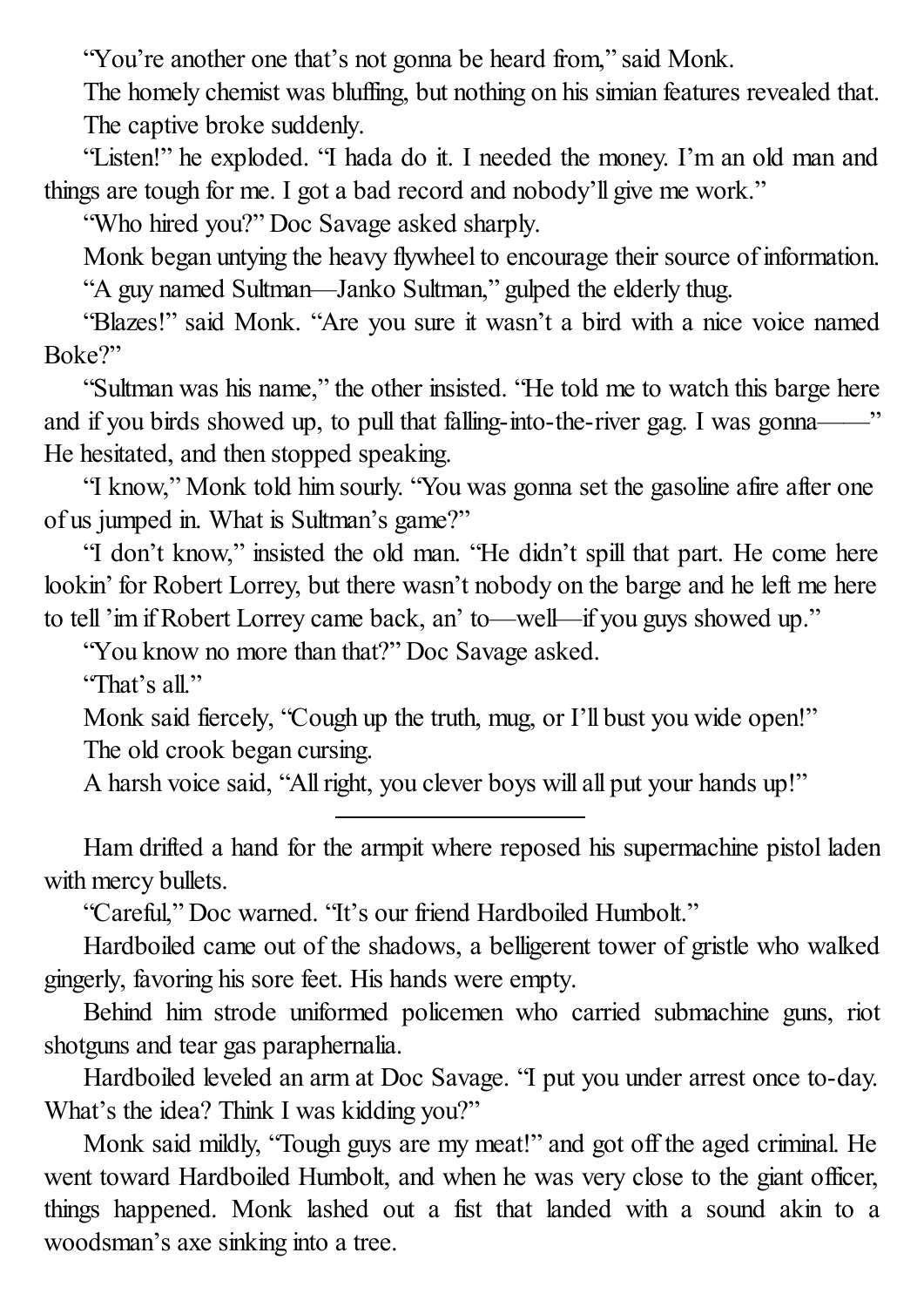Monk looked confident that Hardboiled would go down. But nothing of the sort happened. Hardboiled did tremble and weave on his feet, then his arm shook and the blackjack came down out of his sleeve. There was a swishing sound; Monk ducked, but not in time.

The homely chemist sat down heavily, wearing a dazed expression and feeling of the top of his head where the sap had landed.

Ham laughed unkindly.

Habeas Corpus made a staccato grunting outburst and ran at Hardboiled Humbolt. The policeman kicked at the shoat, but he must have been halfunconscious from the effects of Monk's blow, because he lost his balance and fell heavily. The pig rushed him again, showing long yellow tusks.

Monk said horsely, "Cut it out, Habeas. That guy is really hard," and the pig backed away again.

The elderly crook got up and tried to run. A policeman tripped him and put a foot on the back of his neck, not at all gently.

"I know this old punk," said the cop. "He's a rat from way back."

Hardboiled Humbolt, still sitting on the cold ground, waved his blackjack at Doc Savage, at Monk, at Ham.

"Run 'em in!" he directed. "I warned this bronze guy!"

Ham, the lawyer, drew himself up and snapped, "My rough-mannered friend, men are not arrested in these good United States unless——"

"There is a charge against 'em!" Hardboiled finished for him. "And you can bet your pretty striped pants that there is a charge against all three of you. It is suspicion of murder."

Ham said, "Ridiculous!" as if it were a swear word.

Hardboiled Humbolt, reciting as if he were in school, said, "Over half a dozen men were found a short time ago, dead in a downtown house. Their eyes were all protruding. Witnesses were found who saw you three men leave the house."

A scowl wrinkled high on Ham's forehead. "Better not start anything you can't finish, Mister Tough Policeman."

"We got a call," Hardboiled elaborated. "It said to go to this house and we would find a crowd of men you had murdered."

Doc Savage put into the conversation for the first time with the demand, "Who was the informant?"

"Didn't give his name," said Hardboiled. "But it was a damned pleasant voice to listen to."

"Boke," Monk growled.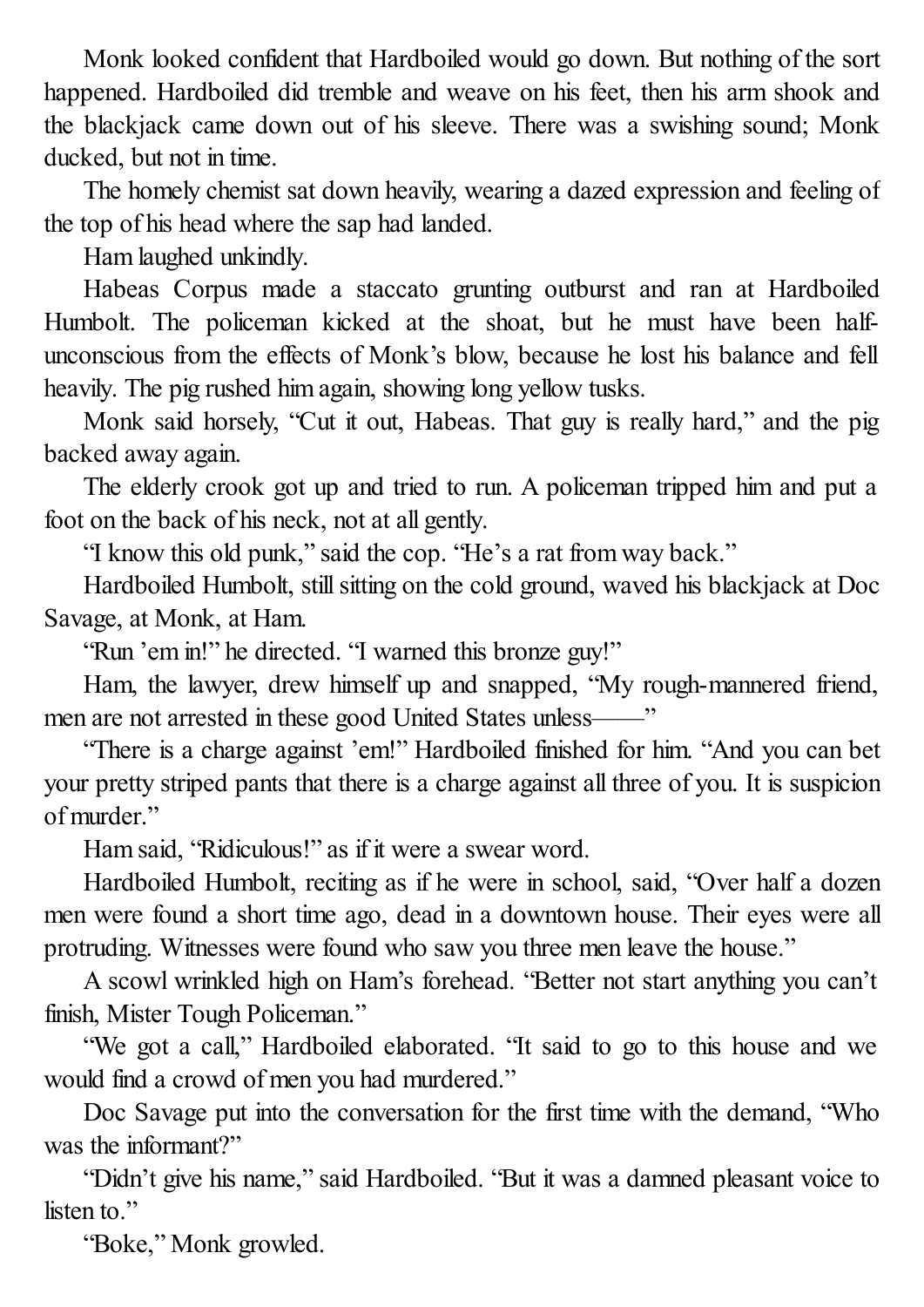"What?" demanded Hardboiled.

"Fooey on you," Monk told him.

The elderly thug on the ground, with the cop's foot on his neck, abruptly seized the policeman's other foot with his hands and yanked, spilling the officer.

The lawman swore and the submachine gun he was carrying bounced out of his hands. The aged criminal seized it.

Startled policemen tried to get their weapons into action, but they were too late and they stared, aghast, as the machine gun fanned them menacingly.

The ancient crook started to back away, escape his main thought. Then another idea seemed to seize him and he paused, stepped sidewise and was sheltered behind a rusting lump of abandoned machinery.

"Damn you all!" he gritted. "I've always wanted to slough me a bunch of cops!" He braced the submachine gun more firmly.

"I told you he was a rat," choked, one of the policemen. "He's a crazy killer!"

They all expected the rapid-firer to blare out; but instead, it was the old man's voice which tore a guttural shriek, and he came staggering and moaning from the shelter. He had dropped his gun.

His eyes were popping in a fashion ghastly to observe.

To Doc Savage, Monk and Ham, who had seen what happened in the death room downtown, what occurred now was not new. But to the policeman, it was a sight they were to carry always.

The old criminal was a victim of the pop-eyed death, and he shrieked and bit his lips until they ran scarlet; then he fell down with convulsions and finally kicked his life away.

Hardboiled Humbolt squirmed his feet in his oversize sneakers and wet his lips; his hands made the small aimless gestures of a man who does not know what to do, and he breathed heavily. He was the picture of a phlegmatic soul startled out of his wits.

The homely Monk, getting slowly to his feet, a hand still up where Hardboiled's blackjack had landed, moved close to Doc.

"We gonna let this cop throw us into the can?" he demanded in a whisper.

Hardboiled Humbolt snapped off his lethargy, came over and clipped, "No talking between you three!"

Monk glared at him and demanded, "You mean we're really pinched?"

"And how!" the burly officer said with gusto. "For once, some of you privileged boys in this town are going to take what's coming to you."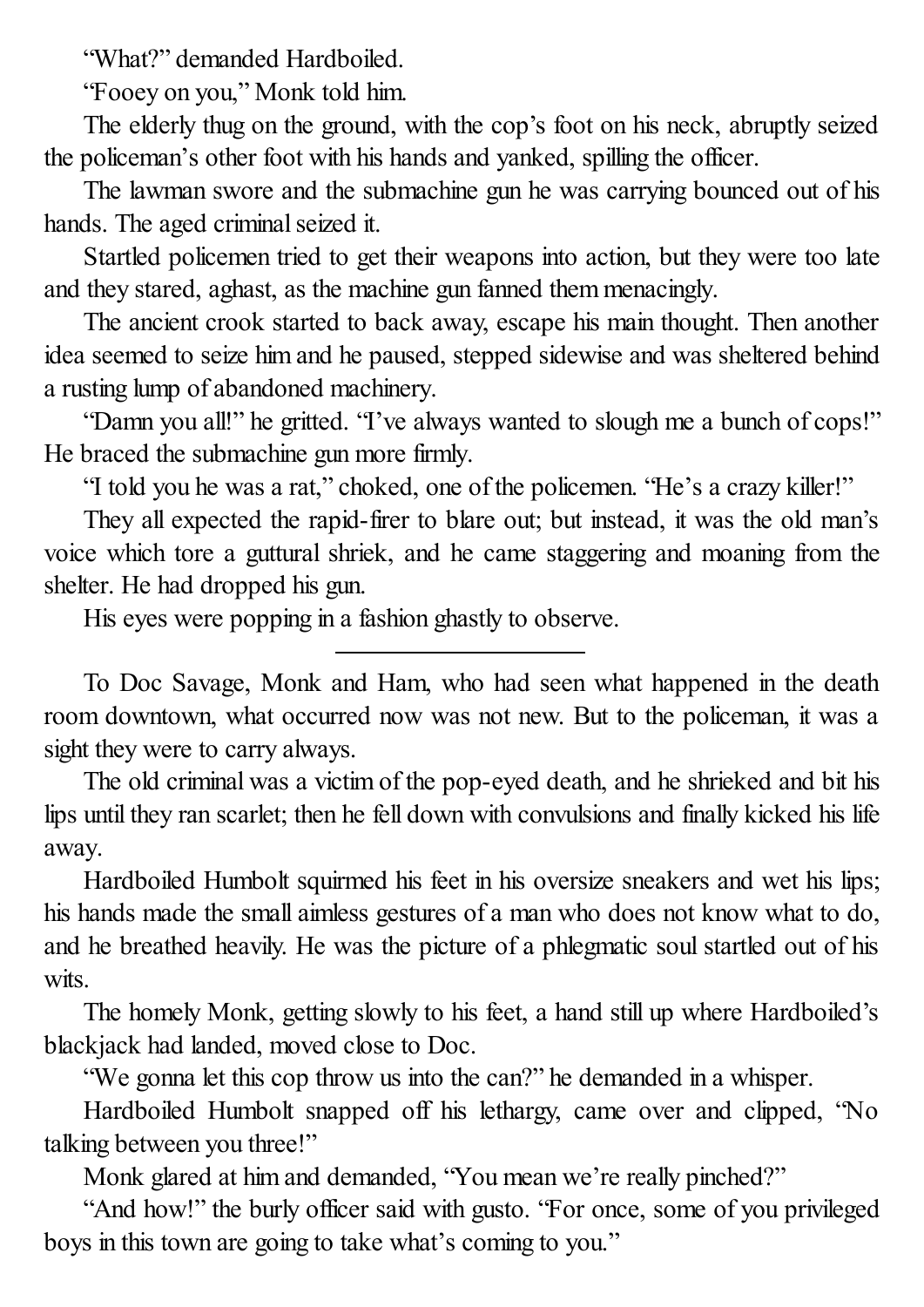Ham asked, "Did you stop to think?"

"Think what?" Hardboiled looked puzzled.

"That Doc Savage, here, may not be in the same class with the rest of these people you call 'privileged'," Ham elaborated. "The persons you are down on are those with so-called 'pull,' politicians and playboys and so on. Now Doc, here ——"<br>——"

"Is going to jail," Hardboiled finished. "I don't give a damn if he's the governor of the state in disguise. And you, you fashion-plate lawyer, are going along."

"It's an outrage," said Ham.

"It's murder!" Hardboiled waved at the dead man. "Damned mysterious murder! And I think you birds know more than you're telling."

Doc Savage said half a dozen words in the guttural Mayan language.

"Here!" ripped Hardboiled. "Speak English!"

Monk and Ham drew air into their lungs, then ceased to breathe. Doc Savage did likewise. Then the bronze man, without the gesture seeming to mean anything, pressed an elbow tightly to his side.

Hardboiled frowned, his suspicions half aroused, and the frown was still on his leathery forehead, when he drew in a great sobbing breath of air, bent over and peered at the ground as ifsearching for a suitable resting spot, then laid himself down heavily. He began to snore.

A cop exploded, "Say, what the——" then he, too, dropped. Other policemen around him toppled over. None of them moved after they fell, and all breathed noisily, regularly, in the mysterious stupor which had seized upon them. Only a few snored.

Monk asked, "Any danger of 'em freezing?"

Doc Savage said, "No. They'll wake up in half an hour."

Doc Savage, Monk and Ham departed the spot. Monk and Ham made no comment about what had happened. It was old stuff to them.

Long ago Doc Savage had perfected a gas, odorless and colorless, which produced a quick, temporary unconsciousness and left no harmful aftereffects. The unique thing about this gas was that it became ineffective after somewhat less than a minute. Given a warning, one could evade the gas by holding his breath. The substance, extremely powerful, was carried in small glass bulbs, and the bronze man had broken one of these with elbow pressure.

The three men approached their cars. The pig, Habeas Corpus, had not been close enough to be affected by the anæsthetic, and he now galloped up.

Monk muttered, "I can't stop thinkin' how those men died—with their eyes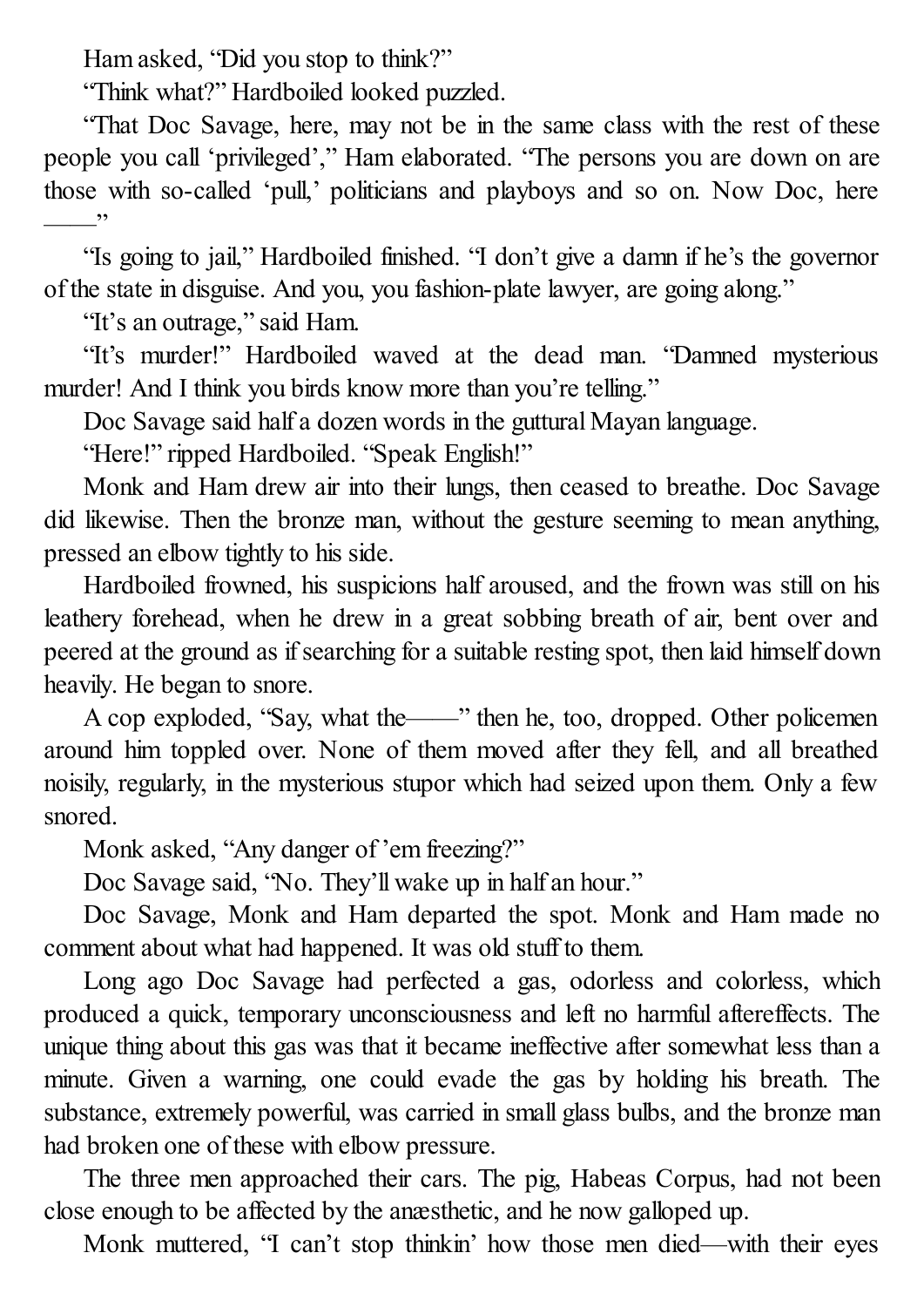popping."

Ham, who still clung to his sword cane, said, "What about that Janko Sultman? We know he is mixed up in it. Why don't we get on his neck and make him talk?"

"Pat is working on that," Doc told him. "Something may turn up at the Association of Physical Health."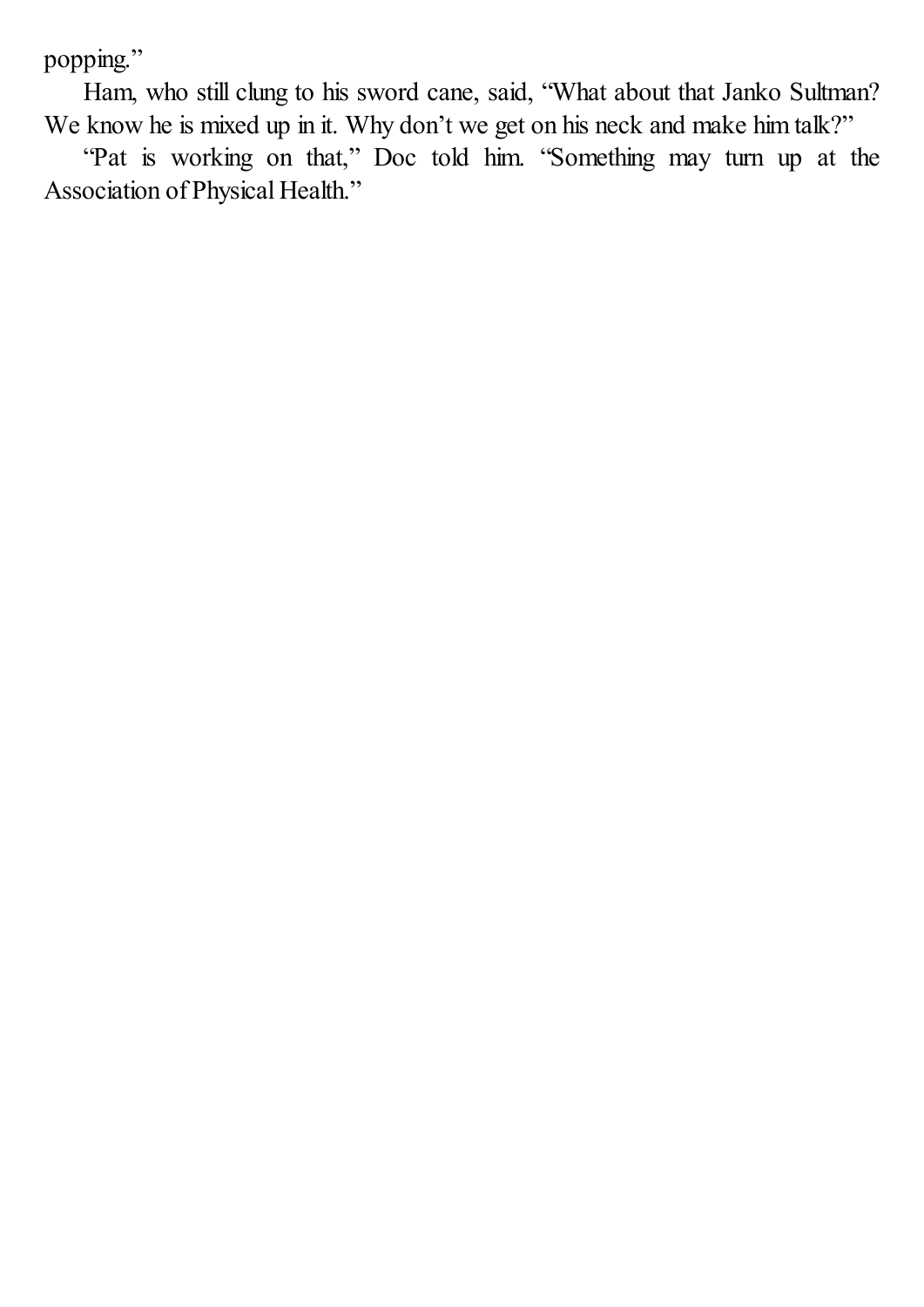# Chapter VI PAT HITS A SNAG

Something had turned up at the Association of Physical Health. At least the elevator boy, after his passenger had alighted, twisted his lip distastefully and said over his shoulder, "Now ain't *that* something!"

The "something" was a lissome young man in evening clothes. He had remarkably fragile features and a rose petal skin. There was a gardenia in his lapel, the aroma of mimosa about him.

The newcomer went directly to the receptionist-telephone girl's desk. The blonde was no longer there. A rather dowdy-looking girl who wore glasses had taken her place.

"I wish to see Seco Nandez," he advised.

"Who is calling?" asked the standardized receptionist.

"Tell Nandez it is a gentleman sent by J. S.," he directed.

The information was apparently effective, because the young man was directed toward a door which bore the legend:

#### SENOR SECO NANDEZ, M. D. Chief Of Medical Staff

Entering, the effeminate young man shut the door carefully at his back, took out a handkerchief and wiped his finger prints off the knob as if it were a habit—he had opened the door by a shove, without touching the knob on the other side.

"Hyah, Nannie," he smiled.

Seco Nandez scowled at the flippancy. He was a tall, reedy dark man who wore a rather light suit for so late in the Fall. The pallor of the suit emphasized the darkness of Seco Nandez, and his large eyes and thick lips lent a suspicion that some of his ancestors had come from Africa.

"Why do you come here, Lizzie?" He demanded. "*Eso es muy mal!*"

"What's that last?" demanded the young man addressed as "Lizzie."

"It is dangerous," snapped Seco Nandez, putting his Spanish into English.

"Sultman sent me," said Lizzie.

Nandez spread his hands. "But why he not come himself, señor?"

"Trouble with his feet," said Lizzie.

Nandez scowled his puzzlement. "You mean the fallen arches like that so very tough cop, Hardboiled Humbolt? I did not know Sultman had such trouble."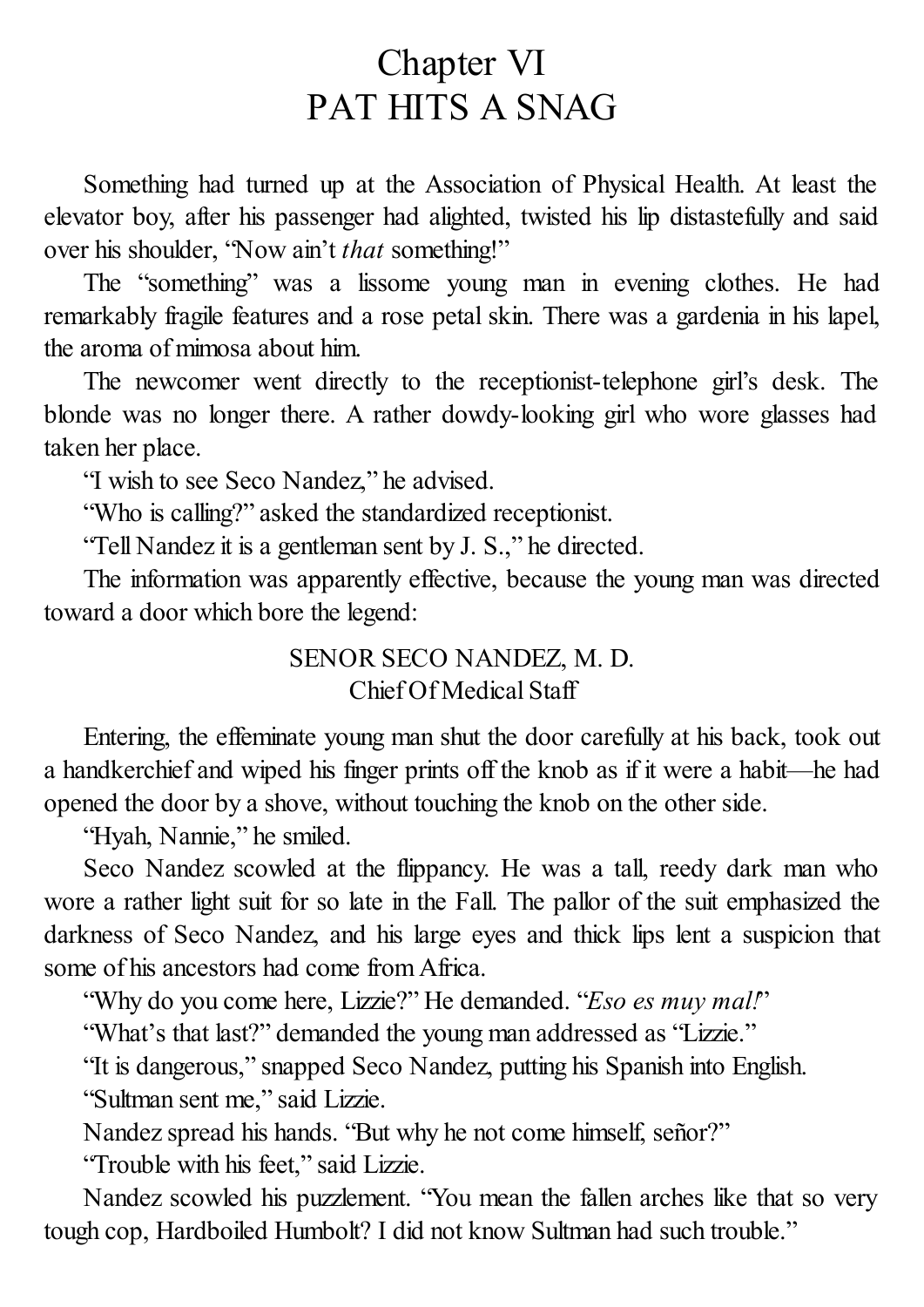"It's the cold," grinned Lizzie. "Not his arches."

"A hot bath is good for that," Nandez said seriously.

Lizzie laughed sarcastically. "It's right over your head, isn't it, Nannie? You no savvy. Well, a hot bath won't help this kind of cold feet."

"What do you mean, señor?" Nandez questioned sharply.

"Sultman's feet began to cool off when Doc Savage barged in here this afternoon," Lizzie explained. "The temperature took another big drop when that bullet bounced off Sultman's fuzzy head. Boke was responsible for that shooting and Sultman knows it."

Nandez nodded slowly. "*Si, si*, this thing, she is getting very dangerous."

"You knew it would get dangerous when you started it," Lizzie snorted.

Nandez groaned, "It would not, had we but done what Boke hired us to do, and let it go at that. But no, when Sultman learned what Boke planned, he decided to get in ahead of Boke and put the plan through himself."

Lizzie laughed again. His face, his body, were both fragile looking, but there was a hard recklessness in his manner.

"Don't let it get to your feet," he advised. "Hell! There's more money than any of us ever saw in this thing. Boke expected to clean up a billion. I think he was a piker."

Nandez frowned at his manicured, dark fingers. "Do not worry about what you call—my feet."

"Swell!" said Lizzie. "Now, I came to tell you to meet Sultman. We're taking cover from now on, see."

Nandez waved an arm. "But what about the Association of Physical Health?"

"Sultman is just walking off and leaving it," Lizzie grinned. "The damned place ain't making money, anyhow."

"Where is Sultman?" asked Nandez.

"The usual place," advised the other.

Lizzie went to the door, took out his handkerchief and dropped it over the doorknob before he turned it. He waved his free hand airily. "Keep your chin up, Nannie."

Nandez snapped, "Stop calling me that name! I do not like it!"

"There's a lot of things you'd like less," Lizzie grinned, and went out.

Lizzie smiled widely and winked at the little receptionist as he went out. He swung girlishly into the elevator and the cage sank.

The receptionist at the telephone switchboard came to life. Open before her lay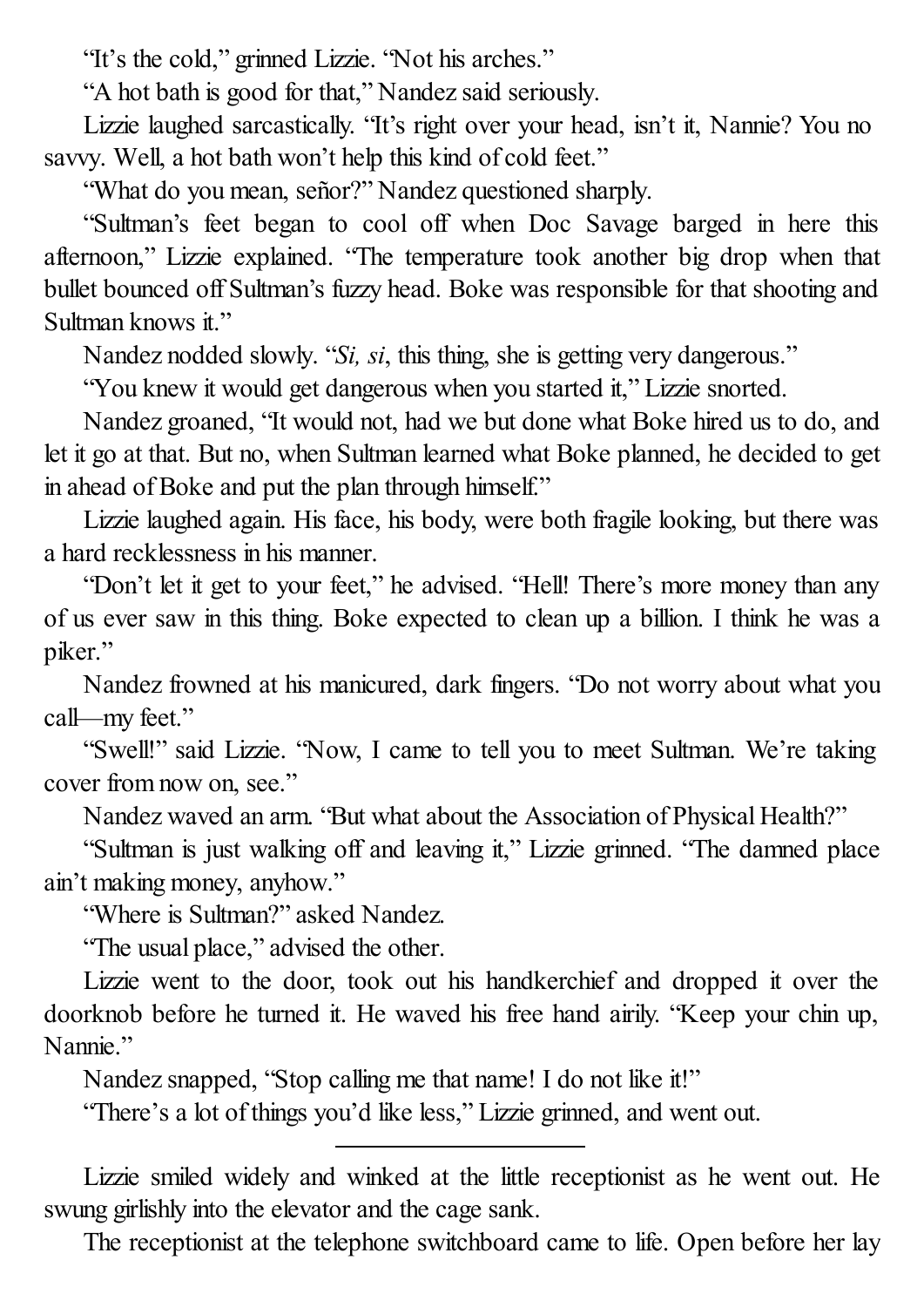a stenographic notebook, its pages covered with expert shorthand pen strokes.

Translated, these shorthand notes would give an exact record of what had been said between Lizzie and Nandez.

The unimpressive young woman removed the telephone headset. Instead of having a single receiver, as was customary, this headset was double and the extra receiver was connected to a circuit of concealed microphones which had been planted in the offices early in the evening during the time the others were dining.

The Association of Physical Health, which gained its revenue from the mere giving of physical examinations, remained open regularly in the evenings to accommodate office workers and those who could not come during daylight hours.

The plain-looking receptionist smiled widely and put the notebook in a hand bag which also held a weapon which resembled an oversized automatic, two extra curled magazines for the gun, a fountain pen tear-gas gun, and a compact. Then the young woman busied herself at the switchboard.

At that point, Seco Nandez came out of his office. He had donned his hat and overcoat and seemed bound on a definite errand as he took the elevator.

The receptionist motioned to a nurse, said, "Take my place, please," and hurried away before the nurse could open her mouth. The young woman ran down the stairs, past where the gunman had been seized with the weird pop-eyed death earlier in the day, and into the lobby.

She ran behind the cigar counter and exchanged her colorless and rather threadbare coat for an exquisite affair of fur. She kicked off her flat-heeled, conservative shoes and donned a pair with high heels, then added a small metallic hat to the outfit.

She used lipstick and rouge expertly. She peeled off a wig of dun-colored hair which she was wearing and replaced it with one of metallic blondness.

The young woman's own hair, it could be observed, was a remarkable bronze hue.

The result of her changes was something of a miracle. The young woman who walked out of the building on the trail of Seco Nandez was a ravishing beauty. Even her carriage was different, the high heels making her look inches taller. If Seco Nandez or Lizzie had met her face to face, it was doubtful if they would have recognized her.

A close acquaintance, however, might have recognized the young woman as Patricia Savage.

Seco Nandez, moving along the gloomy streets, bending over against the pluck of the cold Fall wind, looked back numerous times, but thanks to Pat's skill, noticed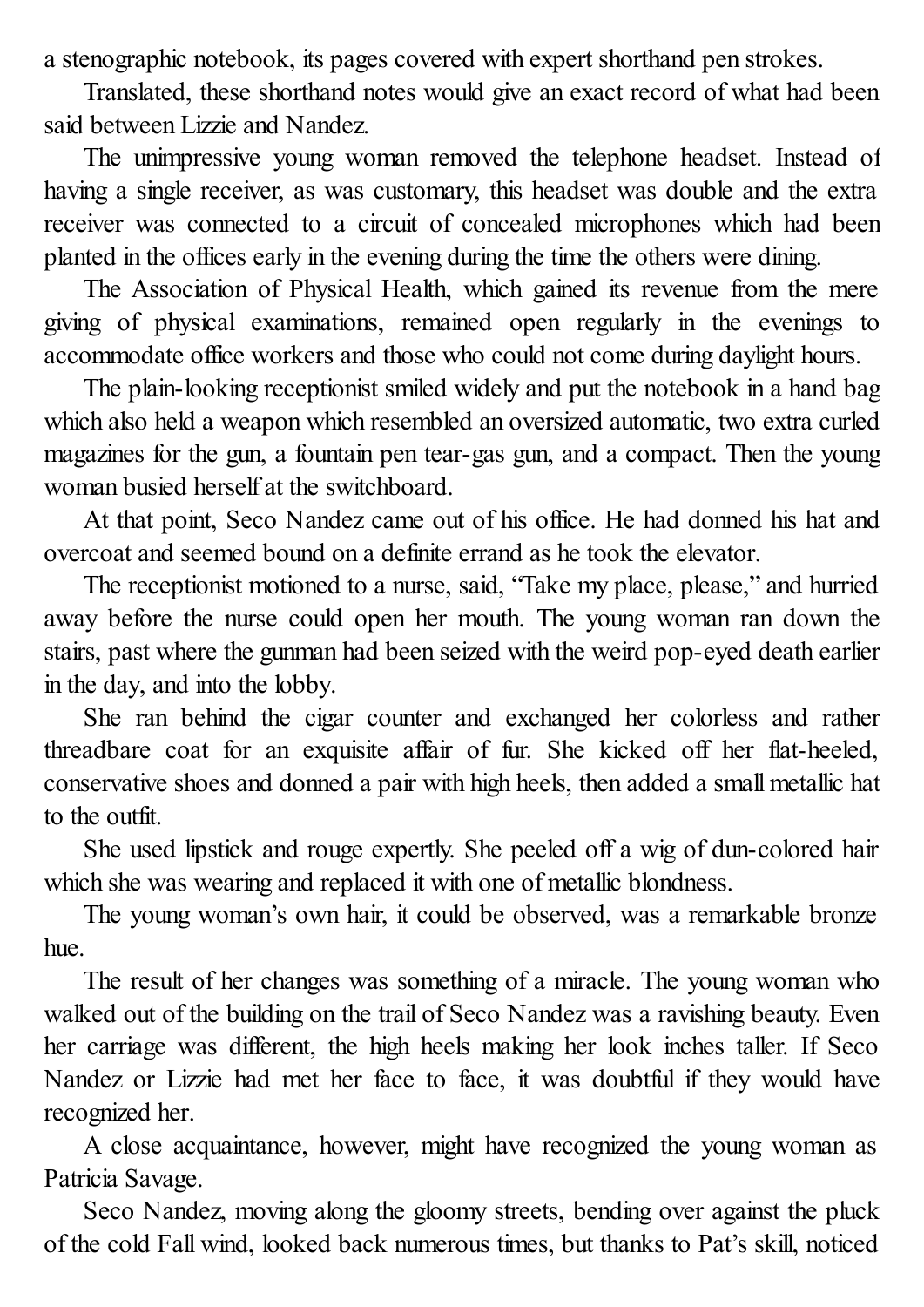nothing unusual, or if he did observe anything, he gave no sign.

His route took him to the east, where the streets became narrow and dark and full of smells and the small drifts of hard white snow, snuggled in bunches behind obstructions, seemed strangely out of place amid the grime and squalor.

There were few persons abroad, which made Pat's job of trailing much simpler; she did not follow abreast of Nandez, but paralleled his course on the next street, watching for him at intersections. There finally came a time when he did not appear at a corner.

Pat hurried down the side street. Her coat collar was upturned, her head down, apparently in defense against the chill wind, but actually to watch the sidewalk. The hard snow, almost like ice pellets, had not covered the walk, but it had eddied into doorways and stoops.

Seco Nandez had turned into a shabby building which was reached by half a dozen stone steps, deeply pitted.

Pat went up the steps boldly, found the door unlocked, and eased inside. Listening, she detected voices muttering from above. One of the speakers was Seco Nandez.

"Listen, chief," Nandez was saying, "you've got to give me time. This fellow Sultman is too slick. We can't hang the goods on him all at once."

Pat heard the words distinctly, but the reply was a monotonous mutter which she could neither understand nor identify.

"The first thing we've got to do," Seco Nandez continued, "is to find where Sultman is hiding. I think I know. I'll go there, then make a report."

This information gave Pat Savage a surprise. Was it possible that she had uncovered a minor double-cross among the ranks of the schemers? Was Nandez on the side of Sultman, or aiding the mysterious Boke?

The unintelligible mutter was replying to Nandez.

"Let's not talk so loud, señor," said Nandez.

After that the voice dropped to complete inaudibility, and Pat, disgusted, mounted the stairs cautiously in order to get nearer and hear better. At the top she found a long corridor which ended, it seemed, in another stairway leading downward to a back door. It was very dark, the passage being unlighted, and Pat felt along with her hands. She located a door.

She could hear no speaking beyond the door. She leaned an ear against the ancient planks. As if that were a signal, motion exploded in the darkness beside her.

Hands seized her throat and her hair, yanked forcibly and unbalanced her.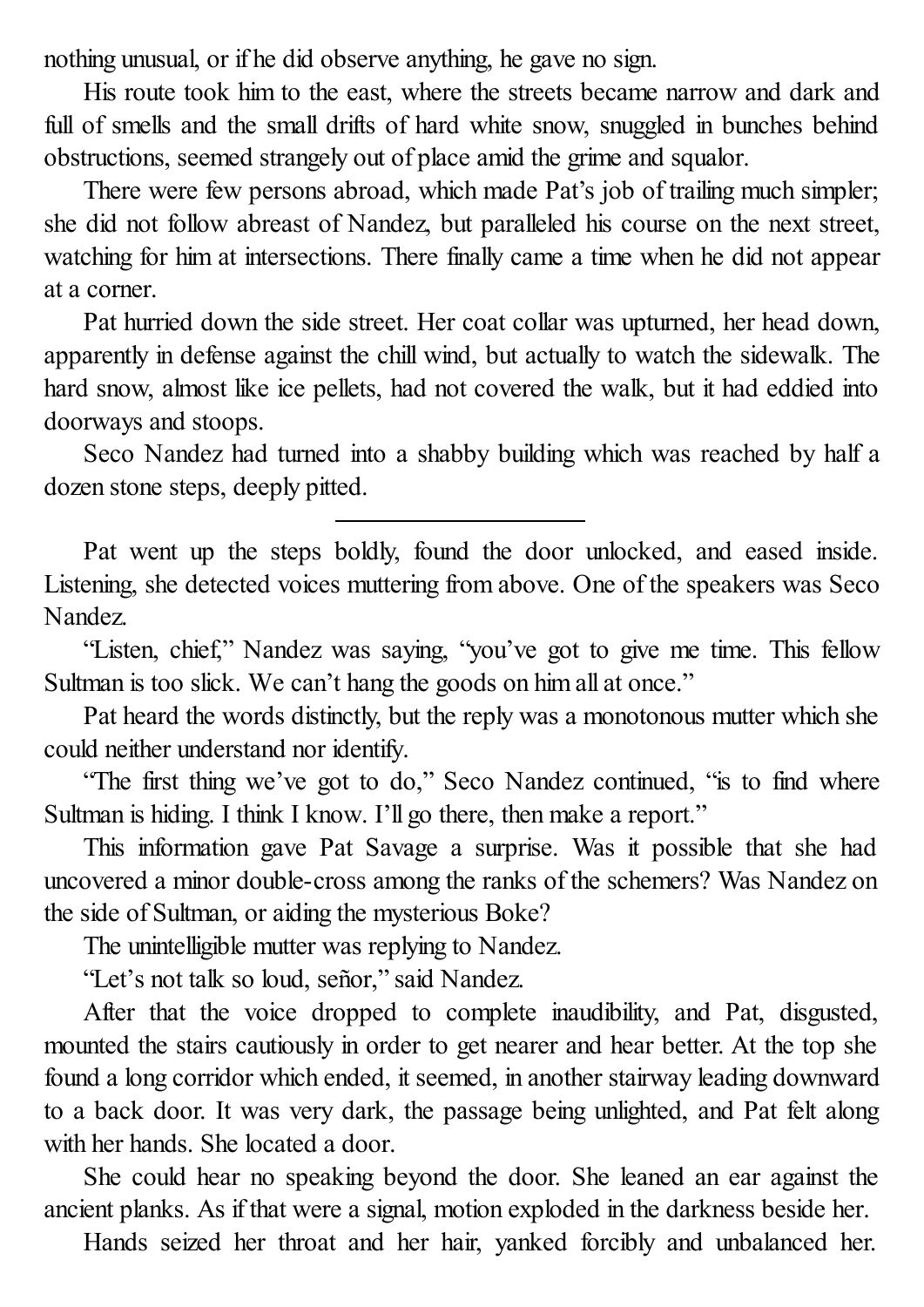Before she could do a thing about it, she was slammed heavily on the floor.

Seco Nandez, gripping her fiercely, said, "You fall for the trick like the ton of bricks, señorita."

Pat knew the man with whom she fought was her master in physical strength, so instead of wrestling with him, she kicked his shins with the sharp toes of her slippers, hit him on the windpipe, which happens to be a particularly vulnerable part of the human anatomy, and gave one of his ears a terrific twist.

Finally, she managed to execute an ancient and effective bit of rough-and-tumble strategy—she inserted her little finger in Seco Nandez's left nostril and lifted.

Nandez moaned, his moan became a howl, and he floundered in his haste to get erect and away from the torturing finger. He jumped back, slapping his aching proboscis, hissing expletives in Spanish.

Pat did not try to get erect, but rolled over, grabbed her purse and tore it open. The supermachine pistol fell out.

Nandez leaped forward and kicked at the gun. He missed. Pat tried to thumb the safety off. Nandez kicked again, and missed a second time. Then Pat did get the safety off and the gun began to moan like a big bullfiddle and spew empties, but the slugs, going past Nandez, tore plaster off the walls.

Pat corrected her aim; once more Nandez kicked. He was in time. The heavy weapon caromed from wall to floor and Pat groaned and snapped her bruised fingers.

As Nandez fell upon her, she dived her left hand into the purse and got the teargas gun. Nandez must have made the mistake of thinking there would be no other weapon in the bag.

Pat jammed the gun into his face, shut her eyes, held her breath and pulled the trigger. The fountain-pen-like barrel made considerable noise and kicked heavily, for the muzzle was against Nandez's skin.

Nandez began to cry out and roll on the floor, and Pat gaining her feet with her eyes still closed, ran for the door. She missed the aperture, smacked a wall, fell over a chair, keeping her eyes shut all of the time, and not breathing, then found the door and went through.

She narrowly missed falling head over heels down the stairs, and not until she was near the bottom did she open her eyes. She popped outside, only to have a hand clamp her arm.

"Not so fast, sister," said the voice of the feminine-mannered Lizzie.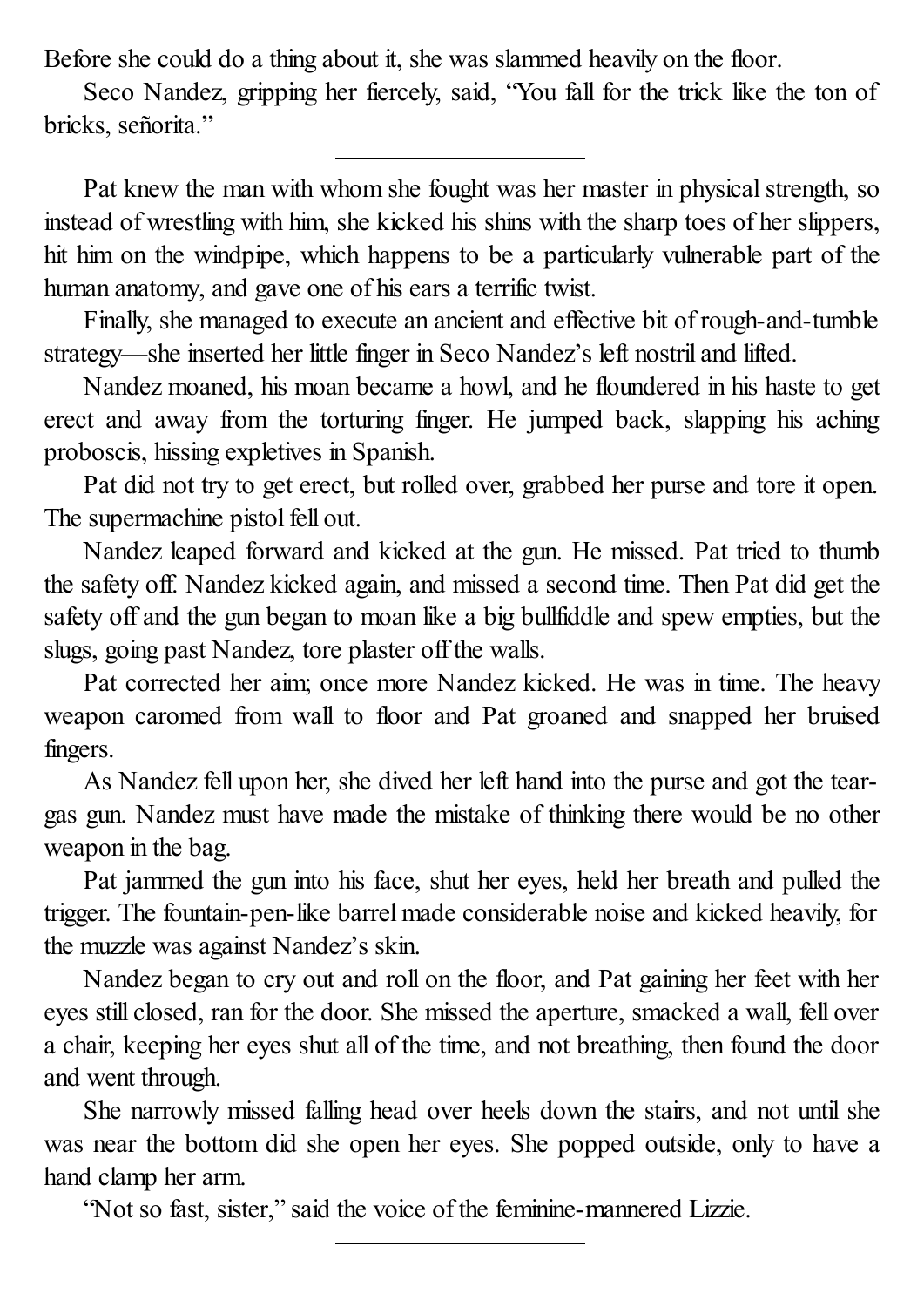Pat stood perfectly still, for there was a flat automatic in Lizzie's other hand and the hard bravado of a killer in his strange, limpid eyes.

"Good thing I shagged along behind Nannie," Lizzie said dryly. "What'd you do to him?"

"Let me go!" Pat snapped.

"Sure," said Lizzie, and released her arm.

Then, so suddenly that Pat had no time to dodge, Lizzie struck her with the automatic. He hit with blinding speed, and accurately, with the manner of a man who had done the thing before.

Pat's head filled with a roaring; scarlet curtains fell and rolled before her eyes and black masses came up and danced on the curtains. After that there was a singing sound as of millions of grasshoppers traveling, which resolved into pulsations that in turn became the banging of her pulse.

All the time she was conscious of being handled, and when she opened her eyes, she was upstairs and on the floor, bound and gagged.

Seco Nandez was erect before her, speaking his feelings slowly and painfully, not using particularly vile Spanish words, but putting a great deal of emphasis upon them. The left side of his face was not pleasant to look at, for the tear-gas gun had blown a rather nasty pit. It was still running a little red, and his eyes were streaming tears that mixed and thinned the scarlet fluid.

It was obvious that Nandez could not yet see.

Perhaps ten minutes passed, Lizzie spending the interim in going over the contents of Pat's hand bag and in inspecting the supermachine pistol. Nandez mopped at his face and finally began to see a little.

He snarled when he saw Pat, and grabbed the supermachine pistol from Lizzie.

"Here! Hell!" Lizzie barked; and they struggled over the gun, Nandez grating, "I shall kill her for what she do to me, señor!"

"Use your head," Lizzie snapped.

Nandez continued struggling, managed to get the gun, tried to shoot Pat, and the safety baffled him. He cursed and hurled the weapon with great violence at her head. His aim was very bad; the gun hit the wall, bounced and came to rest so close that Pat instantly rolled in a furious effort to reach it.

Lizzie ran over, put his foot on her and held her stationary.

"What a doll!" he grinned at Pat. "Where do *you* hook into this?" So that she could answer, he removed the gag.

Pat said, "I don't know what this is all about. I came into this building to see a friend, and as I was walking down the corridor that man"—she jerked her head at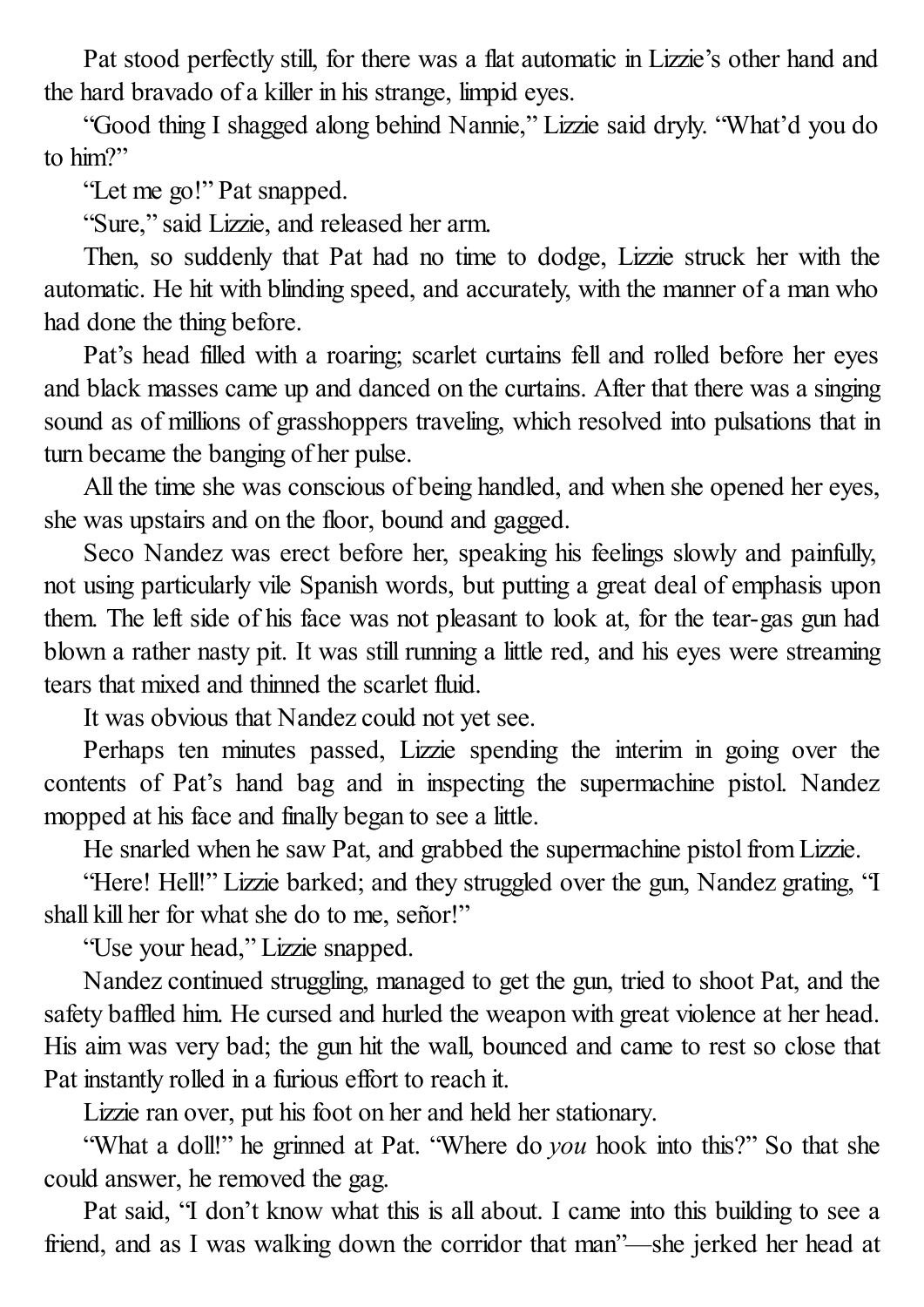Nandez—"that man seized me"

"Beautiful!" said Lizzie. "An excellent lie! A gorgeous lie! You're Doc Savage's cousin and you bribed that dizzy blonde at the Association of Physical Health to let you take her place. I've read of you, sister. You're supposed to be good and I guess you really are."

Nandez had sobered. "This señorita, she is connected with Doc Savage?" he demanded.

"She is," said Lizzie. "And that makes it bad. How'd you come to pull in here? This isn't Sultman's hangout."

"I saw her trailing me," said Nandez.

Lizzie put weight on the foot which bore on Pat's back. "How much have you learned, good-looking?"

"Nothing," said Pat.

"That's probably a lie, but it's swell," Lizzie grinned. He looked at Nandez. "You want the job, Nannie?"

"Yes," said Nandez. "And I do not like that nickname, señor."

Lizzie laughed and went out.

Pat knew they must have agreed on her fate during the black period when she had been stunned from the blow on the head.

Nandez drew out a pocketknife, not a large knife, but one with a blade which looked razor sharp.

Lizzie, appearing in the door suddenly, said, "Better wait until that face stops bleeding. You'd make a hell of a spectacle on the street now."

"*Si*," growled Nandez.

Lizzie, turning, said, "Watch the finger prints, Nannie," and departed once more.

Nandez scowled at the door for a time; then noting that his features no longer oozed scarlet, got to his feet, holding the knife lightly between his fingers.

He advanced with the quick purpose of a man who intended to get it over with.

Pat, suddenly frozen with horror, tried to scream, but the effort was pitifully inadequate—a small whining.

"No one can hear that," said Nandez, and bent down.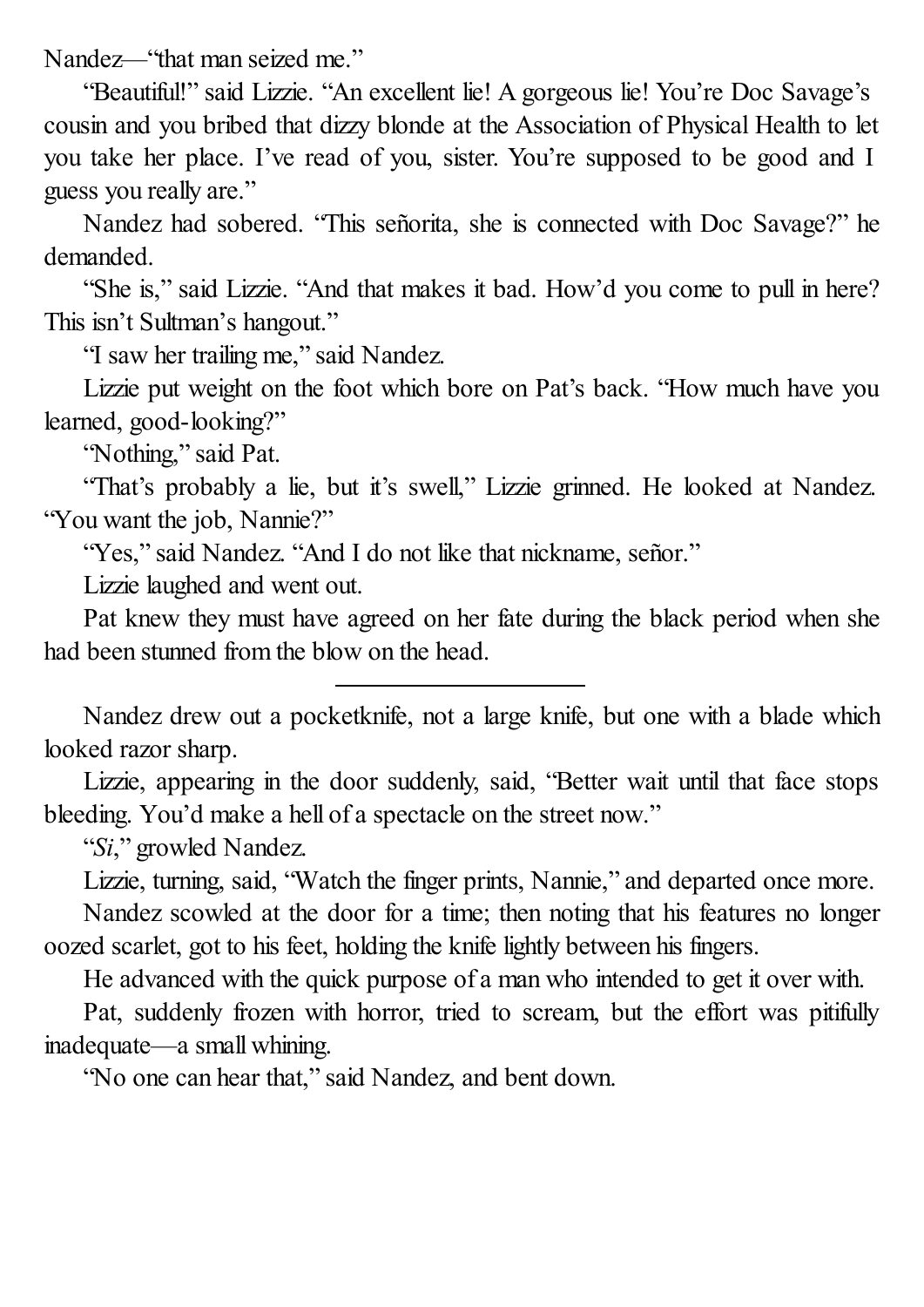## Chapter VII SURPRISE SHADOW

Nandez was wrong in surmising no one would hear the screams. Lizzie heard them. But Lizzie was across the street, and he was listening for them.

The shrill, piping cries that came from the old building might have been the product of the icy Fall wind. But not so the cries which suddenly followed.

Screams broke out, awful, penetrating bleats, full of the grisly quality of death.

"The damned girl should have been gagged!" Lizzie gritted. He started to cross the street. Then he shrank back.

A policeman had appeared, a big, burly cop, bundled to his red ears in his Winter overcoat. He had heard the shrieks and was running. He popped into the building. The shrieks had ceased.

Lizzie swore savagely and dragged out his gun.

"Damn all cops!" he snarled, and whipped across the street. He did not enter, but paused outside, listening. There was a chance that Nandez had fled by the back route.

Lizzie heard the policeman swear in a loud, startled voice. Then feet banged on the stairs. Lizzie retreated hurriedly and was concealed in a near-by doorway before the officer appeared.

The cop did not look around, which surprised Lizzie as well as relieved him no little. The officer ran for a corner, and Lizzie, craning his neck, saw the man using a call box frantically.

"Nandez got away," Lizzie grinned, and used his ears again.

Once he thought he heard movement from the rear of the building, a squeaking sound as of rubber pressing hard against iron or concrete; or it might have been a foot on a board.

"Nandez," Lizzie breathed, and himself eased away from the vicinity.

Lizzie walked hurriedly eastward until he came to a street where, despite the cold of the Fall night, a few persons were abroad, and an occasional taxi prowled. Even then, he did not take a cab, because drivers have memories. He mingled with the crowd and drifted to the nearest subway.

As far as he could tell, he was not followed.

Back in the street, the policeman had deserted his call box. He strode to the building and went inside, only to reappear shortly, mopping his forehead, a strange expression on his features. He waited, consulting his watch.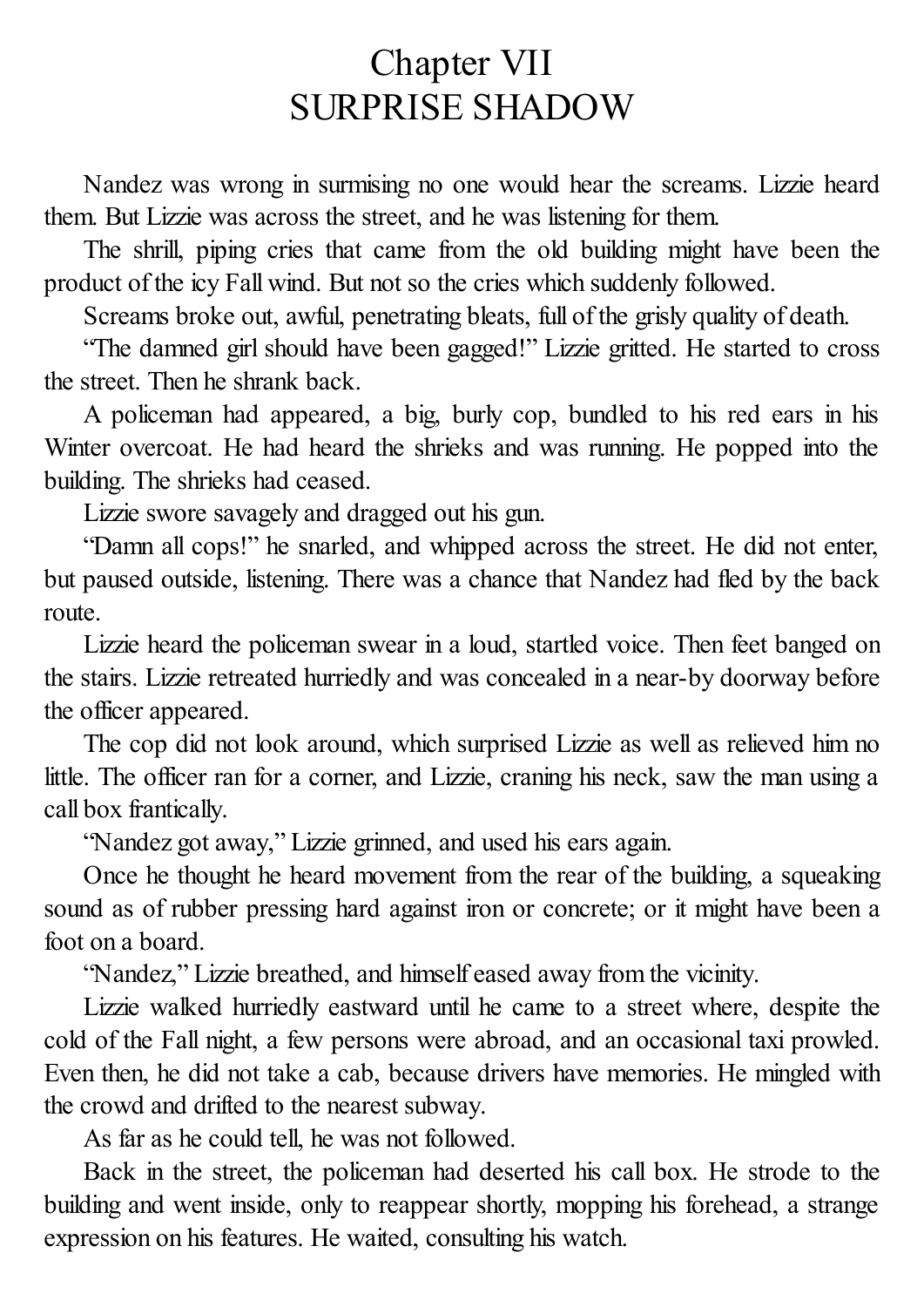A faint squealing noise arose in the distance, loudened and became the wail of a siren. The car, a big phaeton, careened into the street and screamed its tires on the pavement as it came to a stop.

In the rear of the phaeton, Hardboiled Humbolt kicked a robe from around his big stockinged feet, grimaced as he drew on his canvas sneakers, and got out, muttering, "It's gettin' damned cold for these canvas shoes."

The patrolman ran up. He jerked a thumb over his shoulder, shouted, "It's in there!"

Hardboiled put a jaw out against the cold gale. "Dead?"

"Dead as can be," said the patrolman. "It's awful!"

"So is about half of this police business," Hardboiled growled, and went inside and up the creaking stairs. He said nothing more, but took a flashlight from his pocket and went into the room. He ranged the flash beam for some seconds over the chamber, but giving most of the time to the corpse on the floor.

The cadaver was a gruesome sight.

Stepping back, Hardboiled picked up a hand bag. He looked inside. There were cards in a pocket; they bore the name of Patricia Savage, the name of her beauty parlor and gymnasium on Park Avenue, and the address.

"Pat Savage," Hardboiled muttered. "She's Doc Savage's cousin."

"Helps him out sometimes on his jobs," said the patrolman. "Or so I've heard."

"She was a lot of help here," Hardboiled said grimly.

The burly police inspector took another turn of the room, using his flashlight, then shook his head and walked out and down the stairs.

"It gets me," he said slowly. "I can't make heads or tails of this whole mess. Send for the medical examiner."

He walked to the phaeton, paused and added, "And spread the net for Doc Savage. Put every radio car in the city to looking for him. That bronze guy knows something he's not telling."

The patrolman took up a position in the corridor. He had found the lights, and he turned them on now; the light seemed to relieve his mind.

Once he thought he heard a sound from within the room where the body lay and he opened the door; but saw no one. After that, he closed the door, as if to keep the grisly presence from within out of his thoughts.

The door had not been closed for long when the window lifted slightly. It was the first rise of the window which had attracted the officer's attention.

A great, shadowy figure eased into the room. A flashlight beam no larger than a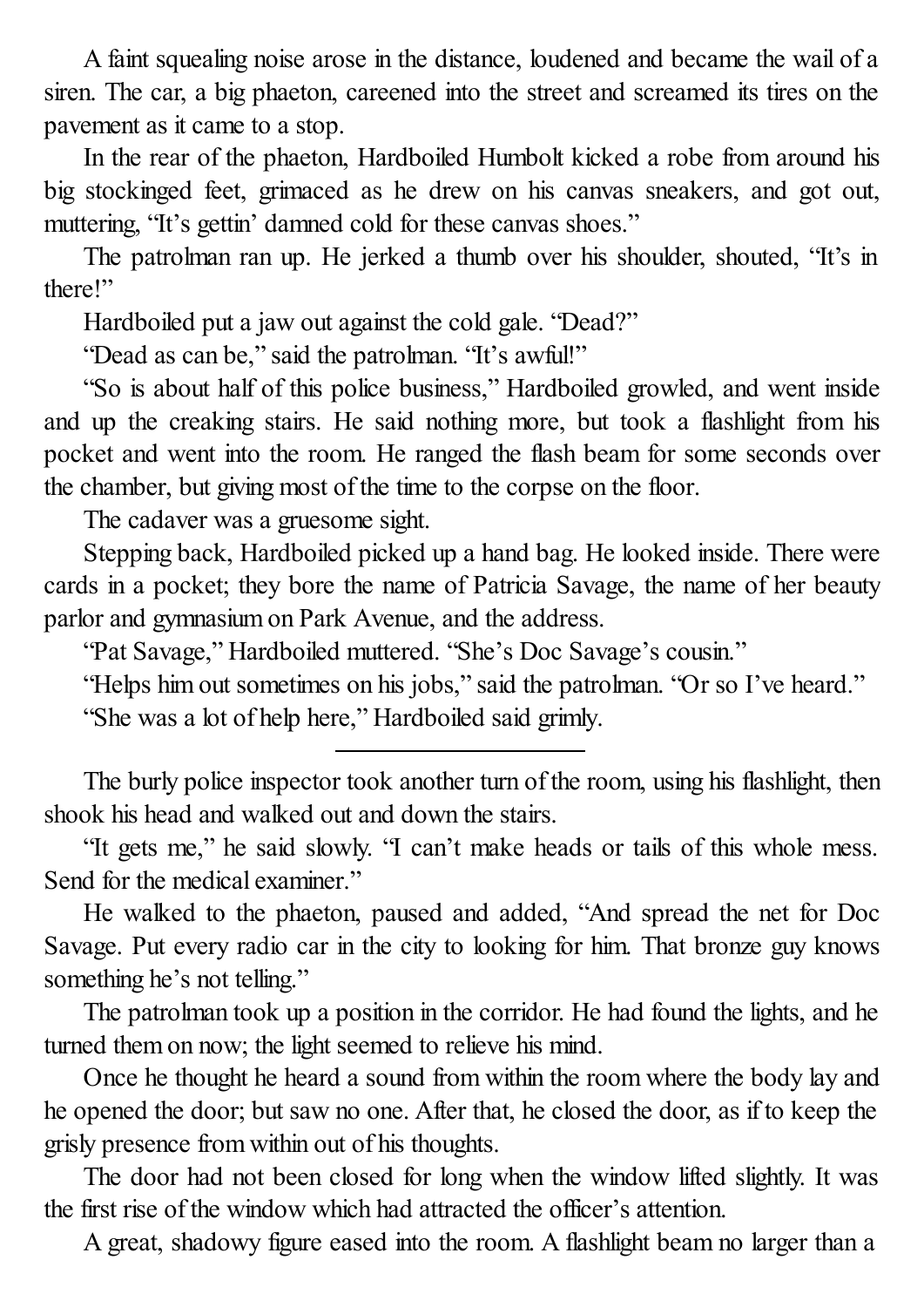pencil came into being and raced about, resting finally on the body and roaming over it slowly.

The body was twisted, as if it had fallen in the throes of awful agony. The face was pocked deeply on one side by a burn, and the lips were bitten and redstained.

The eyes were barely in their sockets, having squeezed out as if propelled by some inner force. The muscles attached to them were gray and horrible.

The giant prowler bent over the form and a hand roved, exploring pockets. Once the hand got in the way of the thin light beam, and it could be seen that the skin was an unusual bronze color, and the hands had tremendous tendons. Letters yielded Seco Nandez's name.

Next, the bronze man examined the purse of Patricia Savage, where it had been replaced on the floor.

There was no sound audible as the metallic giant went to the window, eased through and put his weight on the fire escape outside. He went down to the landing, grasped a silken cord which was attached to a collapsible grappling hook and slid down into the alley below. A flip of the cord brought the grapple down, and the bronze man stowed it within his clothing.

He joined two figures waiting silently in the darkness.

Monk, with the pig, Habeas Corpus, silent under an arm, asked, "What did you find, Doc?"

"A pop-eyed dead man named Seco Nandez," Doc Savage said. "And Pat's purse was near by."

"Strange," murmured the dapper Ham. "Something has happened here."

From the near-by darkness, Pat's voice stated, "You said it!"

Monk started, all but dropping Habeas, and Ham instinctively whipped up his sword cane. Doc Savage showed no perceptible surprise.

Patricia Savage came from the gloom.

"I have been hanging around," she said. "I had an idea you would show up here."

"We're in bad with the police," Monk told her. "But we had our radio tuned on the police radio station and heard the call which brought Hardboiled Humbolt here. We dropped in to see what it was all about."

Doc Savage asked, "What happened, Pat?"

Pat was a young woman of crisp explanations. There was no tremble, no excitement in her voice as she summarized what had happened from the time she had overheard the conversation of Seco Nandez and Lizzie at the Association of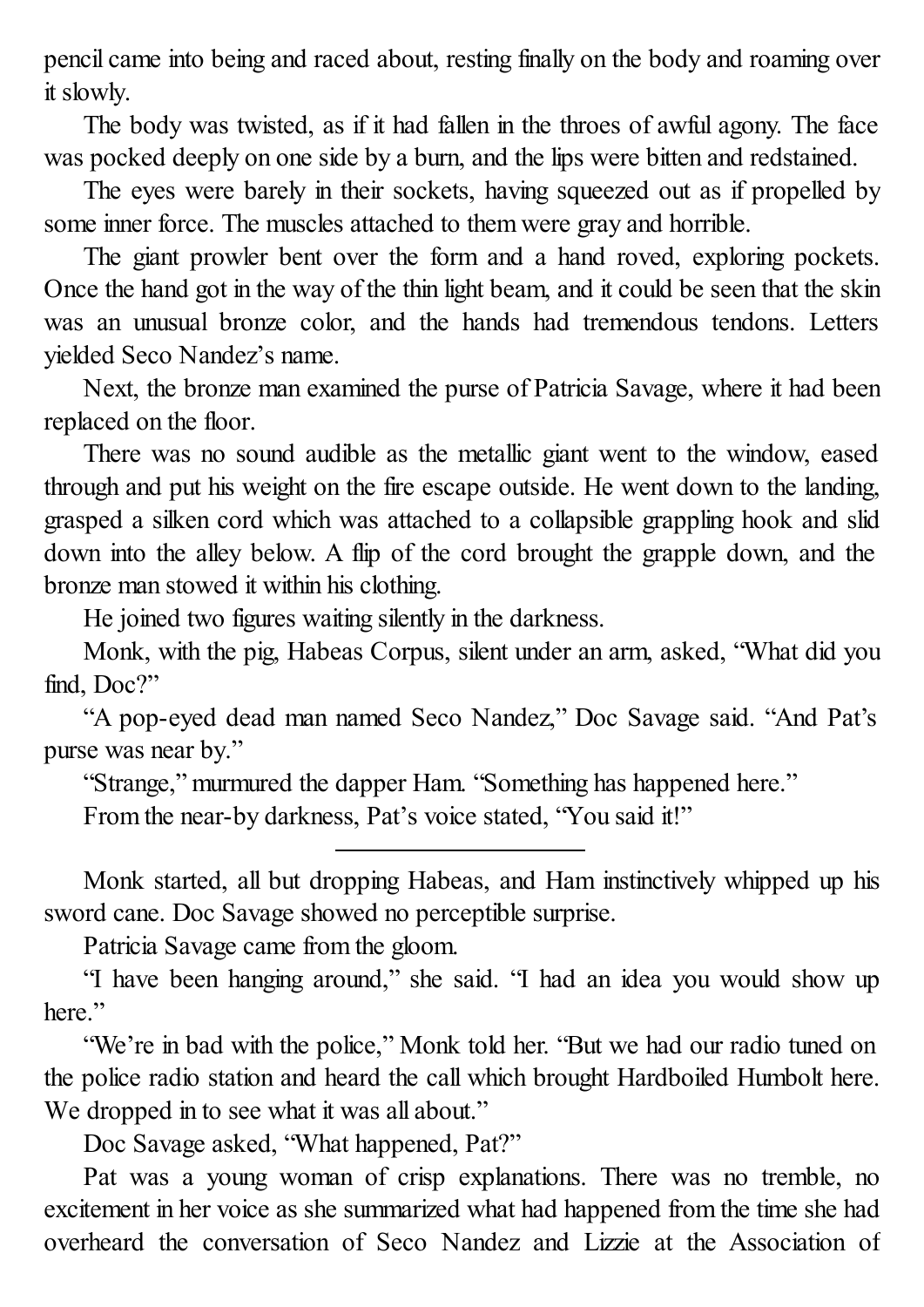Physical Health. She brought the narrative down to its gory climax.

"This Nandez was just leaning over to use his knife," she said. "He was a killer who enjoyed it. I could see that in his eyes. He held my nose to stop what little noise I was able to make, and bent my head back. Then—something happened."

"The pop-eyed death?" Doc asked.

"He began to scream," Pat said, her voice suddenly thin. "And his eyes—they it was awfull"

"We seen it happen to a whole roomful of men at once," Monk muttered.

Ham clicked his sword cane nervously.

"Doc, this thing is incredible!" he snapped. "It is as if some supernatural power were striking down these men in the act of doing murder. What do you think the pop-eyed death is?"

Monk added, "And what makes it get 'em only when they're about to kill somebody? Or right after they've killed?"

There was a long pause while they waited for Doc Savage to make an answer, and when he did not, and gave no sign of intending to do so, Pat broke the tension.

"I used Nandez's knife and cut myself loose after he—died," she said. "I got to the rear stairway and ran down it, not knowing but that Nandez's partner, Lizzie, might come back."

"And you waited here," Ham finished.

"Hold on," said Pat. "I want to tell you about something queer that happened down here in the alley."

"What?" Doc questioned.

"Some one came out."

"Maybe it was the policeman looking around?" Doc offered.

Pat shook a vehement negative. "No. It was a giant figure of a man—a fellow I will swear was almost as large as you, Doc. And he moved like a ghost. He came down the fire escape."

"Down the fire escape?" Monk grunted.

"Exactly," said Pat. "It looked as if he had been outside of the window all of the time."

"You did not see him clearly?" Doc questioned.

"Too dark," said Pat. "And he traveled like a black ghost."

Monk snorted suddenly. "Did you hear his feet on the fire escape? I mean—did they make squeaking sounds?"

"Why, now that you mention it, I think they did," Pat murmured.

Ham growled, "What are you getting at, you homely monkey?"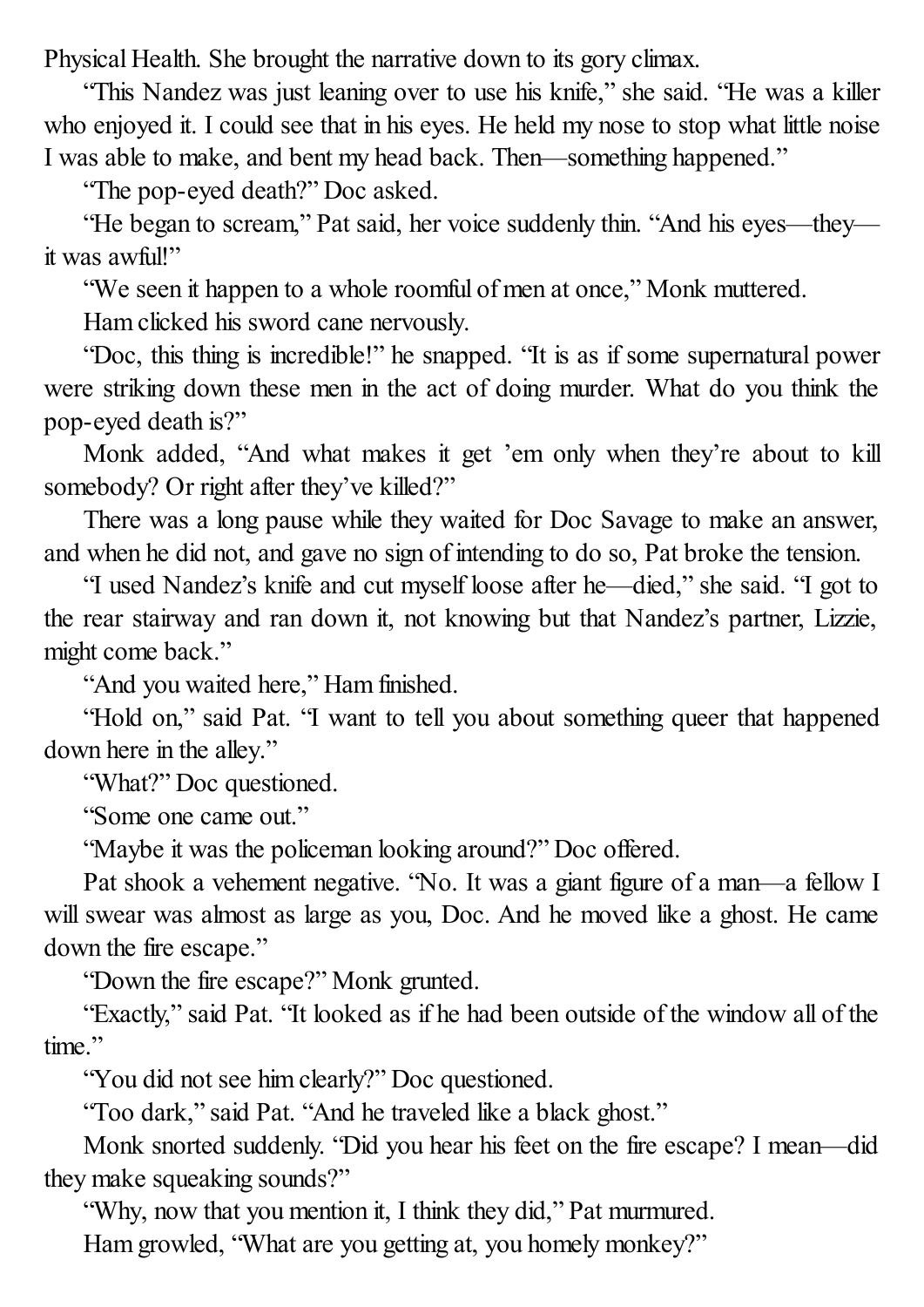Doc Savage answered that.

"Monk was thinking of canvas-soled rubber shoes," the bronze man said. "Rubber squeaks sometimes when it is rubbed over iron."

Ham began, "But what——" then fell silent. He had thought of Hardboiled Humbolt and his rubber-soled canvas shoes.

Some moments later Doc Savage, Monk, Ham and Pat were in a sedan traveling a near-by street.

"We dropped in at headquarters and exchanged the roadster and the coupé for this bus," Monk explained. "The cops were looking for the other two cars."

"And saw a flock of policemen watching the place for us," Ham added.

Pat watched the darkened houses slip by and shivered.

"The police are against us," she said softly. "One of our men has been murdered, and we can't find Robert Lorrey. And some infernal death is striking. This is more than I bargained for."

"Want to lay off?" Doc asked. "You'd better."

"Don't be silly," said Pat. "What do we do next?"

"Since our headquarters are watched, we will make use of Renny's apartment," Doc said.

Colonel John Renwick, the engineer of Doc's group, was a gentleman who had made some millions in his profession, prior to his affiliation with high adventure in the person of the bronze man. He still commanded staggering fees when he worked.

Renny occupied a penthouse overlooking Central Park. The building, one of the most flamboyant in the city, was one Renny had designed and the erection of which he had supervised, and his apartment was an incredible array of modernistic metals and glass. Mechanical gadgets were everywhere, and the wide, glass-covered terrace was a greenhouse of tropical shrubs.

Renny, they found on arrival, was not present. Doc had a key and they entered.

"Wonder what's become of Renny?" Monk pondered. "Reckon the bigfisted lummox got that message you left on the office window?"

Doc Savage neglected to answer, for he was picking up a telephone. He got in communication with each of the city's large broadcasting stations in succession and spoke rapidly. Hanging up after communicating with the first one, he went over and switched on a large modernistic radio.

A dance orchestra was playing, and the tone of Renny's radio speaker was an acoustic engineer's dream come to life. But almost at once, the strains were interrupted.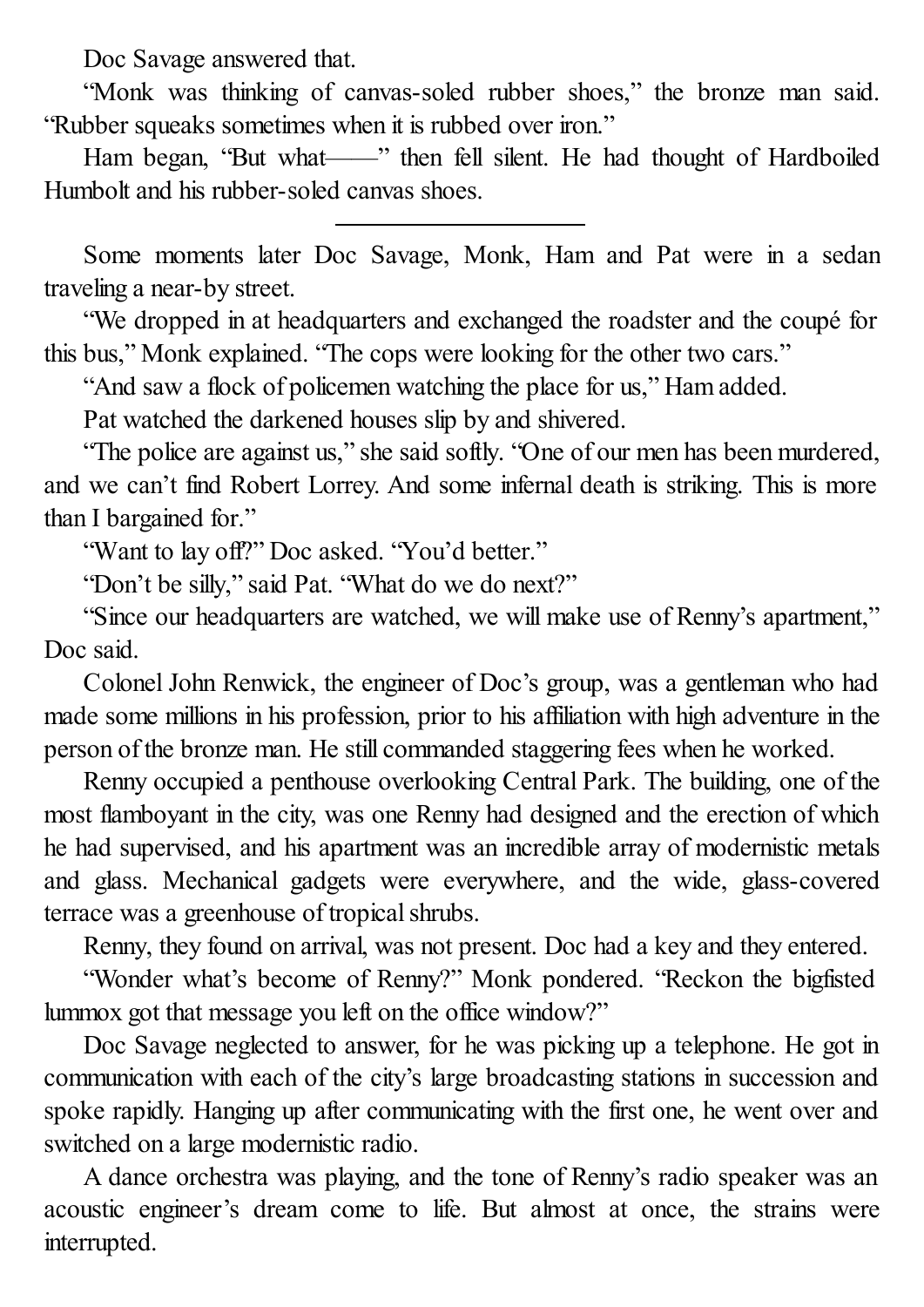"An announcement of importance," said the announcer. "Will No. 17 get in touch with his chief. And will No. 17 guard his own life carefully and communicate with no one but his chief. For No. 17's benefit, Leander Court was murdered today."

The orchestra strains resumed, and Doc Savage tuned in on another station and shortly got almost the identical announcement.

No. 17 was Robert Lorrey—the number he bore on Doc Savage's pay roll.

The fact that the bronze man had been able to prevail upon every broadcasting station to insert such an unusual announcement in the regular evening routine was an indication of his influence.

"I hope," Monk said, "that Robert Lorrey turns up before long."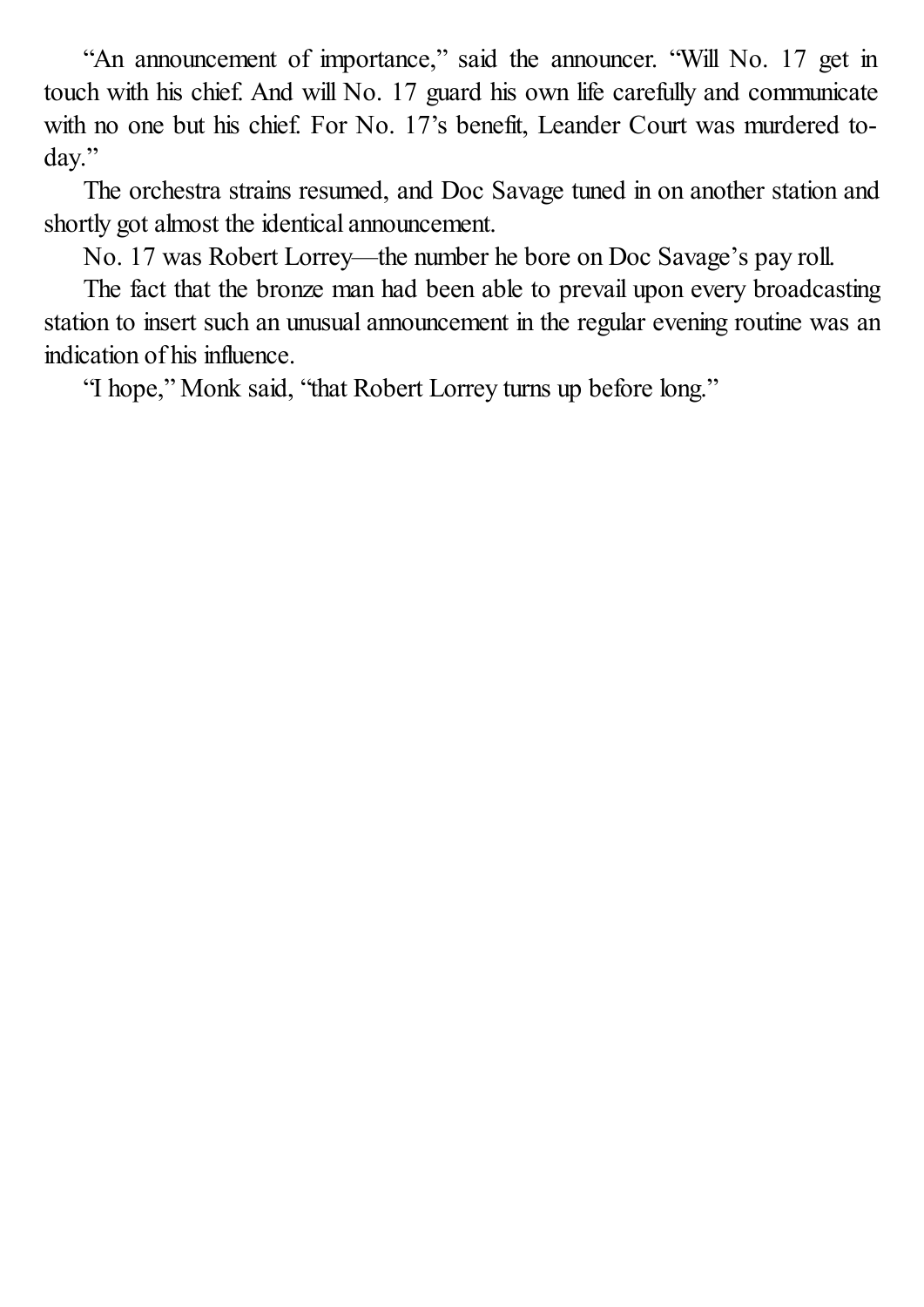## Chapter VIII THE CRIME GLAND

At that precise instant, but quite a few blocks distant from Renny's sumptuous penthouse, the lissome and feminine-mannered Lizzie was listening to a worried voice come from an adjacent room.

"I hope Robert Lorrey shows up soon," it said.

Lizzie shrugged. He had changed his evening garb for full dress, perfect in its every detail, and he had even less the appearance of a cold-blooded criminal who not long before had left a companion to cut the throat of a young woman.

Janko Sultman was walking circles in the next room. He still wore his loudchecked suit, and there was a bandage stuck in the midst of his upstanding, frizzled hair with adhesive tape. From time to time he fingered this bandage.

"Dot Boke!" he growled. "If der bullet had come another inch lower, it would have meant finish for me."

Lizzie carefully adjusted the hang of the bright chain which spanned the front of his waistcoat.

"Give me a line on this Boke, and I'll soon stop him," he said lazily.

Janko Sultman waved plump hands. "It's a swell idea, only it's no good."

"Why not?"

"I do not know dot Boke by sight, or where to find him."

"The hell you don't!" Lizzie snorted. "Then how did you contact him in the first place?"

"Through a witch-faced feller dot was called Frightful," explained Sultman. "They had figured dot because I was a doctor, I should be able to get a line on Doc Savage's place where he fixed up der crooks. But this Frightful did all der talking. Not once did I see Boke. I hear him over der telephone, though, and he have the sweetest voice you ever listen to."

"He's got sweet ways, too," grinned Lizzie, casting a glance at Sultman's bandaged head. "And the guy Frightful was found dead in that roomful of men who had their eyes popping. The newspapers are full of it."

"Dot's another thing!" Sultman wailed. "The eye-popping business! What is it? She gets my goat!"

A man appeared at the door and said, "Robert and Sidney Lorrey calling." Janko Sultman looked very pained and swore. "Dot fool brought his brother!" Lizzie asked, "Well, they've been going around together since you kindly gave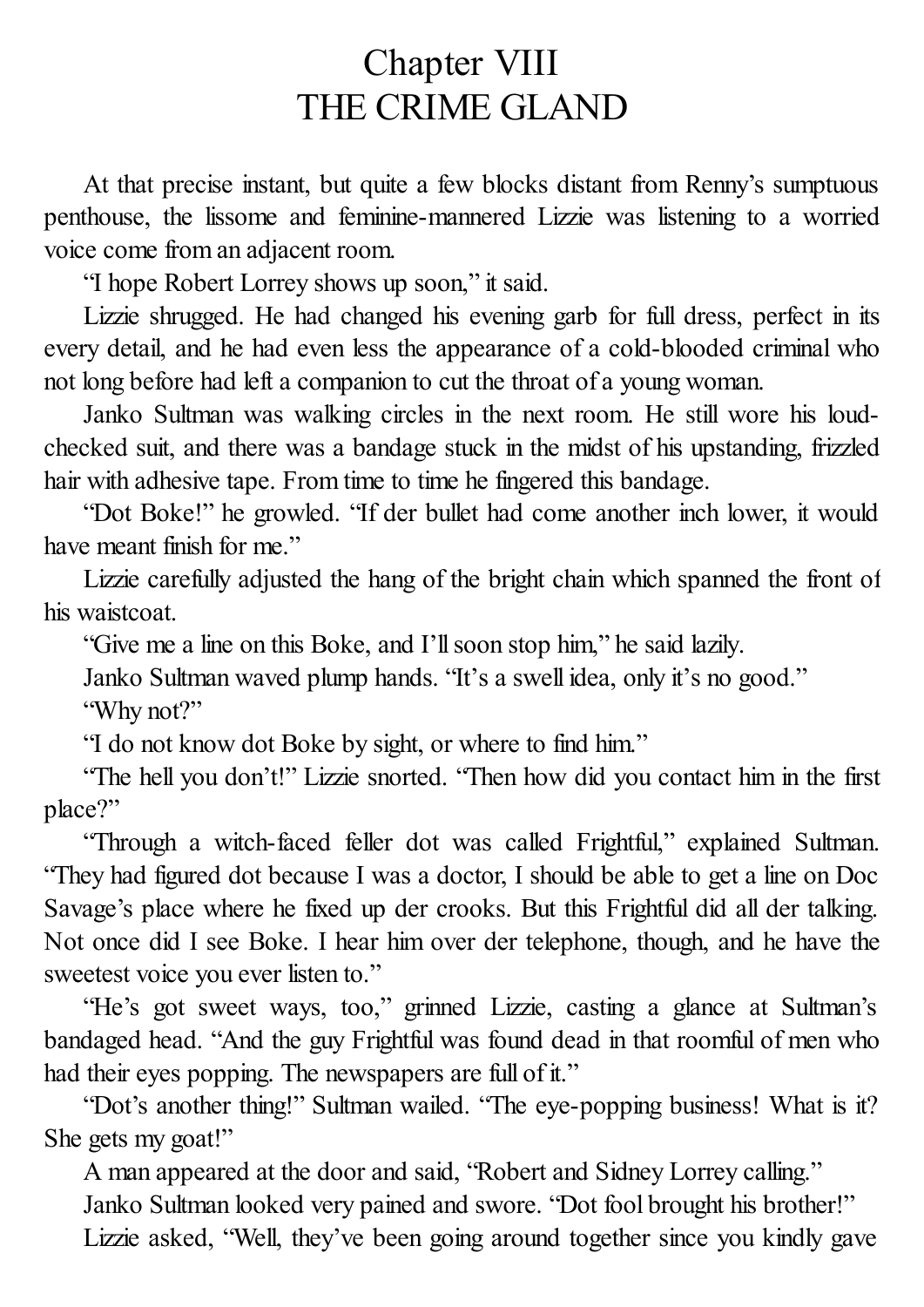Robert his vacation." Then Lizzie laughed. "I wonder if Doc Savage has found out about those faked telegrams yet?"

Sultman waved his arms. "Damn it, we've got to get rid of Sidney. I cannot buy them both"

Lizzie grinned, "Leave it to me," and started for the door.

Sultman gulped, "Listen, what——"

"Give me five minutes," Lizzie requested. "I'll fix it."

Then he went out.

Janko Sultman hastily summoned three men into the room. They were smoothlooking gentlemen who might have been bank clerks reporting for a day's work, except that each had a submachine gun tucked under an arm.

"Robert Lorrey will be here soon," Janko Sultman said. "I cannot afford to take any chances."

One of the smooth-looking men nodded. "You think he may jump you?" he asked.

"Not so much dot," said Sultman. "But when he learns why he has been summoned here, he may fly off der handle, as did Leander Court, and threaten to go to Doc Savage. He must be prevented from doing dot."

"Sure," said one of the men. "Only I hope we don't get the same dose as the guy you posted to get Leander Court if he went up in the air. That bird died with his eyes sticking out."

"Don't be silly!" Sultman snapped. "There is no one around here who can touch you. The gunman dot shot Court merely had some kind of a spasm."

"How about the whole roomful of pop-eyed dead the papers are playing up, then?" countered the other.

"Let it go!" Sultman groaned. "Hurry. I will hide you."

The room was paneled with wood; there were many pictures, all of excellent taste. Sultman crossed the deep carpet, a grotesque figure with his frizzled hair, and opened a wall panel. There was a recess behind large enough to hold a man, and a lookout standing within could peer into the room through an ingenious colored screen which was a part of a picture fastened on the outside. One of the men with machine guns was posted inside.

There proved to be two more niches, and additional guards were posted in these.

"Dot is good," Sultman decided.

The three gunmen, looking through loopholes, had only to move their heads to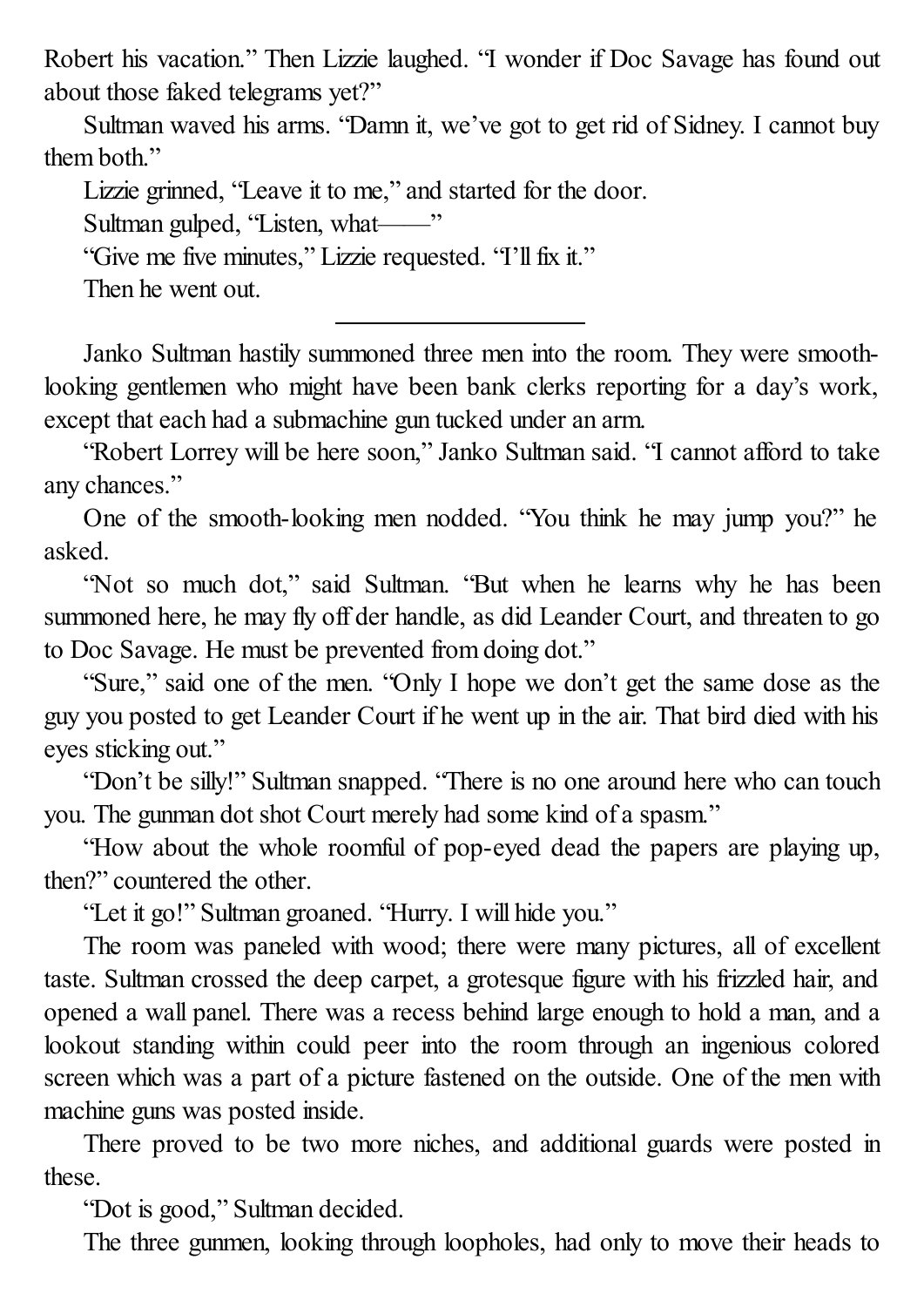get a full view of the room. The picture was fairly distinct, although colors were distorted by the pigment of the screen through which they had to peer.

A few seconds later, Janko Sultman was shaking hands with a lean, stoopshouldered man, and the latter was admitting, "Yes. I am Robert Lorrey."

Robert Lorrey was an extremely plain man as far as outward appearances went. He had mouse-colored hair and eyes which were pale, but which were also made slightly grotesque by the powerful lenses of the spectacles which he wore. Pressing would have helped his gray suit, and he was bundled to the ears in a fuzzy woolen muffler.

"This is my brother Sidney," said Robert Lorrey.

"Ah, yes," said Sultman, lying smoothly. "Some one told me you had a brother. Twins, aren't you?"

This last was a rank guess on the frizzled-haired man's part, for Sidney was a smaller carbon copy of his brother, although he did have an unnaturally high forehead in addition. It was possible that Sidney looked a bit more the idealist, the dreamer.

"We are twins," Robert agreed. "I hope you do not mind my bringing Sidney along. We are very fond of each other, and we frequently coöperate in conducting experiments."

"As a matter of fact, my brother has financed most of my experiments," said Sidney.

"You are welcome, of course," Janko Sultman lied.

The telephone rang.

Sultman looked surprised, went over to the instrument and answered. He was not a very good actor, for he failed to keep pleasure off his features.

"For Sidney Lorrey," he said.

Sidney Lorrey spoke for a few minutes over the line, and there was a puzzled expression on his features as he put the instrument down.

"I shall have to go," he said. "Some one wants to speak to me. He says it is very important."

Sidney Lorrey took his departure.

Janko Sultman now became the perfect host, offering Robert Lorrey fine cigars and excellent liquor, both of which the stoop-shouldered, mouse-like man turned down, explaining that he did not imbibe.

"The result of Doc Savage's training, eh?" murmured Sultman dryly. "The bronze man is quite a puritan, I've heard."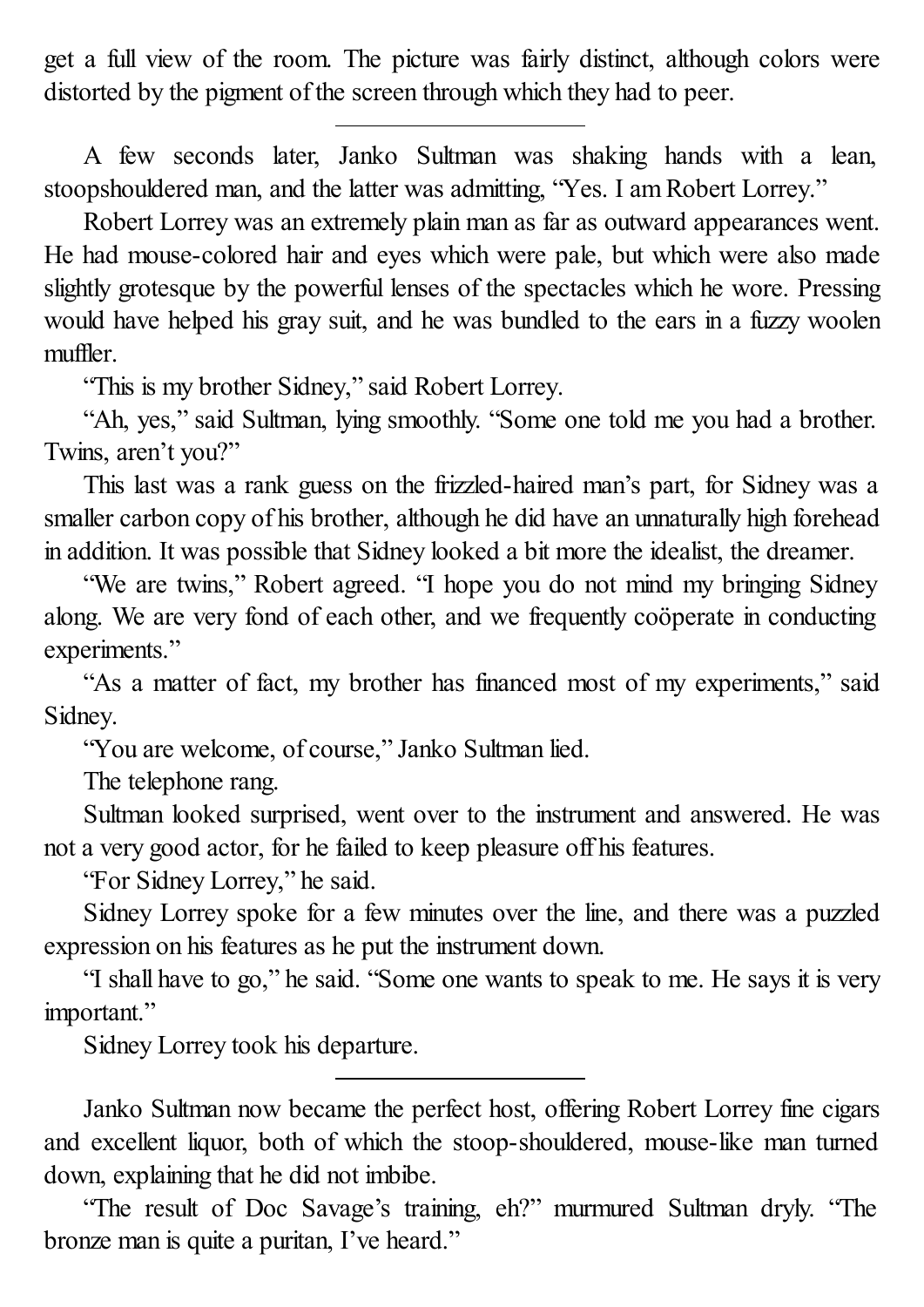Robert Lorrey became very quiet in his chair. He plucked at the ends of his furry muffler.

"You have evidently made a mistake," he said shortly. "I scarcely know this Doc Savage—if I am to presume that when you say Doc Savage, you mean the remarkable bronze man who has become noted as a man who gets others out of trouble."

Janko Sultman laughed. "Dere is no use of pretending between friends."

"I scarcely know you," Robert Lorrey pointed out.

Sultman pretended not to hear the last reminder.

"I know many things," he smiled. "I know, for instance, dot Doc Savage is a man who does peculiar things. One of the most peculiar of these things, perhaps, is his habit of sending criminals whom he catches to a weird institution which he maintains in upstate New York."

Robert Lorrey said sharply, "If you assume I know all of this, you are wrong."

"The criminals undergo a treatment which causes them to lose their memories, and to become honest men," continued Sultman. "Strange as it sounds, dot is what happens."

"I do not care to hear more about this!" snapped Robert Lorrey. "The whole thing sounds ridiculous!"

Janko Sultman carefully adjusted the bandage on top of his head then lighted himself a cigar, at the same time never taking his eyes from his visitor.

"Doc Savage has seized many criminals during his career," Sultman went on. "This Savage is a remarkable individual, more remarkable than most persons can realize. He is almost a mental freak. His knowledge in der fields of electricity, chemistry and engineering and so on is profound. But greatest of all is his skill as a surgeon."

Lorrey moistened his lips. "Why are you telling me this?"

Janko Sultman seemed not to hear. "Doc Savage has discovered dot crime is, in a sense, a disease," he went on. "In other words, we will take for der purpose of illustration, de effect of ordinary inflammation on tonsils. If a man has infected tonsils, a toxic poison gradually filters from them through his system, and his nerves are affected, so dot he becomes irritable. He gets der jitters. He is hard to get along with"

"You do not need to be so elementary," snapped Robert Lorrey.

"Sure," Sultman smiled. "There are many glands in the human body. They secrete everything from perspiration to digestive juices. Many of them are in the human brain, and it is these last that are the least known."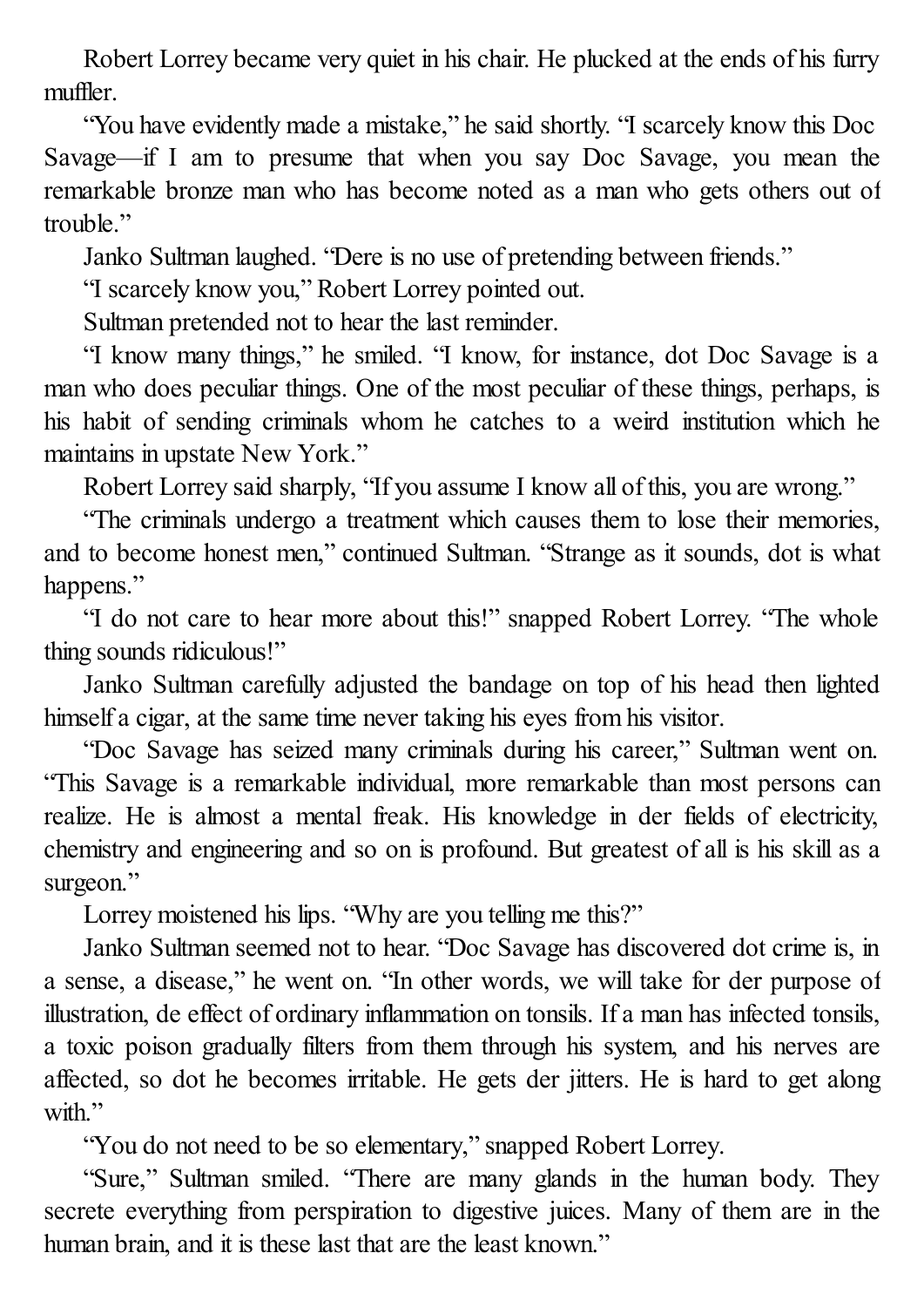"What has this to do with crime as a disease?" Lorrey interrupted.

"There is a small gland which governs operation of a certain section of der brain which controls a human being's behavior," said Sultman. "If dot gland is out of order, der patient loses his sense of right and wrong. In other words, he gets so he does not give a damn what happens or what he does. Doc Savage has discovered this."

"I would not call that one of Doc Savage's discoveries," Robert Lorrey put in. "Many criminologists have arrived at that conclusion."

Sultman shrugged. "Anyway, Doc Savage straightens up dot gland at his place in upstate New York, and dot is what makes honest men of the crooks. Of course, he severs certain nerves in their brains, too, which makes them forget their past."

"This is quite amazing," said Robert Lorrey.

"No it isn't," grinned Sultman. "You know all about it, because you are one of der men who do der operating on crooks."

The three gunmen, watching from their concealed niches, saw from Robert Lorrey's sudden tensing that he was shocked by the disclosure that another man knew of his profession.

They heard Lorrey bark, "How did you learn this? No one is supposed to know."

They saw Janko Sultman puff at his cigar, then draw his chair closer to that of Robert Lorrey, ignoring Lorrey's tendency to shrink away from him. There was a smug look on Sultman's face, and one gunman reflected that he looked like a fuzzyhaired cannibal about to indulge in a meal.

Janko Sultman now began speaking rapidly, but his words did not reach the guards, for they were pitched low. The watchers could only observe the play of emotions on the features of Robert Lorrey.

Lorrey at first registered surprise, then that became a shocked, blank look, and as Sultman went on speaking, amazement, wonder and horror followed each other successively. Then rage blazed in the meek-looking scientist's eyes.

"You go to hell!" he yelled, and sprang to his feet.

Sultman dropped his cigar and scrambled erect, yelling, "Don't be a fool! I'll raise the ante! I'll make it a hundred thousand dollars!"

"No!" snapped Lorrey.

"A quarter of a million!" Sultman offered desperately.

"No!"

"Fifty per cent of all we can take in!"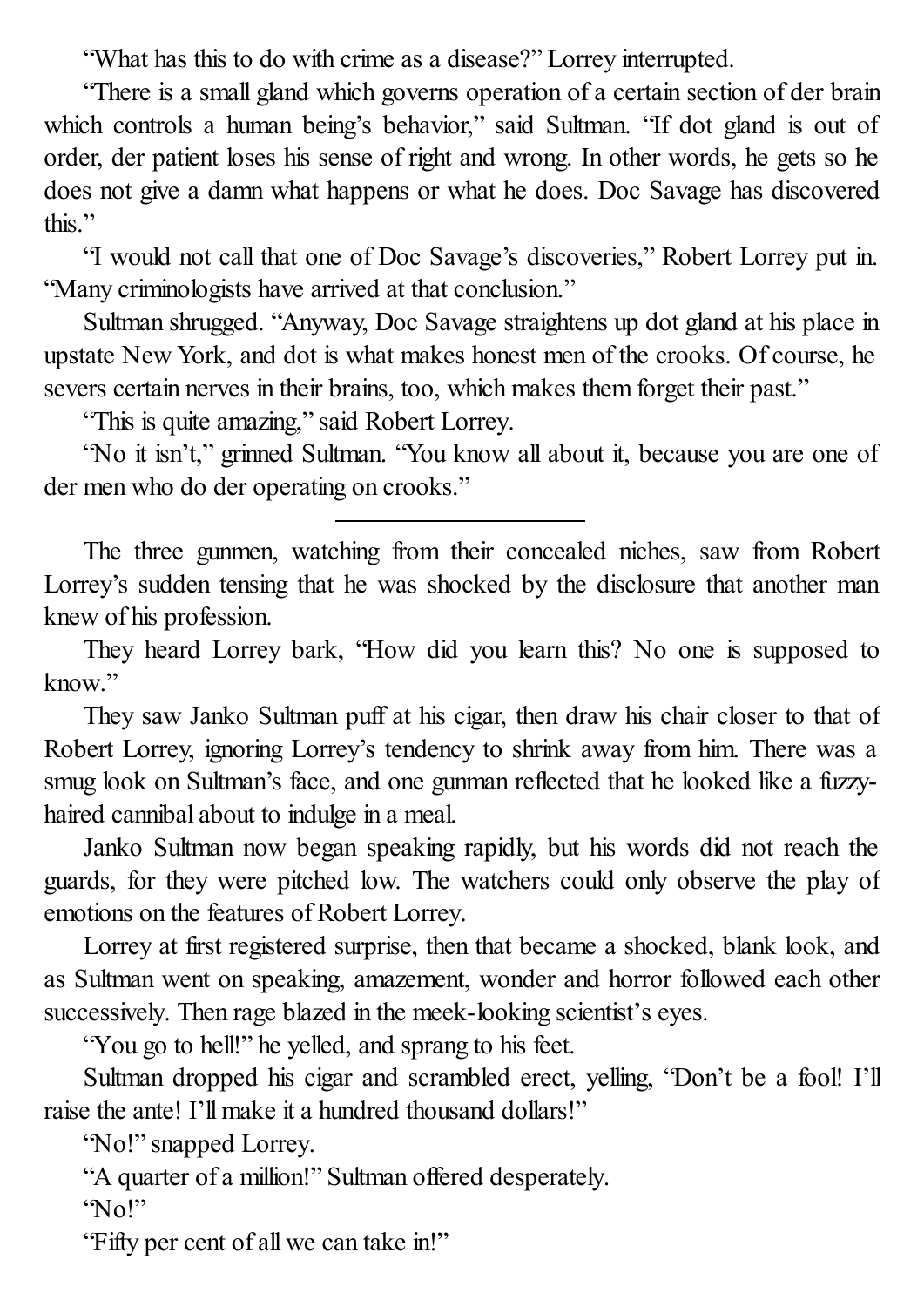"I told you to go to hell!" Robert Lorrey shouted. Then he backed toward the door.

Sultman stepped hastily aside and snapped, "Don't let him out, men!"

"He won't leave," Lizzie said unexpectedly from the door. Lizzie had come back silently, and it was evident that he did not know Janko Sultman had posted gunmen behind the wall panels.

Robert Lorrey turned around and saw the flat automatic which Lizzie was holding in one girlishly small hand. He put his own hands up.

Sultman asked Lizzie, "You got rid of Sidney Lorrey?"

Lizzie laughed. "I didn't have to. I just told him over the telephone when I called here that I had some important information for him. I made an appointment in a drug store far enough away so that he won't get back in time to bother us."

Robert Lorrey swallowed rapidly. "What are you going to do with me?"

"I was forced to have your superior, Leander Court, killed," Sultman smiled. "I will not make that mistake again. We will use other means on you."

"What do you mean?" Lorrey snapped.

"You are going to be persuaded to do as I wish," advised Sultman. "I have thought it all out very carefully."

"Including what Doc Savage will do to you if you harm me?" asked Lorrey.

Janko Sultman looked as if some one had jabbed him unexpectedly with a pin. But the expression was fleeting.

"I am not afraid of Doc Savage," he growled. "You might as well make up your mind that you are going to do the thing I wish."

Robert Lorrey's answer was to dive suddenly at Lizzie's gun. The wielder of the weapon was taken by surprise and permitted the stoop-shouldered man to get a grip on it. Lorrey kicked Lizzie's shins from under him. The man, falling, released his weapon.

Janko Sultman, forgetting he had the gunmen posted back of the wall panels, ran and leaped upon Robert Lorrey. Stunned, Lorrey lost his weapon.

Lizzie got up snarling and snatched a long stiletto from inside his immaculate full dress garb. He started for Robert Lorrey—and stopped.

Lizzie put a hand up to his eyes. They were protruding a little. He dropped his knife.

"My head!" he wailed horribly. "My eyes! Something is wrong——"

Lizzie had shut the door when he came inside, but now there was a loud crash and an explosion of splinters. A second crash followed. A fist—an incredible fist that looked like the business end of a circus stake-driver's maul—was smashing through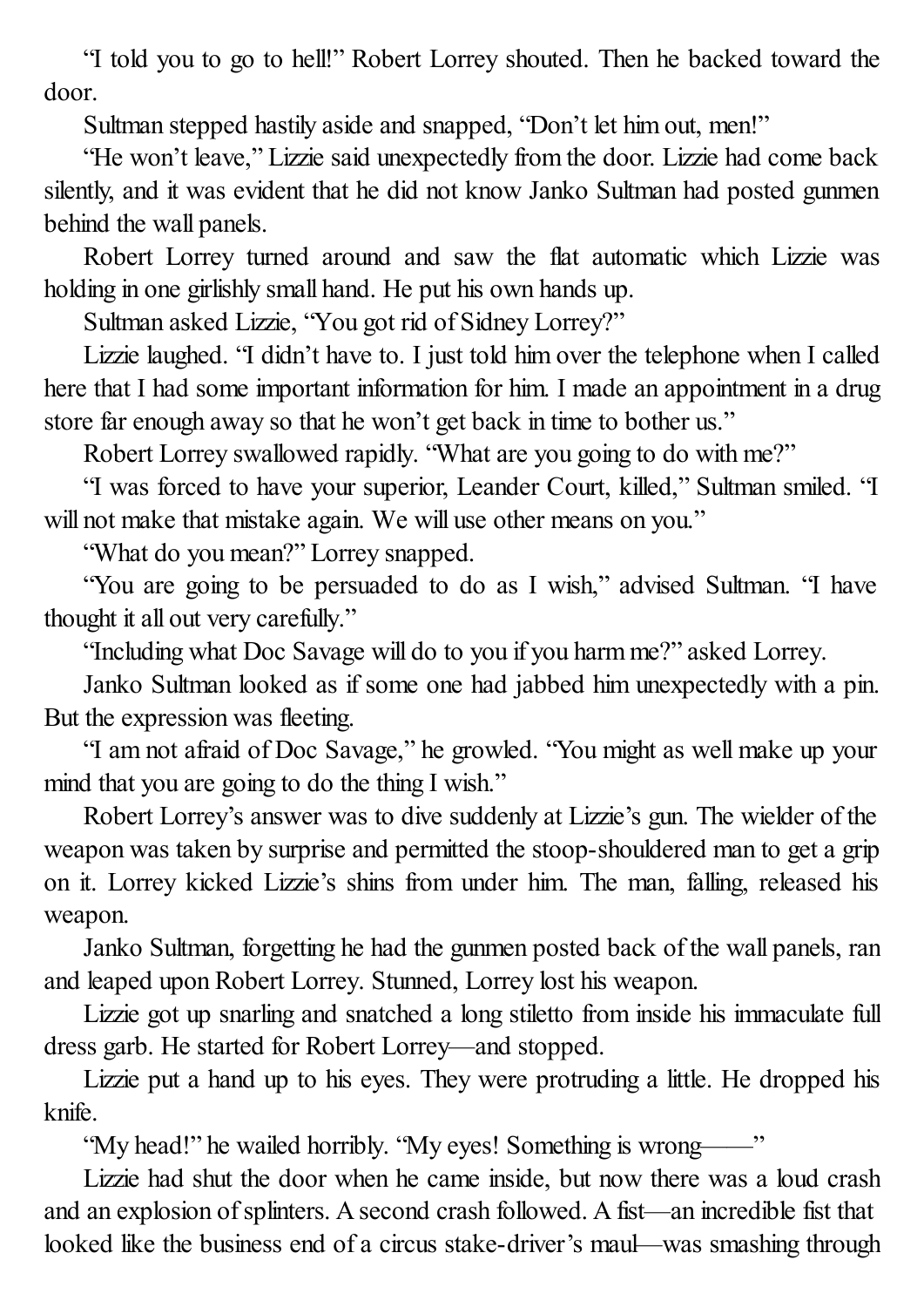the panel. The door collapsed.

The man who came through was a tower of bone and gristle.

Robert Lorrey looked at the newcomer, wide-eyed and startled.

"Renny!" he shouted delightedly.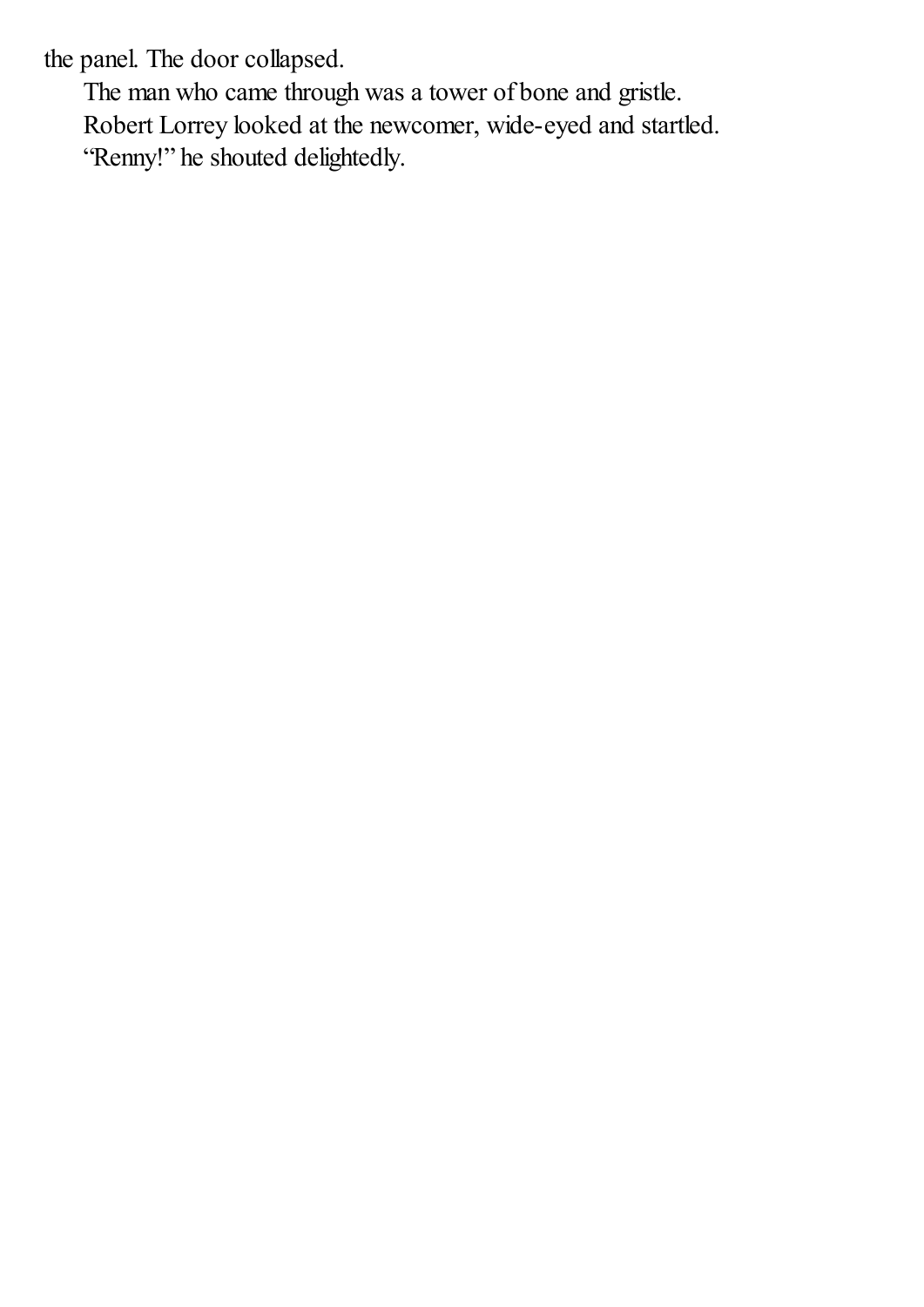# Chapter IX BOKE'S TOUCH

Renny looked over the room and the expression on his long, puritanical face was one of absolute gloom—an indication that he was enjoying himself, for, adversely, the sadder Renny looked, the more interest he was taking in proceedings.

He was a giant, this Renny, weighing near two hundred and sixty pounds, most of it bone, a little gristle, and not much else. Yet, huge as he was, the proportions of his fists were such as to make the rest of him seem inadequately small. Each was composed of near a half gallon of bone and tendon.

Lizzie was still swaying, pawing at his face, his eyes. He had not fallen, and he seemed to be recovering a little from the effects of the strange spell which had seized upon him.

"The pop-eyed death," Sultman choked, eying his aide.

Robert Lorrey also fell to studying Lizzie. There was a professional curiosity in his scrutiny.

"Where did you first feel pain?" he asked. "And was there any sensation prior to the pain?"

Lizzie was too occupied with his own difficulties to answer.

Renny, moving across the floor with an ease unusual for so big a man, scooped up all of the weapons in sight. This caused Sultman to retreat and furtively eye the panels behind which his machine gunners were concealed.

Catching a moment when Renny and Lorrey were not looking. Sultman shook his head violently, admonishing the gunners not to fire.

Robert Lorrey asked Renny, "How on earth did you get here?"

The big-fisted engineer looked very gloomy.

"There was a message at Doc's office," he offered in a whooping, roaring voice. "It outlined what had happened. I couldn't locate Doc, so I thought I'd keep an eye on Pat. The message told where she was."

Lizzie stopped feeling of his eyes, which were almost normal again, and glared at Renny.

The big-fisted engineer jingled the weapons in his enormous digits.

"Pat didn't know I was looking out for her," he went on. "I kept in the background, and when she followed Seco Nandez and the sissy here——" he paused to nod at the effeminate Lizzie—"I trailed along. Well, they grabbed Pat, and the pretty boy here left his partner, Nandez, to cut her throat. I was about to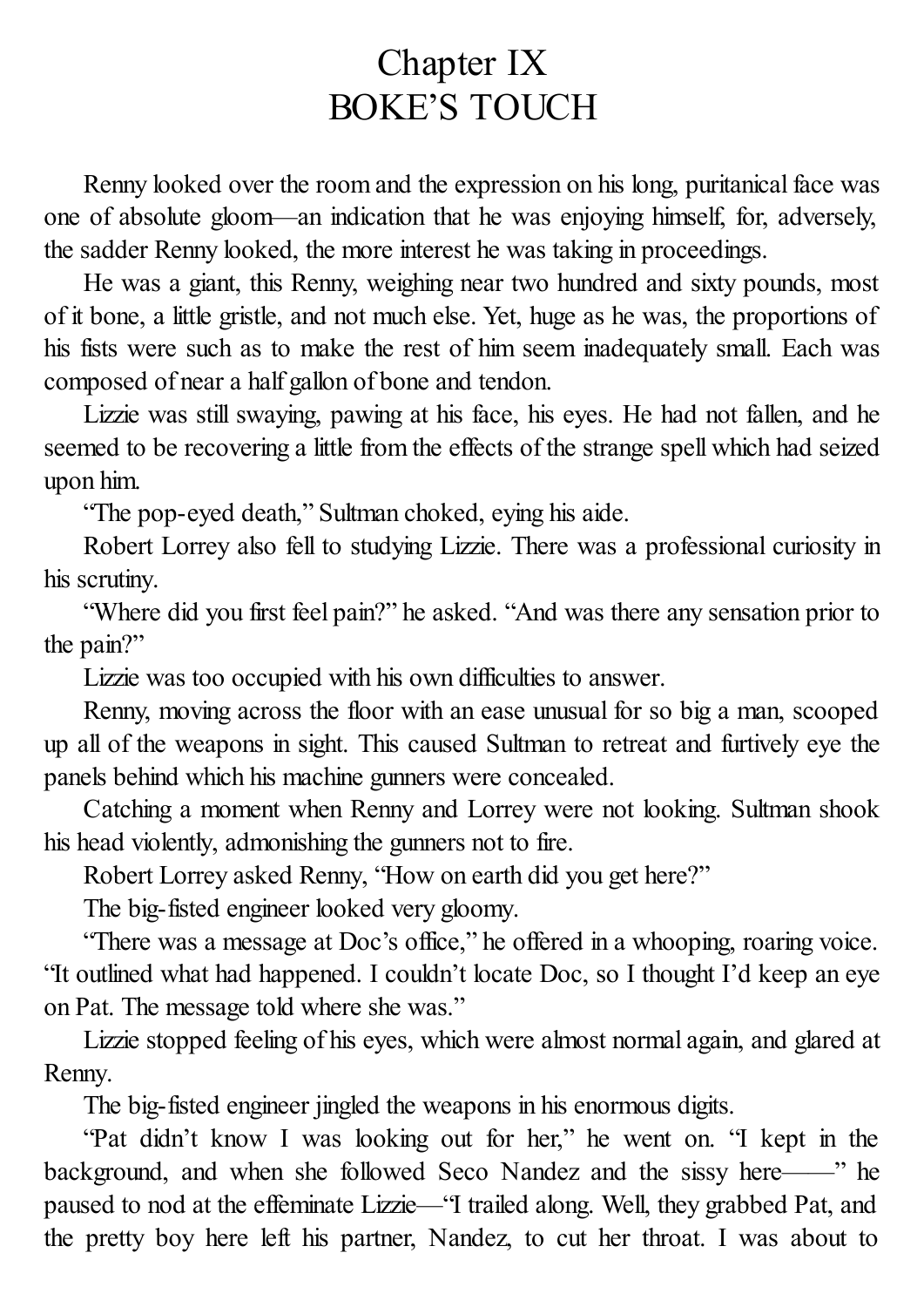interfere when Nandez stuck his eyes out, had a fit and died. I saw Pat was safe, so I left on sissy's trail. I've been hanging around since, trying to get an earful."

Lizzie became slack-jawed. Janko Sultman looked slightly ill. It was the first they had heard of the pop-eyed death of their co-conspirator Seco Nandez, and the news was surprising, not at all pleasant.

Sultman looked at Lizzie and snarled, "You careless drummer! A hell of a mess you have got us into!"

Lizzie said, "Nuts to you!" but he looked worried. He was trying to think how Renny could have followed him so expertly and so unnoticeably, and the upshot of his thinking was that he should have used a great deal more caution.

Renny waved his fistful of weapons and his great voice jumped and thumped in the room.

"Get a move on, boys," he directed. "We're all going to have a talk with Doc Savage."

That made Sultman start and think of his machine gunners behind the wall panels, so he backed slowly to one side until he stood in the clear, then stiffened himself and yelled desperately in command.

"Just the big man!" he howled. "Save Lorrey!"

Renny realized then that there must be some one else concealed around the room. He flopped down to make himself as small a target as possible and bulleted toward the door, his idea being to fight back from the opening. But his precautions were hardly necessary, as it developed.

One of the wall panels snapped open—a necessary move before the men behind could use their guns, for when the panels were closed, there was not room.

The man who came through did not even hold his submachine gun. The weapon lay on the floor of the niche. The man was bent over, and he bent even more, seeming to contort himself in a titanic effort, his face becoming purple with the strain.

As they watched, his eyes came slowly out, like seeds from a purple grape, and it seemed certain they would fall to the floor, but they did not. Then he began to yell in pain.

The other two gunners were crying out too, threshing about, and making awful garglings. One got out of his niche and died on the floor; the other only got the door of his concealment—the wall panel—ajar, and was unable to get out. He convulsed his mortal existence away while curled up in the cramped confines.

Strange things were happening to Lizzie and Janko Sultman, too. Lizzie was having trouble with his eyes again, grasping his head and moaning, and Janko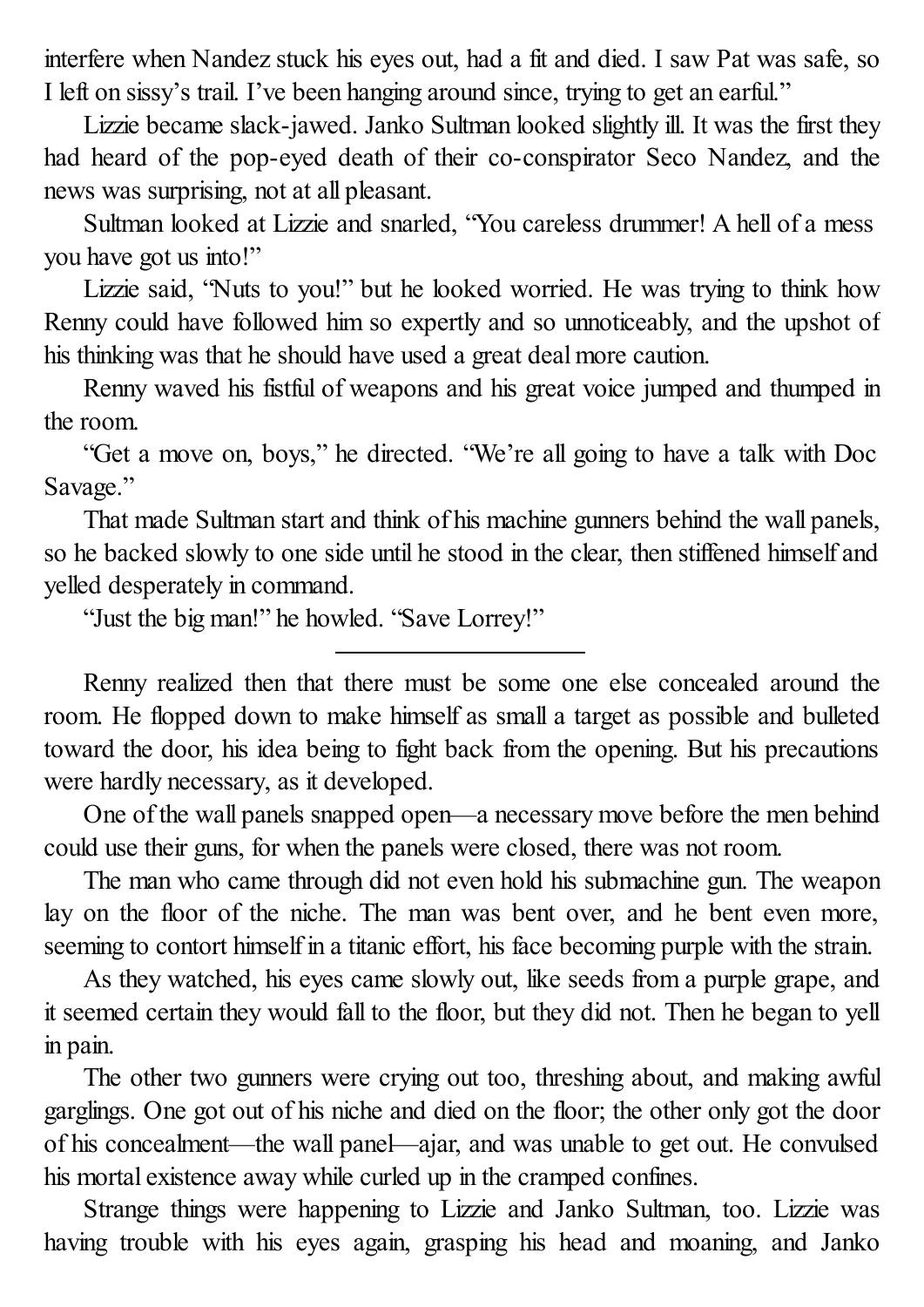Sultman, for the first time, was standing slightly pop-eyed.

Suddenly Sultman emitted a wail of terror and stampeded for the door, but Renny, who was affected not at all by the pop-eyed spell, mysteriously enough, tripped Sultman and calmly stood on the middle of the man's back.

Renny frowned at the three machine gunners. So amazing was their affliction, so preposterous was the whole thing, that Renny plainly doubted the evidence of his own eyes, or suspected some trick. Finally it dawned on him that this was no trick but death in some grisly, inexplicable form, and the big-fisted engineer voiced a pet exclamation of wonder which he saved for all special occasions.

"Holy cow!" he boomed hoarsely.

Robert Lorrey passed a hand over his forehead and blinked vacantly.

"The most incredible thing I ever saw," he muttered. "What on earth is it?"

Renny did not answer, for there seemed no reply to give. He swallowed several times, then bethought himself of the business at hand and again gathered up guns. He nudged Lizzie and the dazed Sultman, both of whom were still mildly affected by the weird trouble. They stood meekly while he went over their persons, searching for weapons. He even relieved them of their penknives.

"We'll go see Doc Savage now," he advised.

Lizzie and Sultman obeyed like punished children as the big-fisted engineer urged them toward the stairway; they went down slowly, fear making them very silent.

"Their eyes!" Sultman moaned and gave a great shake of a shudder which all but threw him down the steps.

Renny collared the fuzzy-haired man suddenly. "How many more men have you working for you?"

Sultman opened his mouth, and it was plain that he was on the point of giving some number, but he reconsidered, looked sly and said, "No more."

Renny slapped him. The slap was not gentle. It knocked Sultman down the remaining six stairs of the flight.

"I'll knock you out from under that frizzled hair if you start lying to me," the bigfisted engineer promised.

Sultman, lying on the floor, moaned and did not try to get up.

Lizzie snarled, "Keep your hands off Sully!"

Renny turned around and took Lizzie's slim throat in both huge hands, then lifted Lizzie from the floor without apparent difficulty and squeezed a little, tentatively. Lizzie flailed his arms and made froglike noises.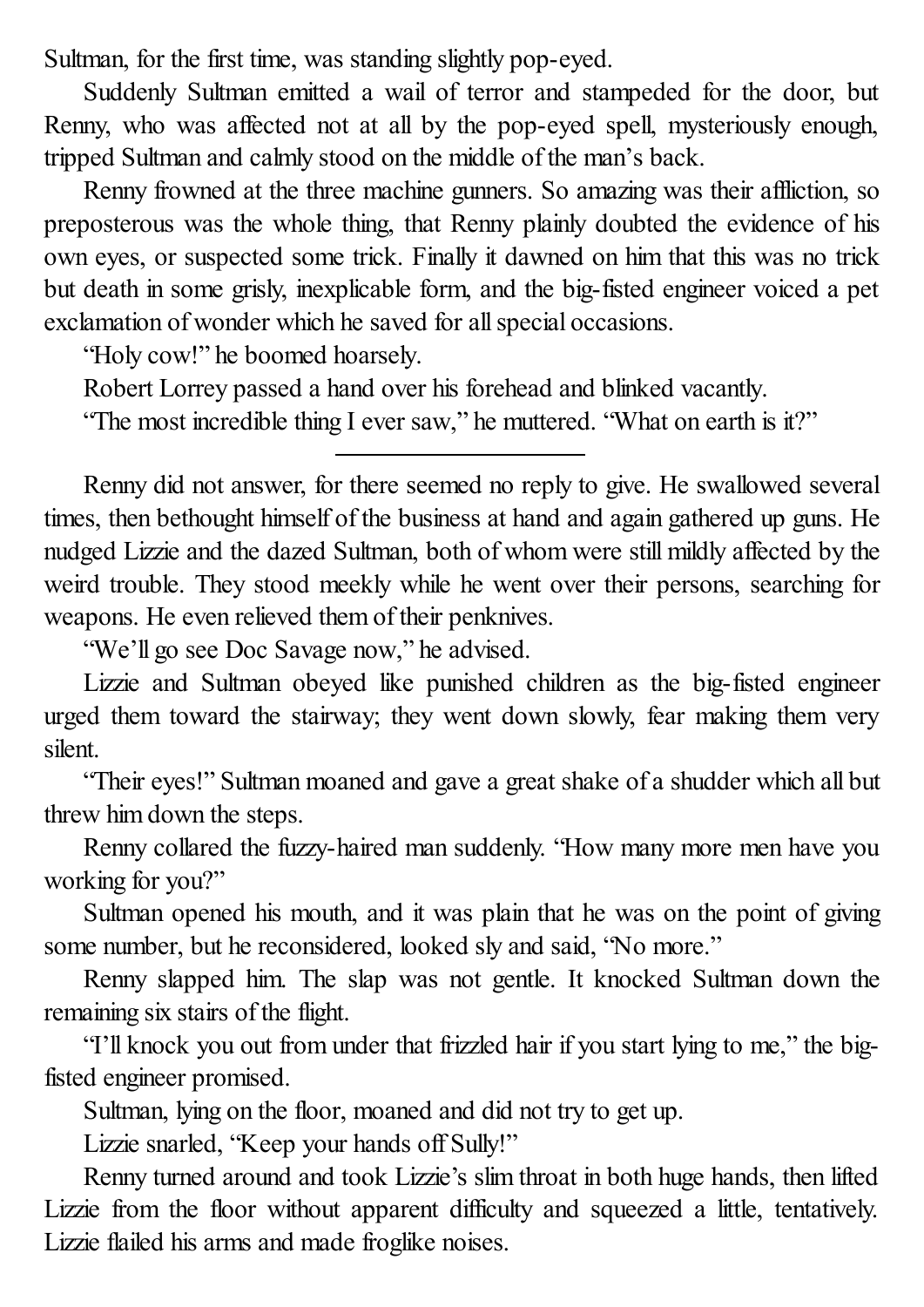"I haven't forgotten that you walked off callously and left your pal to cut Pat's throat," Renny boomed.

He squeezed again slowly, not relaxing the pressure even when Lizzie squirmed his wildest. Lizzie's face became splotchy, then purple, and his tongue stuck small and pink and straight through his teeth.

Robert Lorrey said nervously, "It is Doc Savage's policy never to take a human life."

"Sure," Renny said. "But mistakes will happen."

Renny looked very sober, with lines about his mouth and a gloomy, almost tearful droop to his eyes.

Janko Sultman got up from the floor, as if he wanted to run, but Renny lashed a foot out and tripped him down again.

Sultman was terrified. He looked at the unlucky Lizzie, and had difficulty getting his breath.

"You were going to take us to Doc Savage," he wailed.

"Sure," Renny said. "But maybe I changed my mind, and decided to make you two talk right here. Who is this Boke, the man with the mysterious voice?"

"I do not know," Sultman moaned. "Dot is the truth."

"What proposition did Boke put up to you through this man, Frightful?" Renny continued.

Sultman looked away and wailed, "You have got me all wrong and dot is a fact."

Robert Lorrey, who had moved toward the door to look out into the darkened street, gave a sudden start and yelled.

Renny, who had been putting on a tough performance merely in hopes of impressing Sultman and Lizzie to the point where they would break down and unburden their souls of the truth, whirled. He half expected to see Robert Lorrey in the grip of the fantastic pop-eyed death.

What he did see was Robert Lorrey in the grip of a burly, brown-skinned man who had sleek black hair and a remarkably stupid-looking face. This man had succeeded in grabbing a gun which Robert Lorrey chanced to be carrying, and he was endeavoring to drag his captive outside.

Renny emitted a whooping roar and slammed for the door.

Two more men appeared beside the brown-skinned fellow, popping in out of the night. They grabbed Lorrey. Then other men came in behind them, these with guns.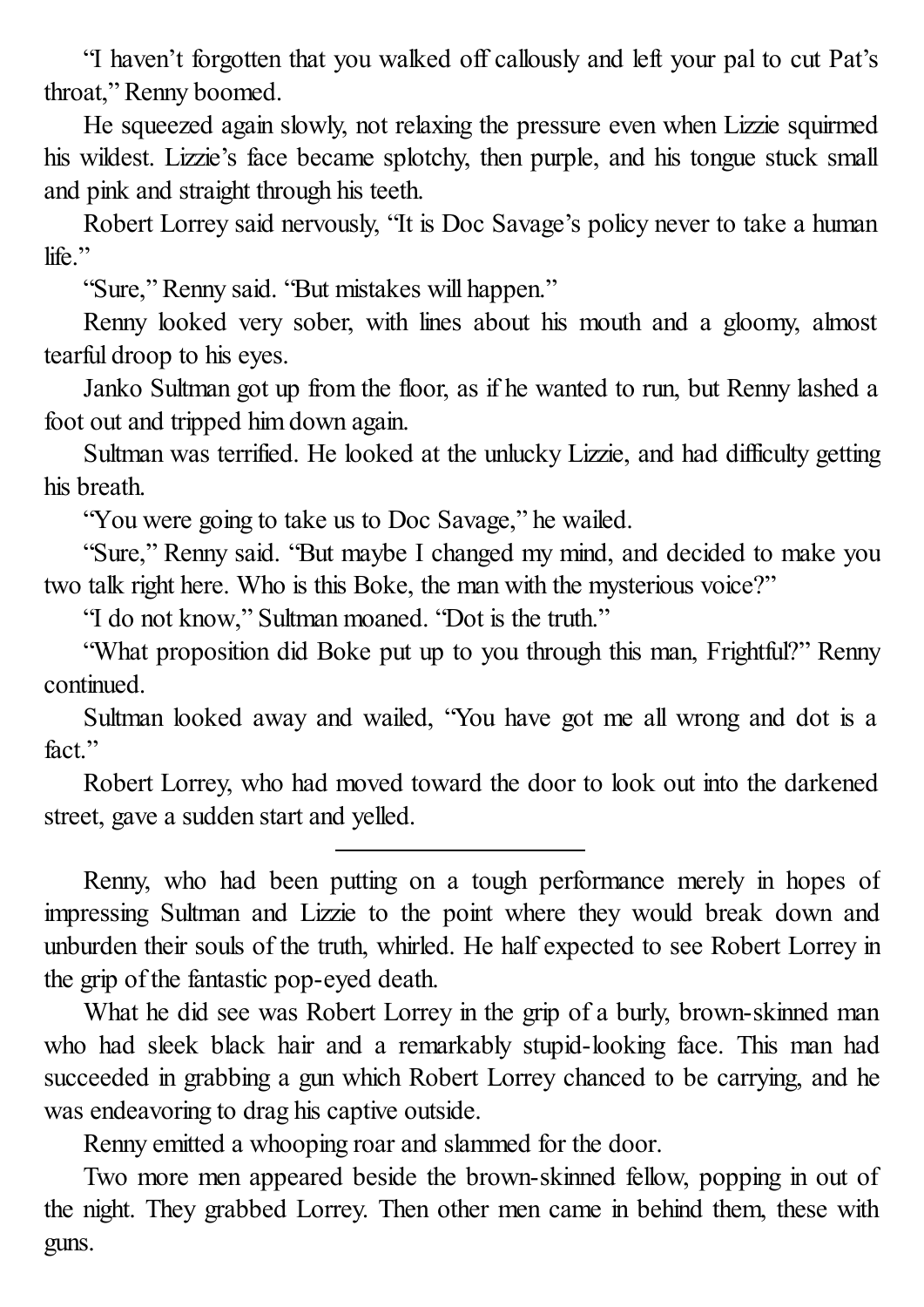Renny was upon the group now. There was light inside the door, and those who had come in from the night were a little blind, so that the big-fisted engineer's recklessness was justified. He smashed one gunman in the face; the fellow flew back, his features flattened as by the blow of a great maul.

The other man dodged, and Renny's slugging fist only banged the top of his head, which to an ordinary fist would have been more damaging than to the head. But Renny's was no ordinary set of knuckles, and the victim fell as if he had been hit with an iron bar.

The trio seeking to hold Robert Lorrey were brushed aside easily, and before they could help themselves, were hurled out into the street.

In shoving them outside, Renny got a look at the street, distinguishing other shadowy figures there.

"Too many outside!" he rapped. "We'll try the back way."

They ran down the corridor; but long before the rear door was in sight, they heard feet pounding, men grunting, and knew enemies had flanked them, coming in through the rear.

Renny, busy cuffing Sultman and Lizzie along with him, snapped at Robert Lorrey, "Get back!"

"We can get out through a side window," whined Janko Sultman.

Renny scowled darkly at Sultman, then his scowl turned to brisk interest. There was a great fear on the fuzzyhaired man's features.

"Who are these guys jumping us?" Renny demanded.

Sultman wrung his hands.

"Boke's men," he groaned. "They must be!"

Down the passage, coming from the rear door, a single pencil-sized tongue of red flame pumped in the murk. Renny got down fast. The flame spiked again. Gun sound quaked each time.

Renny had turned his shoulder to see if Robert Lorrey, who had retreated a little, was safe. It was a little more luminous where Robert Lorrey stood, and Renny distinctly saw Lorrey's head kick back and a small blue spot appear in the center of his forehead.

Lorrey's knees caved queerly, so that he turned as he fell, and a much larger pit was visible in the back of his cranium where the bullet had come out. His fall was noisy, and only his fingers moved afterward. Their quivering rapidly stilled.

Men with guns now seemed to flow from allsides into the house. They were tall fellows, short men, thin men and broad men. There was some shooting, but that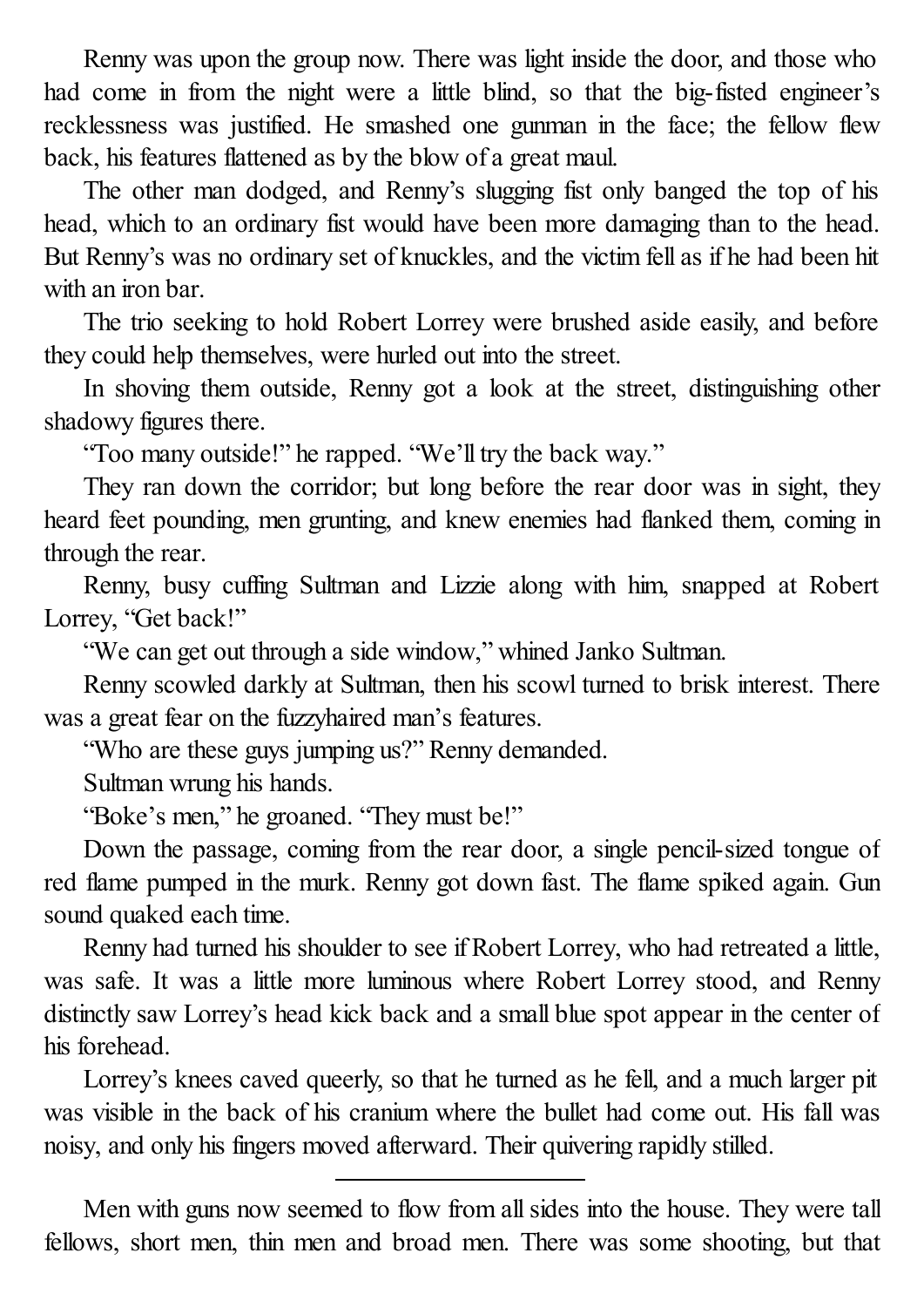ceased when a low order was passed around.

Renny carried one of the supermachine pistols, and he got a chance to use it, blasting two men down with streams of mercy bullets.

Then some one threw a chair at him, which he ducked, but the chair bounced back from the wall and got in his way as he tried to run across the room. He fell. Men piled on him in a flood. With guns they clubbed his head until it rang. The clubbing made his finger tips tingle and his arms difficult to move.

They tied his ankles and his arms with wire torn from floor lamps, then distended his mouth with the biggest part of a pillow case.

Renny lay there on the floor, looking at his captors, and decided they were a thoroughly hard crew. His inspection made him conscious of the cold which had come in with the opened doors, and he shivered a little.

The men dragged Sultman and Lizzie into the room. Both these two had also been bound and gagged, and they got rough treatment. The bandage had been torn out of Sultman's frizzled hair and the bullet wound was flowing red. A man appropriated Lizzie's watch chain from the front of his dress waistcoat, then calmly tore the pockets out of his garments looking for money. Finding little, he kicked Lizzie in the sides until the pain brought tears to Lizzie's eyes.

Listeners had evidently gone outside, for they now came in to report that the shooting had not attracted attention. Renny, hearing this, was not surprised, for the house was an isolated one and the night itself was noisy.

Robert Lorrey was carried inside, and the men bent over him anxiously. They cursed when they found the bullet hole through the brain. The violence of their profanity showed they had shot Lorrey by accident.

"A thorough mess!" said a voice. "Yes, a very thorough mess!"

Renny was struck and held by that voice, for it was a tone that was unnaturally pleasant. It had a fascination. One wanted to hear it again. He stared about the room, trying to ascertain who had spoken.

"Things may come out all right after all, however," said the utterly enthralling voice.

Renny shuddered; he could not help it. For that amazing voice seemed to be coming from thin air. It was as if the speaker were invisible.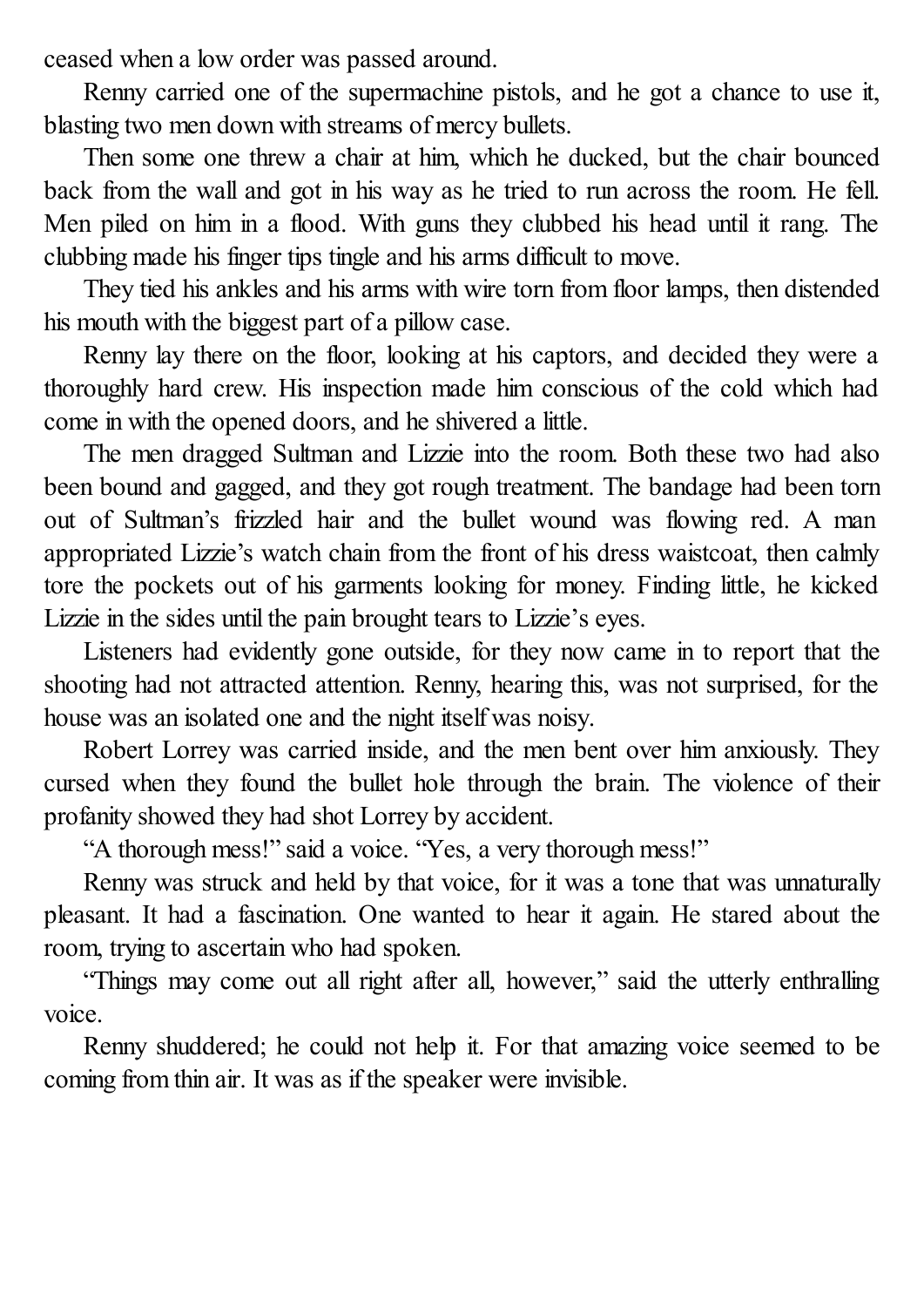# Chapter X **TORTURE**

Sidney Lorrey, twin brother of the unfortunate Robert, had a small habit of tearing matches to pieces with his fingers when he was not mentally at ease. The tiled floor about the chair on which he sat was strewn with flakes of mutilated matchwood.

Sidney Lorrey finished dissecting the last match of the book which had been in the smoking tray on the drug-store table, then stood slowly erect. The store was a small one, with two large telephone booths in the back. Sidney Lorrey went over to the fountain clerk who was pouring steaming water into a coffee percolator.

"A gentleman called me from one of the telephone booths here and asked me to meet him," Lorrey told the clerk. "I don't find any sign of him. Did he leave any message?"

The clerk stopped pouring. "When'd he call you?"

Sidney Lorrey calculated the time since he had left his brother Robert in the company of Janko Sultman.

"Half an hour," he said. "Yes, half an hour ago."

The clerk grinned lopsidedly. "Somebody's been kidding you, brother."

Sidney Lorrey, who did not like to be addressed familiarly, frowned, "What do you mean?"

"Those booths ain't connected," said the clerk. "They're out of order, or something. Go back there and you'll see there's a sign on them that says they won't work. And nobody has called from here to-night."

Sidney Lorrey absently lifted a toothpick off the counter and broke it to pieces. It had just struck him that there was something strange about the call which had come to Janko Sultman's place. He had realized earlier that the voice of the man who had telephoned him had belonged to an entire stranger, and the fact that the fellow had been secretive, saying it was vitally important to see Sidney, but neglecting to convey details, was queer.

But the startling fact, which had just dawned on Sidney Lorrey, was that he had told no one he was going to accompany his brother Robert to Sultman's rendezvous.

Sidney Lorrey and his brother had been eating at a small restaurant which they favored habitually, when Janko Sultman had gotten in touch with Robert and made the appointment.

Sidney Lorrey swung out of the drug store, baffled wrinkles ridging his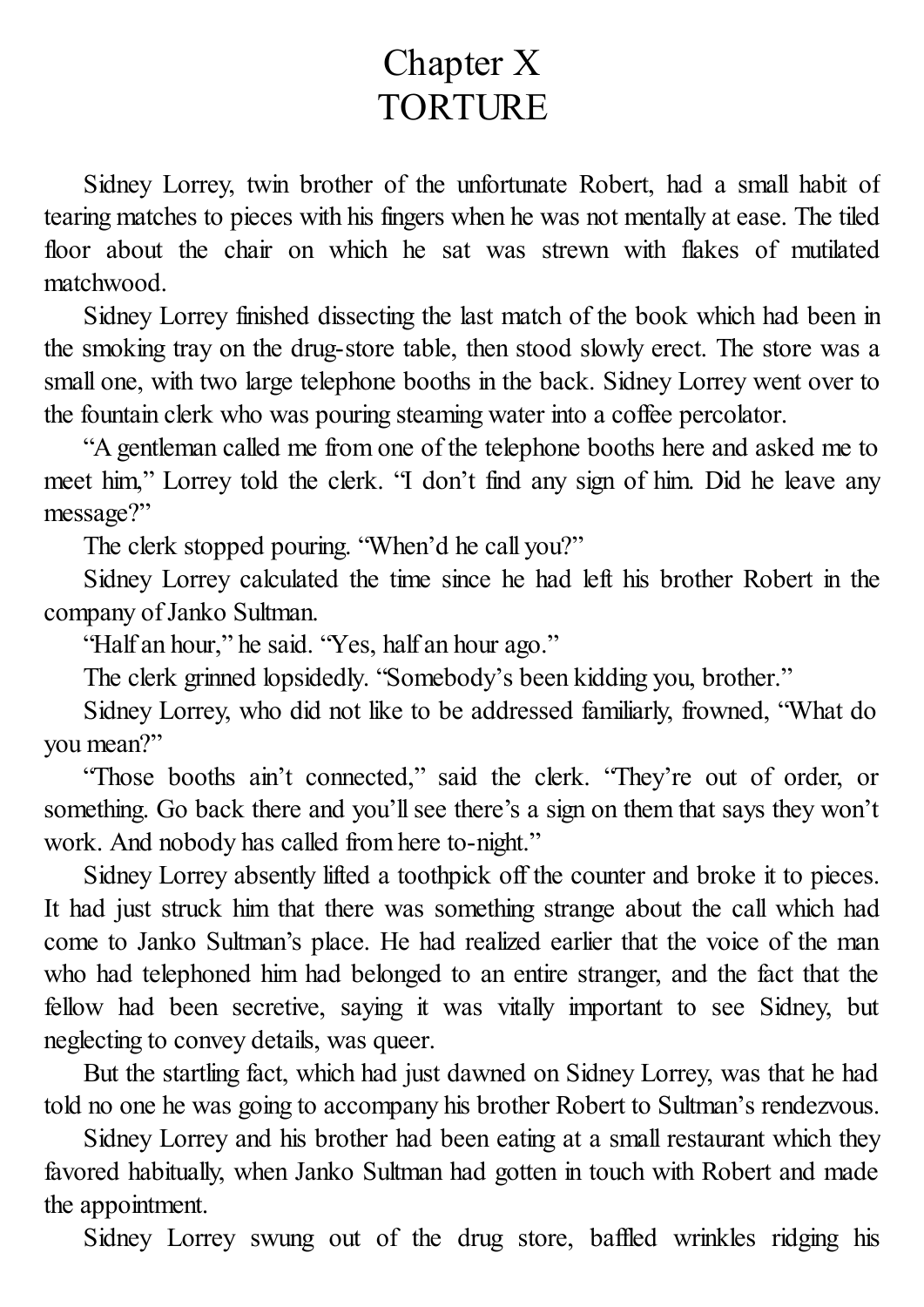unnaturally high forehead, popped himself into a taxicab and a few minutes later was alighting in front of Janko Sultman's place. He dismissed the cab, for he presumed his brother was still inside.

He glanced up at the windows of the house. They were curtained, but he thought he saw movement. He drew his coat closer against the chill of this unnatural Fall evening and stepped toward the doorway, being swallowed by the shadows.

In the upstairs room, the man who had looked through the window and seen Sidney Lorrey wheeled on his fellows.

"The brother!" he snapped.

From the adjacent room came the pleasant voice of the mysterious Boke.

"A bit of profound luck, gentlemen," it said.

The other scowled. "Luck! And with his brother lying dead here?"

Boke did not appear, but his voice came plainly.

"Get Sidney," he said. "It may be that he will serve our purpose as well as his hrother."

The men in the room moved with swift efficiency. The light was not on in the hallway, nor did they turn any on, but positioned themselves, one on either side of the front door, just inside. They held guns ready in their hands.

A full minute ticked away. The sinister men stirred uneasily, realizing that Sidney Lorrey should have reached the door by now. They allowed more seconds to pass, then pulled the curtain back from the door and peered out into the cold-swept street. After that, they wrenched the door wide and craned their necks up and down the street.

Sidney Lorrey was nowhere in sight.

Upstairs, the strangely attractive voice of Boke was giving quiet orders and men were scampering about making rapid preparations. In the main room, there was still no sign of Boke. His voice came from an adjacent chamber.

One man seemed to be the lieutenant in charge; he came out of the room from which Boke had spoken. His movements were brusque, and an onlooker might have mistaken him for the mysterious Boke—until he spoke. He had a coarse, squeaky voice.

The man's face held satisfaction as they finished their preparations. He backed away, quietly tamping aromatic tobacco into a pipe.

"What do you think of it, Leo?" Boke's voice asked from the adjacent room.

Leo applied tiny flame from a platinum lighter and let the pipe light itself. He did not draw in.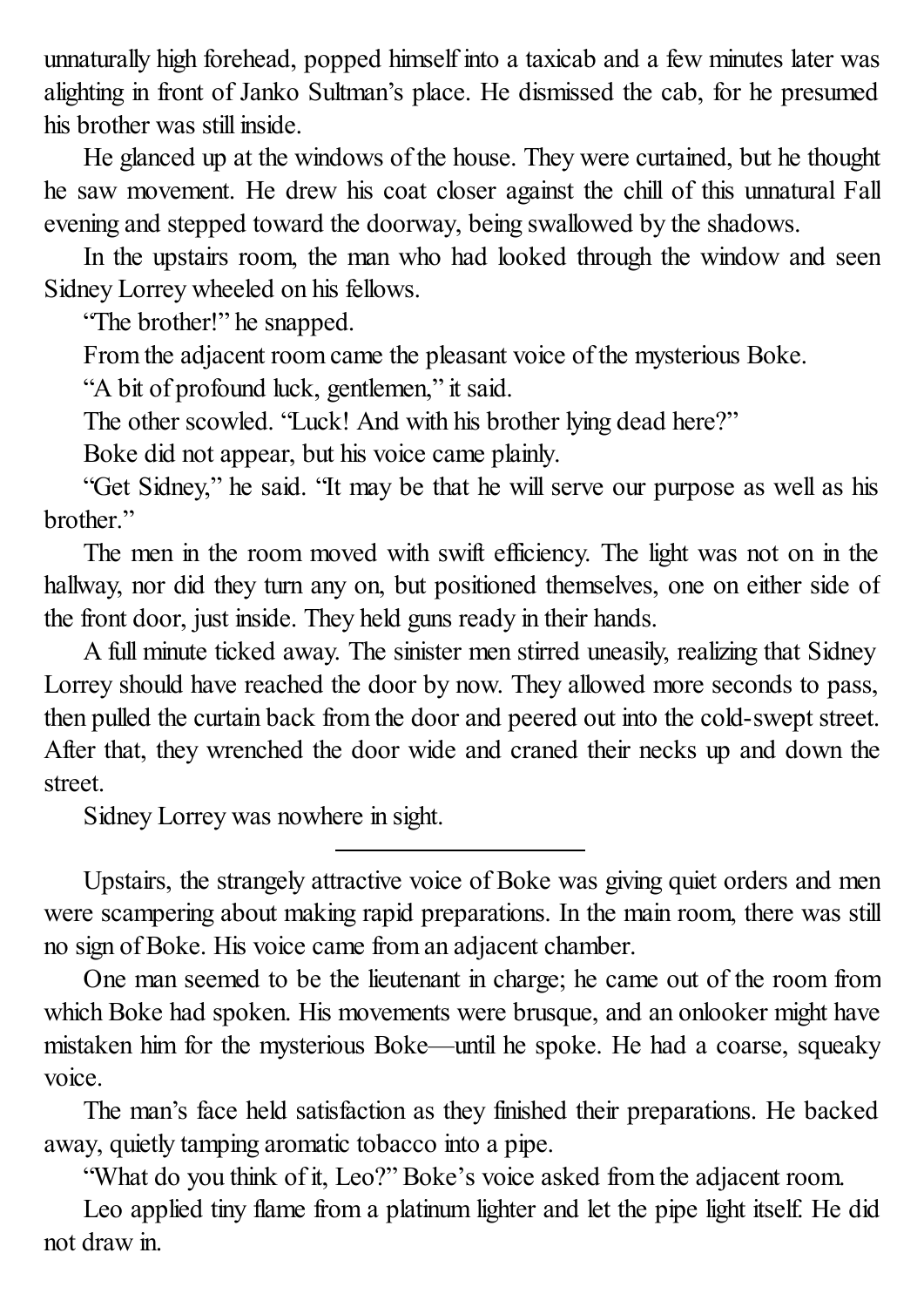"Swell," he said.

Then Leo's hair all but stood on end. His pipe, lost out of his teeth, hit the floor and showered sparks like a small Vesuvius.

"Do not turn around," advised an utterly cold voice at Leo's back.

The man called Leo did not turn. The others in the room froze and became very careful of what gestures they made with their hands.

Sidney Lorrey had appeared in the door, and he held in one hand a small double-action revolver from which the barrel had been sawed. The calibre of the gun was great—its barrel diameter was such as to almost admit a finger.

"I came in the back way," Sidney Lorrey said dryly. "I do not know who you gentlemen are, or why you were acting so mysteriously. I want my brother."

Leo bowed slightly. He had long black hair and a lock of it fell down over his forehead when he bowed.

"Your brother left here some time ago," he said.

Sidney Lorrey smiled thinly over his revolver.

"There is something very queer going on here," he said. "I can see it in your manner, on your faces."

Leo absently replaced the stray lock of black hair. "When a man walks in on us with a gun, as you have, do you expect us to look blasé about it?"

Sidney Lorrey backed toward the door. These men were dangerous, and there were more of them in the house. He beckoned at Leo with his sawed-off gun.

"I am leaving," he advised. "You will walk downstairs and a short distance from the house with me. If any one menaces me in any way, I shall do my best to blow your spine in two pieces."

Leo's hair seemed to become blacker, his eyes darker, his brows and lashes more smoky, all because his face had turned extremely pale. But he did not resist or say anything, but stepped out into the hallway.

Leo stumbled on the stairs, having difficulty with his feet, and only Sidney Lorrey's hand entangled grimly in the collar of his coat kept him from falling. They passed through the door which gave into an alley full of cold, hard snow particles and darkness.

Some one, leaning from a window directly above the alley door, held a heavy typewriter with both hands. There was enough light that the figures below showed as vague blurs against the snow, and the man let his typewriter drop carefully.

The typewriter carriage slid back with a *ziz-z-z* of a noise as it started to fall, and this caused Sidney Lorrey to look up. He jumped, but not soon enough; the heavy office appliance struck his head. The typewriter bell rang loudly, then rang again as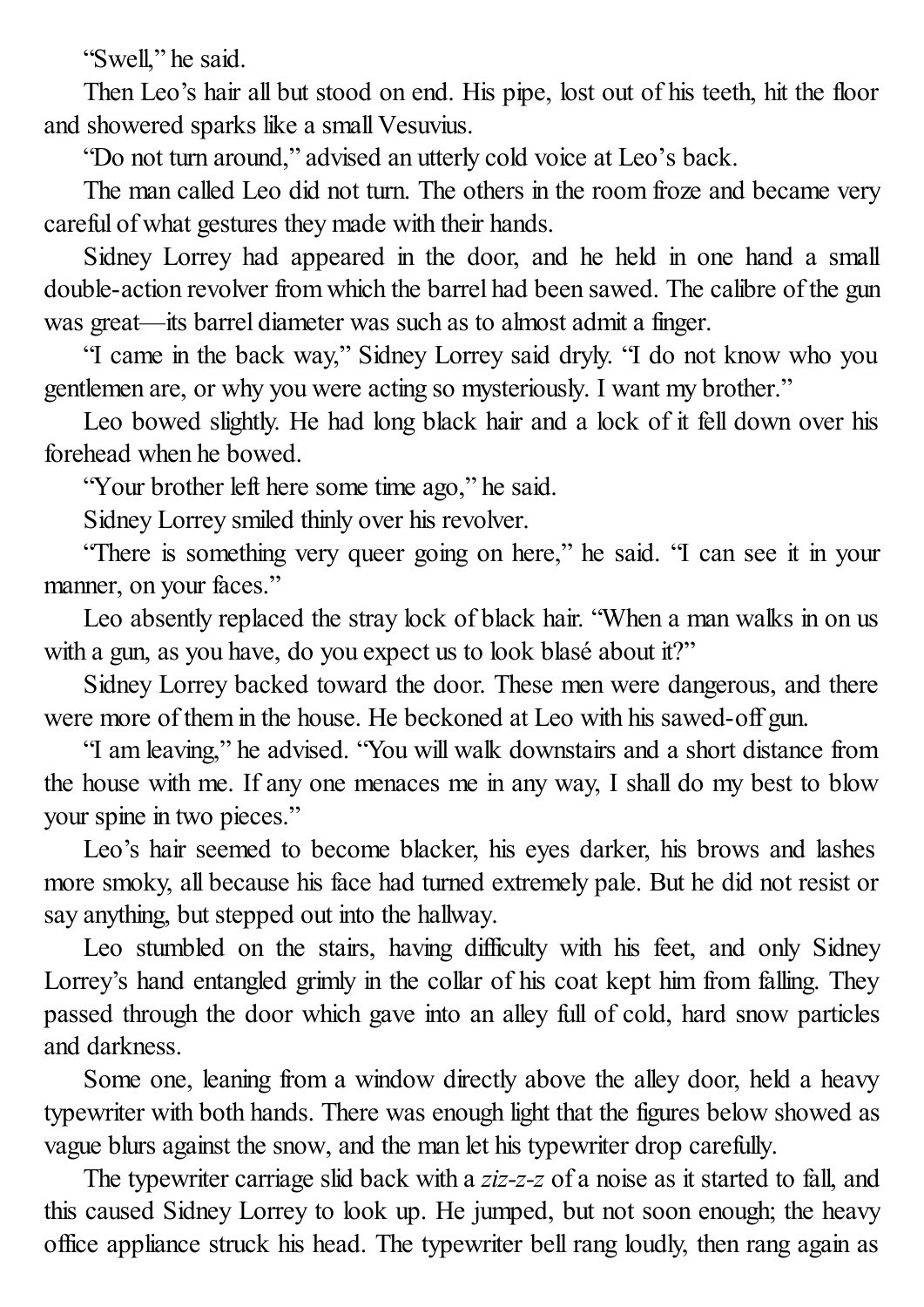the machine hit the alley pavement. Sidney Lorrey fell atop the typewriter.

Black-haired Leo leaned against the house wall and pounded his chest slowly, as if his heart had almost stopped.

Sidney Lorrey was awakened by the raucous sound of some one telling Leo, "Well, hell, it was all we could do! We figured he wouldn't plug you after the typewriter hit him."

Opening his eyes, Lorrey saw Leo and the other men around him. Leo had recovered his pipe and was puffing it, filling the room with aromatic tobacco fumes. No one seemed to be in a hurry; no one showed particular excitement.

A groan came from a long, boxshaped modernistic divan which stood on the opposite side of the room. Sidney tried to sit up, only to discover he was bound securely, hands and feet held together in one knot of stout cords. He managed to lift his head.

"Bob!" he exploded.

The form of Robert Lorrey reposed on the divan. There was a bandage over his head, a gag in his mouth. Even as Sidney stared, Robert Lorrey's form stirred slightly to the accompaniment of a second groan.

"Bob!" Sidney gasped. "Are you hurt badly? Are you conscious?"

The head of Robert Lorrey rolled so that Sidney could not see the lips, but he heard a mumble, the words not quite distinguishable.

Then Sidney Lorrey started violently, for the utterly pleasant voice of the fantastic Boke was in the room.

"Your brother has a chance," said Boke's honeyed tones.

Sidney Lorrey, wrenching at the ropes which held him, gritted, "Get a doctor for him, damn you! Let me treat him! I'm a doctor!"

"Medical attention will not save him," Boke stated pleasantly. "But information will."

In an effort to see just which one of the men was Boke, Sidney Lorrey peered about intently. He could detect no betraying lip movements. He decided Boke must be in an adjoining room. There was an unnatural quality in the voice.

"Doc Savage has a remarkable institution in upstate New York for curing criminals," Boke said amiably. "The bronze man has discovered a treatment for the particular gland which is responsible for criminal behavior. Your brother, here, was in charge of the institution."

"How did you learn all of this?" Sidney Lorrey demanded. "It is supposed to be known only to Doc Savage and his five men and to those immediately connected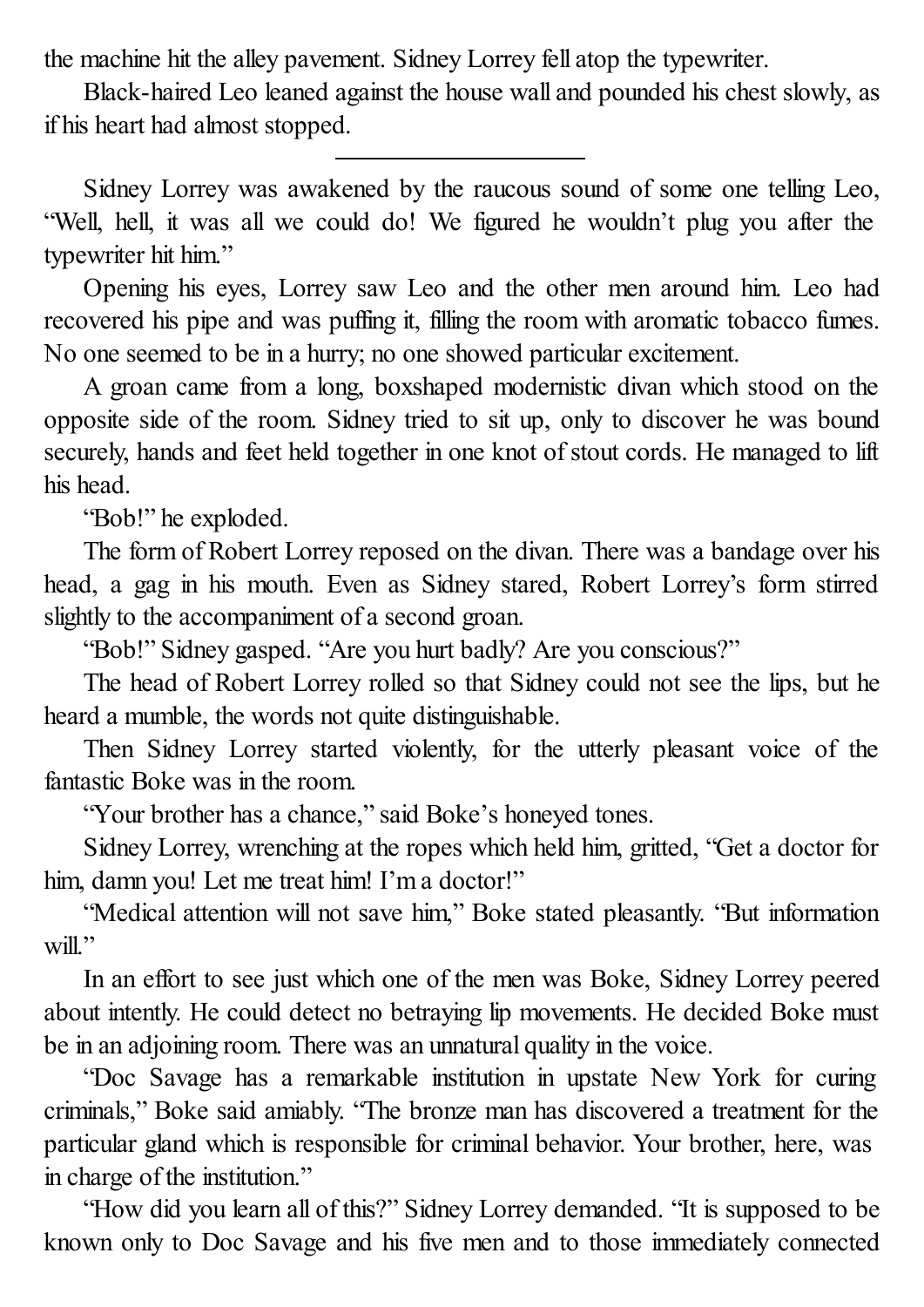with the institution."

"I had heard that criminals who went against this Doc Savage disappeared mysteriously and were never heard from again in their former haunts," said Boke's pleasant voice. "I became curious. This Doc Savage, it is a well known fact, does not take human life. What then, did he do with his prisoners. That was the puzzle. So I hired many investigators, and spent much money, and, eventually, I learned."

"What do you want with me?" Sidney Lorrey asked.

"One of the investigators whom I hired, a gentleman named Janko Sultman, double-crossed me," said Boke, ignoring the question. "But we will not go into that. Sultman is being taken care of."

"What do you want with me?" demanded Sidney Lorrey.

"I want the names of the men at Doc Savage's criminal-curing 'college' in upstate New York," said Boke. "I mean, the names of the surgeons who do the work there."

"I do not have that information," snapped Sidney Lorrey.

Boke's pleasant voice made bubbling laughter. "A lie, of course. You have visited the 'college' frequently. You have even conducted experiments there, using the facilities of the 'college' laboratory."

"I will tell you nothing," Sidney Lorrey said grimly.

The black-haired Leo straightened, sighed, and looked around as if irked by the waiting.

"Go to work on him, Leo," said Boke's voice.

Leo swung over easily and kicked Sidney Lorrey's face lightly and rapidly until scarlet began to ooze. Lorrey moaned, tried to scream, but they stuffed old cloth into his mouth.

Boke's voice, now filled with a ring of genuine horror, said, "I cannot bear violence, gentlemen! You will excuse me until you have secured the names of the surgeons in Doc Savage's establishment."

Sidney Lorrey, his interest in the mysterious Boke greater than his own agony, listened intently for some sound of a man leaving the other room, but there was no such noise.

Leo grinned lopsidedly and stroked his black hair back. "Funny guy, Boke," he said. "He's the biggest crook in the world, but if he had to do the dirty work himself, he couldn't pick a pocket."

"I can't make him out," some one said. "He ain't a coward. He claims his inner nature rebels at the thought of actually committing a crime. What a laugh!"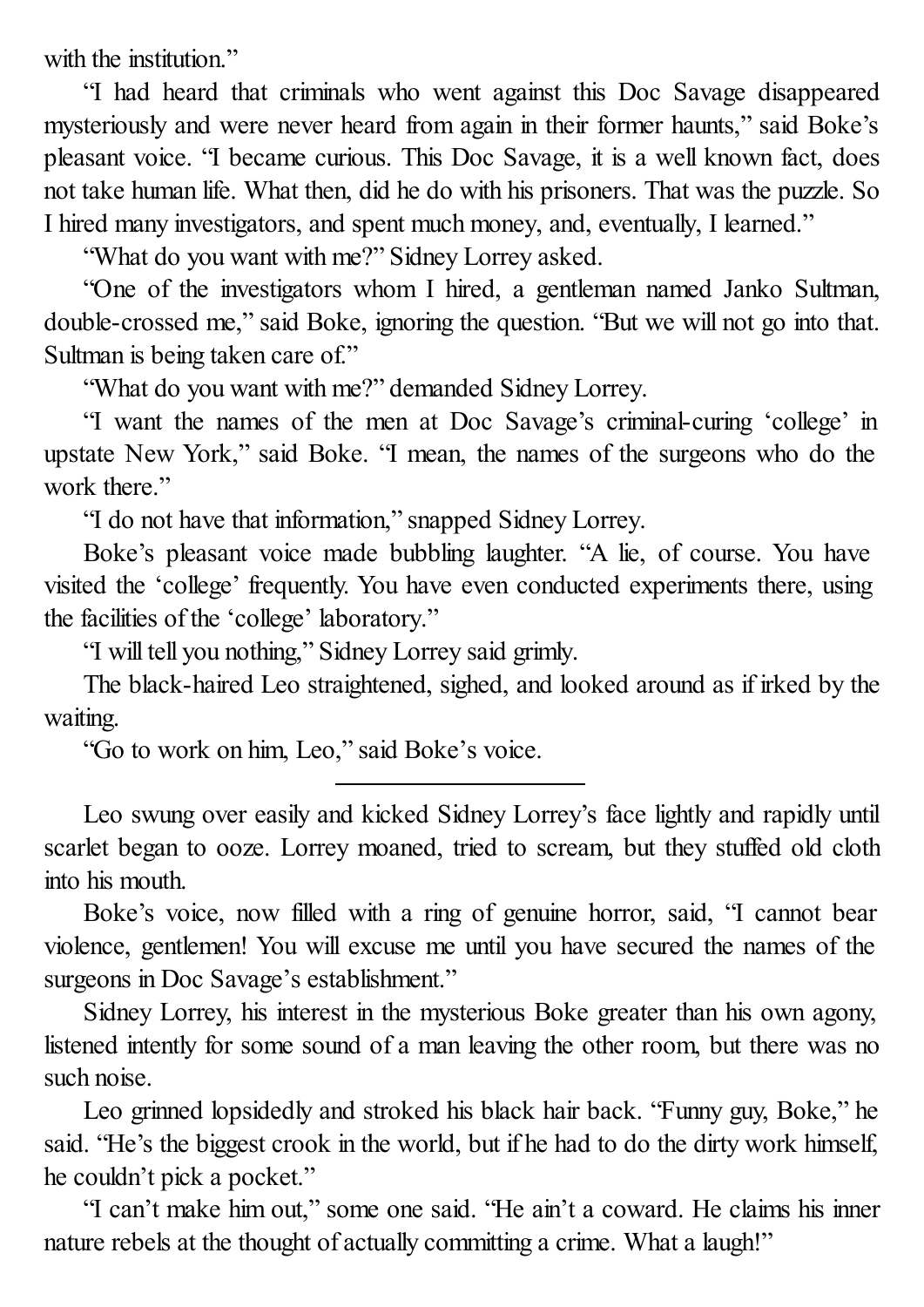"I guess his crime gland ain't just right," Leo chuckled.

Leo now stripped off his coat, his evil face grim. He gave a low order and some one went out, evidently to an automobile parked somewhere near, for the fellow came back bearing a pair of pliers of the inexpensive type ordinarily included in tool kits.

Leo leaned over Sidney Lorrey, but jerked a hand at the divan near by on which lay the form of Robert Lorrey. One of the men went over and nudged the form. The figure shifted slightly and there was a groan.

"Your brother," Leo reminded Sidney Lorrey. "He will die if you do not tell us what we want to know"

"Why do you want the names of these surgeons?" Sidney Lorrey demanded.

Leo ignored that. "Are you going to give the information?"

Sidney Lorrey gritted, "I am not!"

Leo began plucking Sidney Lorrey's finger nails off with the pliers.

The human mentality is almost an incorporeity; it is a thing productive of so many contradictions, so many mysteries, that it is not even fully understood by the psychologists who make the study of the mind their specialty. Students of the mind dispute each other when they try to explain, for instance, why one small boy may twist a cat's tail to hear it squawl while another lad may be horrified by the cruelty of such an act.

But the fact remains that some mentalities gloat over torture; and to some of these, the sight of physical pain, the joy of inflicting it themselves, acts as a wine, making them drunk with a sort of infernal ecstasy.

Leo's eyes became brighter, he breathed more rapidly, a grease of perspiration stood out on his forehead and he ceased to brush back the loose lock of black hair.

At first, he demanded of Sidney Lorrey the name of the physicians at Doc Savage's "college," putting the demands after each act of torture, but before long, he ceased doing that and went ahead in silence that was broken only by the awful sounds of the tortured man and the harsh grating of Leo's own breathing.

When the floor became slippery with crimson, Leo ordered bed coverings brought from another room, and Sidney Lorrey was rolled upon these. Lorrey was barely conscious now. Frightful things had been done to him, things that would mutilate him for life, and the other onlookers, hardened criminals, were becoming nauseated and turning away.

"He ain't gonna talk," one muttered. "Why not put him out of his misery?"

Leo, purple-faced, hot-eyed and intent, seemed not to hear, for he was engaged in the process of whittling Lorrey's fingers down to the bone, one at a time, and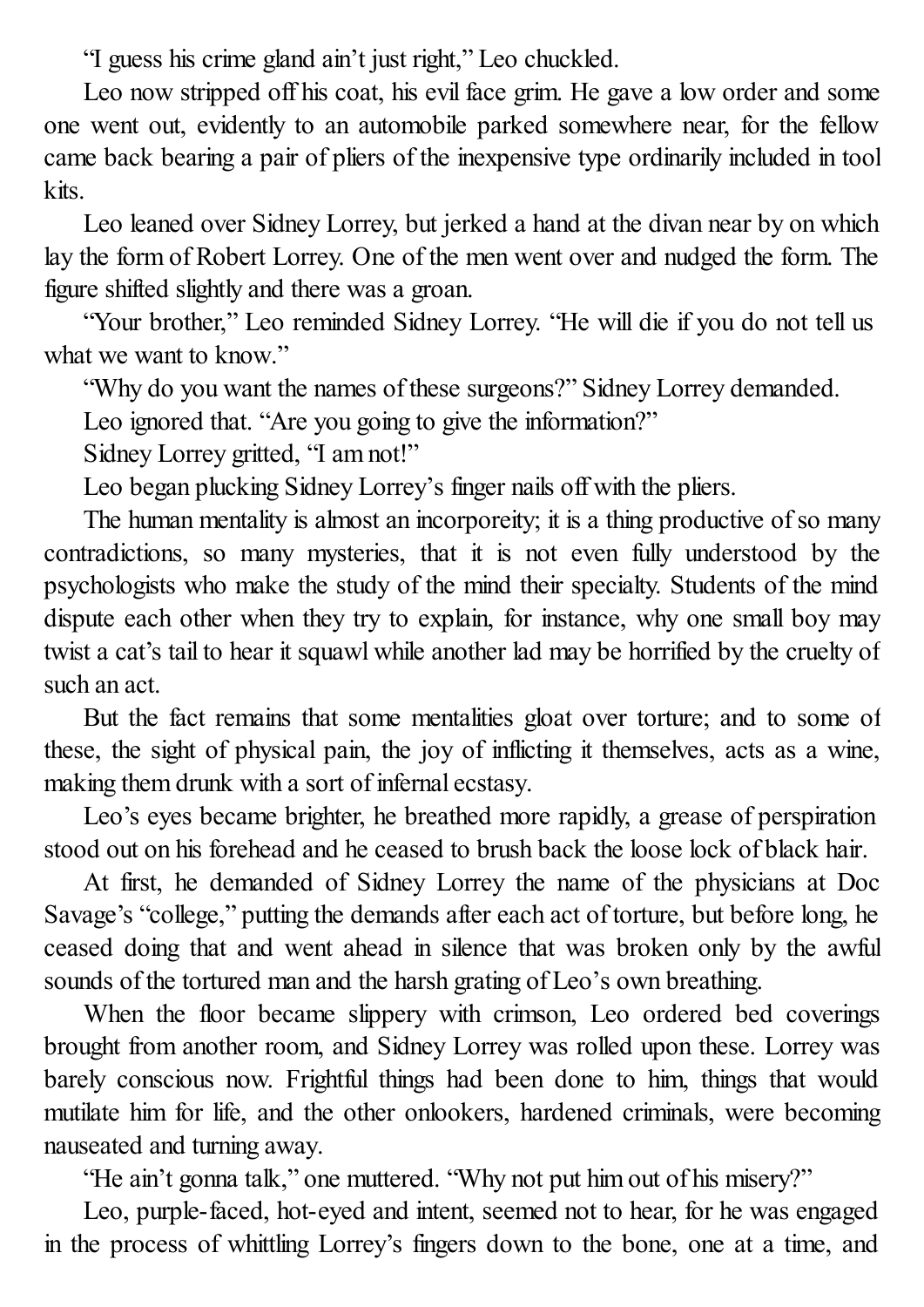showing Lorrey, with fiendish chuckles, the naked gray of the exposed bones.

It was then that something began to happen to Leo, that his eyes started protruding. He dropped his knife, clasped his face and began to moan, then to shriek. His cries were hideous guttering bleats of pain and agony; his head tilted far back, then came forward and he bent almost double; he was gnashing his lips to shreds.

He fell over, convulsing, on the floor beside Sidney Lorrey, his eyes now all but out of their sockets; and after one final twitch, he relaxed completely and stopped breathing.

Sidney Lorrey, it suddenly developed, was far less gone than it had appeared. He must have been working slyly with his bonds, for now he jerked and got one hand free. He dived that hand into the clothing of the man who had just fallen a victim to the fantastic pop-eyed death. The hand reappeared with Leo's gun.

Sidney Lorrey held the weapon in the palsied clutch of both hands and croaked, "Stand still!"

None of the men moved. They marveled that Lorrey still lived, and they watched, fascinated at the gruesome efforts of the man to free himself of the rest of the cords and get to his feet. He was too weak to stand erect. He did not moan or otherwise voice pain as he crawled toward the divan on which lay the form of his brother.

The men in the room shivered and turned pale as Sidney Lorrey neared the divan; their eyes sought the door, but none dared flee. They were scared, terrified beyond reason by the fantastic fate which had overtaken Leo, and by the grim animation in the broken man-thing on the floor.

Sidney Lorrey took hold of the form on the divan. He shook it. He clutched blindly at the bandage on the forehead, so that it was pulled aside, showing the bullet hole in dead Robert Lorrey's head.

Sidney Lorrey screamed once, horribly, then he reared up and looked behind the divan. There was a man lying prone back there, too scared to move. It was he who had moved the body and groaned, so as to make Sidney Lorrey think his brother still lived, that they might use the brother's safety as a club to make Sidney talk.

Hoarse, uncanny sounds came from Sidney Lorrey's lips as he sagged back to the floor, and his eyes were wide and glazed. Red fluid from a cut on his forehead seeped down and pooled in one eye, but the orb did not blink. It glared, horrible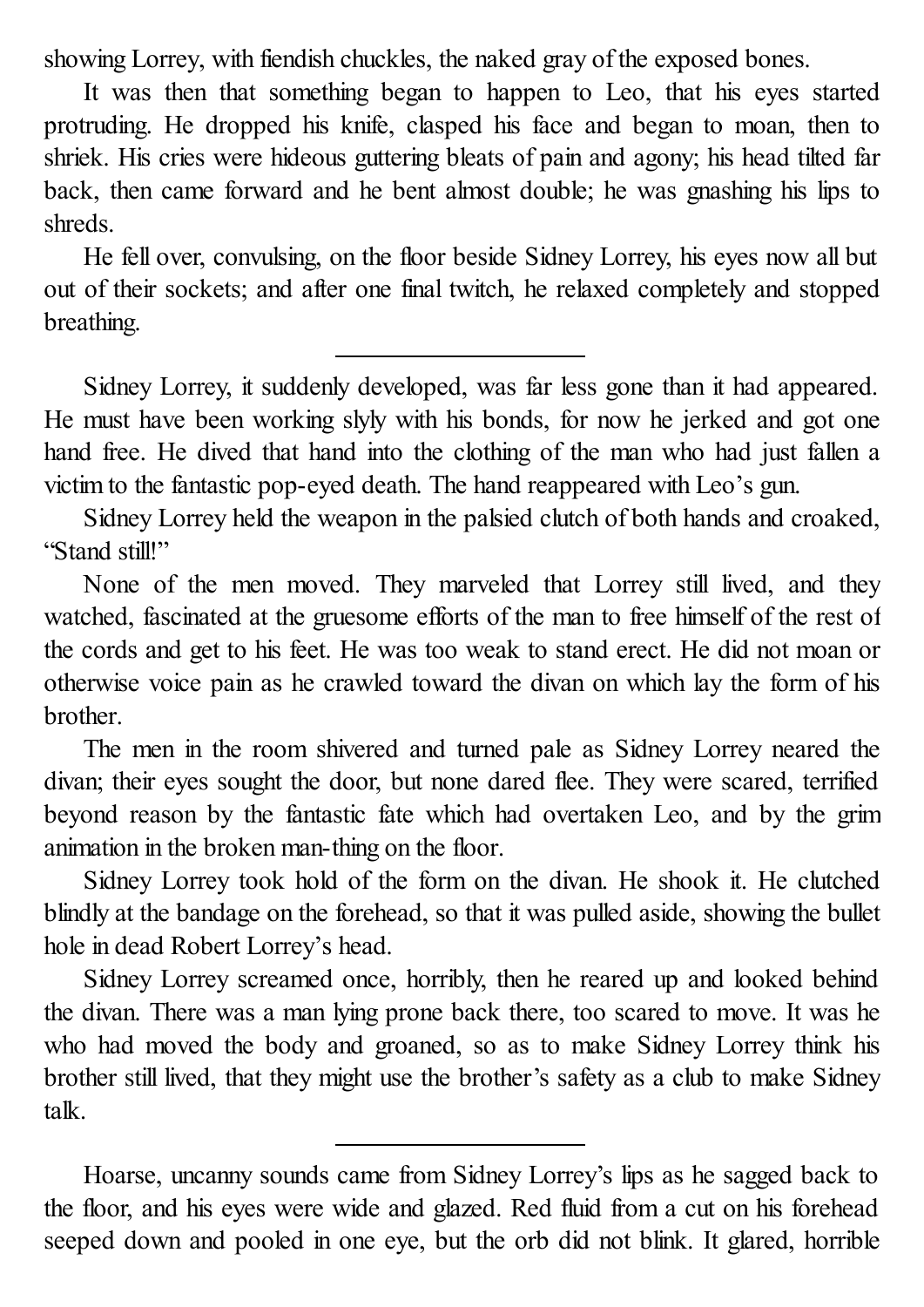and bloody.

It seemed that he was going to empty the gun which he held. He crawled toward the men, leaving crimson smears on the floor. His course brought him close to Leo's grotesquely sprawled body, and he peered vacantly at the protruding eyes.

Suddenly the vacancy went from Sidney Lorrey's stare. The madness still remained. And with it was a frenzied triumph, a mad, unreasoning mirth which caused him to cackle grotesque laughter.

"Look at him!" he screamed, and pointed at Leo.

None of the men looked. They had looked too much already, and it had put ice in their vitals.

"Look at your friend!" Sidney Lorrey shrieked madly. "Look at the eyes! Look, and see how you are all going to die!"

Somebody croaked, "He's nuts!"

That was what they all thought, for Sidney Lorrey had been tortured enough to kill an ordinary man, and the hideous trick played with the body of his dead brother was enough to upset a more than ordinarily stable mind.

Sidney Lorrey was crawling toward the door, covering his retreat with the menace of his gun. The door he was making for was the one which led into the room from which Boke, the mysterious man with the voice of joy, had spoken.

"You want to know what is making their eyes stick out?" he gibbered hollowly.

No one answered, but that did not mean they did not want to know.

"It is the work of the Crime Annihilist!" Lorrey snarled. "Yes, call it the Crime Annihilist!"

He paused in the door, said, "You!" and jabbed a hand at the nearest man. "And you, and you, and you!" He jabbed at the others, then covered them all with an inclusive sweep. "All of you are destined to die! All of the criminals in the world will die!"

"He's nuts," muttered one of the listeners.

"Nuts!" Sidney Lorrey shrilled. "Insanity! Madness! It is a pleasure compared to what is to befall you."

Lorrey drew himself up dramatically and pointed at the pop-eyed body of Leo, yelling, "Look at him closely!"

No one looked.

"The work of the Crime Annihilist!" Lorrey shrieked.

Then Sidney Lorrey backed through the door into a room. He looked around vacantly for the weird Boke, but saw only three men with protruding eyes dead on the floor—Janko Sultman's men; but Sidney Lorrey did not know that, nor did he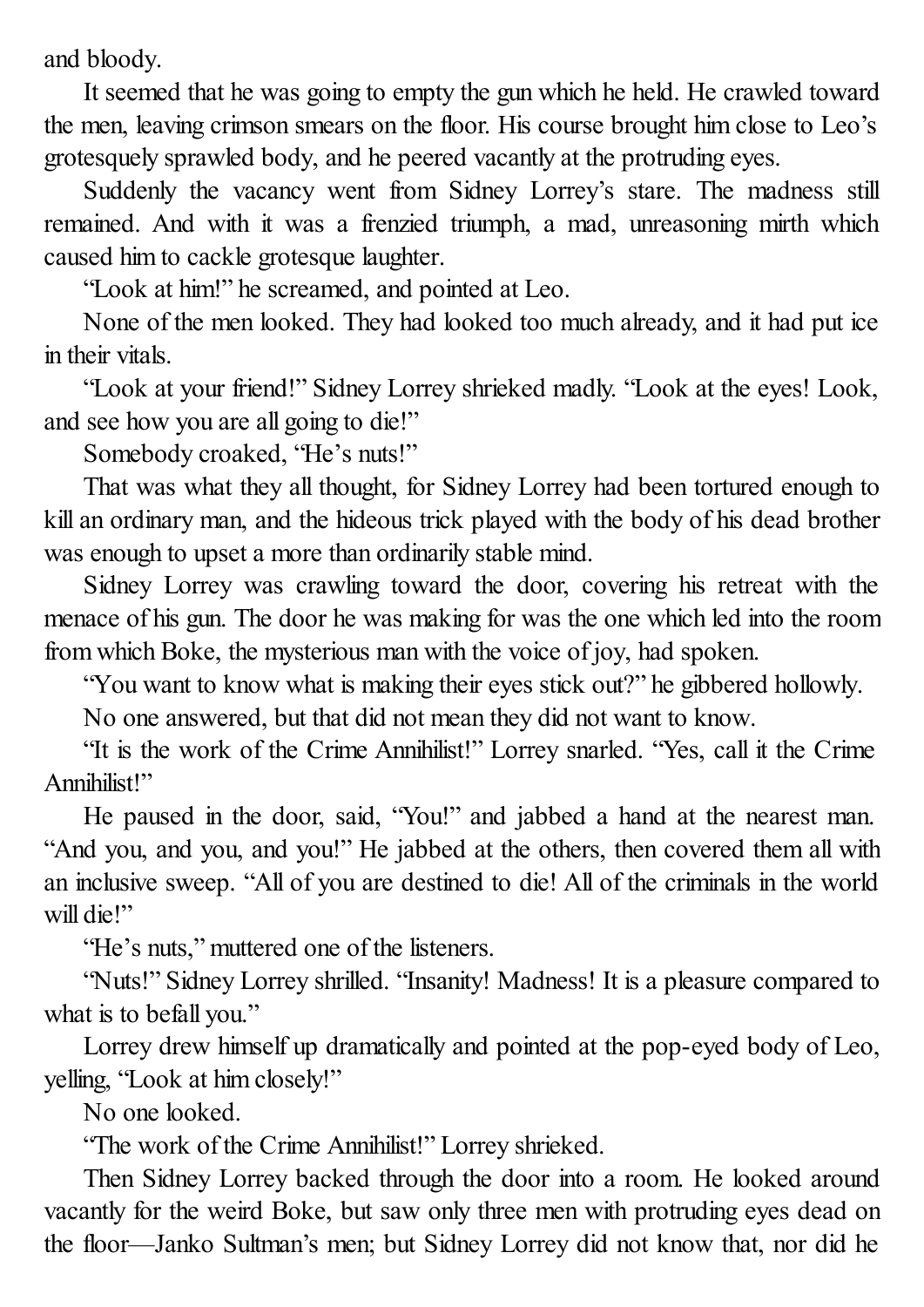seem greatly interested, for he went down the rear stairway and out of the house.

He moved with an infinite slowness, leaving splotches of crimson, and should have been an easy victim; but the men he left behind did not follow him, for they were too horrified by what had happened.

A taxi driver whom Sidney Lorrey hailed thought his passenger was crazy, possibly with reason, and tried to take him to Bellevue Hospital. But Lorrey made threats and finally got out of the machine, and the hack driver fled, glad to get away with his life. After that, the snow-streaked cold of the Fall night swallowed Sidney Lorrey.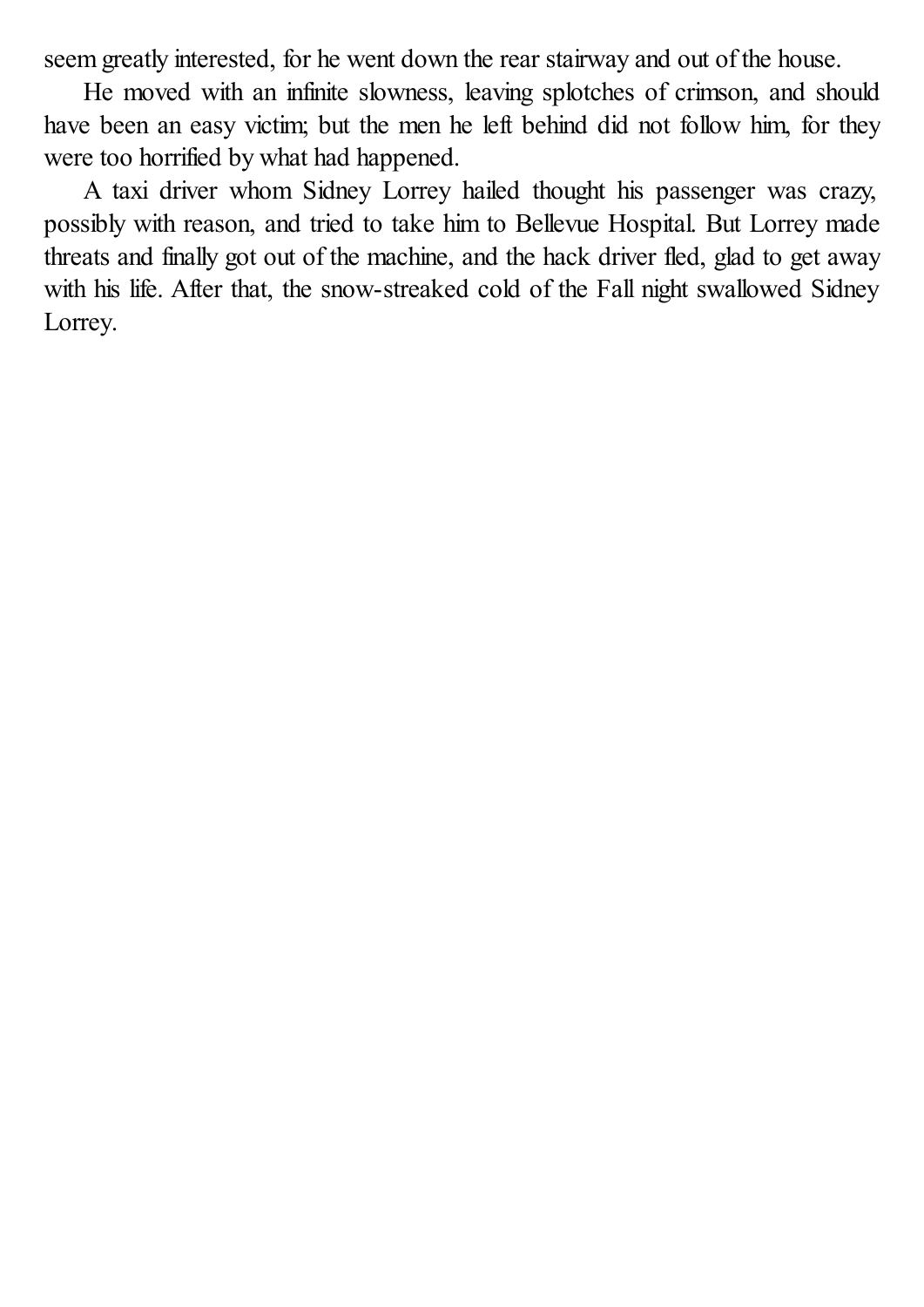## Chapter XI TERROR OVER THE CITY

Monk, the homely chemist, beat his chest with hairy fists and bellowed, "They're the curse of humanity! They're parasites! They've caused half the wars of the world and they should all be shot!"

Pat, very trim and bronze-haired, came in from the outer corridor with a newspaper under her arm, and asked, "Who?"

Ham, the dapper lawyer, was carefully dipping the tip of his sword cane in a sticky paste which reposed in the back of his watch, in a special compartment which he had unscrewed. He glanced up.

"Lawyers in general," he smiled. "Monk is expressing an opinion."

"One lawyer in particular," Monk scowled, and glared at the sartorially perfect Ham.

"What set this off?" Pat demanded.

"That shyster," Monk indicated Ham, "done my hog a dirty trick! He put itching powder on Habeas."

Ham stood up suddenly and yelled, "I'm getting tired of having that accident in the pig race pull my topcoat down on the floor and make a bed out of it every chance he gets."

"So you put itching powder on the coat," Monk glared.

"And you got the stuff on you when you tried to find out what was wrong," Ham smirked.

Monk grimaced and scratched his furry wrist.

"Where is Habeas now?" Pat asked.

"In Renny's bathtub, soaking the stuff off," Monk admitted.

Pat snapped open the newspaper which she had brought.

"The press has gone wild," she said. "Look."

Black headlines were a foot deep across the front page. The mysterious popeyed malady was rampant, said the sheets, with more than a dozen persons dead during the night.

Half a dozen men had been found dead in a shabby rooming house, all of them known criminals, and a known murderer had dropped dead at the Association of Physical Health.

Nor were these all. In other parts of the city, men had been found dead with their eyes protuberant.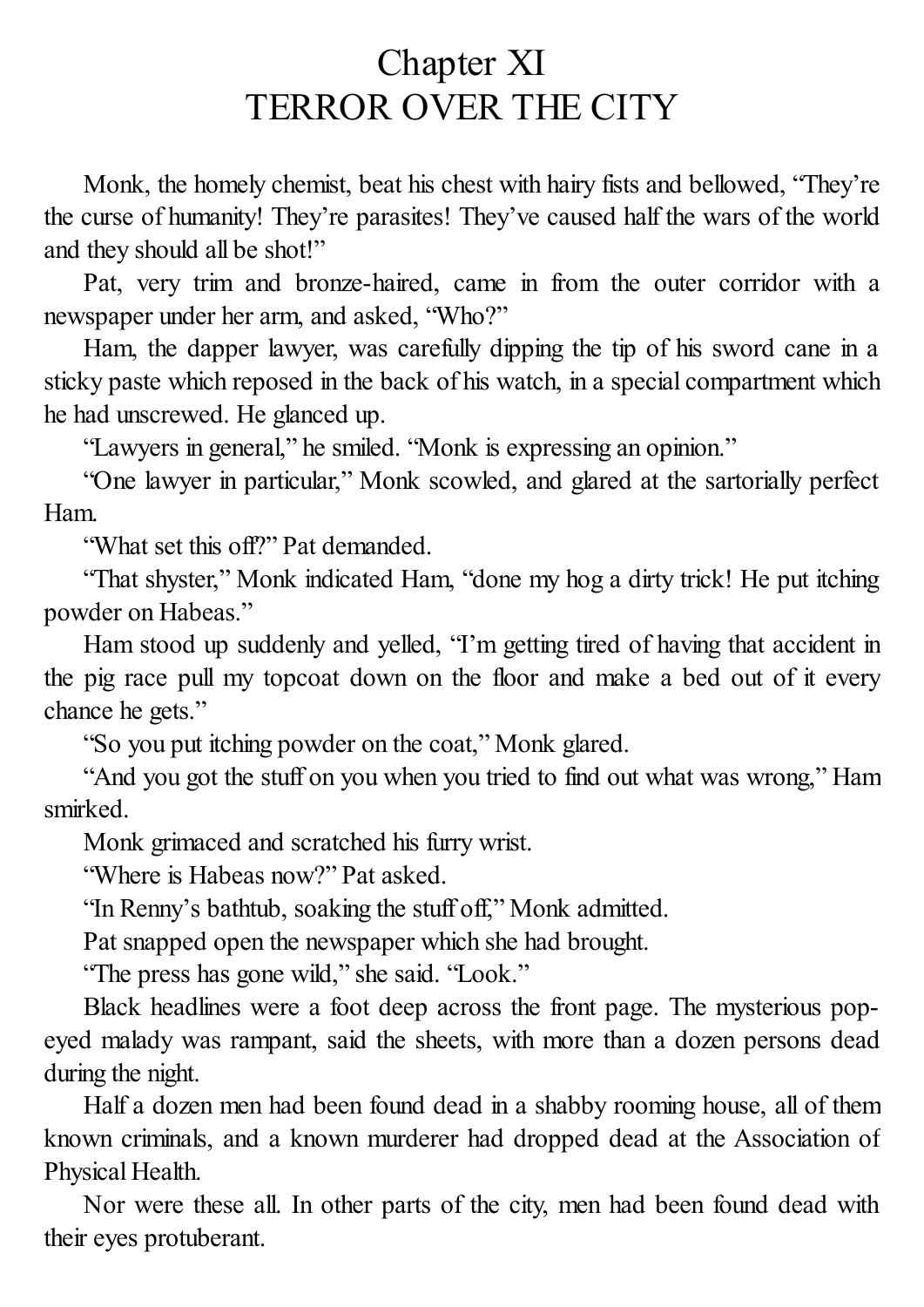New York was scared, said the headlines. The trains out of the city were crowded. Workers were applying for winter vacations, and two or three persons, according to information amassed during the night, were thinking of closing up shop until the malady was past, or until some one found out what was causing the deaths. A tabloid predicted that this would be general.

The journalists pointed out again that, while some of the men who had died during the night undoubtedly knew each other, and one group was probably a member of a criminal gang, the majority of the victims had no possible connection with each other. This, the scribes seemed to think, could mean nothing but the presence of some fabulous epidemic.

That the hideous disease might strike anywhere, and in fact, was doing so, was played up.

Certain Southern health resorts had taken advantage of the scare to run advertisements suggesting that a visit to their establishments would be an excellent way to avoid the whole thing.

Monk scowled. "Those papers are making it worse," he said. "They should play it down. They're getting the whole town excited. They're scaring people. If this keeps up, it's liable to shut the whole place down. And poor people who can't afford it are going to get worried and spend their money and lose their jobs leaving town."

"Maybe they had best leave," Ham said grimly. "We don't know but that every life in the city may be in danger. It begins to look like this thing strikes everywhere."

Pat ran slim fingers through her hair and murmured, "Doc, do you think all of these pop-eyed deaths have a connection with Sultman and Boke and their schemes, whatever they are?"

Instead of answering, the bronze man said slowly, "I wonder what has become of Renny and the two Lorreys?"

Doc Savage's question remained unanswered during the next half hour. They waited in comparative idleness; the bronze man had put out every possible line in an effort to get in touch with the Lorreys, so there was nothing to do but kill time until something happened. Renny, too, should he have a chance, would be certain to call the apartment in an effort to locate Doc Savage.

Pat went out again when newsboys were heard yelling on the streets far below. She came back wildly excited.

"Look!" she screamed, and flourished a paper.

The headlines were as big as the page would hold, and the story which followed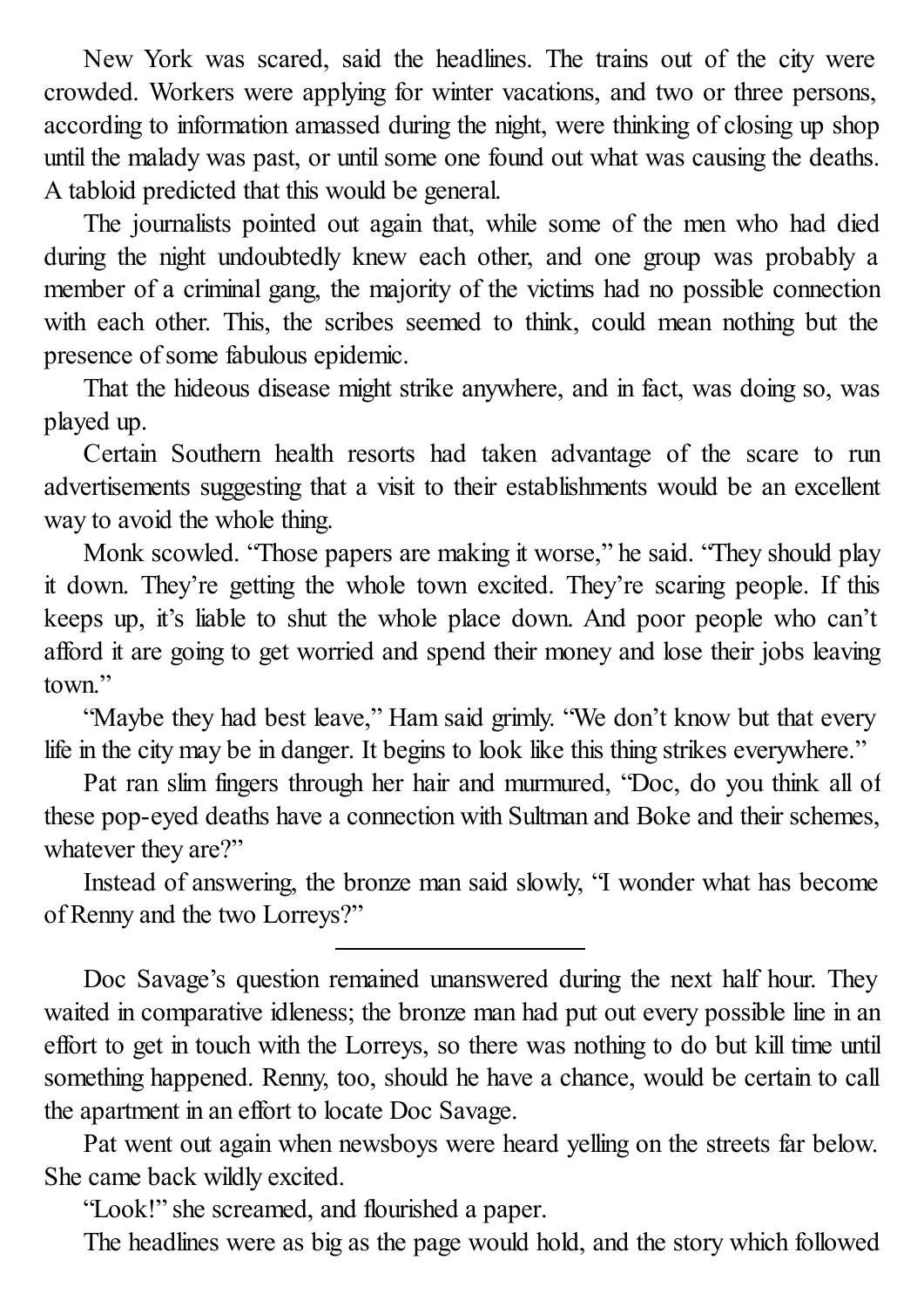was in type which made it stand out in shrieking prominence.

#### DOC SAVAGE WANTED POLICE NET OUT FOR BRONZE MYSTERY MAN

Police Inspector Clarence "Hardboiled" Humbolt to-night announced that he had twice received tips that Clark Savage, Jr., who has become famous as Doc Savage, the man of bronze, is responsible for the fantastic and horrible pop-eyed deaths. Each tip led to the discovery of a group of men who had perished from the mysterious pop-eyed death. Each tip was given by a pleasant voice over the telephone.

Doc Savage, Inspector Humbolt stated to reporters, was at one time under arrest, but escaped by employing one of the scientific devices for which he is famous. A general alarm has been spread for the bronze man.

The second telephone tip led to a house in upper Manhattan, where several men were found dead. Among them was a body identified as that of Robert Lorrey. He had been shot through the brain.

The story continued, giving details of the yarn, as well as the address of the house where Robert Lorrey and the other dead had been discovered. Doc Savage and his party read it through.

"A pleasant voice over the telephone gave the tips," Ham said grimly. "That means Boke."

Monk eyed Doc. "What about this?"

"We will go up there and look around," Doc said quietly.

"The police will have an eye open for us," Monk reminded.

Doc nodded. "For that reason, you three will stay here for the time being."

Monk did not look as if he thought much of the idea.

"What's the use?" he countered. "The cops will learn that Renny lives here, and they'll come around to investigate."

The bronze man answered that by moving to the bathroom. The tub was full of steaming water, and in this stood the pig, Habeas Corpus. Doc lifted the shoat out of the water, then pulled the plug and let the tub drain, after which he reached up and turned the shower head so that it pointed straight up.

The tub promptly lifted on some mechanical support and swiveled, exposing an expanse of masonry which was perforated with a slit large enough to permit the passage of a man. Metal ladder rungs led downward.

"Renny prepared this for a getaway," Doc explained. "It leads to a secret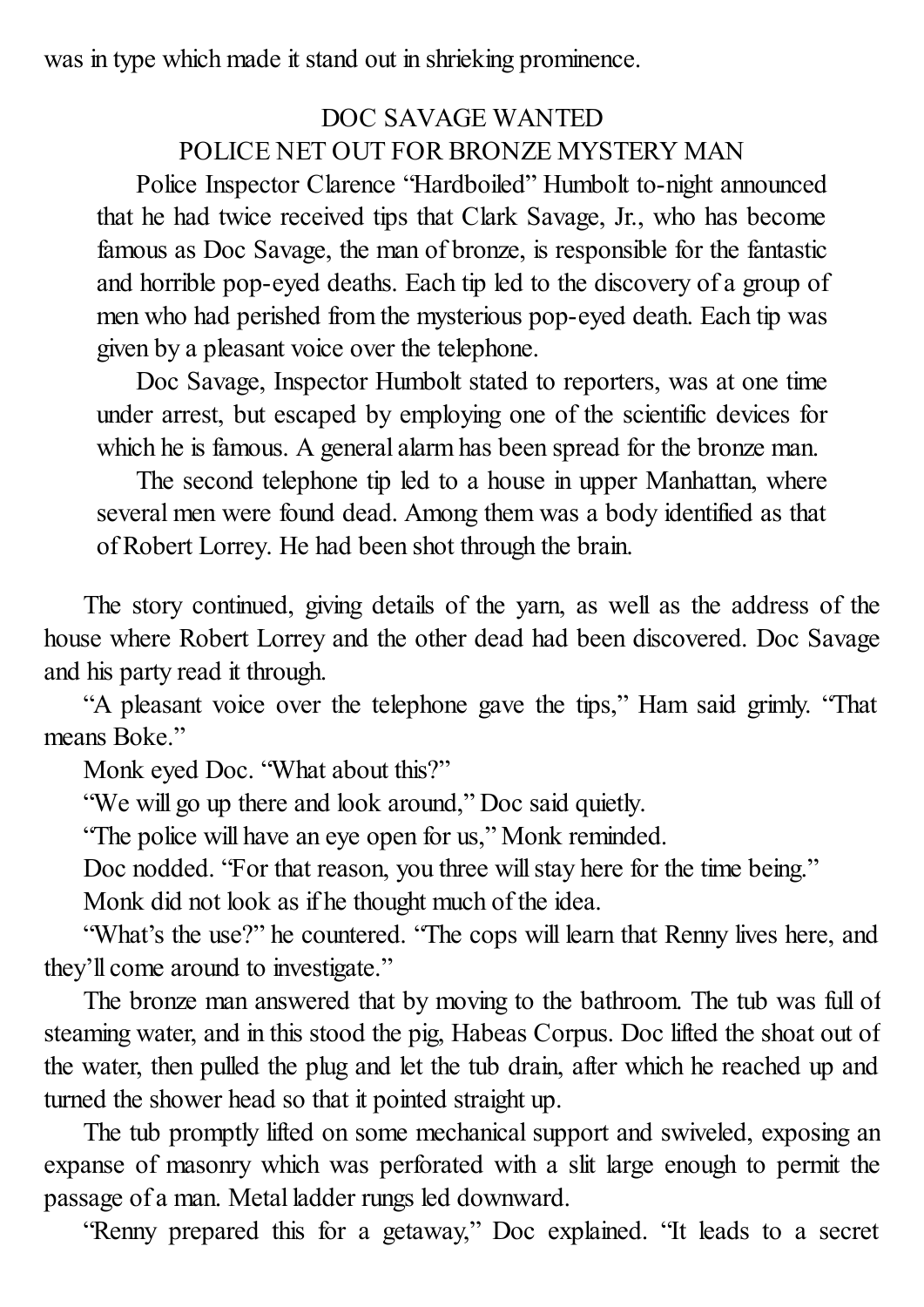elevator in what is apparently a solid column of masonry. No one else in the building knows of it."

"Where does it come out?" Monk demanded.

"Nearly a block distant, in a private garage rented by Renny under an assumed name," the bronze man explained. "If the police come, you simply leave by this route, and they will never know you have been here."

"Swell," Monk grinned, and got down on his hands and knees to see how the mechanism operated. Satisfied, he straightened, looked around as if to say something, then blinked his small eyes.

Doc Savage was gone from the apartment.

Some moments later, a taxicab driver, huddled at the wheel of his machine, got the start of his life when a voice addressed him from the supposedly empty rear compartment.

"Drive north until I tell you to turn," the voice directed.

The hackman screwed his head around, but the light in the rear of his car had been turned out and he could make out only a shadowy bulk where his passenger sat. The driver rubbed his ears as he let out the clutch, wondering why he had not heard the door open or close.

He drove rapidly, slowing only when there was danger of skidding in the sheets of icy snow particles, and traversed nearly fifty blocks.

"Left here," advised the voice in the rear; and after they had gone two blocks: "Now, north."

The driver turned again to try to examine his fare, but once more the darkness thwarted him, and a moment later, he was too interested in something happening down the street ahead of him to think about his passenger.

The street was a long, gloomy one, lined by only a few houses. At the next block, a group of policemen stood in the street, stopping all cars, opening the doors and peering inside.

With a prickling sensation along the back of his neck, the driver of the cab pushed ahead. He halted when one of the officers flagged him with a hand.

"Got a fare?" the policeman demanded.

"Sure," said the driver.

An officer opened the cab door, looked inside, then pulled back and snarled, "What're you tryin' to do, wise guy? Kid us?"

The driver wheeled and his eyes flew wide, for the rear seat was empty.

"Uh-huh!" he stuttered.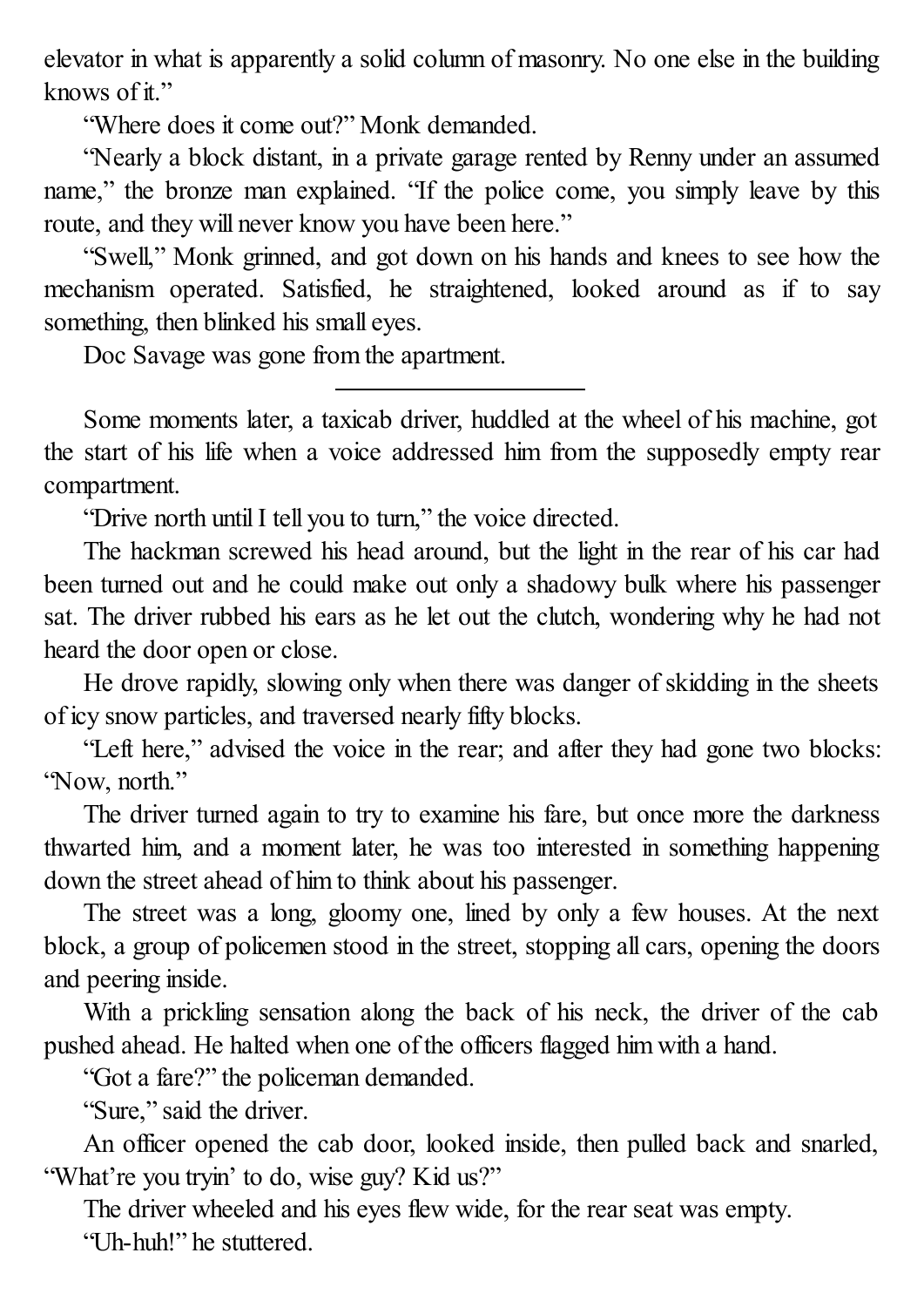"Get the heck outa here!" snapped a cop. "And take a tip and lay off the funny stuff"

The hackman went on willingly. Within the next four blocks, he noted a piece of paper blowing about in the seat beside him, and he picked it up. He grinned widely and pocketed the fragment of paper.

It was a ten-dollar bill.

Police Inspector Clarence "Hardboiled" Humbolt was bothered, angry, and taking no chances. He had made an examination of the house where Robert Lorrey had been found shot to death and the other men lay lifeless from the strange affliction of the protruding eyes. The medical examiner had come and gone. Finger-print men had done their work. The police photographers had taken pictures.

Hardboiled himself was in the lower hallway, talking to newspaper men. He had taken off his canvas shoes and was rubbing his feet gently, grimacing as if the rubbing pained him rather pleasantly.

The house was flat-topped, and flanked on either side by vacant lots which were surrounded by high board fences. There was a policeman in each vacant lot and two in the alley.

Hardboiled Humbolt held a small metal disk up for the newspaper reporters to examine. The disk was affixed to a linkage of small chain.

"Robert Lorrey wore this around his ankle," Hardboiled growled. "It is an identification disk with a number and an inscription requesting that Doc Savage be called."

"Did you call Doc Savage?" a reporter asked.

Hardboiled stopped rubbing his foot and swore. "If I knew where that bronze guy was, I'd call on him!"

"What does the disk mean?" asked another journalist.

"It means that the dead man was connected with Doc Savage," snapped Hardboiled. "He is the second fellow wearing one of those to be killed in the last few hours<sup>"</sup>

"Do you accuse Doc Savage of the killings?" questioned a cub.

"I don't accuse anybody," said Hardboiled, who knew what a clever lawyer could do with a libel suit. "I have evidence enough to warrant the bronze man's arrest<sup>"</sup>

Another reporter, the dean of the lot, said, "I do not think my paper will print any of these innuendos cast in the direction of Doc Savage. For one thing, Savage has the reputation of being straight as a string and of fighting criminals and of helping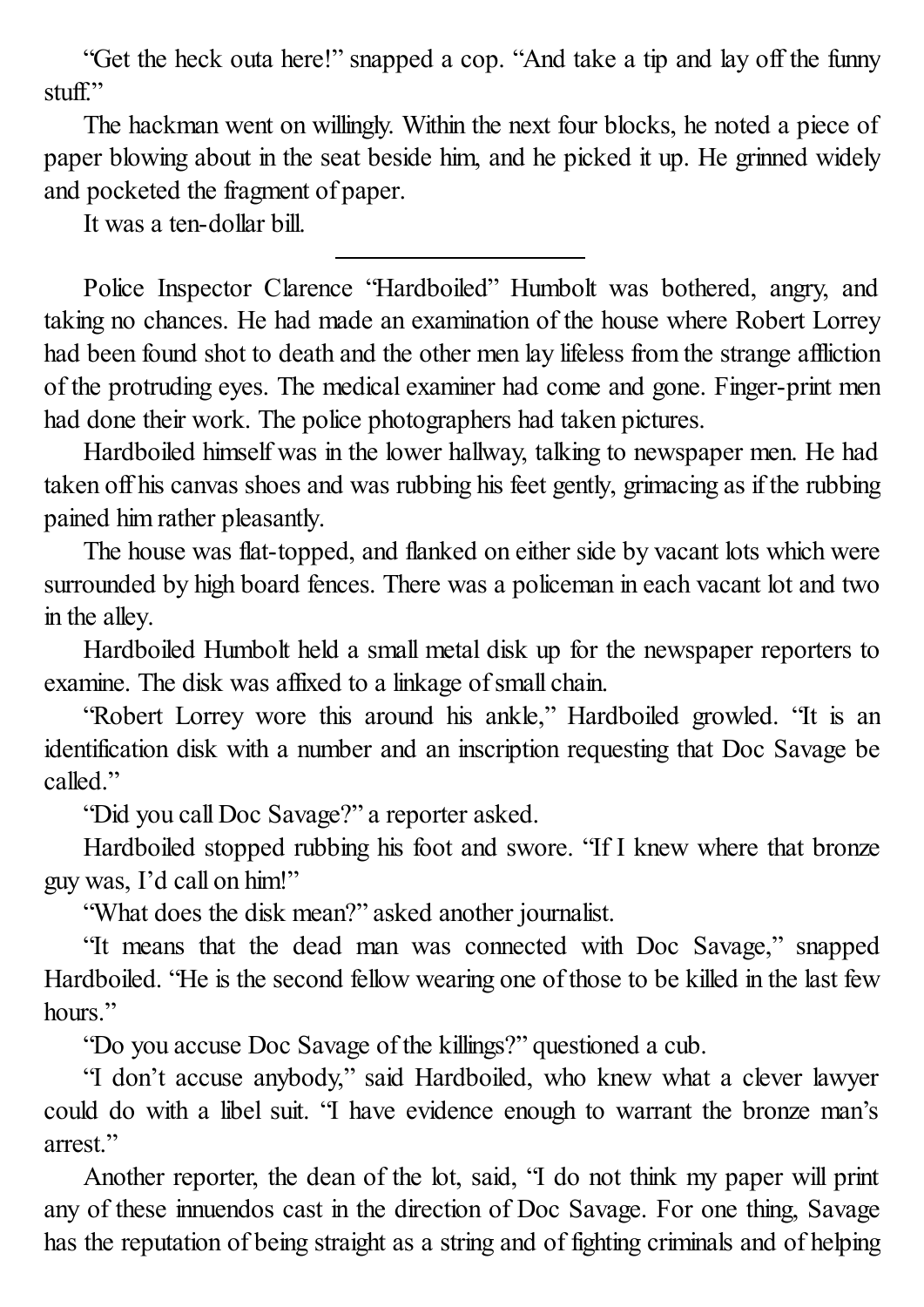those who are in trouble. Furthermore, he is a man who has made incalculable contributions to surgical knowledge, and I personally know of charities and hospitals which he keeps in operation."

"All of which may be a build-up by Savage to make himself a big shot, while he's actually a master criminal of some kind," growled Hardboiled.

"Rats!" said the reporter.

Hardboiled Humbolt scowled and got up. He mounted the stairs, and because he did not put his tennis shoes on, and walked lightly so as to favor his bunions, he made almost no noise. Reaching one of the upstairs rooms, which was dark, he glanced inside. For once, he forgot his sore feet.

The chamber was a bedroom, and there was a mirror door on the closet. On this mirror, words were glowing in an eerie, electric blue. The big, well-rounded letters were perfectly decipherable from where Hardboiled stood. They read:

### SIDNEY LORREY KNOWS CRIME ANNIHILIST SECRET

Hardboiled Humbolt was so shocked that he made several inarticulate croaking noises. He had gone over the room personally a bit earlier and had found no such writing as this.

Thinking he caught a slight sound, he cocked an ear. Then he stepped in the room, wrenching out his gun.

"Stand still, you!" he grated.

There was no answer. Cold air brushed his face, and hard snow tinkled on window glass. Hardboiled felt for the light switch and got the bulbs white.

The room was empty, the one window was wide open—and the writing had vanished.

Hardboiled's angry howl brought policemen and newspaper reporters slamming up the stairs. They found the tender-footed inspector leaning out of the window.

"Who left this open?" he roared.

No one seemed to know. To the reporters, Hardboiled told what had happened.

"This writing will come on when I turn the lights off," he said confidently. "It's phosphorous or something."

He stepped back and clicked the fight bulb black. Then he looked at the mirror. He swore.

No writing had appeared.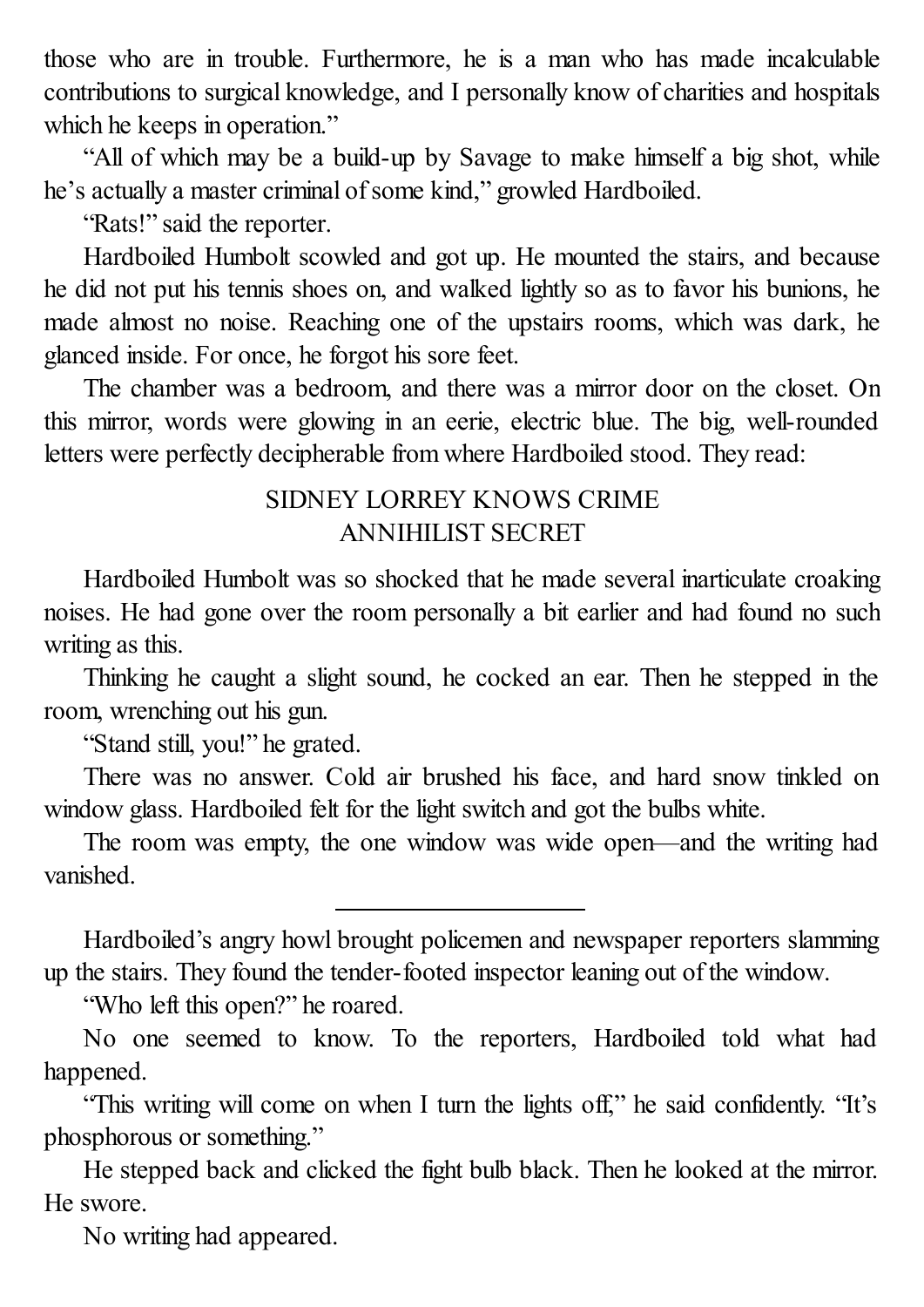Hardboiled tried it twice again without causing writing to appear on the mirror, then he went over, and with the lights on, used a pocket magnifier borrowed from a finger-print man. He found nothing, much to his amazement. They tried finger-print powder, and that brought out nothing.

"I can't understand it," the burly officer rumbled.

"The real original handwriting on the wall!" snorted a journalist.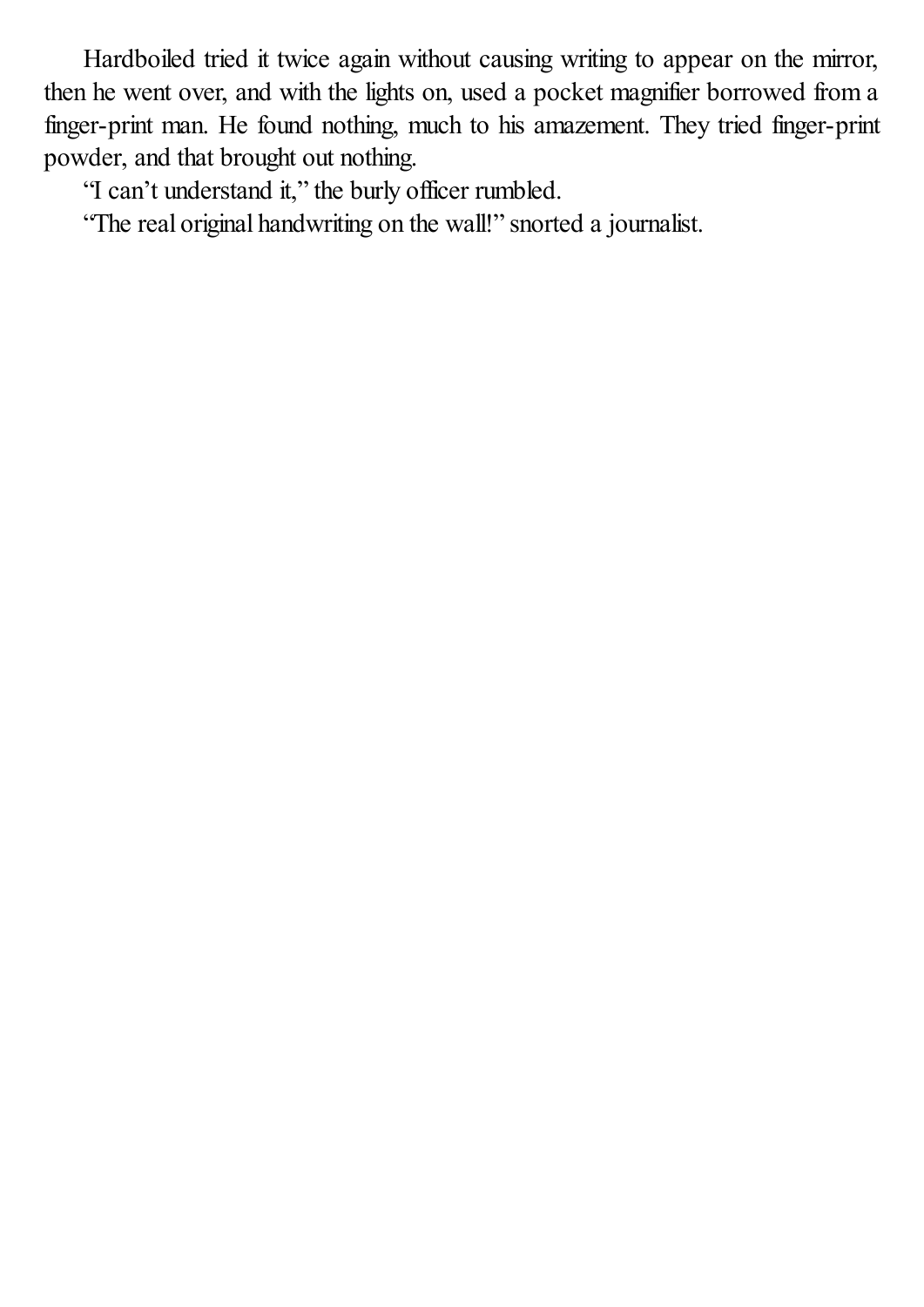### Chapter XII DEATH ON THE RIVER

It was well past midnight. The air was colder. The wind had become stronger. The gale howled around the cornices outside Renny's apartment like a lonesome dog.

Ham, the dapper lawyer, waved his sword cane and shrieked, "You awful mistake of nature! You missing link! You fuzzy ape! I'll chop you down to the shape of a human being!"

Monk, homely and simian, sprawled in a chair across the office, his eyes practically closed, his big mouth barely open.

The pig, Habeas Corpus, sat in the middle of the room and to all appearances, said, "The human race is made up of very funny animals. Even funnier than some others are certain small, sissified fellows who doll themselves up in flashy clothes and carry canes. Now you take—"

Ham suddenly seized a book and hurled it at the pig. Habeas dodged with a skill that had come from much practice, moved to the other side of the room and began again.

"Now you take—"

Ham roared, "I'm in no mood to listen to one of those funny hog lectures!" and glared at Monk.

Monk pretended to be asleep.

Pat Savage, occupying a chair in the background, tried to keep a sober expression on her attractive features. Monk and Ham quarreled during all their time together, each going to extreme and sometimes childish measures to aggravate the other.

Monk's present performance was one he could depend upon to throw Ham into a rage. Monk had gone to great pains to learn ventriloquism for the specific purpose of throwing his voice to Habeas and having the shoat express choice opinions of Ham, who was touchy on the subject of pork in general, anyway.

Monk, throwing his voice, made Habeas seem to say, "This funny human race is marked by the presence of parasites. A parasite is a fellow everybody else could get along very well without. An example of a parasite is a lawyer——"

Monk stooped and sat up suddenly as Doc Savage came in.

"Find Renny?" Monk demanded.

The bronze man said, "I managed to get into the house where Robert Lorrey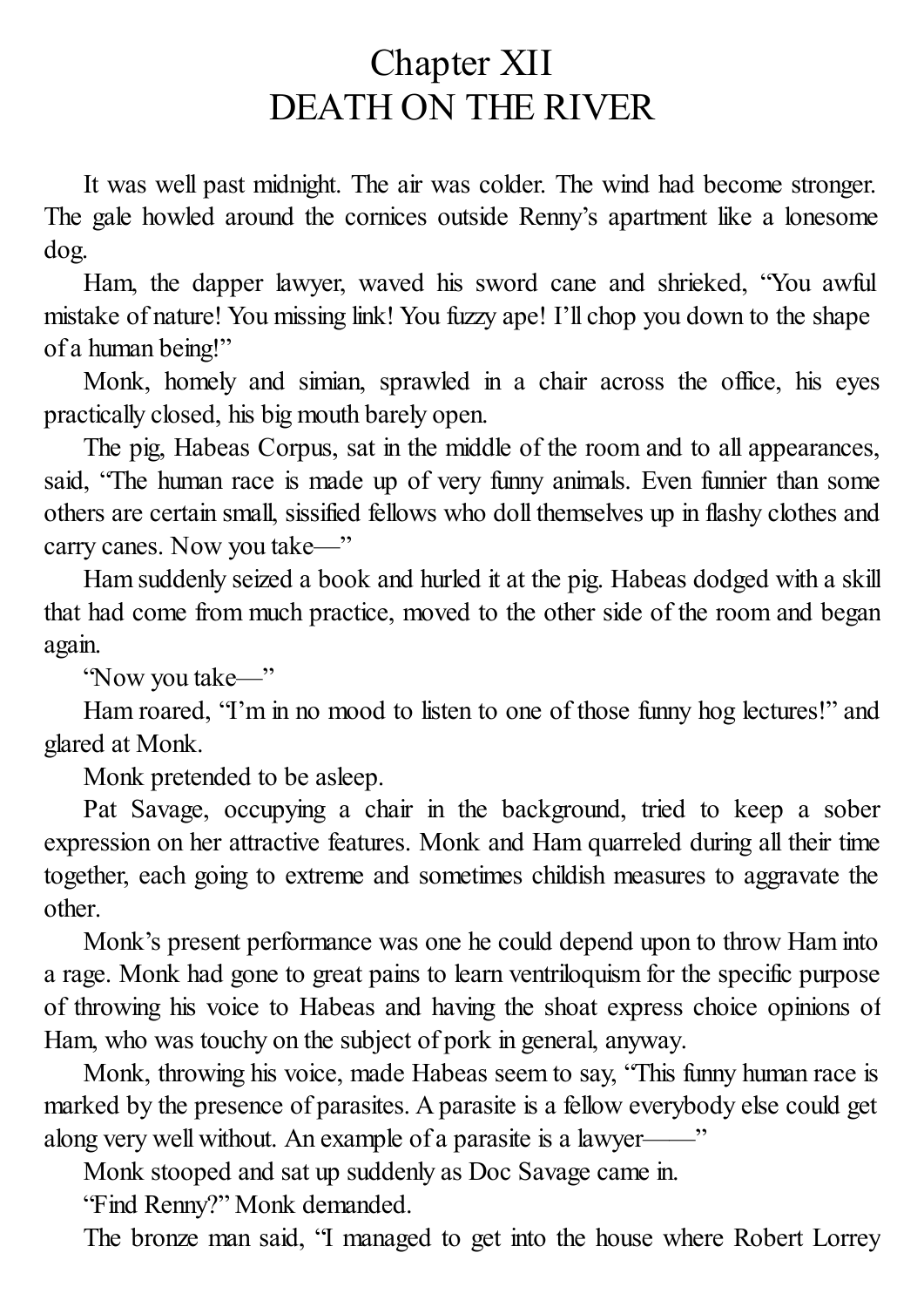was killed. Use of the ultra-violet lantern showed a message in Renny's handwriting, on a mirror door."

"Then Renny had been there!" Ham said grimly.

"What did the message say?" Pat put in.

"I 'Sidney Lorrey knows Crime Annihilist secret, I" Doc Savage stated. "That was the message."

Monk scratched in the rusty bristles which stood out straight on the back of his neck.

"Crime Annihilist?" he pondered aloud. "Who's he?"

Ham flourished his sword cane suddenly. "Jove! I believe an annihilist would be one who destroys. And hasn't it occurred to you that the victims of this pop-eyed death have been criminals?"

"Not all of them, shyster," Monk reminded. "That last newspaper we read said two had died who were not crooks. One was a Park Avenue sport and the other a banker."

Ham frowned, changed the subject completely, and asked, "Doc, did you see our friend Hardboiled Humbolt?"

"The gentleman walked in on me while Renny's message was fluorescing under the ultra-violet lantern," said the bronze man dryly. "A convenient window allowed me to get away before he realized just what it was all about."

Pat put in sharply: "If Sidney Lorrey knows the secret of what is behind all these hideous killings, suppose we find him."

"An excellent idea," Doc agreed. "We will try Sidney Lorrey's laboratory on the barge."

Because the night was unnaturally cold for the season, and the waters of the East River proportionately warmer, there was a thick gray suds of fog over the water. The gale swept this upon the shore, where it froze and deposited thick white frost, giving the terrain a ghostly, Arctic aspect.

Sidney Lorrey's barge was like a great white box, with another and smaller white box placed in its middle, and the whole set in a steaming cauldron. But because it was very dark, the boxes did not look so intensely white.

There was a great silence, broken only by the gale and the sound of tug whistles audible at long intervals. Close to the river, the noise of the waves could be heard.

For a long time there had been no sign of life, but now the macabre aspect of the cold scene was broken. A figure moved, shifting from the shelter of a piling head to the lee of a great, unused timber. There was great furtiveness in the marauder's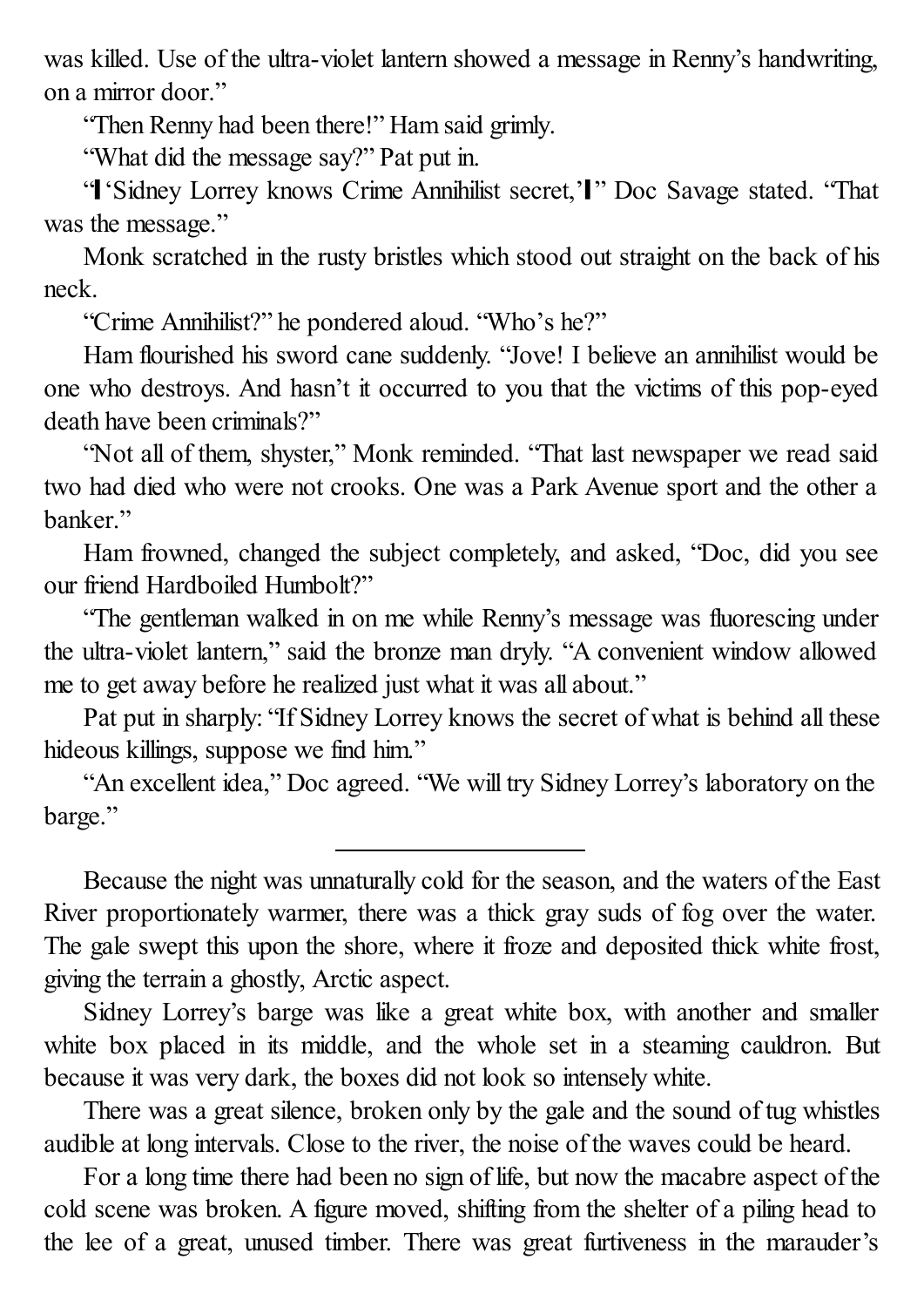manner.

The skulker was bundled in a black overcoat, the velvet collar upturned; there was a muffler of black silk, thinly marked with white, wrapped around the lower face. The hat was light gray, blending with the snow, and concealing the remainder of the wearer's features.

This strange individual, who obviously did not wish to be seen, seemed to be watching Sidney Lorrey's barge. From time to time, his head lifted over the timber while eyes examined the barge.

The steam off the river and the windborne snow, combined to mask the barge, and from where the mysterious figure lay, not overly much could be seen. The skulker evidently concluded to crawl closer. He wormed along for a few yards, then shifted over and got behind another timber and crawled along that.

But he did not crawl far. A hand—a great, corded hand of bronze—abruptly drifted over from the opposite side of the timber and clamped down on the crawling one's neck. The marauder emitted one stifled bleat of surprise and pain. Then he was wrenched bodily over the timber. He struggled a bit, but could accomplish but little against the metallic giant who held him.

There was a stir in the near-by murk, and Monk, Ham and Pat scuttled forward. They joined Doc Savage and his captive.

"Who is he, Doc?" Monk breathed. "Sidney Lorrey?"

Ham said softly, "It's lucky you spotted this fellow, Doc. Otherwise, we'd have walked right onto the barge without ever knowing he was around."

Doc Savage, saying nothing, pulled the silk muffler down and shoved the prisoner's hat back, disclosing his features.

The man was middle-aged. He had fine features, ruddied a bit by the cold, and a cropped blond mustache, blue eyes and very even white teeth.

Monk leaned close and held a big fist under the man's nose. The man recoiled nervously. Monk demanded, "Who are you?"

"Oh, my!" he gasped. "I knew I was making a mistake in acting on my own initiative."

His voice was mild, his words rather too prim for the circumstances.

"Who are you?" Monk repeated.

"Doctor Mortimer Basenstein," the other admitted.

Monk looked as if he did not believe it. "What are you doing here?"

The other squirmed, moistened his lips, looked as if he would rather not answer. Monk held his fist up like a bludgeon. "Spill it!"

"I am a practicing physician," said Doctor Mortimer Basenstein. "About two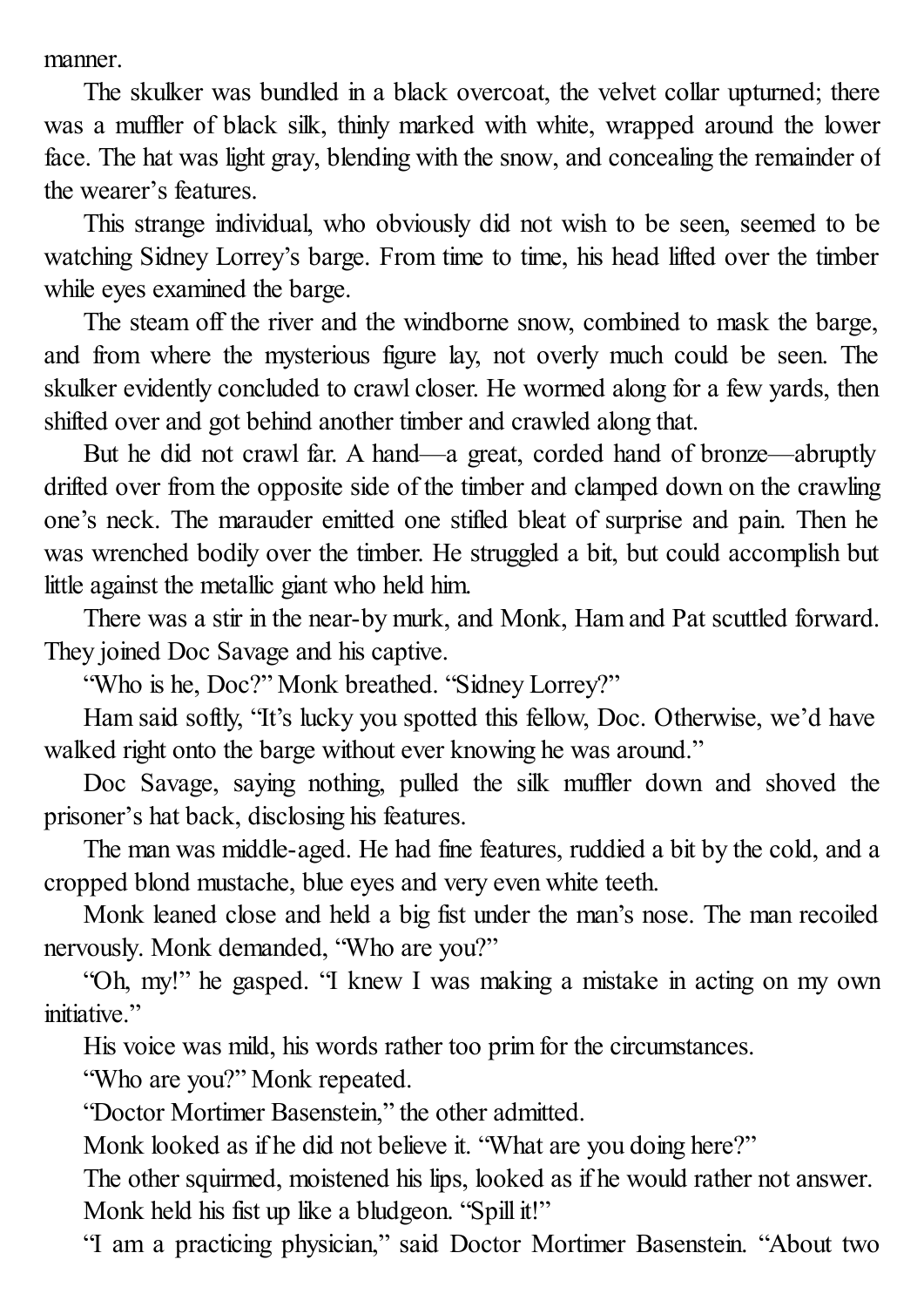hours ago a man came to me for treatment. He was horribly beaten, cut and mutilated. I think he was slightly insane. He raved about being the Crime Annihilist who was going to kill a million criminals. He was quite mad. He said the Crime Annihilist was going to kill all of the crooks in the world."

"What name did this man who said he was the Crime Annihilist give you?" Doc Savage asked sharply.

"Sidney Lorrey," muttered Basenstein.

Monk grunted something explosive, for he had not expected this word that Sidney Lorrey was the mysterious Crime Annihilist who caused men to drop over with their eyes protruding.

Ham leaned forward with his sword cane and tapped the point of their captive's chest.

"You have not explained just what you are doing here," he pointed out.

Basenstein shuddered. "I am a kind-hearted man, and I have a respect for my profession," he said. "This Sidney Lorrey proved to me that he himself is a licensed physician."

"True," said Doc Savage.

"Then you know him?" Basenstein looked up.

The bronze man nodded.

Monk, his manner still hard, said, "What are you doing here?"

"I followed Sidney Lorrey," Basenstein explained. "The man is temporarily demented, I tell you, and I wanted to help him. If I turned him over to the police, no telling what would happen. I tell you, this Lorrey claims he has killed scores of criminals already."

Monk gave a terse opinion of the story. "Pretty thin."

Basenstein snapped, "I tell you, I am a physician with an office several blocks from here on Seventieth Street."

Doc Savage glanced at Ham and spoke a few words in the ancient Mayan dialect. Ham nodded and moved away, the darkness swallowing him.

It was fully five minutes before Ham came back and stated, "There is a Doctor Mortimer Basenstein who has an office on Seventieth."

"I told you," declared Basenstein.

Doc Savage asked, "Where is Sidney Lorrey now?"

Basenstein pointed at the barge. "On that."

"We will find him," the bronze man stated, and moved forward.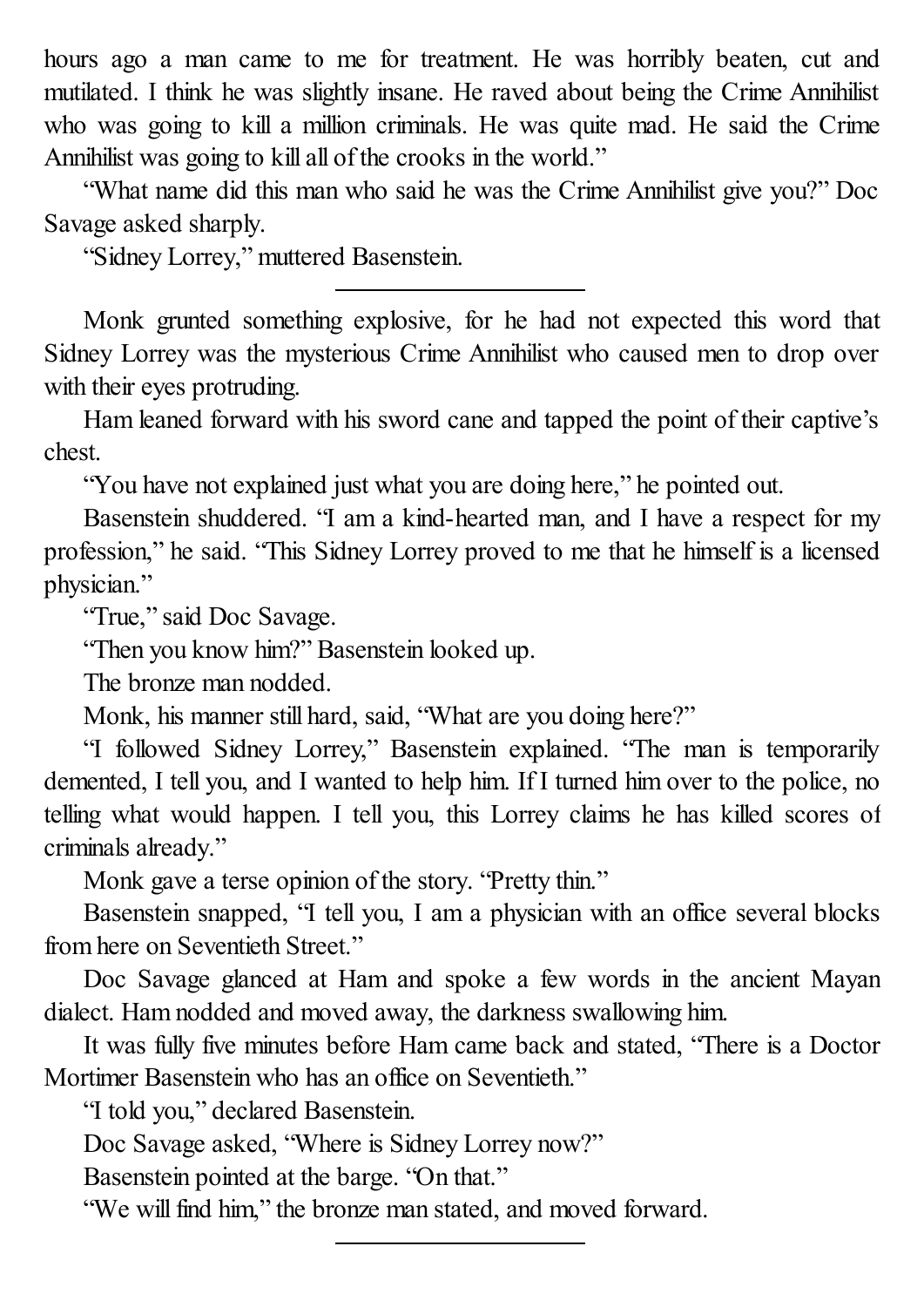Some distance away, a man lay prone on a pile of timbers with a pair of binoculars clamped to his eyes. The glasses had an extraordinarily wide field, which made them effective as night glasses. The man had a handkerchief tied over his lower face, perhaps to keep his breath from fogging the glasses, and again, perhaps to hide his features.

He eased backward, using every caution to keep from making a noise or displaying his person too prominently. A moment later, he joined several other men. They, like himself, all wore dark overcoats which kept them from standing out too prominently in the murk. They were careful to keep away from snow backgrounds.

"It worked," said the man who had been using the binoculars.

"He's goin' with Doc Savage?" asked another.

"Sure!" said the first.

That seemed to be what they had awaited, for they all crept back away from the vicinity of the river front, as if not wanting to take chances of being discovered.

Doc Savage, nearing the gangplank which led to the old barge that Sidney Lorrey had converted into a laboratory, held up an arm and the others stopped, permitting him to go on ahead.

Basenstein asked softly, "Who is that man?"

"Doc Savage," Monk advised.

"Oh!" said Basenstein. "The man of mystery!"

Doc Savage advanced toward the gangplank, started across it, halted suddenly and his strange flake-gold eyes roved. He brought out the flashlight which operated from a spring generator rather than a battery and raced the thin beam back and forth.

Then he removed his coat, balled it and flung it hard. There was a mound of snow at the end of the gangplank, between its end and the side of the barge deck house. The coat knocked the snow aside a bit, disclosing the body of a man.

Doc Savage advanced carefully, spraying the flashlight on the snow before him. Reaching the body, he turned it over.

The dead man was stocky, clad in evening clothes, and his round, full face was oily even in death. His eyes were gruesomely protuberant.

Doc Savage straightened, and the snow, swept along the barge deck by the terrific force of the wind, covered the form again almost as if a sheet were being drawn over it.

The bronze man went to the deckhouse door, but did not open it. He listened. There was no sound. He stood aside as a matter of habitual precaution, and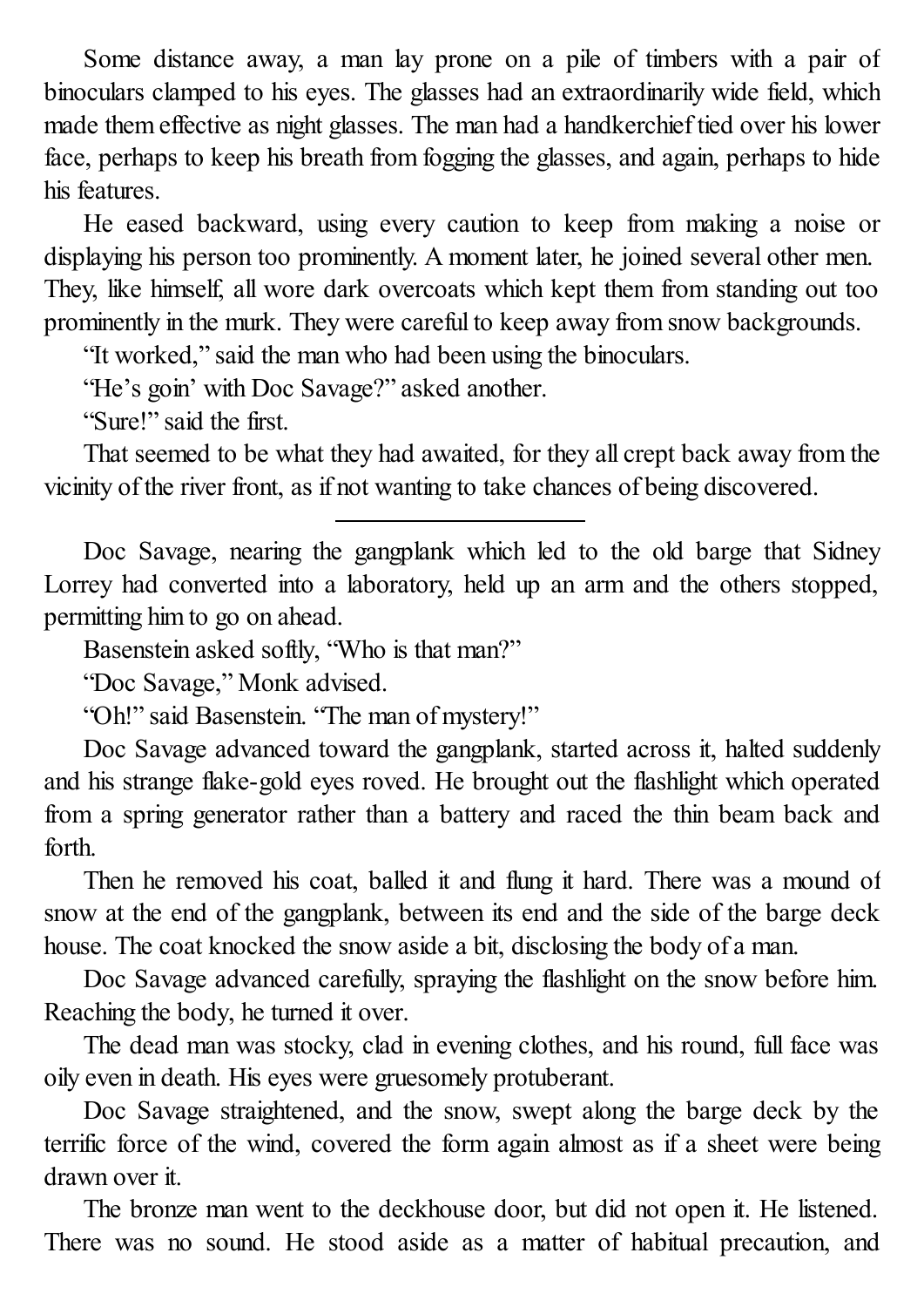knocked.

There was a loud concussion inside the deck house. A tuft of splinters jumped out of the door. The rifle bullet which had made the hole moaned toward Monk and the others, but passed slightly over their heads.

Mortimer Basenstein, terrified by the proximity of the bullet, emitted a screech of terror. Monk snorted angrily and clapped a hand over his mouth. They struggled. Basenstein seemed gripped with a mortal terror.

A drumming from the shore drew all eyes. Monk released Basenstein and snatched under his arm for his supermachine pistol. Figures became distinguishable in the room.

"Cops?" Monk growled questioningly.

"No," said Ham.

Red sparks jumped from the approaching forms and gun sound slammed noisily.

Pat Savage was carrying a larger hand bag, and she wrenched it open and drew out an enormous single-action six-shooter. It had been her father's gun, and she had practiced with the weapon until she had the proficiency of an old-time Western gun fighter.

She shot from the hip, not pulling the trigger, for there was no trigger on the gun, it being stripped down for fanning. She simply rocked the hammer back with a thumb and let it fall. The concussion as the antique went off was terrific.

One of the attackers started dancing around crazily, fell down on the snowcovered ground and threshed and kicked and finally became still.

"*Tsk, tsk!*" Monk clucked. "Such bloodthirstiness!" He took a careful aim with his supermachine pistol.

"Mercy bullet," said Pat. "Doc made some up special for this cannon."

Monk's superfirer emitted its bullfiddle moan. Three of the approaching men folded down magically. Startled, the rest flopped flat and were lost in the nodular masses of timbers, old machinery, piles of hawser and other appurtenances common to wharves.

One of the assailants threw a grenade. No one but Doc saw it coming, and the bronze man knocked the others flat so that the grenade, exploding near by, did nothing but deafen them.

"Back on the barge," advised the bronze man.

They retreated, using all the caution possible, keeping down. Monk fired his supermachine pistol once more. Ham used his twice. So far as they could tell they hit no one, but they kept their foes down.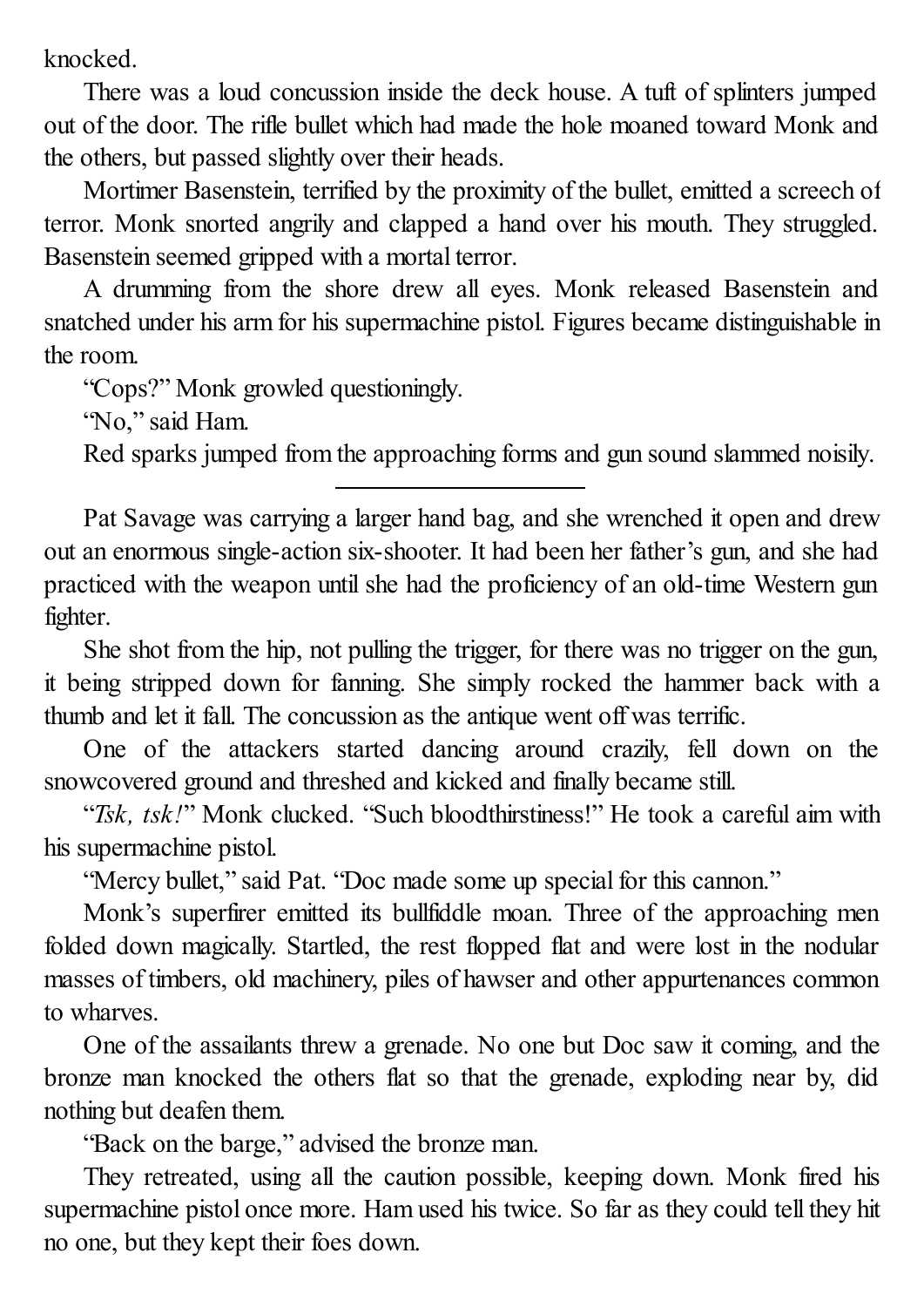The high rail around the barge furnished shelter against anything but a highpowered rifle bullet.

Monk, turning over to stare at the windows in the barge deck house, growled, "Didn't somebody shoot at you from inside, Doc?"

"A bullet came through the door," the bronze man admitted.

"Then we'd better get out of sight of those windows," Monk pointed out. "Who d'you reckon fired it?"

Ham answered that. "Sidney Lorrey, of course!"

Bullets, striking the barge rail, had the sound of heavy hammer blows, and where they topped the rail they dug out splinters and split the planks of the deck house.

Basenstein was moaning over and over, "I hate violence! I cannot stand it! They are trying to kill us!"

"Shut up!" Monk advised.

Another grenade made a great uproar and threw pieces of metal from some rusted machinery alongside which it exploded.

"A young war," Monk growled, trying to find a target for his supermachine pistol. "The cops will hear this and come running."

Doc Savage worked back, and the others followed him. They rounded a corner of the deck house, where they were more perfectly sheltered.

Beside a dark window, Ham stood erect, hesitated, then peered inside. He could make out nothing. He tried the sash—and to his surprise, it opened. He shoved it up.

A voice inside the barge said wildly, "Stay out of here! Stay out of here!"

"Sidney Lorrey's voice!" rapped Ham. "I've heard the man speak. He was visiting his brother at our upstate place once."

"Stay out!" shrilled the voice in the barge.

It was made hollow by the acoustic tricks of the barge interior, but the words were clearly distinguishable.

"Damn you!" shrieked Sidney Lorrey's voice. "I won't let you get hold of me again!"

Ham yelled, "Don't be a sap, Lorrey. This is Ham. Doc Savage is here!"

His answer was as phenomenal as if a firecracker had exploded in his face.

The roof came off the deck house and rode upward on a sheet of flame, disintegrating as it arose. Some of the deck house wall folded outward; the sides of the barge split; the whole craft heeled, and gory red flame jumped from every door, window and crevice.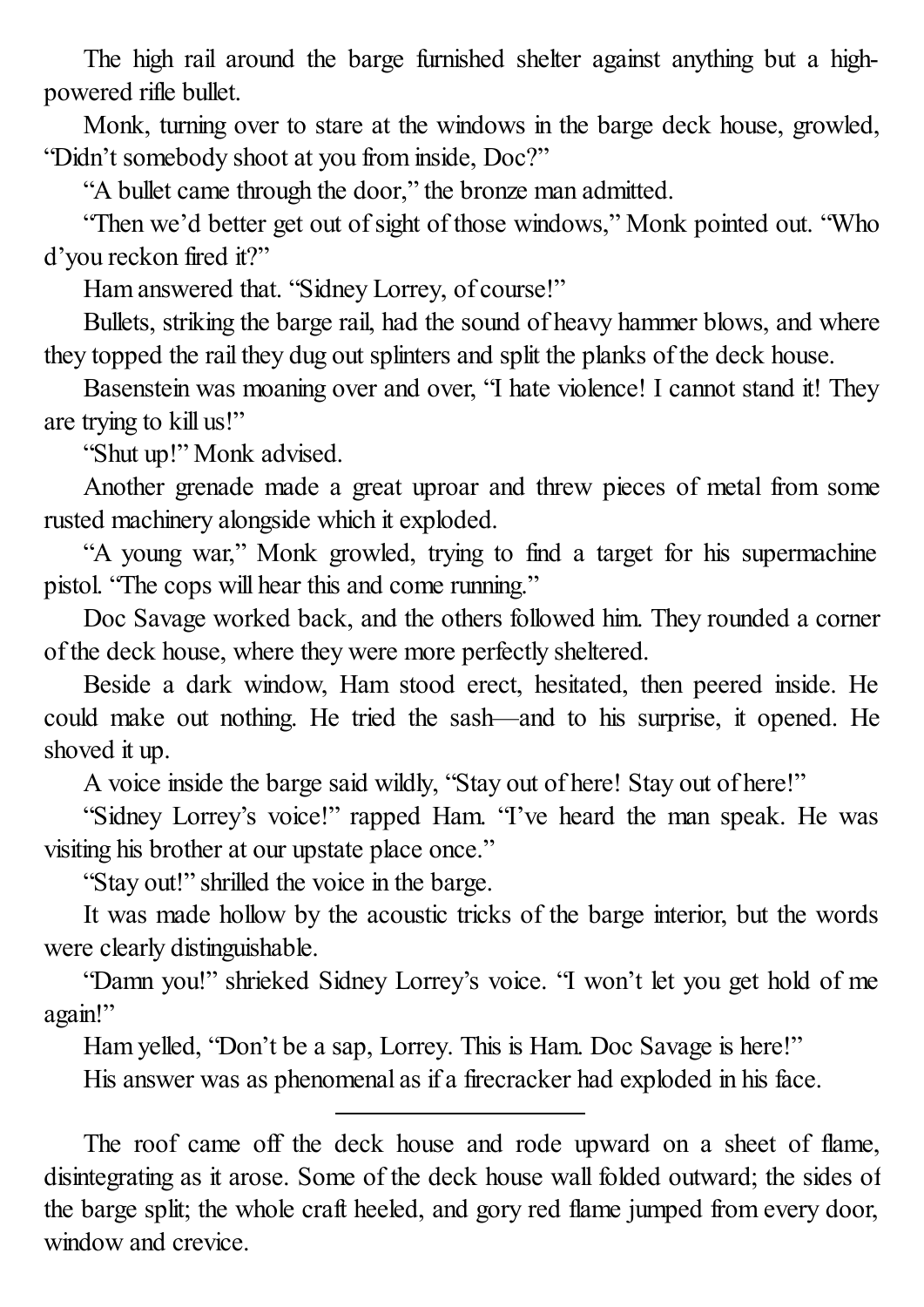Ham, knocked backward by the concussion, would have gone overboard had it not been for Doc, who seized his leg and kept him on deck. The others, lying prone at the moment, were merely bounced about by the explosion.

Upstream, as the tide now flowed, there was a flash and a great blaze of light. There must have been an explosion, too, but their eardrums, already punished by the blast on the barge, failed to register it as more than a *pf-f-f-t!* of a noise.

The gasoline barge had been split apart and set afire. Gasoline was spreading over the water, carried down by the slow ebb tide and moving toward Sidney Lorrey's barge.

"We'd better vamoose," Monk gulped. "There's gonna be a real bonfire here in a minute!"

The attackers on shore seemed as stunned as any one by the sudden pyrotechnics. They were on their feet, some staring, some retreating. Perhaps the sound of police sirens in the distance had something to do with their withdrawal.

Ham fired his supermachine pistol at the men, but the dapper lawyer was still dizzy from the shock of explosion, and he missed. Some one shot back with an automatic until the gun was empty. Then the attackers began to flee in a body.

Monk waved an arm at the burning barge. "What about Sidney Lorrey?" he asked.

"Go on," Doc told him. "I'll look around."

Monk nodded; with Ham and Pat he moved off the barge, then all stopped and waited for Doc Savage. They could see the bronze man working through the wreckage, endeavoring to inspect the barge interior.

But the explosion had started a great fire. In addition, the burning gasoline was piling up around the barge, the flames mounting, setting the planking afire. The heat was terrific, already melting snow a score of yards back from the river.

Doc Savage moved swiftly, venturing into what seemed like solid sheets of flames, and Basenstein moaned, "He will be burned!"

There was another, lesser explosion forward in the barge. Fire had gotten to a fuel tank, throwing sheets of flaming petroleum. Smoke mounting from the pyre was streaked with green and yellow and white, undoubtedly coming from burning chemicals.

"These chemical fires are bad!" Monk yelled. "Better get out of there, Doc!"

The bronze man was already moving away from the blaze. A great leap took him to the shore, and he joined the others. They ran away from the spot, using caution, half expecting their late assailants to rush them.

They were out of sight before police cars whined up, followed by ambulances,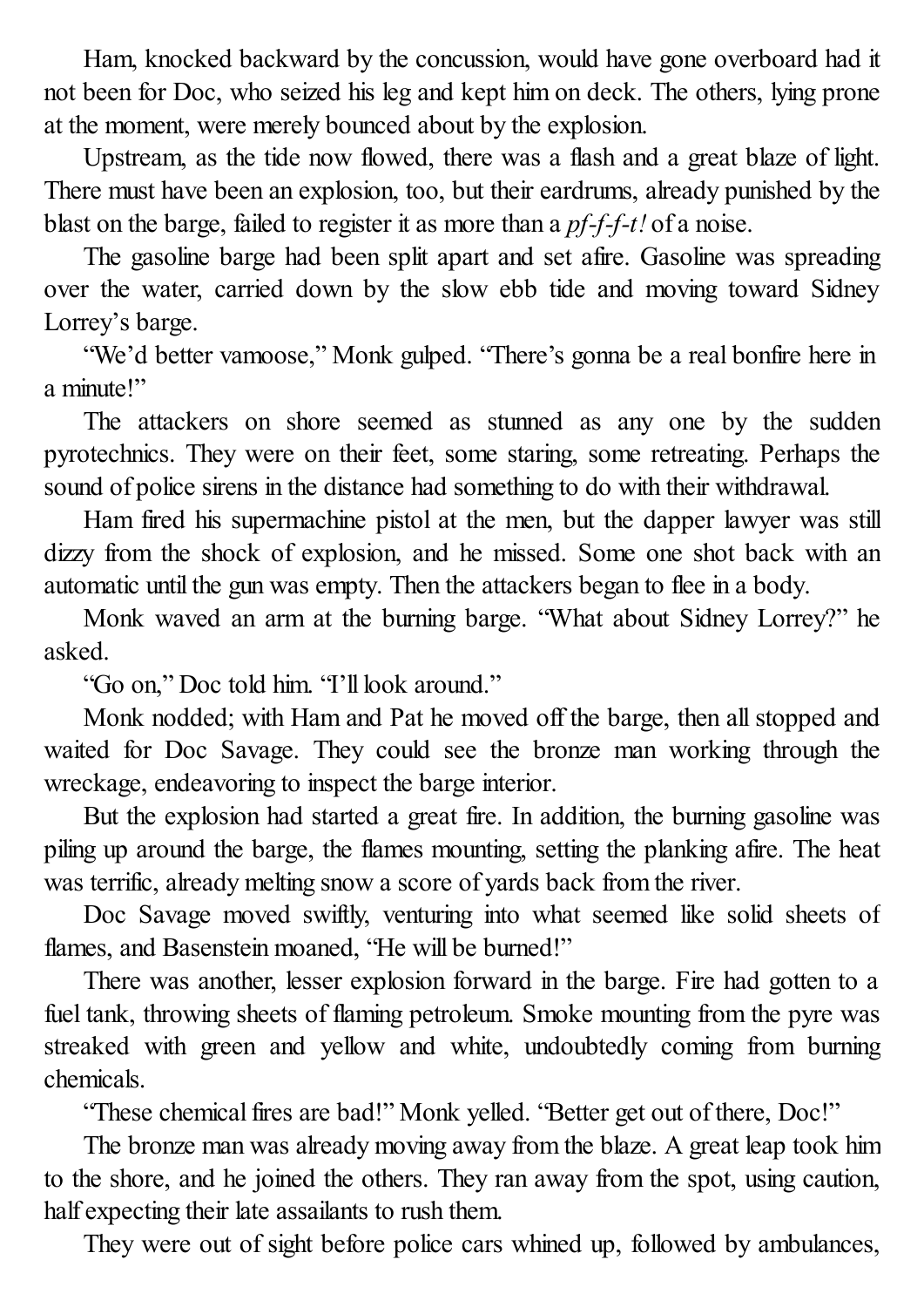then a hook and ladder, hose carts, and a general emergency wagon.

Doc Savage, watching, noted that the police failed to discover the gunmen who had driven Doc and his party aboard the barge.

"I wonder what outfit them cookies belonged to?" Monk pondered aloud, referring to the gunmen. "D'you reckon they drove us onto the barge, knowing it would blow up?"

"Unlikely," Doc Savage told him.

"How d'you figure, Doc?"

The bronze man did not answer. He seemed not to have heard the inquiry.

Basenstein, pale and trembling, asked, "Did you find Sidney Lorrey?"

"The fire," Doc told him, "spread too quickly."

"Then Sidney Lorrey is dead!" Ham said slowly.

"And that means the finish of the Crime Annihilist," Monk echoed.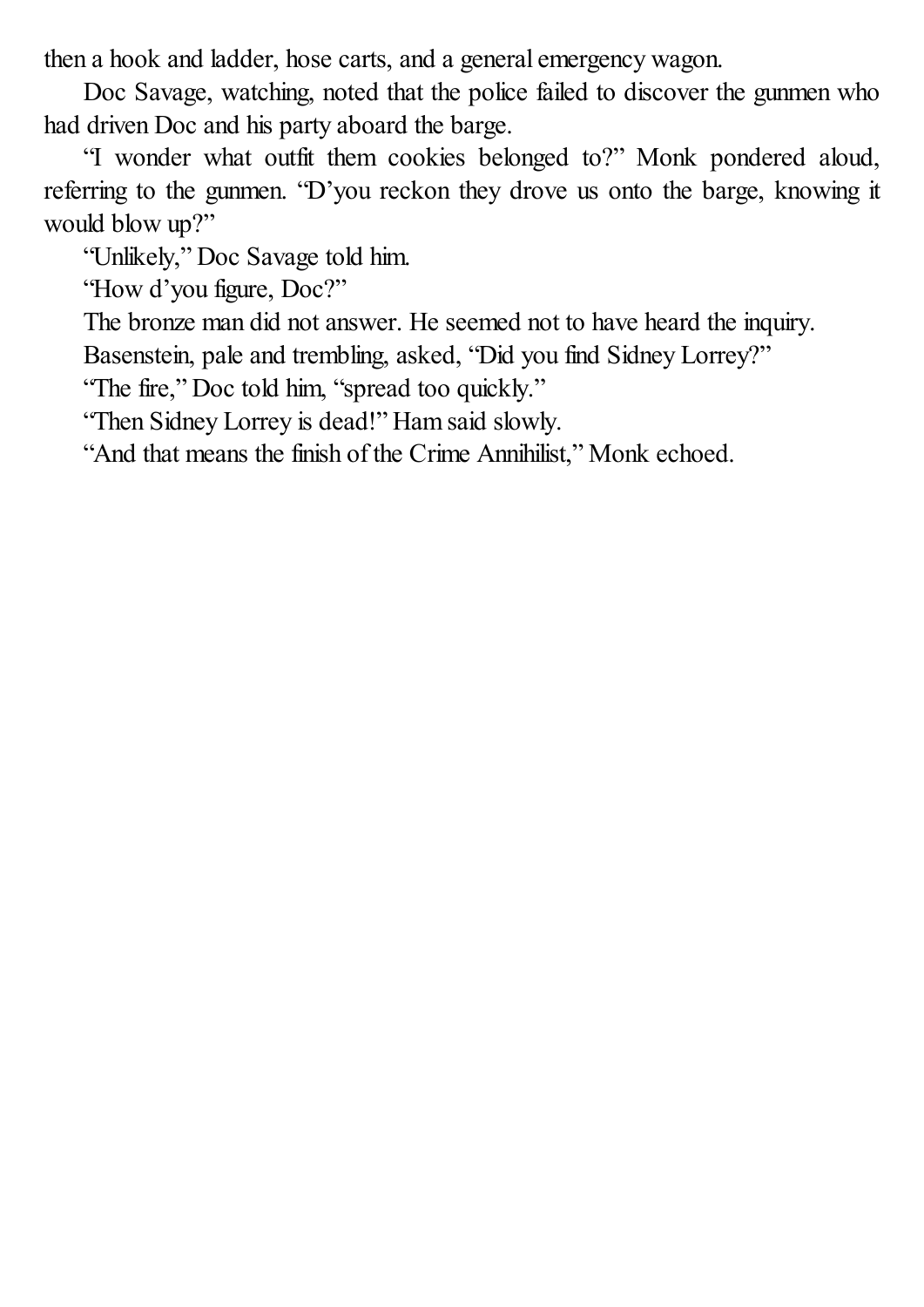# Chapter XIII ULTIMATUM

Monk was wrong. In spite of what had happened to the unfortunate Sidney Lorrey, the uncanny menace of the Crime Annihilist still existed. They learned that when they reached Renny's apartment.

Doctor Mortimer Basenstein went to the apartment with them. While they were still leaving the vicinity of the burning barge laboratory, he had said, "I am sure those gunmen saw my face. I am worried. Suppose they should try to take my life?"

"Why should they?" Ham countered.

"I shall feel safer with you gentlemen," said the other.

And Doc Savage agreed to that with a nod, somewhat to the surprise of Monk, Ham and Pat.

The telephone was ringing when they entered Renny's apartment, after crossing the city furtively, so as not to be sighted by the police. Doc Savage answered the instrument. Monk crowded to his side, hoping it was Renny calling.

But the voice was one so utterly pleasant to hear that it caused Monk to clench his fists and show his teeth in a snarl that would have done credit to a Congo ape.

"Boke!" he gritted.

"This, I trust, is the estimable Doc Savage?" Boke inquired pleasantly.

"What do you want?" Doc asked emotionlessly.

"To explain the affair at the barge a few moments ago," Boke replied over the wire. "In case you may be in doubt, it was my men who attacked you. They had made a previous attempt to board the barge, and one of them, ah—met a misfortune."

"I found his body," Doc admitted.

"No doubt," Boke agreed. "I sent more of my men to get Lorrey, and they seem to have had the bad luck to arrive when you and your party were there."

"Why?" Doc questioned. "Did you want Sidney Lorrey?"

"He is the Crime Annihilist," said Boke.

Doc asked, "What do you want with me?"

"We want you to find Sidney Lorrey and commit him to a madhouse where he belongs," said Boke.

"Sidney Lorrey's voice spoke to us an instant before the explosion on the barge," Doc Savage stated quietly. "After the blast, I attempted to get his body out, but the fire was too furious to get near the spot from which his voice had come."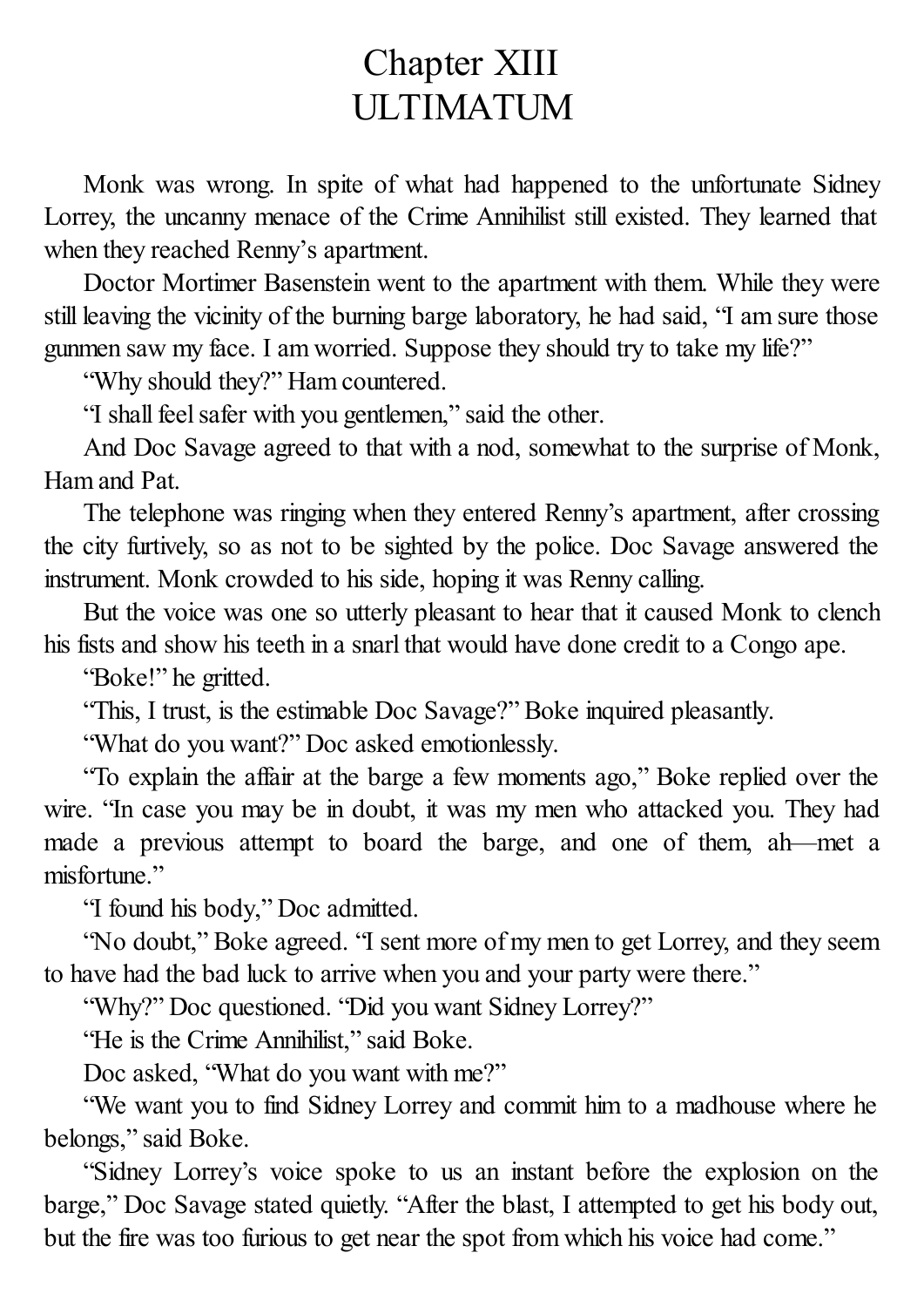Boke screamed, "*What?*"

That single wild exclamation of astonishment told Doc Savage and the others more about the mysterious Boke than all they had learned prior to that moment, for the ejaculation was in a different tone, and the alteration showed that Boke had been speaking in a disguised voice. The deliciously pleasant tone was not his normal manner of speech.

"What?" Boke repeated. "You mean that Sidney Lorrey—is dead?"

Doc Savage half turned; Monk was on another telephone, endeavoring frantically to have the call traced.

"Is that all you wanted with me?" the bronze man inquired.

"Wait!" Boke gasped hurriedly. "You have got to find the Crime Annihilist. *He just killed another of my men!*"

"Why?" Doc made his voice disinterested. "In some respects, this Crime Annihilist is doing a service to humanity."

Boke said, "Wait; I wish you to hear some one," and there was a brief pause, and a scuffle, a thump as if a chair had been upset, along with a few labored curses.

Over the wire came Renny's great, booming tone.

"Don't do a damn thing these guys want you to, Doc!" Renny rumbled. "As soon as they get this Crime Annihilist out of the way, they're going ahead with their original plan to seize one of the specialists from your upstate——"

There were blows, more grunts, a squeal of some one in pain, then Boke resumed speaking.

"Your man seems never to get enough fighting," he said dryly. "But you heard him. You know we have him. His safety is the price for your services. Find this Crime Annihilist, get him in an insane asylum or in a jail, and we will release this man Renny."

"On the other hand, the Crime Annihilist, who seems to have mastered a mysterious method of killing criminals, will get you if I leave him alone," Doc said. "Then Renny will be free to walk out."

"Renny will not walk out from where we are putting him," Boke promised. "He will die without ever being found, if anything happens to us."

Doc Savage began, "Just what connection does my upstate institution have with ——"

Boke said, "Think my proposal over," and hung up.

Monk slammed his own telephone down, waved his long arms and yelled, "That dumb telephone operator! She kept insisting the wire you were talking on was out of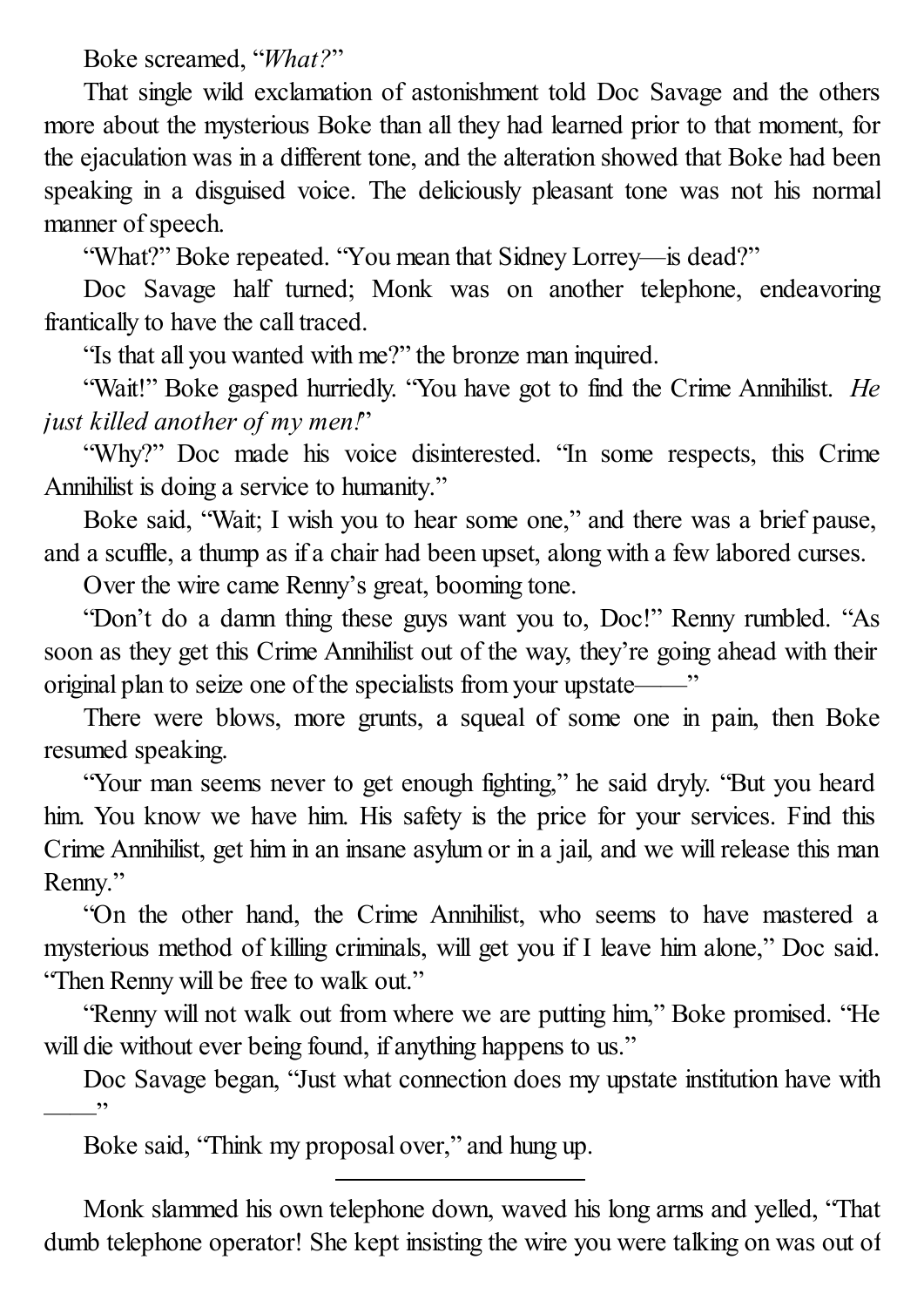order<sup>"</sup>

Doc picked up the telephone over which Boke's call had come, listened, and got only emptiness.

"It is out of order," he said briskly. "Sounds as if it had been cut."

"Tapped!" Ham yelled. "Somewhere between here and the telephone exchange."

"We'll make an examination," Doc rapped, and swung out of the apartment. At the door, he told Pat, "You stay here with Basenstein."

Monk and Ham followed Doc. The telephone circuit, they knew, entered a master conduit which extended down through the tall apartment house to the basement, where it connected with the regular conduits.

Basenstein seemed nervous after Doc and the other two had gone. He kneaded his fingers together, picked at splinters which his clothing had acquired during the action on the barge.

"Do you think there is any danger?" he asked Pat.

"Sure," Pat said unkindly. "We all have an excellent chance of being killed."

Basenstein put a wry twist on his lips that was meant for a smile. "You are quite a remarkable young woman."

"Fooey!" said Pat "I wonder if Renny keeps anything to eat in this place."

She wandered off in the direction of the modernistic kitchen, but it was significant that she kept her enormous single-action six-shooter in hand instead of replacing it in the bag.

A peculiar change jerked over Basenstein the instant Pat was out of sight. He whipped a pencil and a notebook from his pocket and wrote rapidly. Then he searched for something with which to weight the missive. A silver half dollar served the purpose, and he snapped a rubber band around this.

As silently as possible, he made his way to the window. Thanks to the efficiency of modern construction, it opened with a minimum of noise. Basenstein leaned out.

The street was a cold, bleak expanse far below, warmed but little by street lights and the lenses of parked taxicabs.

Basenstein threw his message wrapped in the silver half dollar, then followed it with his eyes and looked relieved when he saw it was going to land near the middle of the street.

A man detached himself from the shadows of a building across the street, scuttled hurriedly, and picked up the message. He faded back into the murk.

Basenstein put the window down quietly.

Behind him, Pat said, "You after fresh air or something?"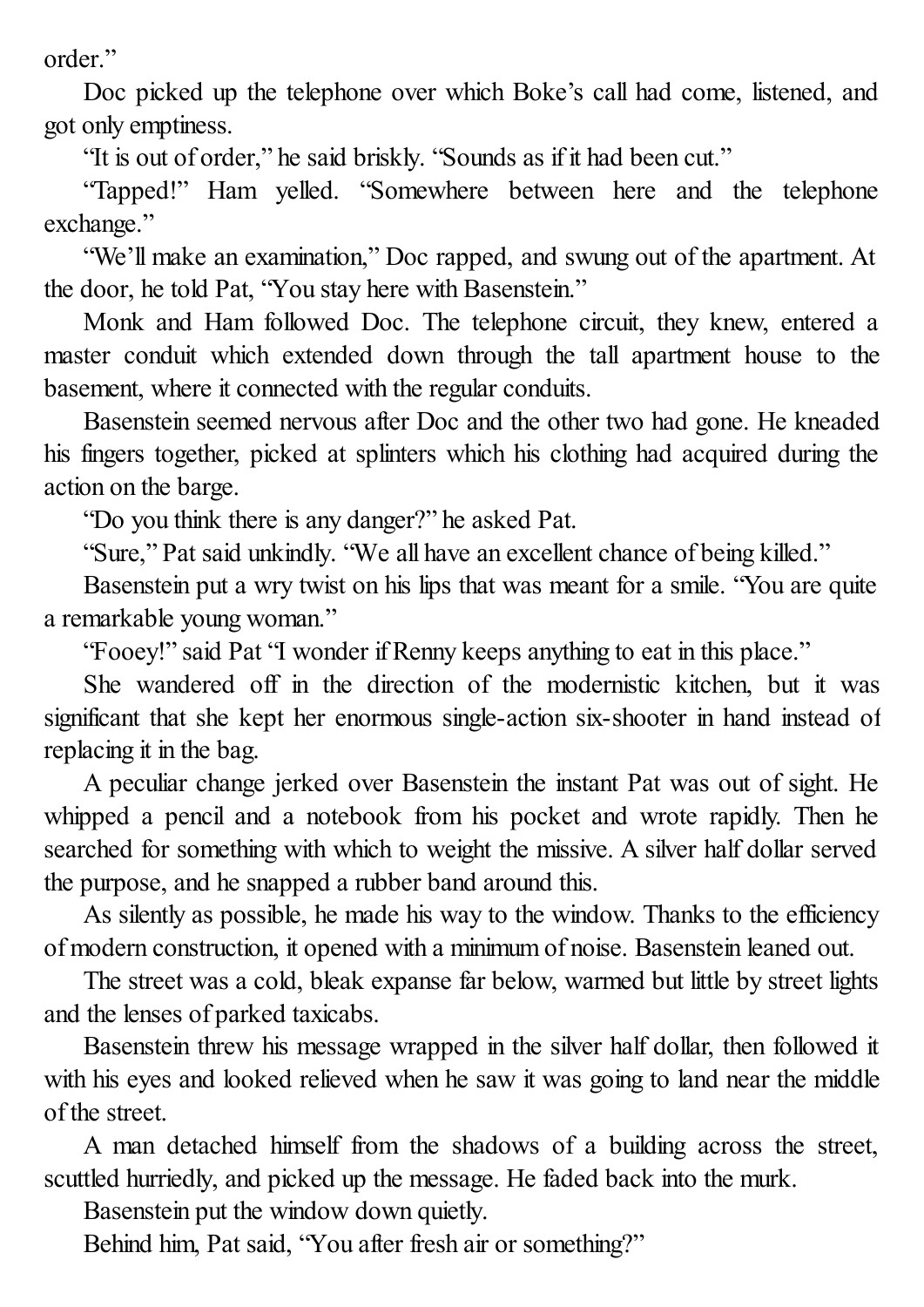Basenstein proved himself a consummate actor. He pretended that he had just reached the window, and he raised it high.

"I am wondering if I can see Doc Savage below," he said, and thrust his head out, making a show of glancing about. Then he closed the window and said, "No sign of him."

"I put the percolator on," Pat advised. "This thing may go on for days and days before anybody gets any sleep. There is stuff for sandwiches in the kitchen."

Doc Savage, Monk and Ham came in from the outer corridor, catching Pat's eye, made an empty-handed gesture.

"Wire was tapped in the basement," he advised. "Bird had flown. Nobody see, nobody hear. Out of luck."

Pat eyed Doc. "What are we going to do?"

The bronze man, addressing them all, advised, "You will stay here until I return or communicate with you."

Monk asked pessimistically, "And if we don't hear from you, where do we start looking for you?"

"At headquarters," Doc advised.

Monk exploded. "But the police are watching——"

Doc Savage said, "It is essential to use the headquarters laboratory for certain experiments." Then he went out.

Down on the street, it was not as dark, but the wind was stronger and there was more snow in the air. It was not snow falling from the thin clouds, but hard flakes scooped up by the gale and whirled about with great violence.

Doc Savage selected a taxicab parked in a dark spot and entered it, as he had done in another case earlier that night, before the driver saw his face. He reached up and switched off the dome light, then directed the driver downtown.

The hackman was too cold to show interest in his fare, but he did say, "I'd turn on the radio, boss, but the static is a fright to-night. Got worse the last couple of hours. Guess it's this blizzard."

"Never mind," Doc told him.

At a street intersection where a traffic light went red, they pulled up alongside a police car. Doc rolled down the cab window and heard the police short-wave set spewing noisy volumes of static. One of the two officers in the car was working with the radio dial and cursing.

The cop looked up hastily, then scowled at the radio, for he was hearing a sudden, weird trilling sound of fantastic, unreal notes. It was an exotic thing, this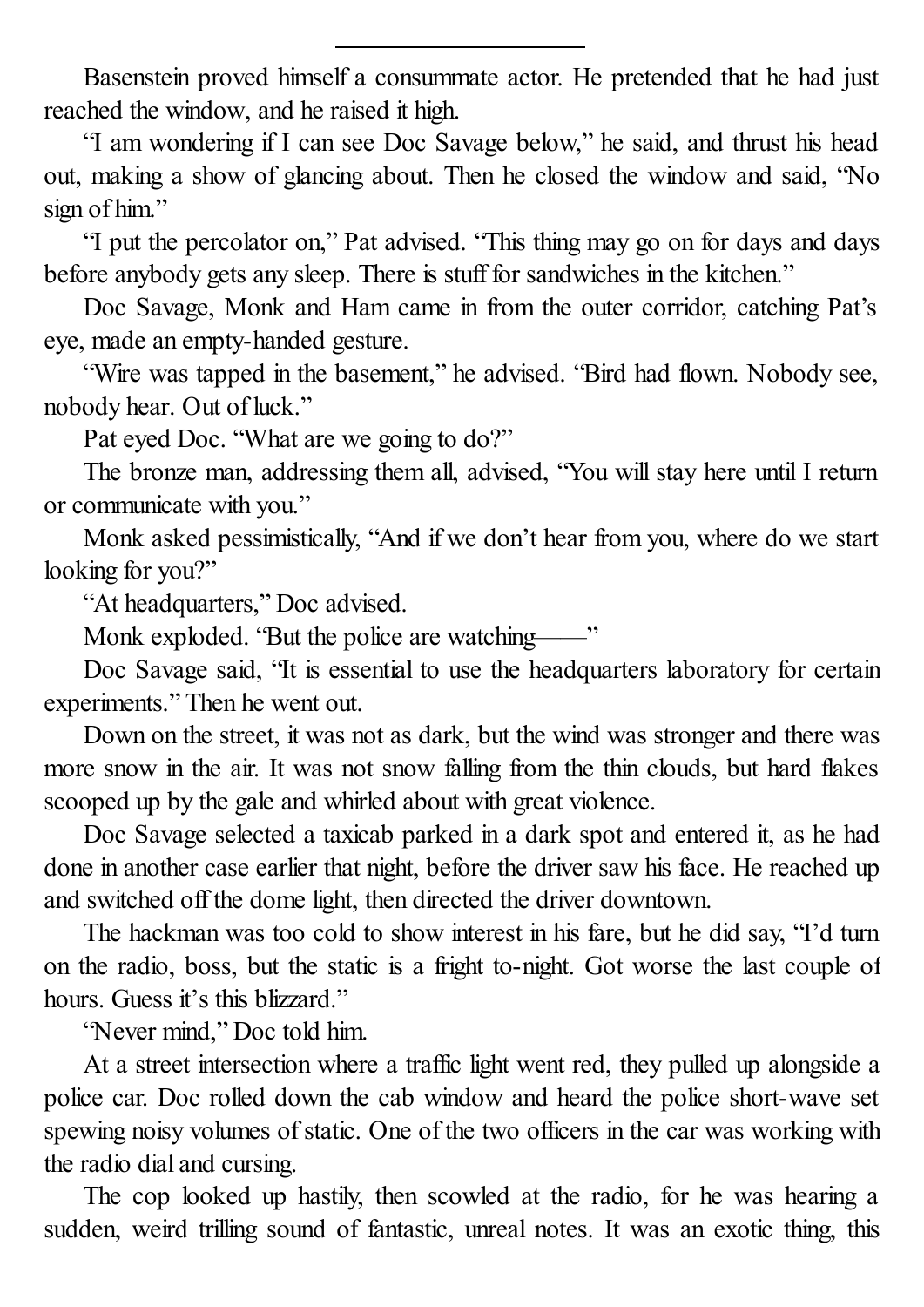trilling, something that might have been a product of the cold night gale—or a caprice of the radio.

The trilling died, and the officer did not associate it with the presence of the taxicab, which had now gone on.

Three uniformed officers were on duty in the lobby of the skyscraper which housed Doc Savage's headquarters. The bronze man saw them as the taxicab drifted past in a whirl of snow.

He got out of the machine two blocks beyond, walked a block to the right, then two blocks north and swung into a side street which ran along the rear of the skyscraper.

It was doubtful if the police had learned of the basement garage which the bronze man maintained in the big building. Not even the building employees themselves, for the most part, knew of its existence.

Doc Savage let himself into the garage with its array of motor vehicles, which ranged from a large, innocent-looking moving van which was armored like a tank, to a shabby, ramshackle coupé which might possibly make a hundred and fifty miles an hour on a straightaway but which looked like a twenty-dollar job off a second-hand lot. A narrow concrete corridor led the bronze man to a special high-speed elevator which in turn let him out on the eighty-sixth floor.

The corridor was empty. The door of his headquarters was unprepossessing, bearing in small bronze letters the inscription:

#### CLARK SAVAGE, Jr.

Two of the three rooms inside were enormous; with the smaller reception room and office, they took in the entire floor of the titanic structure. Reception room and library, Doc Savage ignored. He entered the laboratory.

The bronze man went to work in the labyrinth of apparatus, setting up electrical coils, tubes, connecting an audio amplifier of tremendous sensitivity and power. Most of the devices with which he tinkered would have been understood by an electrical engineer; but there were a few so complex, so unusual of design, that even an expert on such things would have been baffled.

This laboratory held many things to be found nowhere else, or perhaps at only one other spot—a strange, remote retreat to which this strange bronze man retired periodically to study and experiment, shut off from the world so completely that none knew where to find him or how to get a message to him.

Only Doc Savage himself knew of this other spot—of its location, rather. Monk,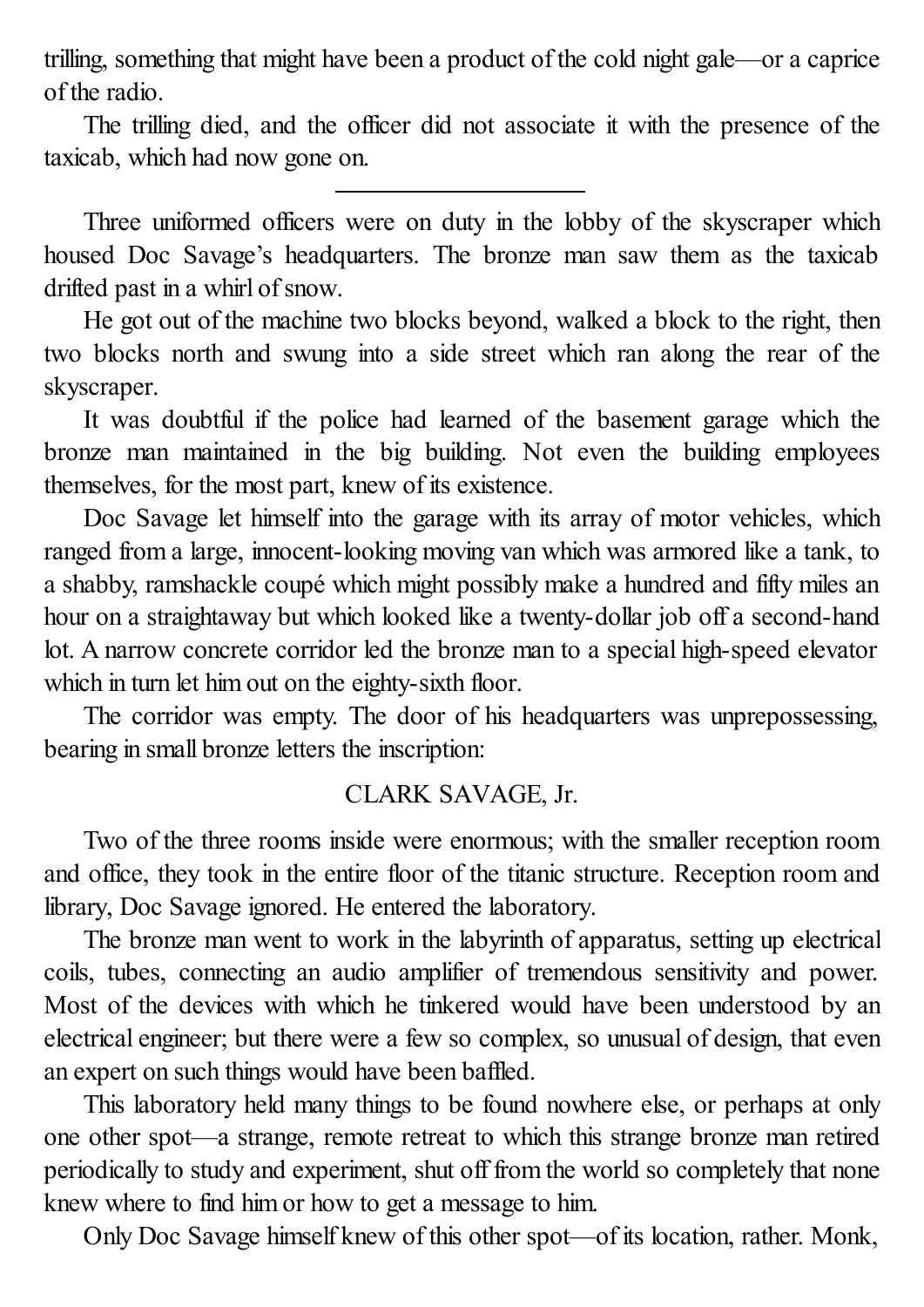Ham and the rest of his aides knew of its existence, knew he called it his Fortress of Solitude. But that was all they knew. The bronze man would simply disappear—for days, weeks, maybe months—and none would know his whereabouts.

Then he would come back as mysteriously as he had gone, and usually with him came some new discovery in the field of electricity, chemistry, surgery, or another of the sciences at which he was skilled.

One thing Monk and the others did agree upon: These protracted periods of concentration, away from every outside influence, were responsible for the bronze man's fabulous knowledge.

Outside the skyscraper laboratory, the wind whooped and howled. Inside, there was frequent noise. Always, these noises possessed a sameness, coming from loudspeakers which Doc Savage had hooked to his apparatus.

The sounds were akin to the crackle, mutter and crash of ordinary radio static.

The minute hand on the chronometer crawled around and around. The bronze man's wrist watch kept with it almost to the second, where it lay after he had removed it and placed it aside to get it out of the magnetic fields of the apparatus with which he was working.

Outside, the wind suddenly stopped dead. Clouds went out of the sky. The sun came up with what seemed like suddenness.

The telephone rang.

Boke's utterly pleasant voice said, "This, I trust, is the estimable Doc Savage?"

The bronze man reached swiftly to a button, pressed it. The bell which that button rang was an imperative order to the telephone operator to trace the call.

But Boke was canny. He spoke with great speed. "Call Renny's apartment," he rapped.

Then he hung up.

A moment later the operator was reporting, "I am very sorry, but there was no time to trace that call."

Doc Savage said nothing, but dialed the number of Renny's apartment.

He got no answer.

The door of Renny's apartment was closed, but a loud voice penetrated through it. The speaker was in a howling rage.

"Of all the low-down, infernal tricks!" the voice squawled. "I'll tear your legs off! I'll feed you that sword cane."

"Quit bellowing, you missing link!" snapped Ham's milder voice. "Try to get loose."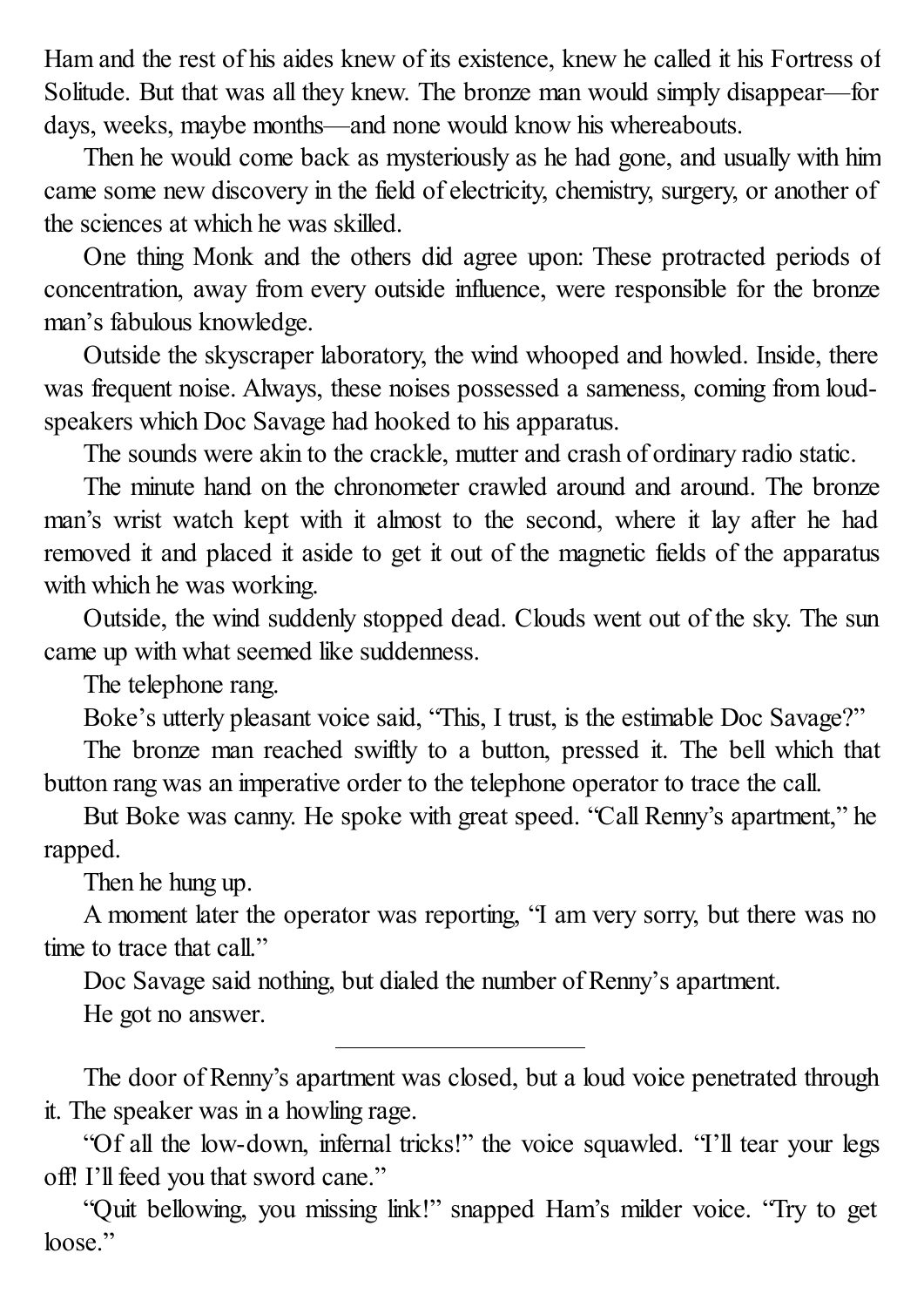"I'll haunt you!" Monk bawled. "I'll get in your hair and take it all out by the roots!"

Ham yelled, "It's too damn bad they didn't take you instead of the hog!"

Basenstein's voice said nervously, "Gentlemen! Gentlemen! Please stop it!"

Doc Savage, his appearance showing no signs of the terrific rapidity with which he had come from his downtown headquarters to the apartment, came in from the corridor and stood looking at the tableau in Renny's modernistic living room.

Monk, Ham and Basenstein were arrayed on the floor, tied with stout manila rope. Not only were their wrists and ankles bound securely, but they were roped together in a chain so that the more they struggled, the tighter their bonds became. It was an expert job of tying.

Doc Savage went to work swiftly, asking no questions. His fingers showed their incredible strength in the speed with which the knots opened.

Ham, freed ahead of Monk, retreated uneasily from the glaring chemist.

"You shyster!" Monk bawled. "You'd better take a running start or they'll be scraping you off the walls!"

Ham, for once looking a bit concerned in front of Monk's rage, began, "Listen, Monk, when I told them how much you thought of Habeas Corpus, I didn't think ——"

Monk's roar drowned him out.

"What happened?" Doc demanded.

"That fashion plate!" Monk glared in Ham's direction. "Half a dozen lugs came charging in. They took us by surprise. Ham told 'em I thought more of Habeas than I did of my right eye. So they took the hog."

The instant Monk's ropes were loosened, he tore them off and heaved erect. His rusty hair bristled. He showed all of his teeth. And he charged Ham purposefully.

Basenstein moaned and covered his eyes in the manner of a man who expects to see murder done.

But Monk never touched Ham. The gorillalike chemist came to a stop. He rocked back on his heels foolishly. Then he grabbed at his head.

"Ouch!" he squawled. "My head!"

A hideous thing was happening to Monk's eyes. They were slowly protruding. He groaned in agony, sank down on the floor and held his head with both hands.

Doc Savage seized Monk, spread him out on the floor. He got smelling salts from a medicine cabinet and hot black coffee which bubbled on the kitchen stove, and administered both to Monk.

The homely chemist sat up after a time, his eyes normal again. He looked about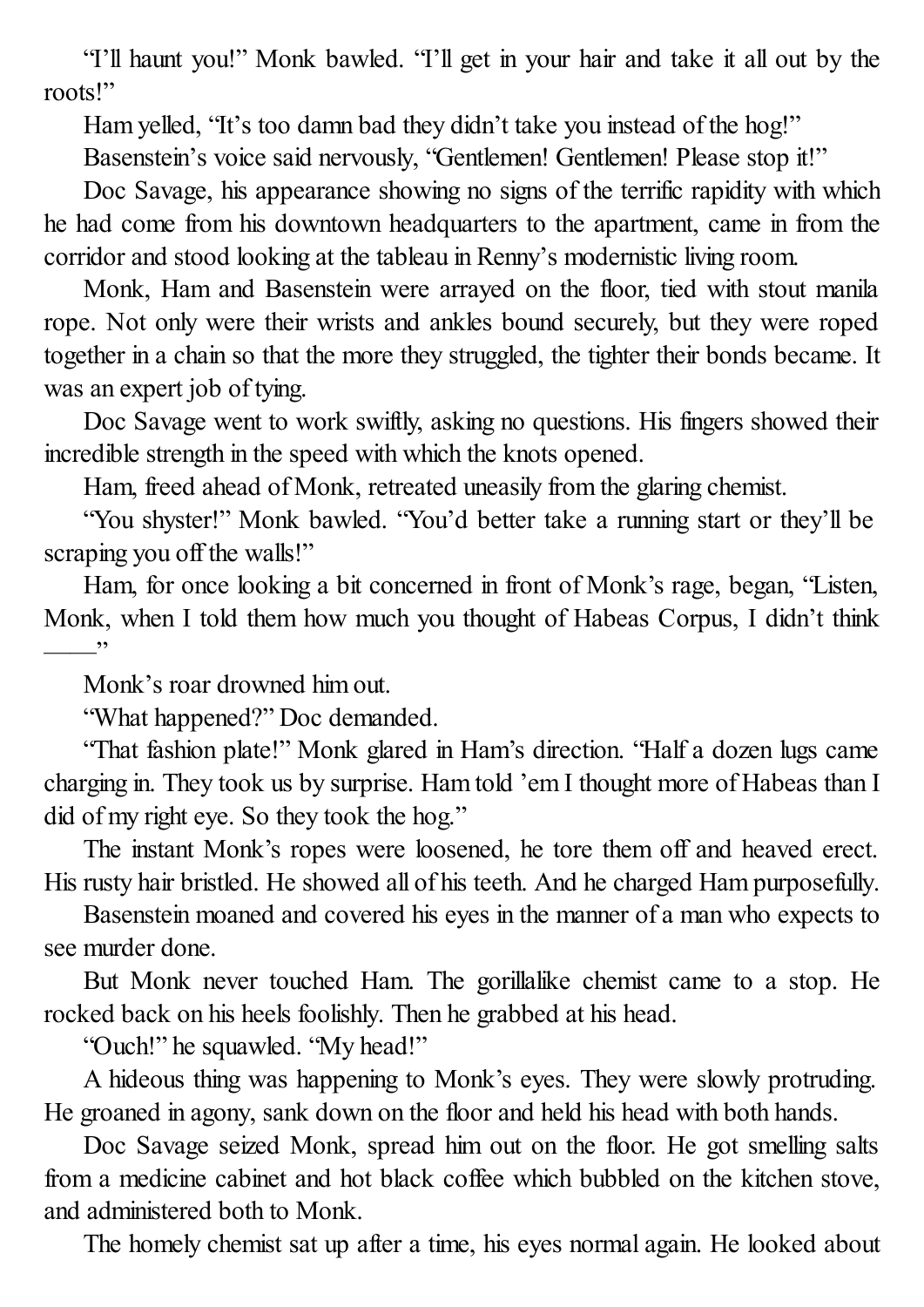foolishly.

"That pop-eyed business!" he exploded. "It got hold of me! Hell! I ain't no crook!"

Ham suddenly threw back his head and screamed. He sank down on the floor, rolled over and over, hands clamped over his chest. After a moment the others, who had been startled, realized he was gripped with paroxysms of laughter.

"I always knew," he gulped, "that the missing link was a crook at heart."

Monk got up suddenly, glaring, fists clenched. Then he looked extremely pained, his eyes seemed about to pop, and he sat down and held his head.

"Damn the luck!" he groaned. "Whenever I think of giving that shyster what he's got coming, I get that goofy feeling."

Ham went off into fresh mirth.

"Where's Pat?" Doc Savage asked.

Ham stopped laughing as if he had been slapped. He seemed to think deeply, to realize how he had been laughing, and he looked slightly sick.

"They took her," he said, and his voice was hoarse, low.

"Who did?" Doc demanded.

"Those men who came in here with guns and tied us up," Ham elaborated. "They were Boke's men."

Basenstein pointed at the table and said, "They left a note for you, Mr. Savage."

Doc went to the table. The note was not in an envelope. He held it up—a plain, white typewritten sheet, folded once.

"It's Renny's paper and they used Renny's typewriter," Ham said grimly. "They wrote it out while they were here, and the typist wore gloves."

Doc Savage read his own name, then went on through the body of the typewritten missive:

We are entertaining your attractive cousin, Pat Savage. She will be kept with your other friend, Renny. The two of them will be released when you have disposed of this mysterious Crime Annihilist.

We could, of course, have taken Monk and Ham. But you will need assistance in finding this Crime Annihilist, so we left them to help you.

BOKE (By an agent)

P.S. The pig goes in the bargain.

Basenstein said, "They were quite cold-blooded and efficient."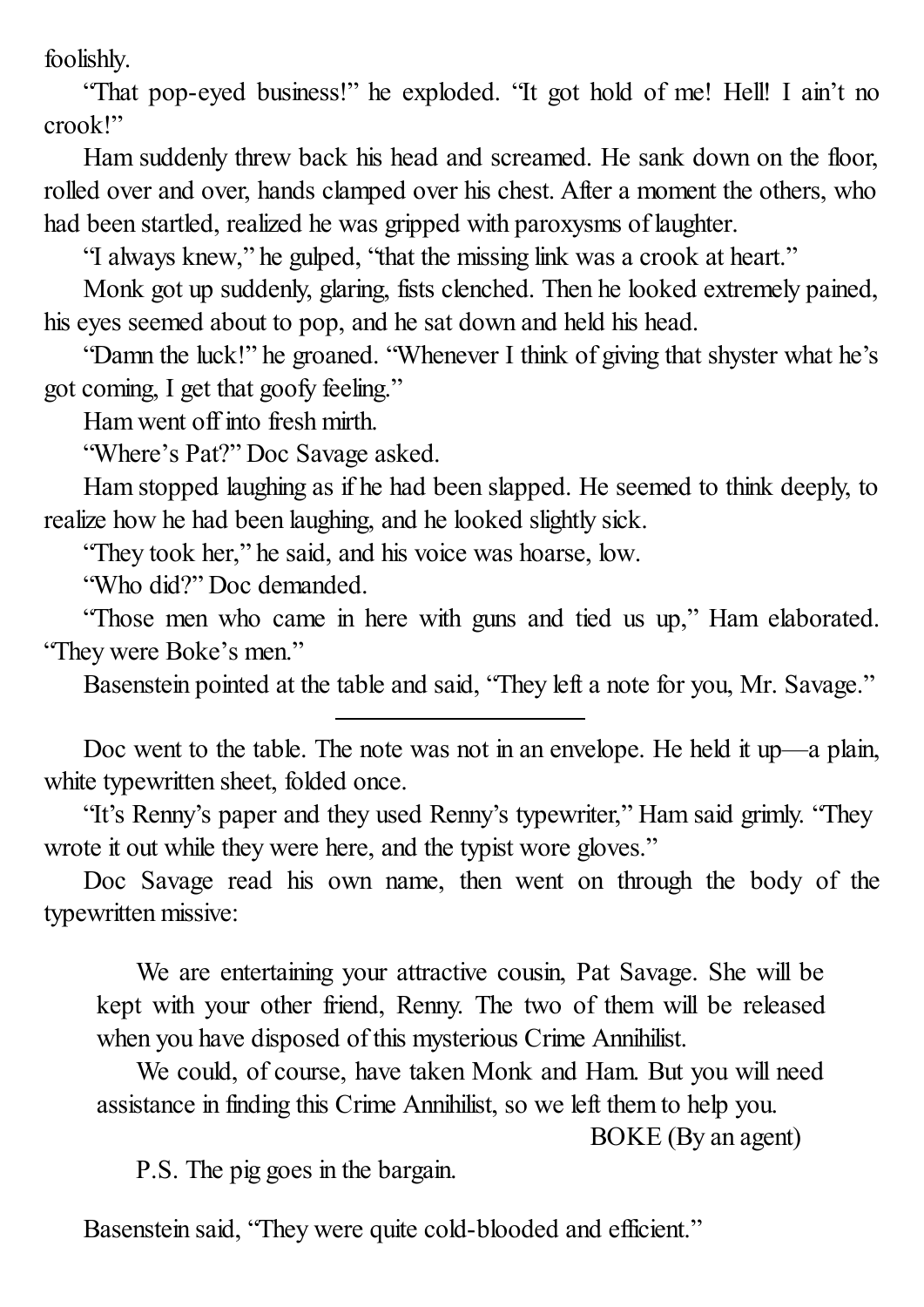"On the contrary," Ham said, "they were scared stiff. They were worried. They fear this Crime Annihilist."

Basenstein murmured, "I thought that——"

"You haven't seen as many crooks as I have," Ham told him. "These babies were worried."

Monk tapped his own chest. "I maintain this Crime Annihilist business is a phony. It affects guys who ain't crooks."

Ham snorted unkindly. "If you're trying to prove that by your own case—the evidence is not convincing."

Doc Savage said, "We are leaving New York City immediately."

Basenstein jumped violently. "But why?"

The bronze man went over and switched on a radio masked in a modernistic cabinet. He did not tune in a station, but set the dials on an empty frequency. The set began to spew and crackle.

"Blazes!" muttered Monk. "Such static!"

"Growing worse by the hour," Doc said quietly.

Ham, comprehending, nearly dropped his sword cane. "You mean that this this static has something to do with the Crime Annihilist?"

The bronze man nodded. "Exactly. The experiments in the laboratory proved it conclusively."

"You say we are leaving the city," Basenstein murmured. "Where are we going."

"That," Doc told him, "will have to remain unknown to you. We will go by plane, and you will be blindfolded."

Basenstein simply spread his hands in baffled agreement.

"We will eat now," Doc said. "It may be some time before we get another chance."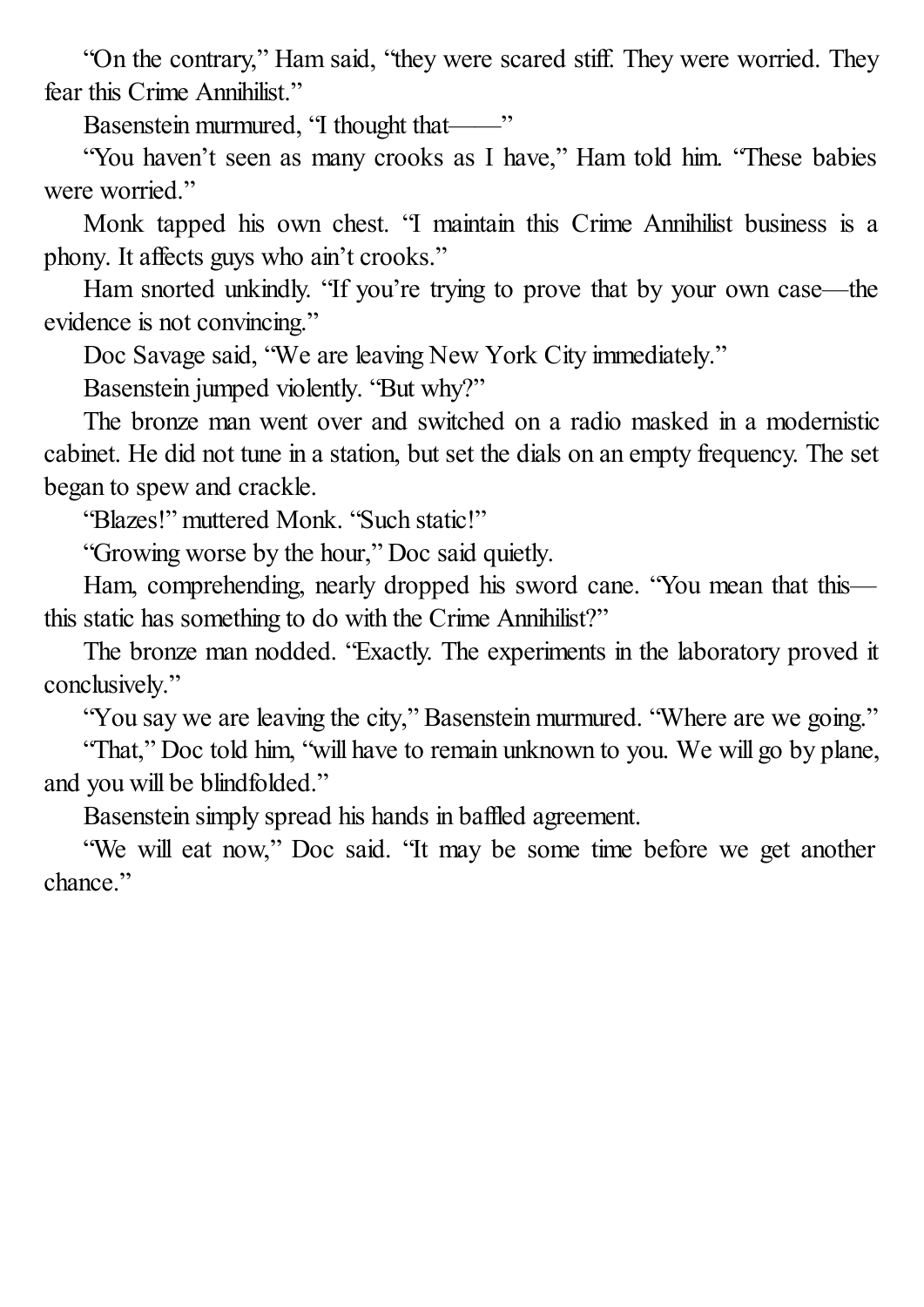## Chapter XIV BOKE DECIDES

Doc Savage, Monk and Ham moved into the kitchenette where Renny, who was a skilled cook as well as a great engineer, kept a store of food which he prepared himself on occasion.

"I am not hungry," Basenstein said miserably, and sat down in a chair.

"You will be when you smell the grub," Monk told him.

Basenstein remained in the front room, looking very downcast. But the moment the other three men were out of sight, he produced his pencil and paper furtively and began to write. He scribbled briefly and in great haste. His efforts to find more silver coins to weight this missive were futile, so with an animated grimace of regret, he contributed his watch to the purpose.

As before, he got the window up silently, took a careful aim and hurled his message. Then he carefully shut the window.

The wind had died completely; in the chill morning calm, the note fell with scarcely a flutter, landing in the street. Basenstein winced as it hit, for the watch had been an expensive one.

A man, bundled to the eyes in topcoat and muffler, ran out into the street, scooped up the note and the wreck that had been the watch, and retreated. He did not glance upward or otherwise behave suspiciously.

The man had been waiting inside an apartment house doorway, but he did not return to that spot. Instead, he walked down the street, not too rapidly, and turned the first corner. He seemed to be searching for a taxicab. There was only one machine parked near by, and he entered it.

"Drive north," he directed.

The hackman put his vehicle into motion, and as he did so, he reached down to a secluded spot under the seat and grasped a small wire which had a ring in the end. He pulled this out and held it several moments.

In the rear of the hack, the passenger was reading the message which Basenstein had thrown from the window of Renny's apartment. He made a clucking sound of surprise as he noted the contents:

Savage has Crime Annihilist secret and is leaving the city for mysterious purpose.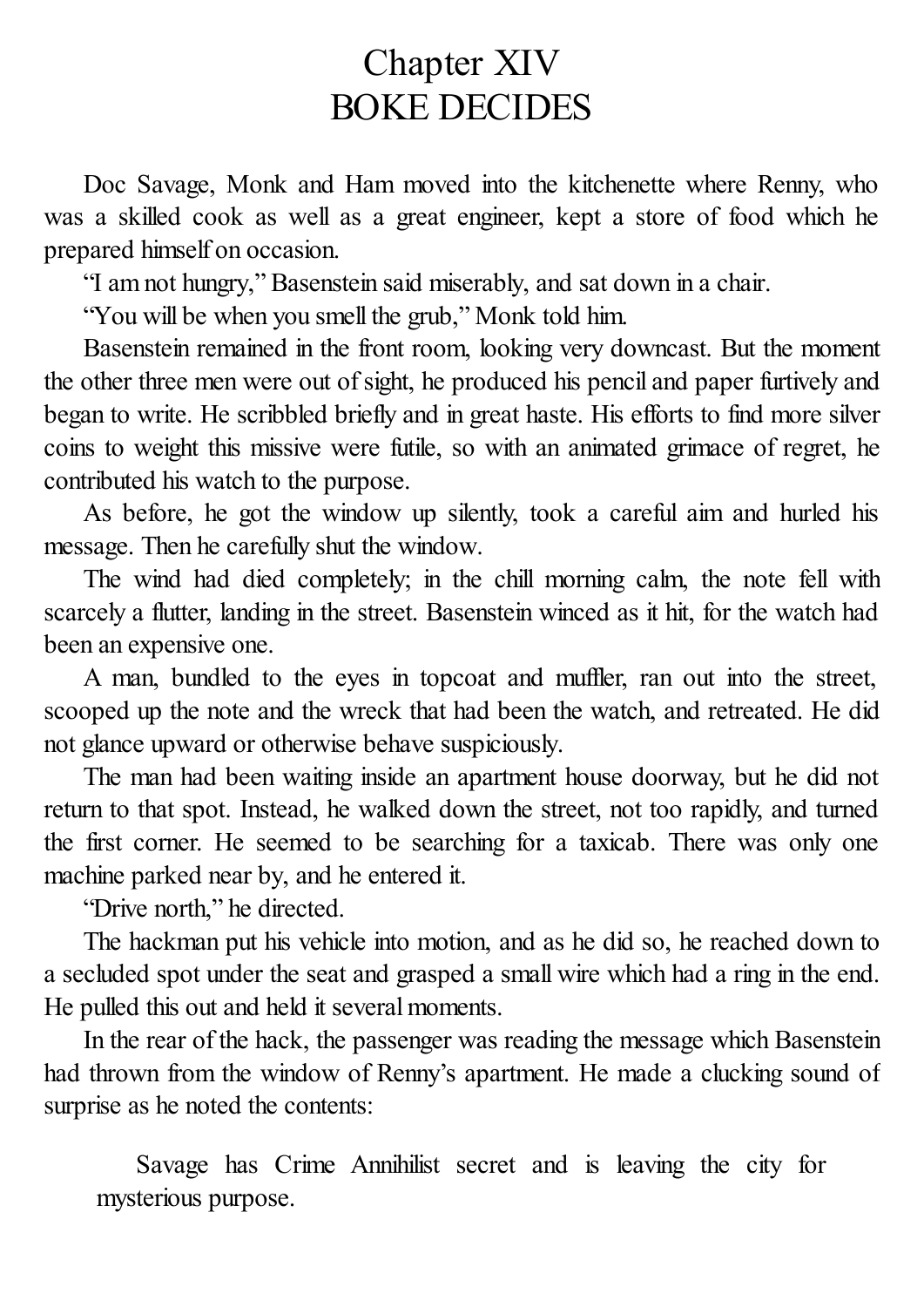The reader absently put a hand over his mouth and coughed. He coughed again, more violently, then seemed to strangle slightly. Suddenly his eyes flew wide and he wrenched at the door handle.

"Lemme out of this damned thing!" he yelled.

The driver grinned wolfishly, but the faintness of the passenger's words showed that the cab body was as nearly soundproof as it could be made. The fare was still wrenching at the door handle, but the door, mysteriously locked, would not open. The passenger's struggles became weaker. He still gagged and coughed and beat his chest.

In a few moments, he sagged down on the floorboards and his spasmodic kicking subsided.

The cab driver turned into a side street, reached around and opened the cab door easily from the outside. He drove for a few moments to let the gas, which had overcome the fare, be swept out by the inrush of fresh air. Then the chauffeur felt under the seat to make certain the gas container trip valve, operated by pulling the concealed wire, was closed.

Stopping the machine, the driver got out. He felt the wrist of the man in the rear. There was a strong pulse.

The driver appropriated the message. Then he hauled the unconscious passenger out, dumped him on the sidewalk, got back behind the wheel and drove off rapidly.

"Something for the boss," said the driver.

The man at the door lifted one thick shoulder toward the upper regions, but said nothing. The driver mounted a narrow stairway. It was dark in the house, the air was warm and smelled of mimosa.

The message carrier came to a door, shoved through, and grinned sourly at the muzzles of several pistols which were trained in his direction.

"What's the idea of not knockin'?" somebody snarled.

"Nuts to you!" said the driver, and went to a door, opened it and admitted himself into the kitchen. There was a dumbwaiter shaft, and he opened the door of this.

The taxi driver turned west, ignored two shivering citizens who tried to flag him down, and crossed Central Park on one of the express lanes which were sunken below the sidewalks, bridle paths and boulevards. He pulled to the curb before a brownstone house in the Fifties, got out and entered a door which was dropped three steps below the sidewalk level. The door was barred heavily on the inside, and a thick-shouldered man stood behind it.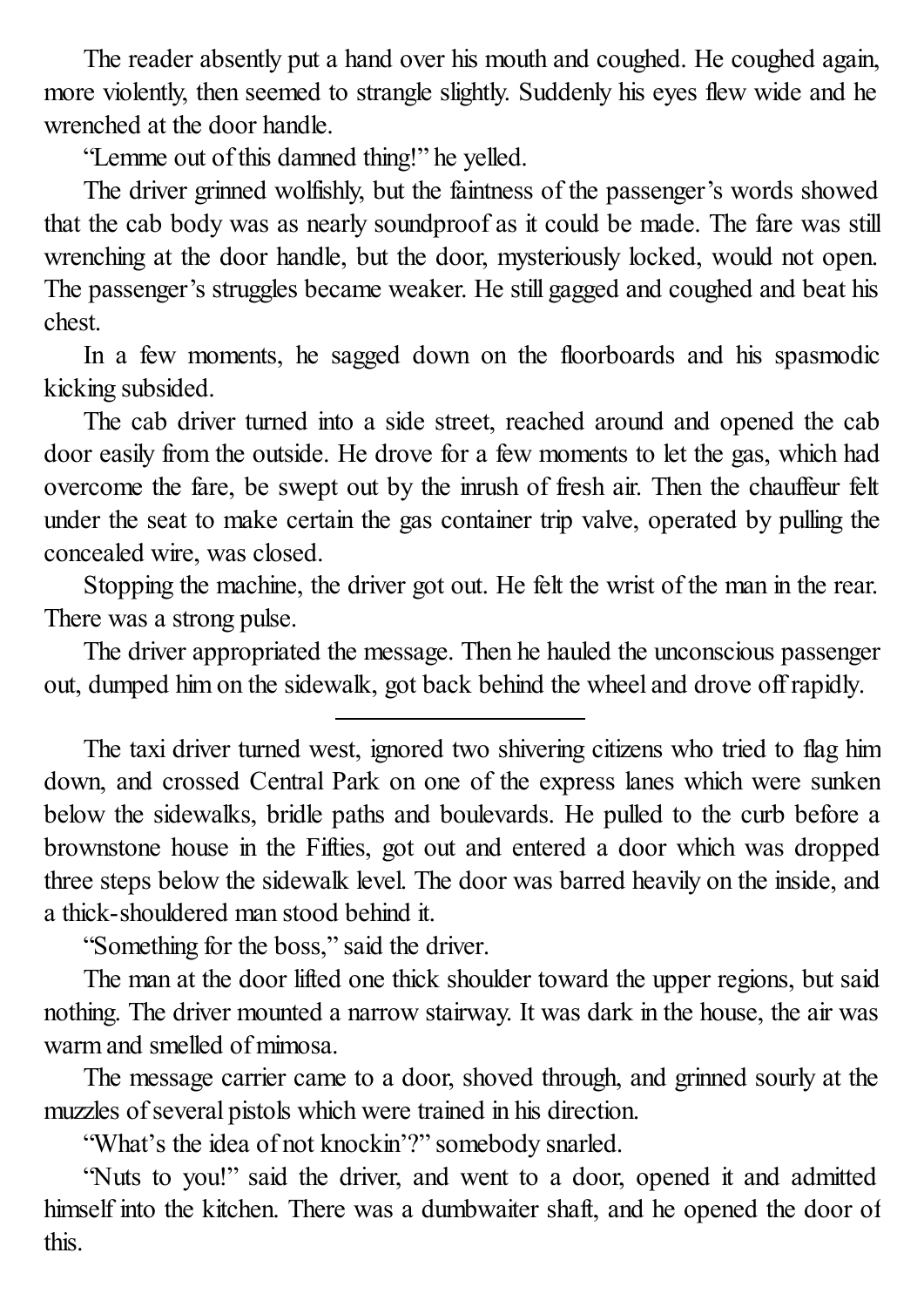"Boke!" he called into the shaft.

It was a brief moment before the utterly pleasant voice of Boke demanded, "Well, what is it?"

"This phony Basenstein threw a note out of Doc Savage's window," said the driver. "I glommed onto it."

"Send it up," Boke requested.

Complying with the order, the driver reached into the shaft, grasped the ropes and ran the dumbwaiter down. He weighted the note in place, using a heavy pistol cartridge for the purpose, and ran the platform back up. Then he listened. A moment later, he grinned.

Up above, wherever he lurked, the mysterious Boke was cursing heartily, and there was little laughter in his voice.

"What fools we are!" Boke swore expressively. "The whole thing is perfectly clear!"

"You mean you know who the Crime Annihilist is?" the driver demanded.

"Of course!" said Boke.

"Who is he?"

"This note you just delivered gave it away," said Boke. "See if you cannot figure it out. In the meantime, wait down there. Tell the doorman that we shall have callers shortly. He is to admit them when they give the password, 'Desperate Measures.' I"

"What are these guys gonna be?"

"Do not worry about that," said Boke. "You will be able to recognize most of them"

That terminated the conversation, and the driver left the dumbwaiter shaft.

At the top of the shaft, the room from which Boke had spoken was dark, the curtains being drawn tightly, and additional heavy draperies spread out to shut off every vestige of outside light. The figure of Boke himself was completely lost in the black void.

The door of the room was opened and Boke stepped out. He crossed a hallway and entered a room in which Patricia Savage, Renny and Janko Sultman were bound and gagged. The pig, Habeas Corpus, was tethered in a corner by a chain.

Renny eyed Boke intently. The big-fisted engineer was seeking to pick out details about the man's appearance which would later serve to identify him. He was seeing as much of Boke as he had ever seen.

For Boke wore a long topcoat—a grotesquely long topcoat which was like a robe and covered even his shoes. Above that, a muffler was tied. Colored glasses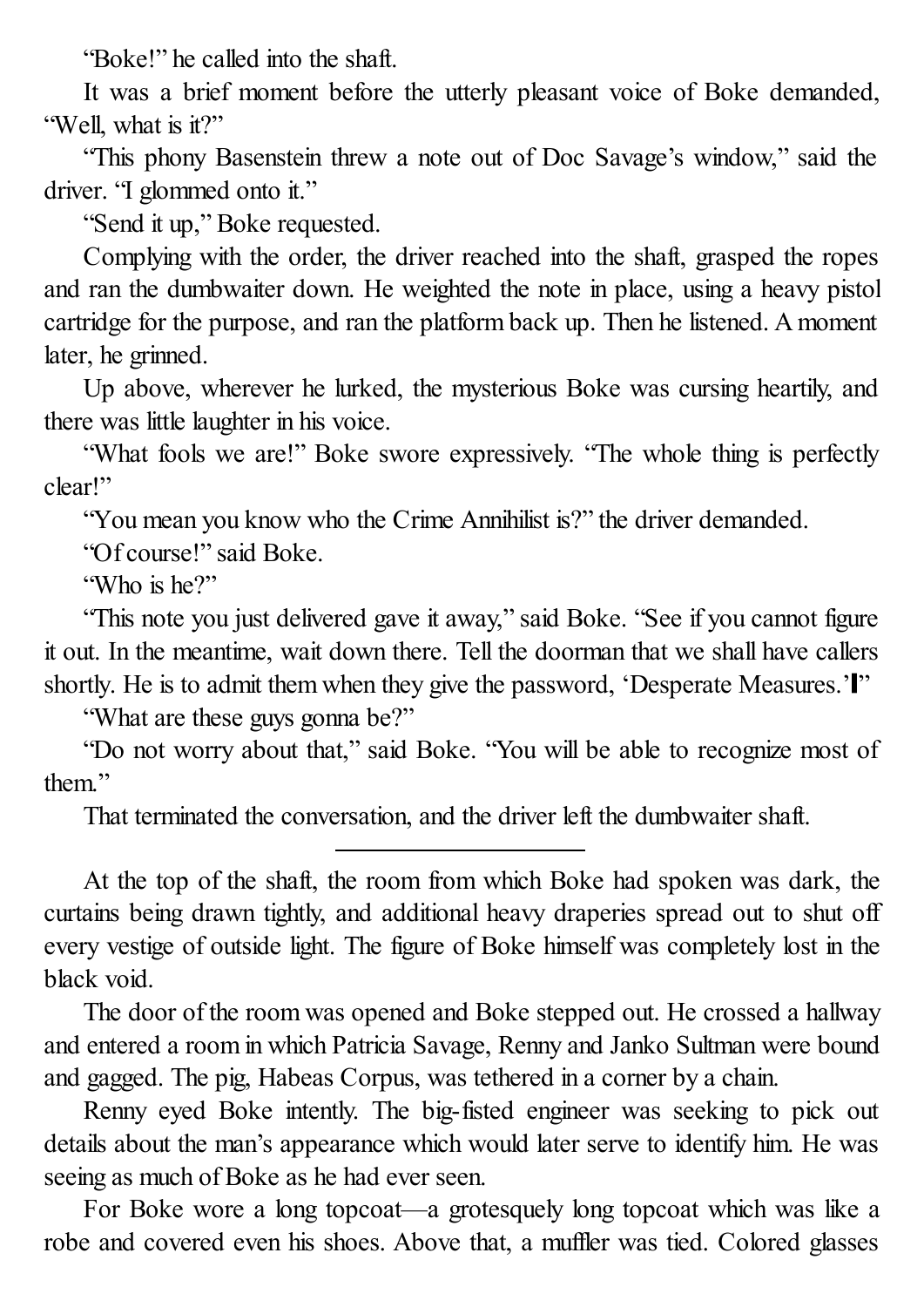and a hat so huge that it sat down over Boke's ears topped off the disguise.

Boke presented a ridiculous figure. He was a laughable apparition. But the disguise was effective.

He stood over Janko Sultman and looked at the latter's upstanding, frizzled hair. Sultman's small mustache was pulled out of shape by the gag which distended his jaws.

"You are a clever rascal," Boke stated reluctantly, and laughter and pleasantness was once more in his voice. "Even if you did try to double-cross me."

Janko Sultman made inarticulate sounds around his gag.

"I hired you to investigate this 'college' which Doc Savage maintains in upstate New York," Boke continued. "The way you did it shows you are clever. I need clever men now. Therefore, I think I shall give you another chance."

Sultman croaked more vehemently at this.

Boke bent down, untied Sultman and removed the gag, then straightened swiftly and stepped back, hands buried in the topcoat pockets, where bulges indicated the presence of guns.

"Come," Boke directed. "We will have a conference downstairs."

Pat and Renny glared as Boke and Sultman left the room.

Sultman stumbled as he moved, for he was stiff from being tied. It was some moments before he spoke.

"What about Lizzie?" he demanded.

"Lizzie?" Boke laughed dryly, hollowly. "During the night, Lizzie passed away with his eyes protruding."

"You mean he's dead?" Sultman gulped.

"Exactly!" Boke agreed. "He was a victim of the Crime Annihilist."

Sultman was introduced into the presence of the men in the room downstairs. These looked him over so viciously that Sultman, frightened, slunk into a corner, seated himself and said absolutely nothing.

Boke now retired to another room. Taking up a telephone, he proceeded to make numerous calls. At all times he used a disguised voice. The name of Boke did not seem unknown to the individuals he called, and when the pleasant voice requested their presence, at a conference aimed at their own good, most of them agreed. A few, though, did refuse suspiciously. But Boke seemed to think his average was very good.

Outside, the city streets were beginning to fill, although the hour was unnaturally early. It was especially notable that many of the pedestrians carried traveling bags,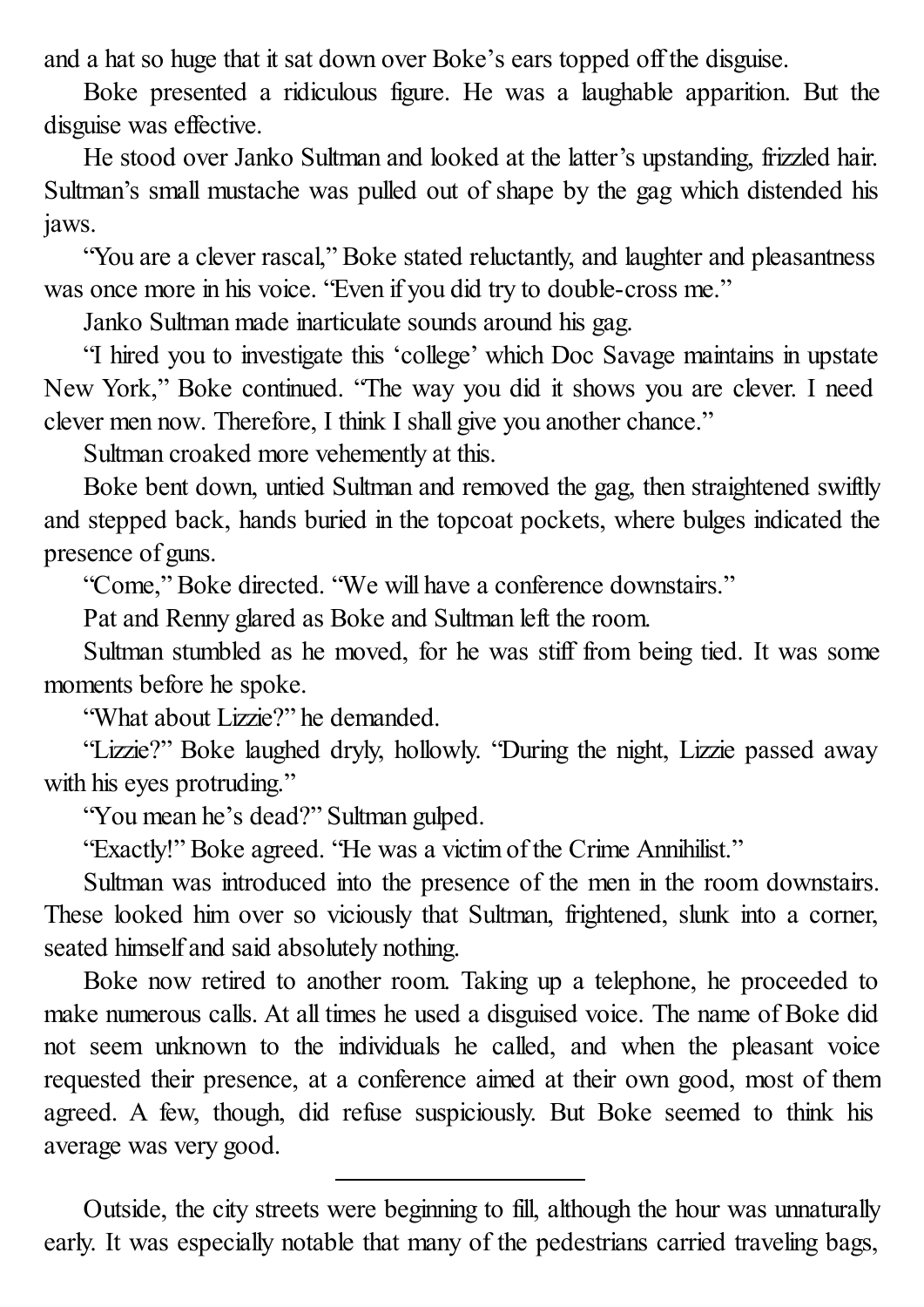and were headed in the direction of railway stations.

Fear was on almost every face. Women were nervous, and here and there, one was hysterical. The people bought newspapers, read them and became grim and pale. More than one individual started for his office, got as far as the nearest newsstand, bought a paper, then read it and went back and packed his baggage.

The headlines were unbelievable. The story was the most fantastic within the memory of many.

Almost fifty persons had died in New York City during the previous night. The eyes of all had protruded.

Baffled physicians were now advocating that the city be evacuated, for nowhere else in America was any one dying with his eyes popping.

Boards of health in near-by cities, it was reported, were holding hasty sessions to decide if it would not be best to quarantine New Yorkers, in order that the popeyed malady might not spread.

A specialist had arrived from Chicago, and was as mystified as anybody as to the cause of the deaths.

An astronomer who was something of a publicity hound had declared he believed mysterious atomic streams were being shot to the earth from outer space, and were causing the strange deaths. His statements were given quite a play and his picture was prominent. He based his declaration on the unusual amount of static every one was hearing on their radios.

Indeed, the static was now so bad that the police radio cars were helpless to receive calls. Radio engineers were investigating the phenomenon, and most of them attributed it to the storm and to spots on the sun. The only fault with this theory was that the astronomical observers insisted there had been no unusual number of sun spots.

At mid-morning came the supreme surprise.

Extra editions brought the report.

*All of the pop-eyed death victims were criminals!*

John Henry Cowlton, the Park Avenue playboy who had been the first victim, had been discovered to be a clever society jewel thief with many robberies and at least one murder on his record.

Everett Buckett, the Wall Street wolf who was the second victim, was a leader in an enormous stock-swindling gang, and at least two persons they had swindled had been murdered to shut their mouths.

And so it went down the list. The police were now madly at work investigating records of the dead, and in most cases they were finding plenty to show that the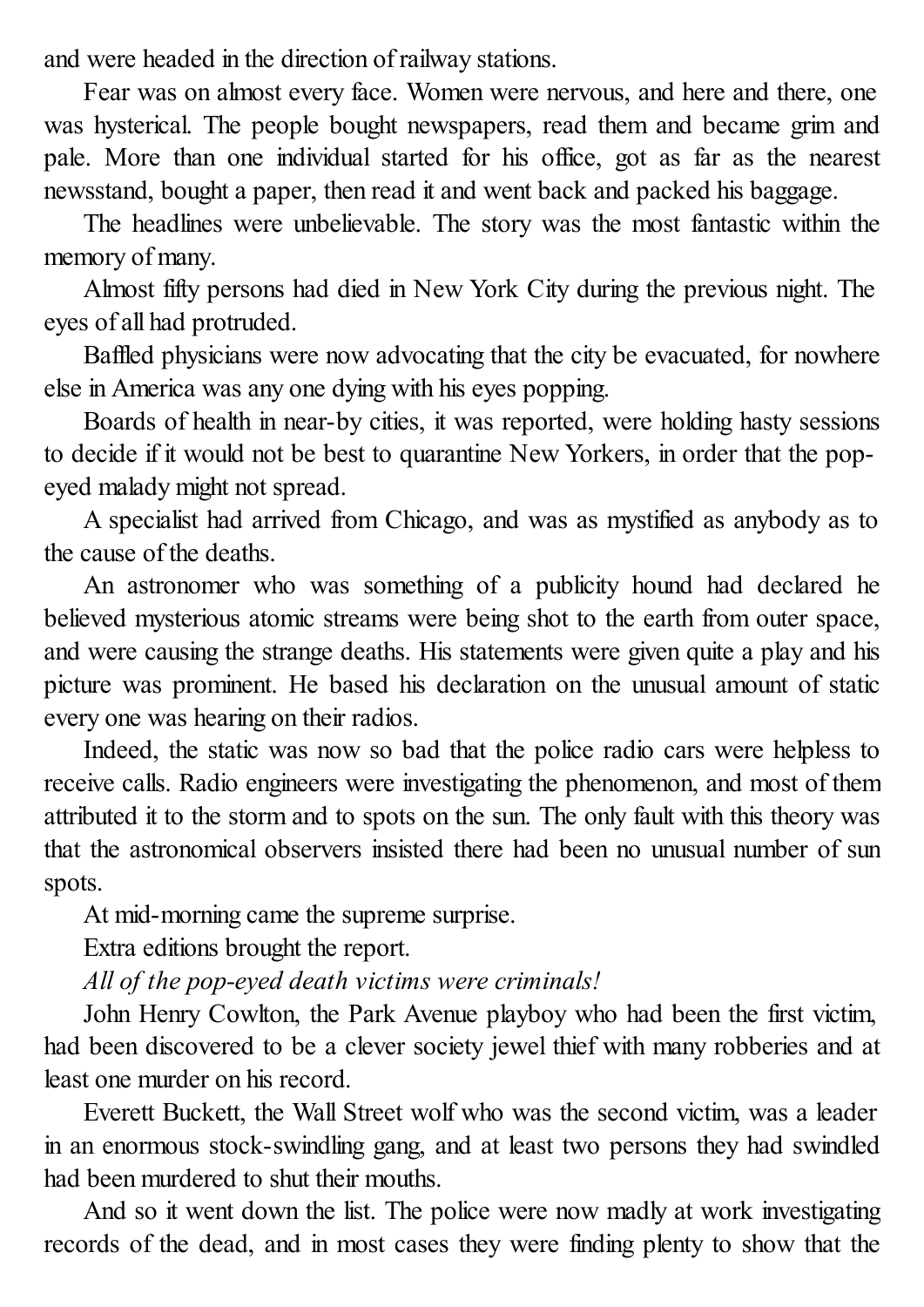corpse, in life, had been far from honest. Individuals who had been supposedly possessors of lily-white characters were being found to have been crooks. There were exceptions, but the police freely intimated they expected to find these were crooks, too.

Strangely enough, this did not quiet the citizens of New York. If anything, the horror increased. Not all of the dead crooks were persons who had committed heinous crimes. One man had been beating his wife when he fell dead with his eyes sticking out.

The newspapers became wilder, if possible. They freely predicted that something had happened to the world, starting in New York City, and that every dishonest man was going to die, no matter how small his offense against society.

It was surprising how many people began to remember little slips. It was surprising the frantic efforts they took to remedy them, too. The mission down on the Bowery reported an increase in converts. Unusual numbers of persons were observed entering churches.

Police stations began to receive nervous visitors who wished to confess crimes, thinking that might help. These first comers were usually petty offenders.

Then some great brain down at police headquarters got an idea. He promptly gave out an interview saying he was sure that these crooks who confessed their crimes were safe from the pop-eyed death.

The newspapers printed that, and the cops sat back to reap a heavy harvest of scared crooks.

Long before noon, however, the first of a series of sinister visitors arrived at the house now occupied by the mysterious Boke and his gang. This individual arrived in a large car, driven by a chauffeur, and his machine was preceded and followed by two other cars, in each of which rode four grim-looking bodyguards.

The escort cars parked up the street while the man in the limousine alighted and entered the house.

The doorman goggled at the visitor, recognizing him as one of the most famous barons of the "alky" racket during Prohibition days. The big shot was now the king of the policy racket and considered to be many times a millionaire.

The czar of crime looked scared.

Shortly afterward, more visitors arrived. Without exception, they were gang leaders. They were not only crooks and killers, these men, they were gentry who had attained a point where they hired lesser thugs to do their dirty work. They were the overlords of crime.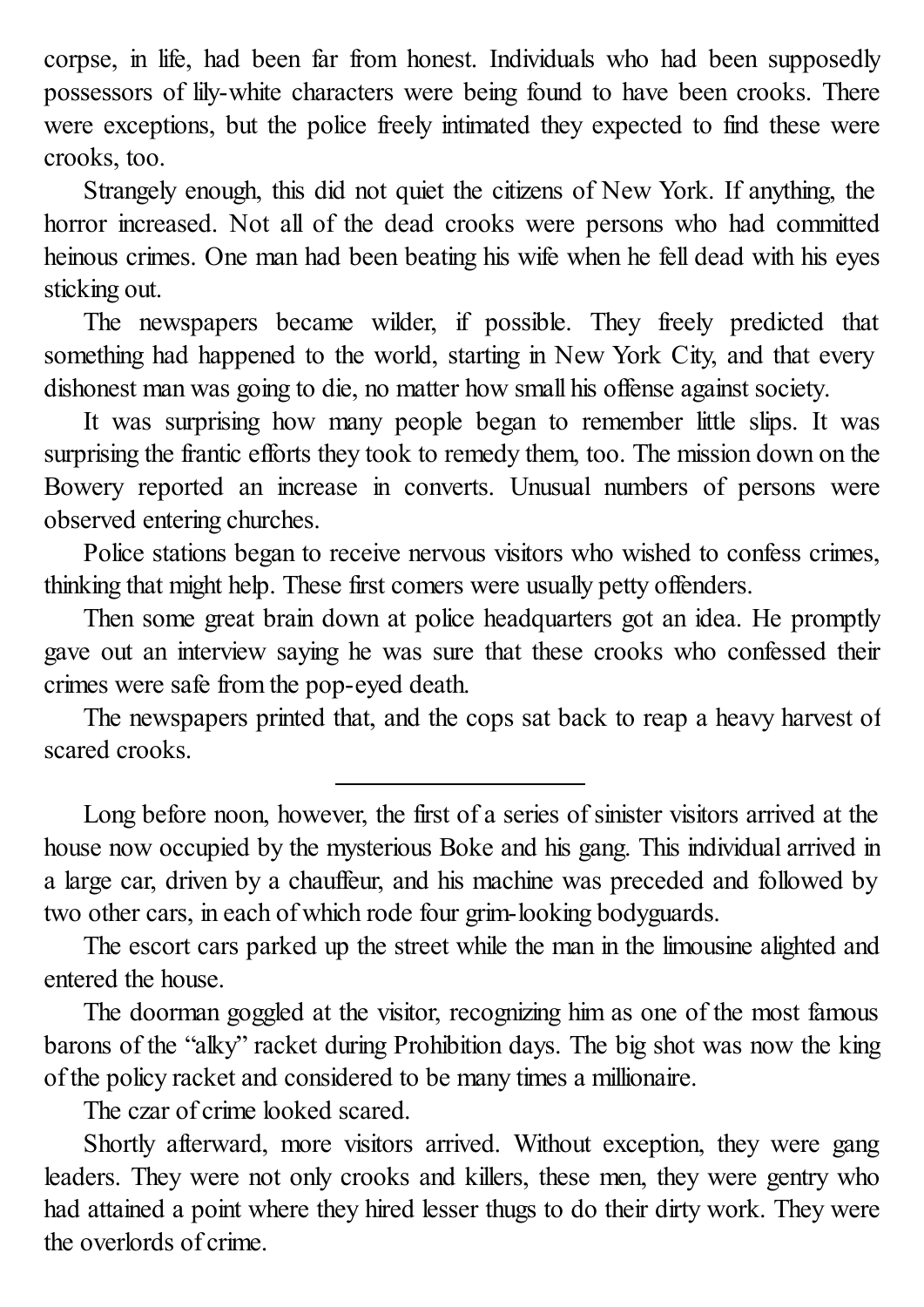It was a choice collection which finally gathered in the upstairs room. Fully threefourths of the organized crime in New York City and environs was represented.

Boke appeared. He still wore his comedy character disguise of long overcoat and muffler and colored spectacles.

Some one growled at Boke that he was among friends and he'd better get out of his disguise if he knew what was good for him, but Boke told the speaker to go to hell, then began making a speech. So pleasant was Boke's voice that every one was held spellbound.

Boke recited the names of some of the victims of the past night's holocaust, names which were very well known to most of those present. Mention of the bankers, however, brought forth scowls, for these professional crooks considered their operations amateur competition.

"You will notice, gentlemen, that all of the unfortunate victims are men outside the law," said Boke.

"Nix!" said a fat crook. "The law ain't got a thing on me, but I had one of them spells anyhow. I damn near croaked."

Boke said patiently, "What I meant was that every one who has died was, to put it bluntly, a criminal. If you want to use nicer words, call them unsocial individuals."

"Something's poppin' off the damn crooks," said one fellow bluntly. "So what?"

"I think it is time we did something about it," Boke announced. "Otherwise we are all likely to die. Just how many of you men have had queer feelings in your heads during the night."

Considering that some of the crooks, out of pride, and maybe from force of habit, lied about it, it was evident that a large number of them had experienced seizures, or had men in their gangs who had had the spells.

Boke stated, "I want you to work with me and take my orders. An individual known as the Crime Annihilist is causing these deaths. He is out to rid the world of criminals. I am probably the only living man who knows who the Crime Annihilist is."

Boke said all of that very rapidly, so no one could get in an objection before it was all out. Then he gave them time to think it over. Some of these big shots had gained their positions by shooting all competitors, and had brains which worked very slowly. So Boke gave them plenty of time.

Then Boke passed the note around:

Savage has Crime Annihilist secret and is leaving the city for mysterious purpose.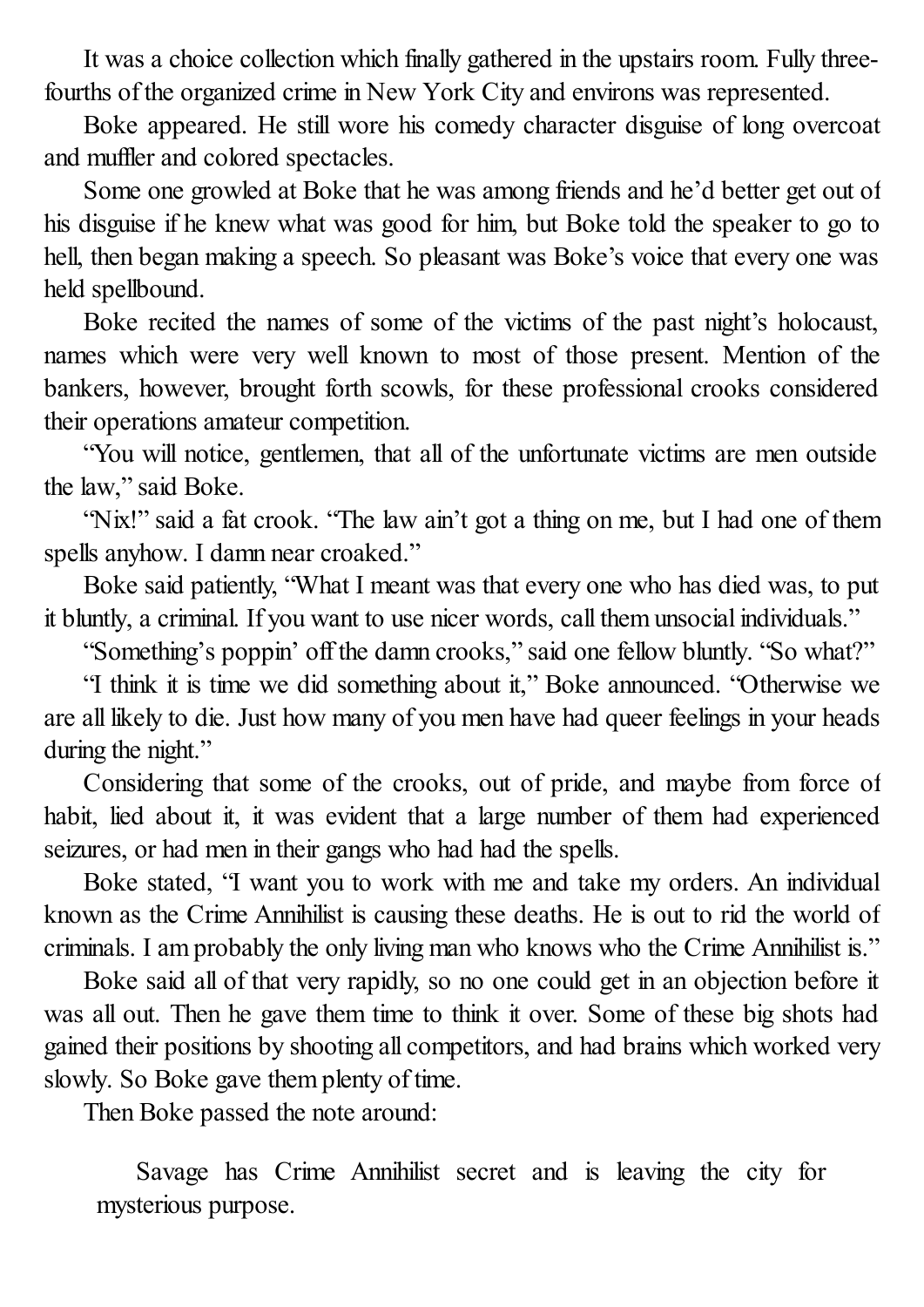"That came from a very reliable source," said Boke.

The filched message came back to Boke; he then read it aloud, slowly and distinctly. Every one present had pretended to read the missive, but Boke knew that some of the big shots could not read a word, and he did not want to embarrass anybody.

"Doc Savage!" a poultry racketeer chief snarled. "I've been afraid of that guy for years, thinkin' he might get on my trail. But I never thought he'd pull anything like this!"

"It's Savage," another snapped emphatically. "The bronze guy is a mental wizard. He can do anything. He's thought up some way of wipin' out criminals wholesale"

Another man groaned, "Boys, let's all catch a steamer for Europe until this blows over."

"And give up my sweet pickin's!" jeered the man beside him. "Not much!"

"But supposing the Crime Annihilist is not Doc Savage?" said another man.

"Everything points to Savage as the Crime Annihilist," Boke told them. "At first, I suspected a man named Sidney Lorrey, but he—ah, went insane and killed himself by blowing up his laboratory on a barge."

"I read about that fire in the paper," said a voice.

"I have captured two of Doc Savage's very close friends," Boke said pleasantly. "One is his cousin, Patricia Savage. The other is the engineer, Renny. I have told Doc Savage to produce the Crime Annihilist, or the two prisoners will be killed."

The assembled masterminds of crime looked at Boke with a new interest.

"For the love of little dogs," one muttered. "You went up against that bronze guy and got away with it?"

"I did," Boke stated with some pride. "Furthermore, I have kept several jumps ahead of him"

"What do you advise doing?" a voice queried.

"Keep close track of Doc Savage," Boke announced. "Then lead the bronze man into a trap, using my two prisoners as bait."

An evil-faced man in the back of the room yelled, "And then let me have 'im! I'll take care of 'im!" He drew a big automatic, waved it dramatically.

The gun arm gesticulated more and more violently, then the bloodthirsty man's other arm joined in waving, and he began to stagger around and make gargling noises. This persisted for some moments, while the others stared in horror. The victim fell down on the floor, kicked violently, rolled over on his back and became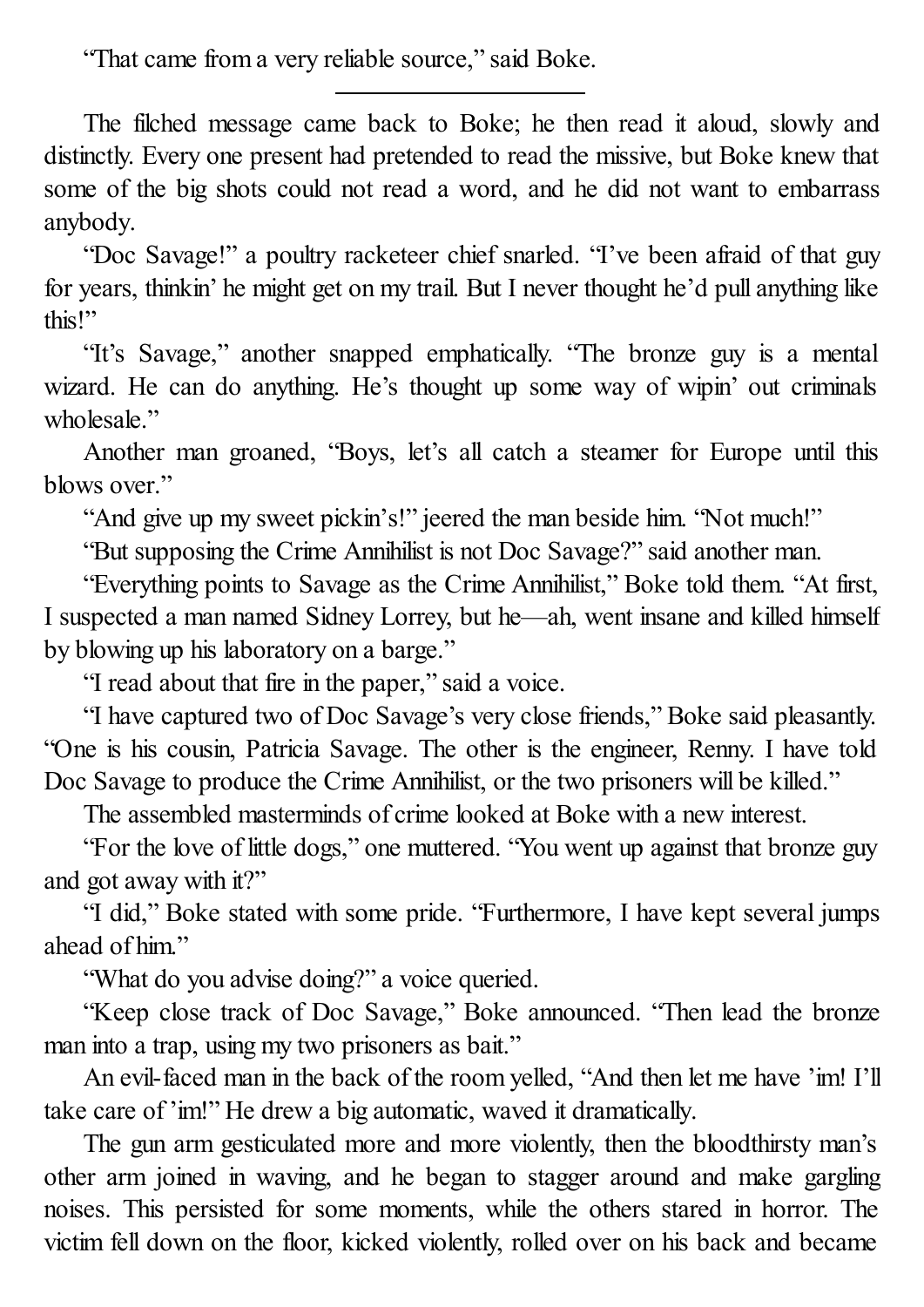#### quiet.

His eyes were almost out of their sockets.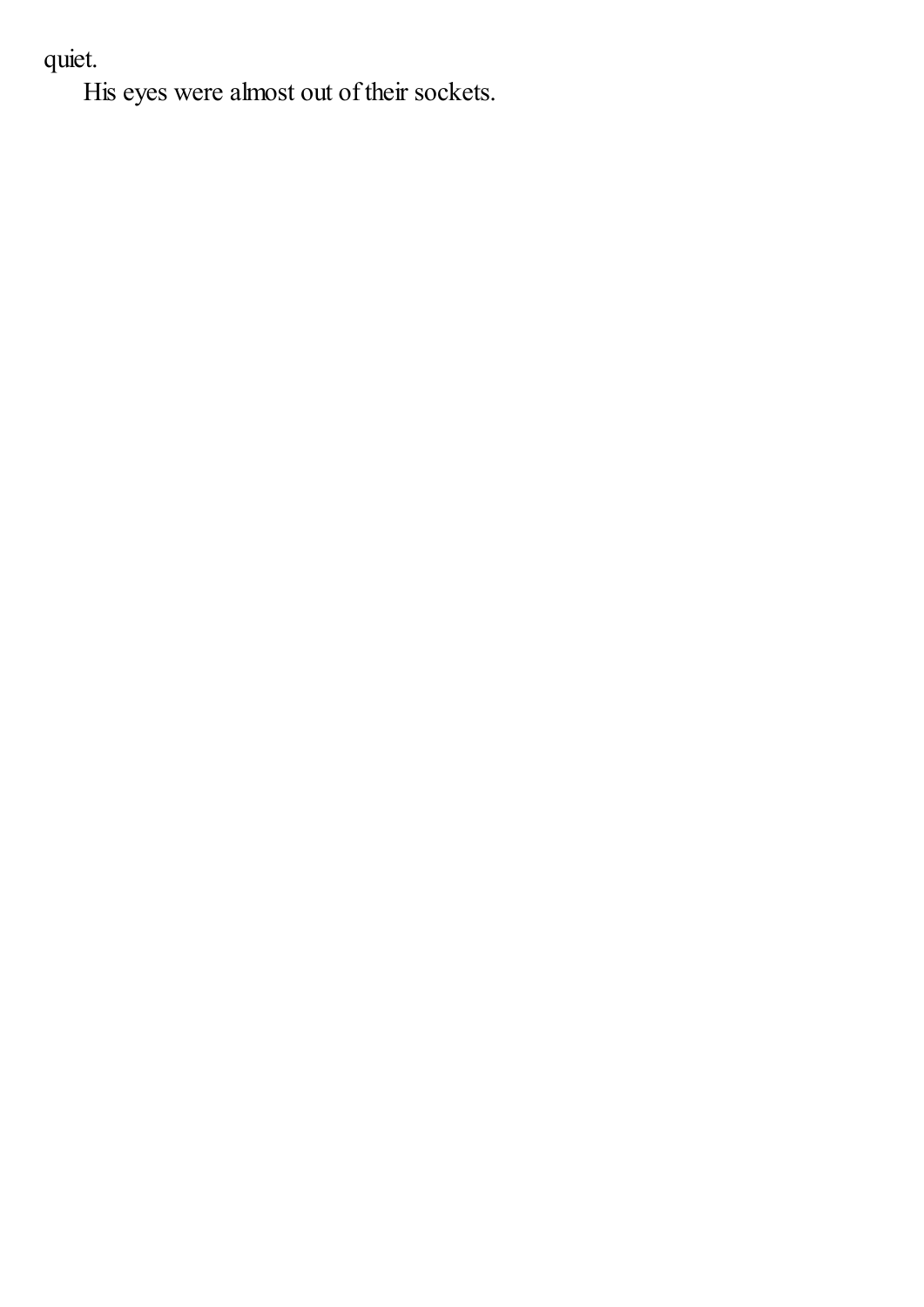# Chapter XV **UPSTATE**

Doctor Mortimer Basenstein at the precise instant that the gang leader died in Boke's presence, was feeling desperately in his coat pocket for the book of blank papers on which he had been writing his notes. Basenstein was worried. He had laid his coat aside for a moment while he shaved, and the book of blanks had disappeared.

Basenstein walked nervously around the living room, looking behind modernistic divans and under chairs, but without locating his vanished property.

He went to a door and peered through, then stood there for a moment, fascinated.

Doc Savage was taking his exercises. Rather, he was just completing them.

Monk sat on a bed, and after a casual glance at Basenstein when he first appeared, continued to watch Doc and perspire. Monk always perspired when he watched Doc work out. Such was the power of suggestion provoked by the bronze man's strenuous routine.

For nearly two hours the bronze man had been working out, going through a ritual to which he had adhered with daily regularity since childhood. He had already finished the muscle-building part of the exercises, which were similar to the ordinary physical culture movements, although more strenuous.

A portable case contained other and more unusual appurtenances to the exercise routine. These consisted of a device which emitted sound waves above and below the audible range, careful use of which had, in the course of years, given the bronze man an almost super-sensitive hearing.

There was a collection of phials holding various odors, and the bronze man identified these repeatedly to make more delicate his sense of smell. He read pages of Braille printing, the system of upraised dots designed for the blind, to sharpen his sense of touch. And there were other devices, more complex, which he had designed himself.

The bronze man's giant frame showed little evidence of fatigue, although he had not slept during the night.

Basenstein went back and continued his hunt for his notebook, but with no greater luck than before. A few moments later, Doc Savage entered the room and strolled casually toward the window.

He bent suddenly, moved a corner of a small rug, then straightened. He held the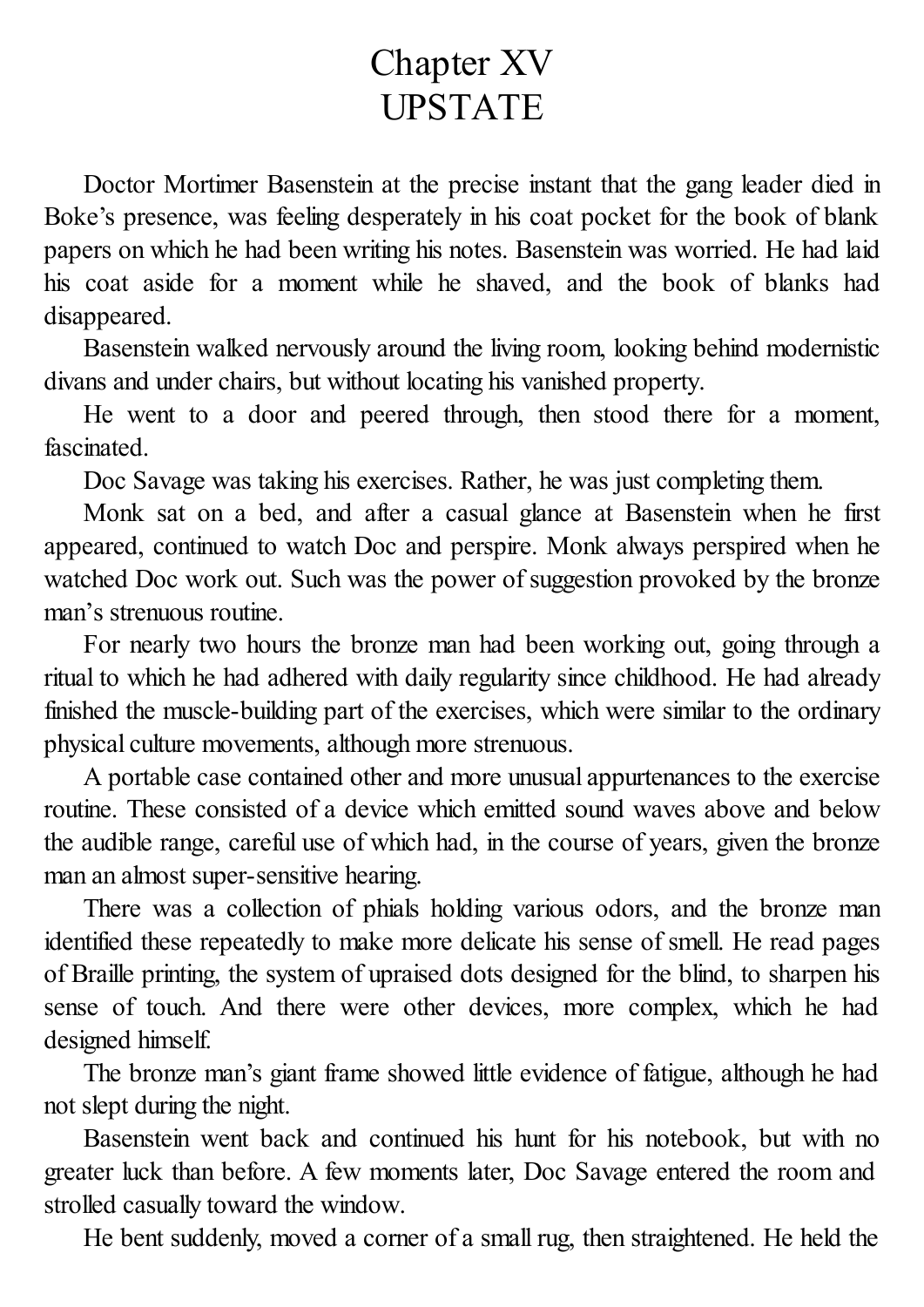missing book of blank sheets.

"This yours?" he asked Basenstein.

Basenstein made a pretense of feeling of his pocket, then smiled. "Why, yes, I believe it is. It must have dropped out of my pocket."

Basenstein took the pad of blanks and masked a relieved sigh as he pocketed them. There had been nothing written on them, so no harm was done. But he needed those blanks for future secret messages.

A bit later, Doc Savage joined Monk in the bedroom. Ham was not present in the apartment.

"He smell a rat?" Monk asked softly.

"No," Doc replied. "I believe he thought he actually had dropped the book of blanks."

Monk now slipped from a pocket the uppermost sheet which had lately adhered to Basenstein's pad of blank paper.

The sheet had been treated in a manner familiar to police experts—by the use of chemicals. As a result, the tracings of messages which had been written atop it were discernible as faint lines. Fortunately, they had not been written one exactly atop the other, so it was not difficult to read them.

The first stated:

Doc Savage got orders to find Crime Annihilist on pain of having Renny killed.

The second was the missive which had eventually found its way under the eyes of the mysterious Boke.

"This Basenstein is a phony," Monk growled. "He's a spy."

"Obviously," Doc agreed.

Monk got up. "I'm gonna bump 'im around a little and start him talking."

"Wait," Doc said. "We will let him play along with us."

The homely Monk squinted at the bronze man. "You don't very often have an idea that sounds as nutty as that."

Unperturbed, Doc said, "We may find use for this Basenstein."

The telephone rang. It was Ham.

"All set," he advised.

Two hours later, Doc Savage was maneuvering a tri-motored speed plane through the bumpy air over the mountainous upstate section of New York. The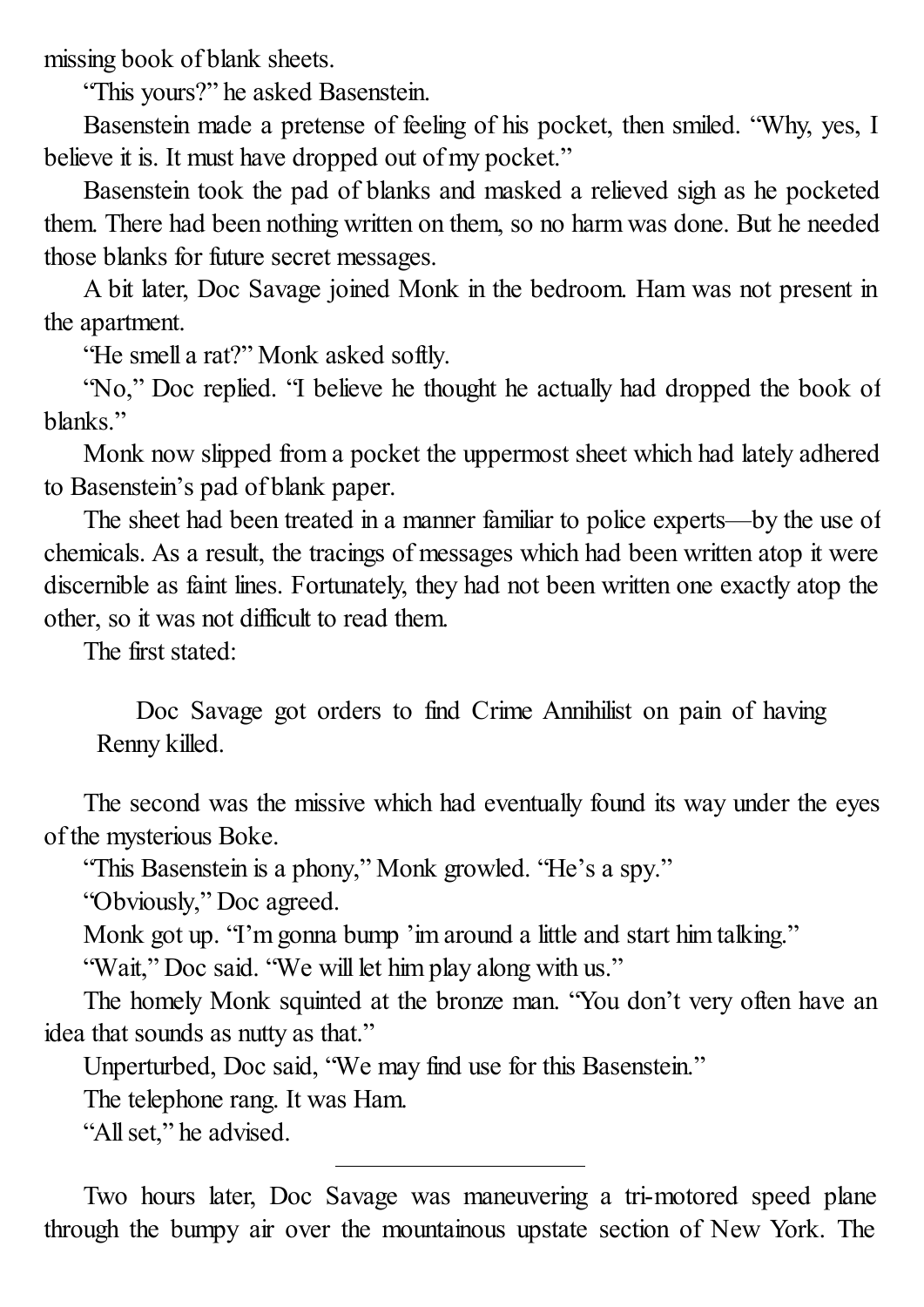clouds were low and thick, and the air surprisingly warm, for a sudden thaw—warm winds out of the south—had followed the storm.

Snow still remained on the hilltops, but it was melting rapidly and sheets of water covered the bottoms of draws, the small meadows; streams were writhing torrents of muddy water.

Ham occupied the cockpit with the bronze man. Ham looked very unlike his usual self, his face being darker and his hair possessing a reddish color. This was part of the disguise Ham had donned in order to assemble equipment without being molested by the police. The job had fallen on Ham because he possessed a physical appearance less striking than that of Doc Savage or the gorillalike Monk.

Monk came forward, leaned close and growled, "That mug Basenstein is at it again."

"What now?" Doc asked.

"He's writing notes," Monk advised. "Whenever we pass over a town, he drops one out."

"I had noticed that," Doc admitted.

Monk blinked his small eyes. "Well, ain't we gonna do anything about it? This guy will get to thinking he's good after while."

"Let him alone," Doc said. "He may prove very useful."

Grumbling under his breath, Monk retreated to the rear of the cabin.

Ham asked curiously, "When did you first get wise to this Basenstein?"

"When he joined us at Sidney Lorrey's barge laboratory," Doc replied.

"Good night!" Ham exploded. "How?"

"Remember that I looked around the vicinity of the barge when we came near it?" Doc asked.

"Yes." Ham nodded. "And you found Basenstein skulking."

"I also found several men waiting in the background," Doc said. "They were wondering if Basenstein would succeed in deceiving us."

Ham exploded. "And you let Boke think his agent, this Basenstein, had taken us in from the first! What was the——"

Monk yelled, "Thar she blows!"

The terrain below had become wilder, more rugged. A single road, a trail, barely discernible in the murky afternoon light, progressed through the timber, following creeks and tiny valleys for the most part. The road ended at a massive metal gate.

From the gate, a high, stout wire fence ran in a circle which enclosed many acres. This fence, woven, surmounted with barbed strands, was fully fifteen feet high.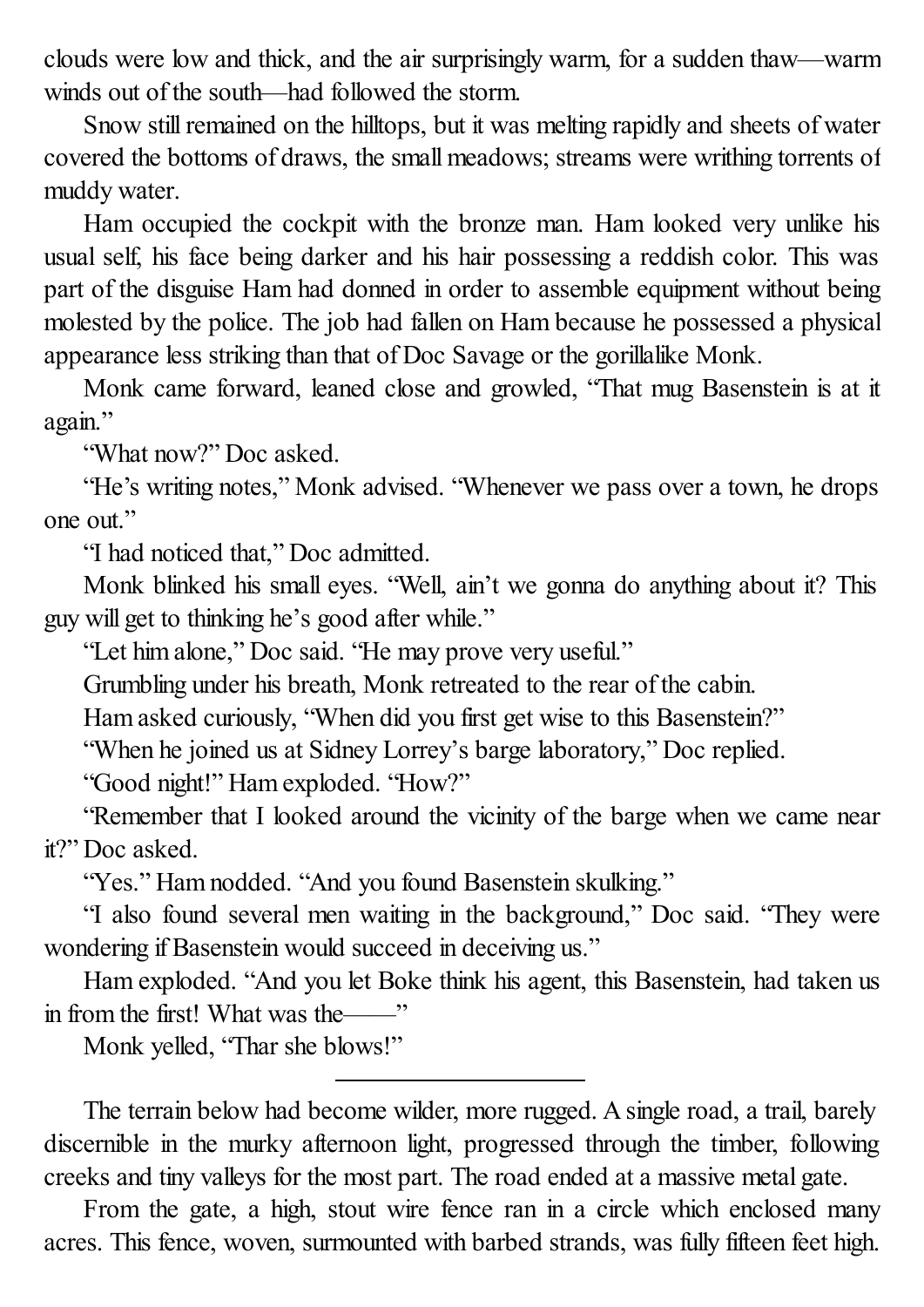From the air, it looked as if the fence enclosed only a small lake and a log building which might have been a hunting lodge. On one side of the lake, shoving its bald mass up to a considerable prominence, was a hill which seemed to be of solid, gray stone.

There was nothing else inside the fence—just the lodge, the lake and the bleak stone hill.

But back from the gate, perhaps a mile, surmounting a hill of its own, was a small, unpretentious cabin.

Doc Savage studied that cabin at great length through the binoculars.

Then he sent the plane down over the fenced enclosure and circled the lodge near the gate.

A man came out of the lodge, which was situated near the gate. He wore rough woods garments and might have been a caretaker. He looked up at the plane.

Doc Savage turned the controls over to Monk, leaned from the cabin window and made semaphore signals with his arms.

Below, the man on the ground laid himself flat on his back so that his own semaphored reply might be more distinguishable. His arms jerked to various angles.

Ham, going back in the plane cabin, chose the moment of the signaling to stumble and fall headlong onto Basenstein, with the result that their passenger, if he could read the semaphore signals, missed out on them.

Doc Savage drew back and said, "Everything is quiet."

Then he resumed the controls and sent the plane away from the strange enclosure, strange because there was no good reason why any one should want to fence off so thoroughly a piece of ground in this wilderness.

The plane was an amphibian, and the bronze man cracked the landing wheels up so that the floats were clear for a descent on water.

"Blazes!" Monk whispered. "Aren't we gonna land at the 'college'?"

"And give the secret away to Basenstein?" Doc countered.

"We could pitch him overboard," Monk suggested hopefully.

"No," Doc replied. "Basenstein is serving a very useful purpose. He may save us a great deal of trouble."

Monk sighed. "Blasted if I get this."

The plane swept over another small lake. Doc tilted the craft down, pinched the throttles and changed the propeller pitch. Wing flaps made automatic adjustment for their decreased speed. They settled on the lake surface without undue commotion or shock.

The water was murky with mud, and when Doc cut the three motors, they could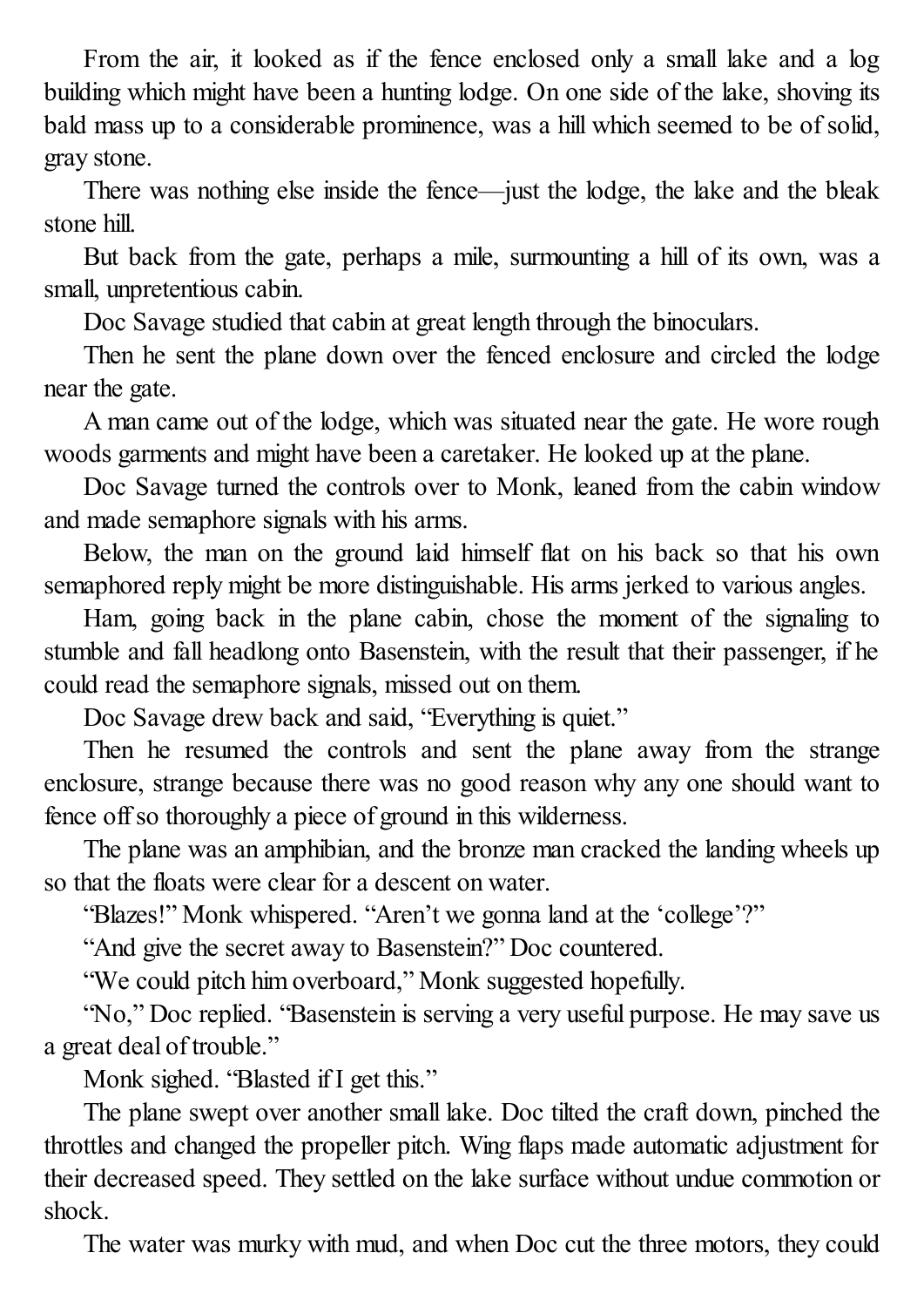hear the gurgle and roar of freshets emptying into the lake. There was still snow under the larger trees, but it was fast melting. The ground was all but covered with a film of water. Even the air seemed saturated.

"A swell time for camping out," Monk complained.

"Stay in the plane," Doc advised. "It will be more comfortable."

But Monk and Ham both spilled out in the shallow water and waded ashore with the bronze man, leaving Basenstein behind in the plane.

"Listen, Doc," Monk said hopefully. "How about giving us the lowdown?"

"Yes," Ham put in. "Just what is behind this seemingly pointless trip up here?"

"The Crime Annihilist and his work," the bronze man said slowly. "Unless my guess is wrong, we willfind the whole solution near here."

Then the bronze man moved away, seemingly without haste, and stepped behind a clump of small evergreens. Monk and Ham waited for him to reappear, became suddenly suspicious, and ran to the thicket.

The bronze man was gone.

"Dang it!" Monk complained, and endeavored to follow Doc's trail. He lost it within a few yards.

"You might as well give it up, you hairy mistake," Ham advised. "Doc suspects some one, but has no proof; so he will not express an opinion."

They stood there, snapping at each other quarrelsomely. It occurred to neither to glance back toward the plane, which was at the moment shut off from their view by brush.

In the plane cabin, Basenstein was furtively busy. The big aircraft was fitted with radio transmitting-and-receiving apparatus, and Basenstein was crouched before the instrument panel. The set was a strange one, and he showed by the facility with which he got it in operation that he was not unfamiliar with radio apparatus.

He raised the wavelength adjustment slightly, then cut the microphone into circuit and spoke rapidly.

"Basenstein reporting," he repeated over and over. "Basenstein reporting."

"Report," directed a voice over the receiver.

"Doc Savage landed plane on lake," Basenstein stated into the transmitter, then gave a surprisingly accurate description of the lake's whereabouts.

"Excellent!" said the operator of the other radio. "Any further information on who the Crime Annihilist is?"

Basenstein hesitated. "I have been thinking," he said at last. "Doc Savage is acting very strangely about this affair. I think his own men are puzzled. It may be that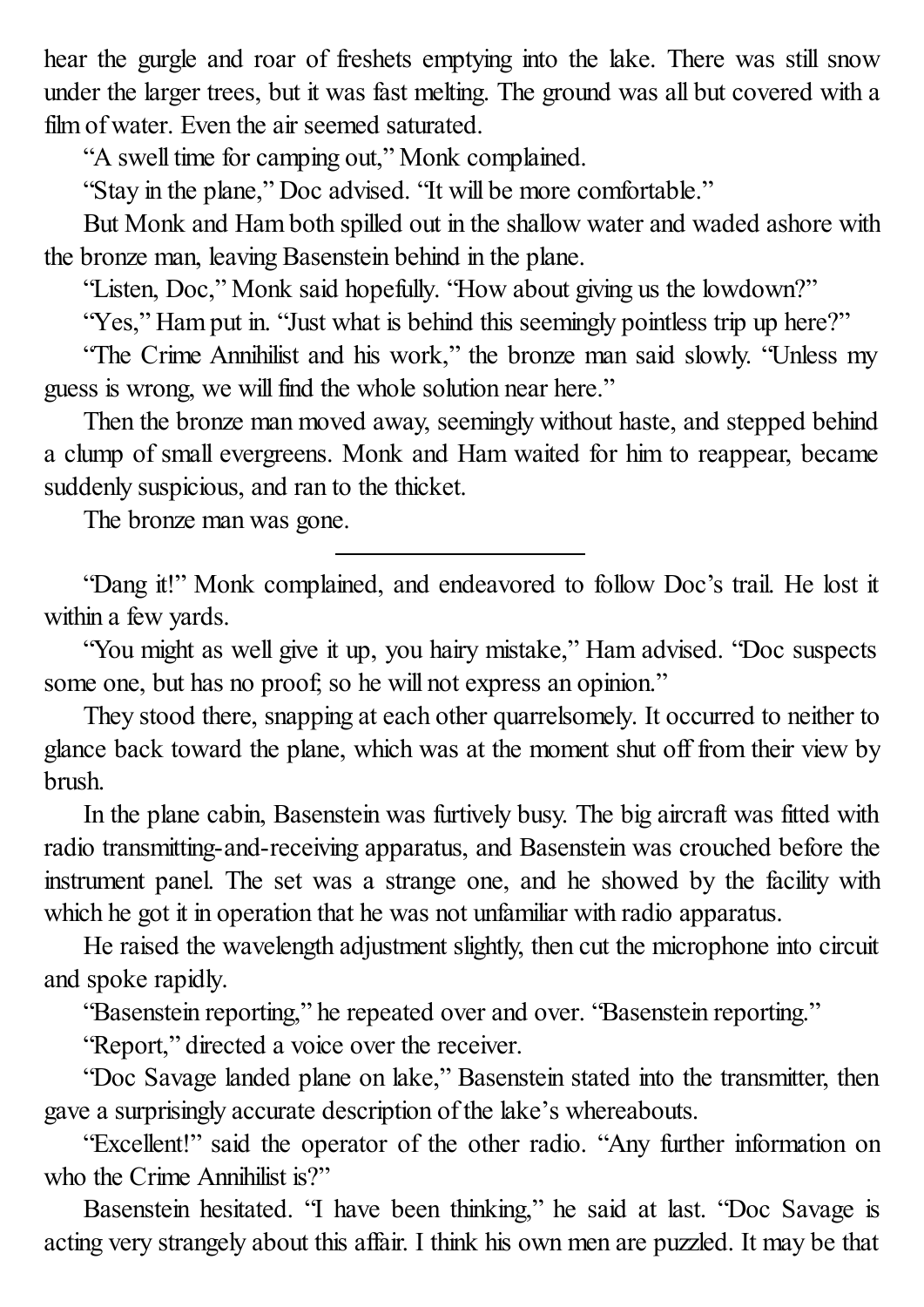Doc Savage is actually the Crime Annihilist."

"I think that myself," said the distant one.

Basenstein declared, "It is dangerous for me to talk;" then he severed the radio connection.

He carefully returned the dials to the setting at which he had found them, and lifted his head to see if he had been observed. He could see no one. He thrust his head out of the cabin, and could hear Ham and Monk squabbling.

Monk and Ham, as they inevitably did when together for long, had gotten around to personalities and the matter of Habeas Corpus.

"You hairy freak!" Ham snapped. "That hog has been a pain to me from the beginning, and I hereby state that what has happened to him does not worry me at  $all$ "

Monk glared. He opened and shut his hairy hands.

"Maybe it doesn't now," he growled. "But it's going to later. Because if anything has happened to that hog, I'm gonna work out on that neck of yours!"

"Any time you're ready!" Ham invited, and flourished his sword cane meaningly.

Monk scowled and picked up a convenient limb. The bough was as thick as his arm, but the homely chemist handled it as a schoolmaster would a switch. He started for Ham purposefully.

Then he pulled up, dropped the limb, looked dazed, and grasped his head. His eyes popped the merest trifle.

"Blazes!" he gulped and sat down heavily. "*Ow-w-w!* My head!"

Ham said, "I should cut your throat and put you out of your misery," and smiled widely.

Monk glowered, tried to get up, then relaxed, grimacing as a fresh burst of pain seized him.

"What ails you?" Ham asked cheerfully.

"That Crime Annihilist funny feeling in my head, damn you!" Monk grated.

"You get it every time you try to jump me, don't you?" Ham asked hopefully.

"Yes, blast you," Monk admitted.

Ham's large orator's mouth stretched in a smile that threatened his ears. He leaned on his sword cane and began to speak in a gentle, unhurried tone.

There were many things which Ham had long wanted to tell Monk, but had not dared. Monk, with his apish strength, could whip half a dozen like Ham, and the dapper lawyer knew it. The knowledge had tied his tongue.

But now he unburdened himself. He went far back in the niches of his memory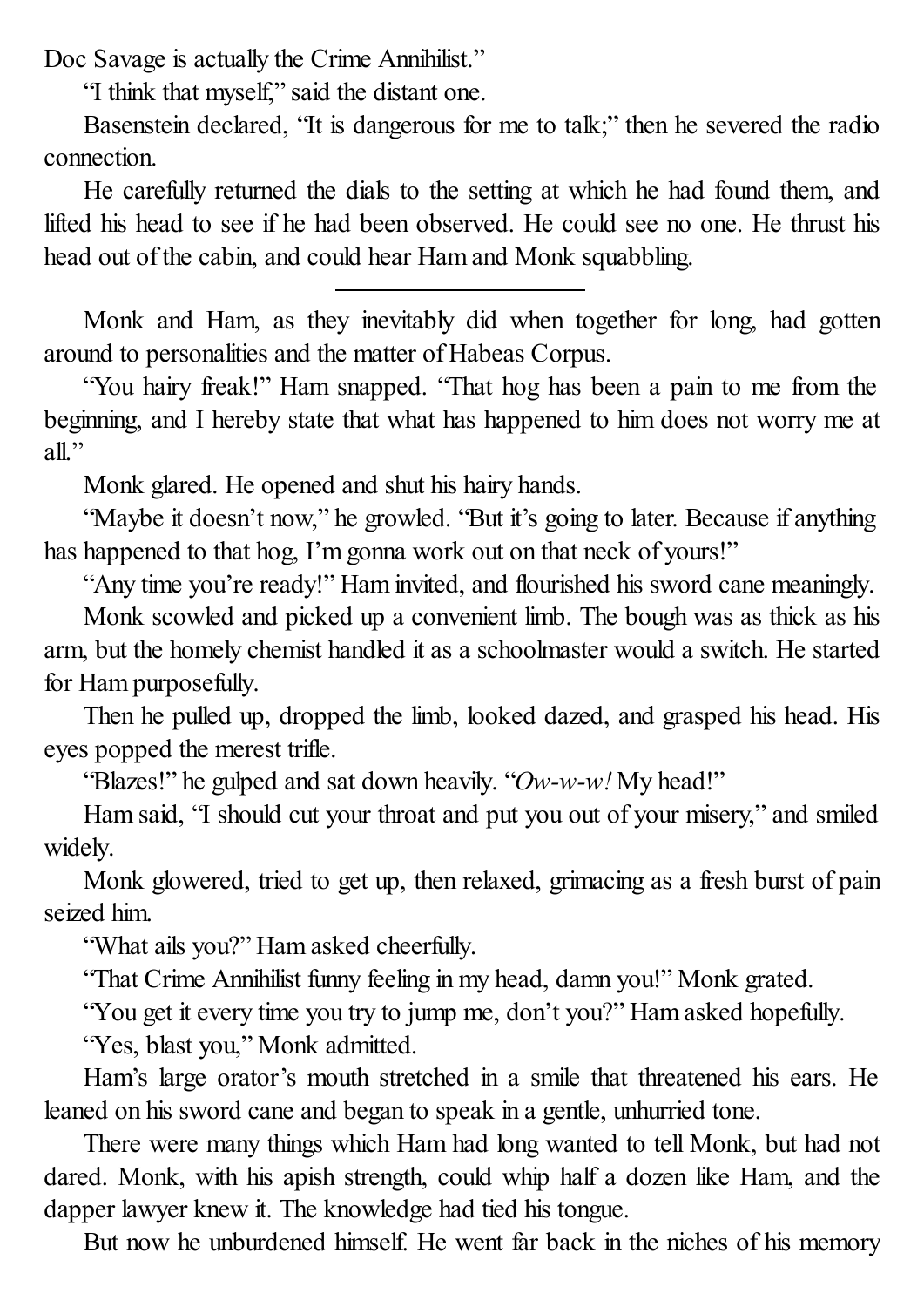and dug up choice expletives, goading personalities and plain insults. He heaped them on Monk with an unholy joy. He became flushed and started perspiring, and his eyes turned bright and he stopped frequently for a good laugh.

Monk sat and took it. Several times, he got to his feet as if intent on slaughtering Ham, regardless of the consequences. But the terror of the mysterious Crime Annihilist's spell overtook him and forced him back. He finally stuffed a little finger in each ear.

Ham waxed more and more eloquent. The memory of all the past insults Monk had ladled out, all of the irritations Monk had wrought with the aid of his pet pig, his ventriloquism, came back to Ham's thoughts. They were legion. And Ham got verbal revenge for all of them.

The moment was to stick in Ham's memory as the biggest of his lifetime. He had long wanted to goad Monk to the limit when the hirsute chemist was in a position where he could not talk back.

But Ham's enjoyment came to a rough ending.

A plane, dropping down out of the sky with motors shut off, so that it made little noise, was almost overhead before it was noticed. Even then, Monk and Ham did not discover it. A wild yell from Basenstein drew their attention to the yellow amphibian.

Men leaned out of the plane overhead. They held black, lumpish objects in their hands. While their craft was still some distance away, they began hurling the objects overboard. The things burst in the brush with *plopping* violence.

Ham, who had been addressing Monk as if the homely chemist were his bitterest living enemy, suddenly shed his animosity.

"I got a lot more to tell you!" he snapped. "I want you alive to hear it!"

Then he seized Monk, helped him erect, and tried to aid him in reaching cover. But the plane was too fast for them. Passing overhead, it left a rain of the black metal things which burst dully, and Monk and Ham suddenly felt the painful bite of tear gas in their eyes. They were almost instantly helpless.

Monk, banging trees and brush in an effort to flee the vicinity, yelled, "Dang you, Ham, if you hadn't been making so much noise, we would have heard that sky wagon!"

Ham said, "Shut up and run, you hairy accident!"

Over toward the lake, they could hear more of the big tear-gas bombs bursting. Basenstein was yelling something that they could not understand. Then the noise of the plane motor above decreased sharply; they caught the whine of air in flying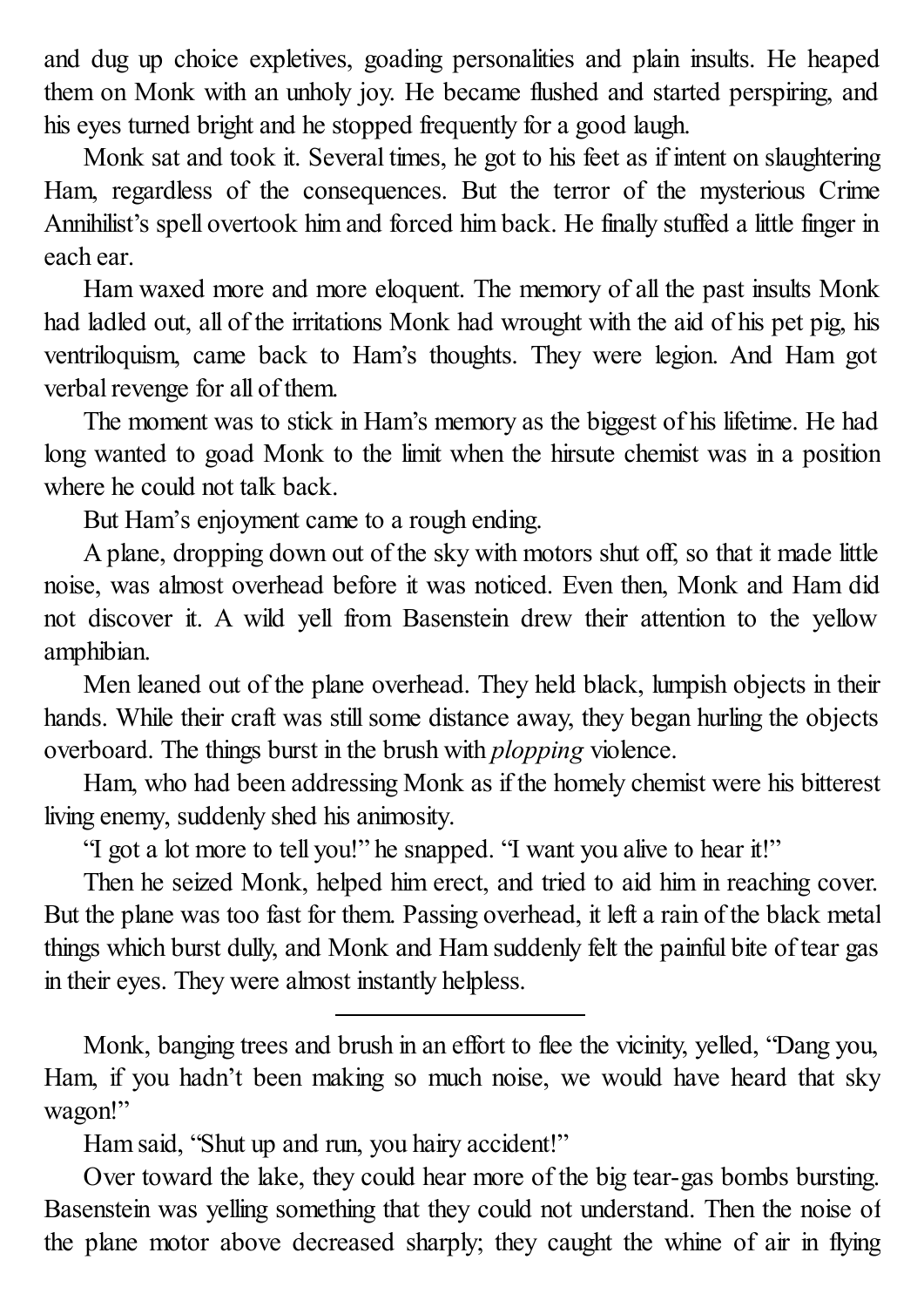wires, then the noisy rush of water as it landed on the little lake. Staccato bursts of the motor brought it closer.

Monk and Ham, knowing fully just how helpless they were, bent every effort to leaving the vicinity. But they heard men running behind them, men who came closer with a speed which proved that they were wearing protective masks.

Some one struck Monk heavily from behind. Then, strangely enough, the one who had struck the blow began to cry out in pain.

"You fools!" said the utterly pleasant voice of Boke. "Keep calm! Don't get excited. This Crime Annihilist thing only hits you when you're excited."

"Dot is true," called Janko Sultman's slightly foreign accent.

Hard things which could only be gun muzzles menaced Monk and Ham. They were roughed about, and being helpless, blinded as they were, had of necessity to surrender.

A triumphant gang of captors herded them back toward the planes, after handcuffs were linked on their wrists.

Monk, reaching the lake and being ordered to wade out to the planes, fell down purposefully, so that the tear gas was washed from his eyes. This, and the fact that its effects were already wearing off, enabled him to see a little.

Staring at his captors, he identified Janko Sultman at once. Several other faces, familiar to him, puzzled him briefly, then he realized he had seen them in the newspapers. They were the faces of big-shot criminals.

Monk searched for Boke—and was disgusted when he discovered that the individual who must be Boke was effectively disguised by a flying suit and a muffler tied across his features.

"Where is Doc Savage?" Boke demanded.

Monk ignored that, and roved his eyes until he located Basenstein. The plump physician was standing to one side, but two of the plane arrivals were positioned close to him.

"You called this gang!" Monk yelled angrily.

"I did not!" Basenstein snapped.

One of the men beside Basenstein demanded of the physician, "Where is Doc Savage?"

"I don't know, you damned rascal," said Basenstein.

The questioner instantly launched a terrific blow with his fist. Basenstein staggered backward, splashed flat in the water, and his split lips, oozing crimson, reddened the cold lake about his face.

"You'll damned well talk!" yelled the man who had struck the blow. He seemed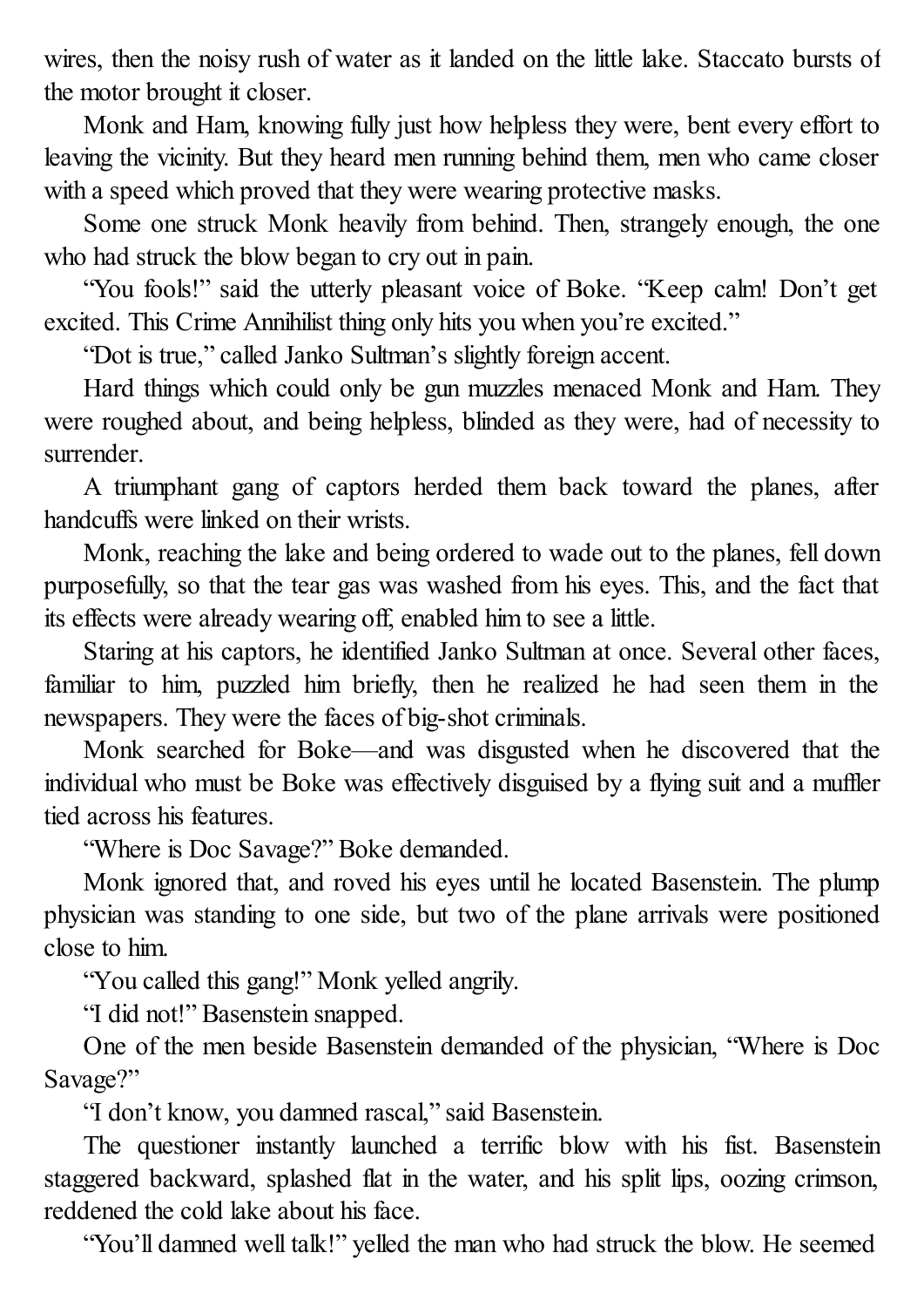about to say more, but instead, seized his own head with both hands and moaned, "The Crime Annihilist!"

His eyes were protruding a little.

"Take the two planes," Boke directed calmly. "Everybody aboard."

Monk, eyes still streaming, peered wonderingly at Basenstein as he was lifted and flung into one of the planes. Monk was very puzzled. Basenstein did not seem to be a member of Boke's crew.

Almost together, the two planes took the air.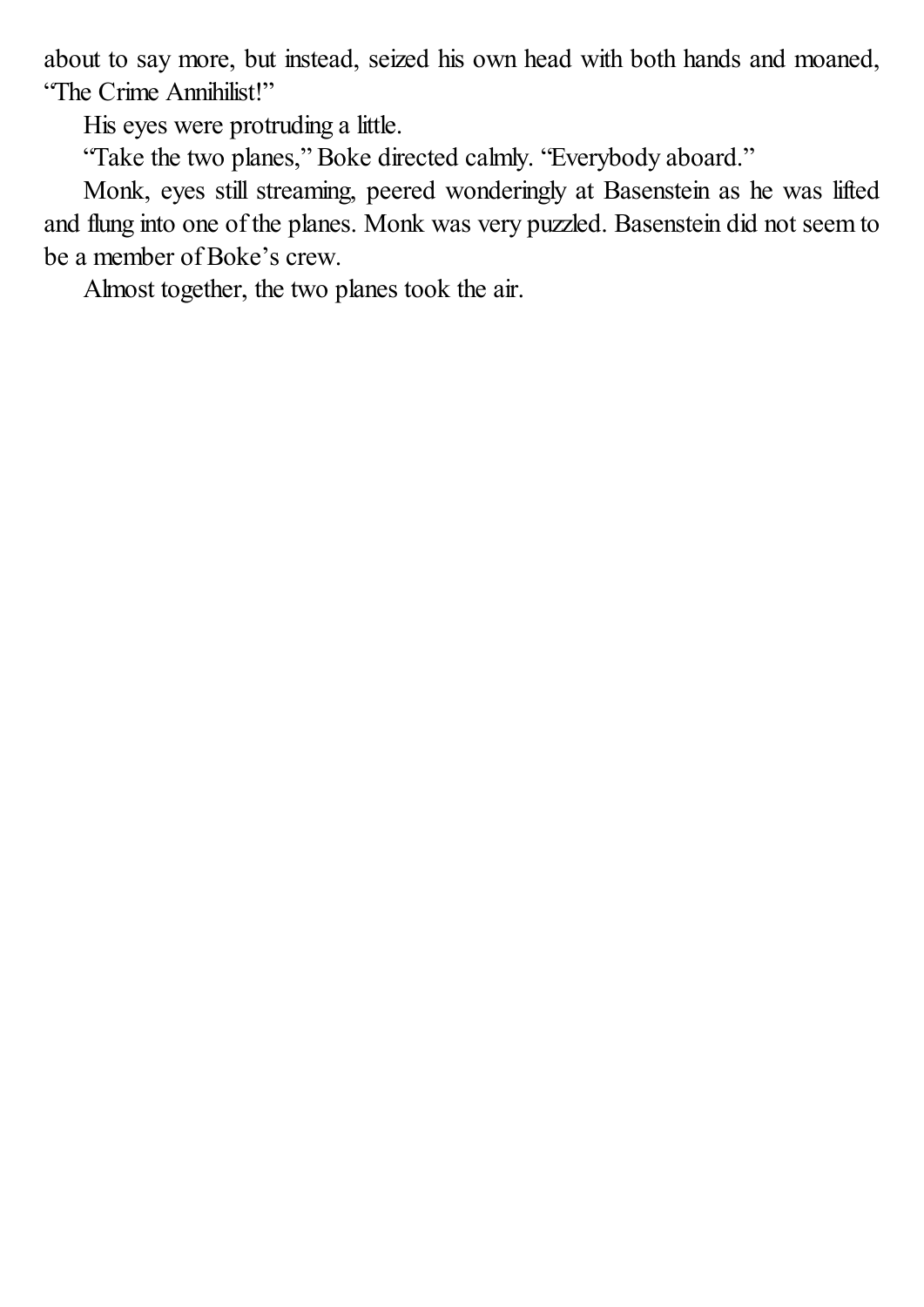# Chapter XVI DOUBLE TRAP

Doc Savage was almost two miles away and traveling back toward the small lake with all the speed of which his trained sinews were capable when he heard the two planes take off. He had heard the strange aircraft approach the lake and had turned back.

The bronze man halted, stood listening long enough to realize that the two planes were headed in such a direction as to fly near where he stood, then he moved swiftly to one side, entering a clearing where he could signal the planes with some chance of being seen.

The tri-motored ship which Doc, Monk, Ham and Basenstein had flown into the woods country appeared almost at once. Doc gestured. The pilot apparently saw him immediately, for the big ship heeled around in the sky and came sliding toward him.

The bronze man watched the quality of the flying intently. It was a sloppy job; either Monk or Ham would handle the controls far more expertly. Warned that something was wrong, the bronze man retreated hastily.

Instantly, men popped heads and shoulders out of the plane cabin. They pointed rifles, revolvers, submachine guns and sawed-off shotguns. Tufts of woodland loam began to jump up around Doc. Then came the reports of the weapons, distinguishable over the sound of the planes.

The second plane heeled in. This pilot was more expert. He kept his craft near the stalling point, air speed at a minimum. And some one in the ship had a regulation aircraft machine gun, its ammo cans charged with tracers. Slugs ran down in a weaving gray string, chattered in the mud, splashed pools of melted snow, snipped twigs off the trees.

Doc Savage whipped from one scanty shelter to another. The trees here were not evergreens. Moreover, the surroundings had been burned off a few years ago, so that the trees which now grew were young, thin things offering almost no safety.

Below the clearing was a creek, a roaring torrent almost full from bank to bank with snow water, and Doc headed for that. There were overhangs which might furnish shelter visible along the rim of the stream.

Again and again the planes dived, raining lead. The bronze man dipped a hand inside his clothing, brought out a tiny chemical smoke bomb of his own concoction, and tossed it down beside him so that the blooming cloud of black smoke enveloped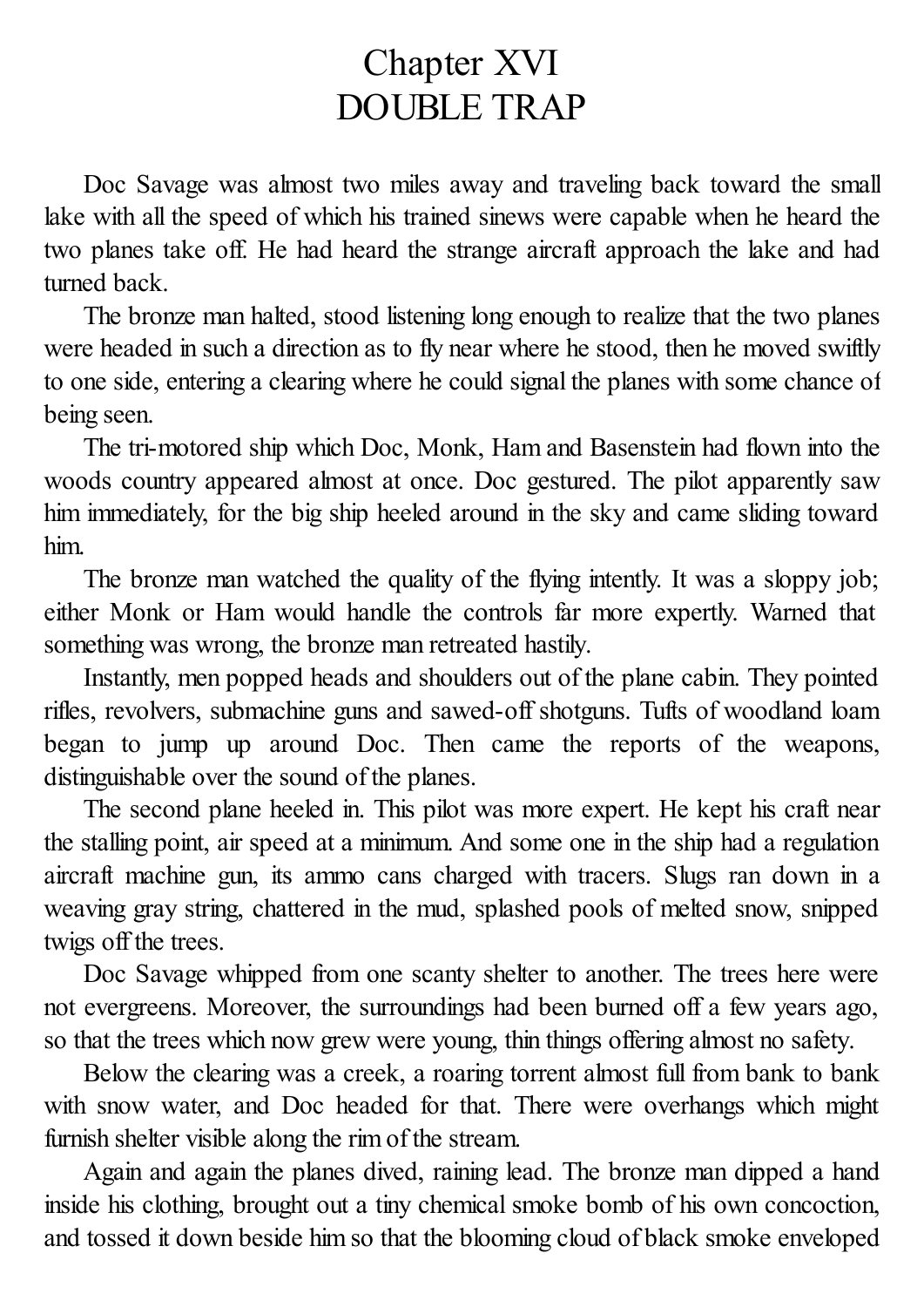and hid him. He had used these smoke bombs to escape on other occasions.

But it did not work this time. Boke's men in the planes simply swooped low and emptied out nearly half a bushel of tear-gas bombs. Doc was driven on toward the creek.

Boke's plane dived again, every cabin window crowded with gunners. They were experts with weapons, these men; they had lived by them for years.

A delighted yell went up as Doc Savage caved down suddenly. The pilot banked hastily. They could see the bronze giant squirming on the ground, could make out a flood of crimson spreading over his shirt front.

"He's hit bad!" Boke shrilled.

Then they saw Doc drag out smoke bombs—one, two, three of them. He flung them to the right, left and ahead, so that a great cloud of black spread over where he lay.

The planes continued to dive and pour lead into the smoke, the roar of motors and the stutter and bang of guns mingling in a holocaust of sound.

A slight breeze, stirring through the soaked woods, pummeled the smoke, shoved it aside, pushed it out over the stream.

Boke cursed shrilly through the muffler that he wore over his face, for he had sighted a twisted form below, reposing under the scanty shelter of a tree.

"He crawled away in the smoke," Boke yelled. "There he is! Get him!"

The plane moaned down, jerked its nose up and screwed a tight bank. Guns clamored. Branches fell off the tree under which the form lay. Bark showered. Mud splashed. Water geysered.

The form itself jerked about as bullets pummeled it. Flying mud covered it until it was hardly distinguishable. Again and again, the planes dived and the attackers emptied gun magazines.

Then, triumphant as chicken hawks which had made a kill, the two craft spiraled in search of a landing place. The clearing where they had first sighted Doc Savage was too small to permit either ship to be set down. And there was no other opening of consequence near.

"No need of landing, anyway," Boke shouted pleasantly. "He's dead!"

Janko Sultman, plump and excited, scrambled to Boke's side and gripped the mastermind's arm.

"Der Crime Annihilist!" he bellowed. "It is not harm us! It is no more!"

Boke settled back in his seat. There was wild relief in his laugh.

"Right!" he yelled amiably over the motor roar. "Every time we became excited,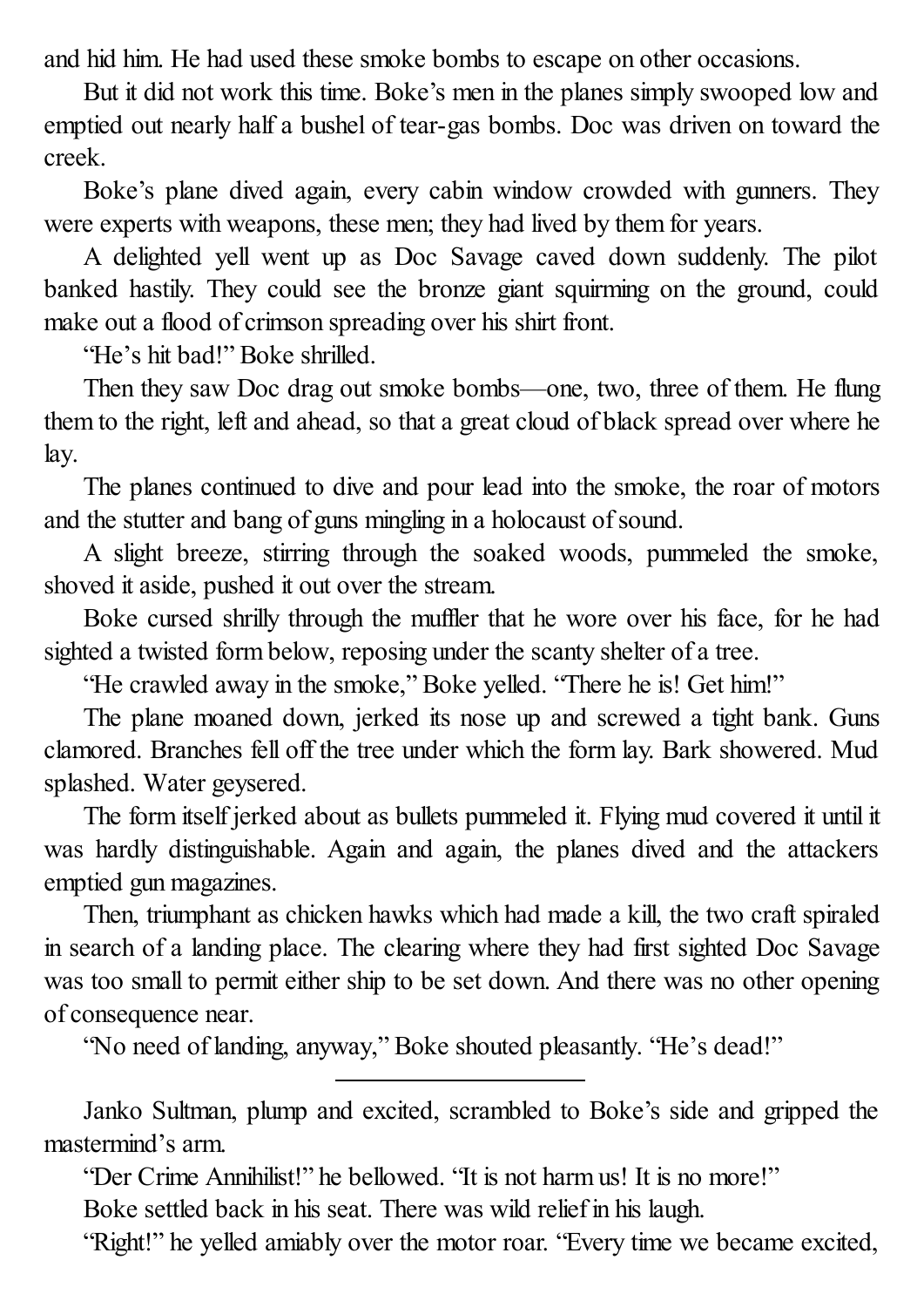or tried to kill, that infernal spell of the Crime Annihilist would strike. But this time it did not"

"How you explain dot?" Sultman pondered in a shout.

Boke waved an arm back at the creek bank where a bullet-torn, mud-splattered form lay under a ripped tree.

"The Crime Annihilist is dead," he said. "It may be that we will never know how he did it."

Sultman shook his head slowly. "Dot was a strange thing, dot Crime Annihilist thing."

Boke now went forward, spoke to his pilot, and the aviator began looking around for a clearing in the woods. Finding one, he set his plane down expertly enough, cut the motor, then turned in his seat to watch the other ship alight and taxi up alongside.

Every one got out, excepting an armed guard watching over Monk, Ham and Basenstein.

The big shots disported themselves like small boys at the dismissal hour on the last day of school. Their evil minds had been relieved of a burden and they showed it. The future looked rosy. They gathered around Boke.

"Let's get back to the big burg," one grinned.

"I'll throw a party to celebrate," said another. "It'll be a party to end all parties. Boy, I'll spend ten grand on it!"

"Where's the guy who wanted to go to Europe?" shouted a third delightedly. "Let's ride 'im on a rail."

"I move we make up a kitty for Boke!" yelled some one. "I'll put in ten grand to start the ball."

"And I move this guy Boke peel that muffler off his face so we can see who he is," bawled a voice.

Boke held up an arm, motioning for silence.

"Keep your money," he said. "You owe me plenty for showing you how to get rid of this Crime Annihilist. I want you to pay off by doing me a favor."

"Now what the hell?" somebody growled.

"Unmask him," suggested a tough voice. "I've heard of this baby Boke, and that's why I strung along with him. But now I want to see his map."

Boke took a small automatic from his clothing. "I have a very good reason for keeping my face hidden," he said. "If you could see my face, you would understand why."

They looked at the automatic, not knowing just how to take its threat. Some one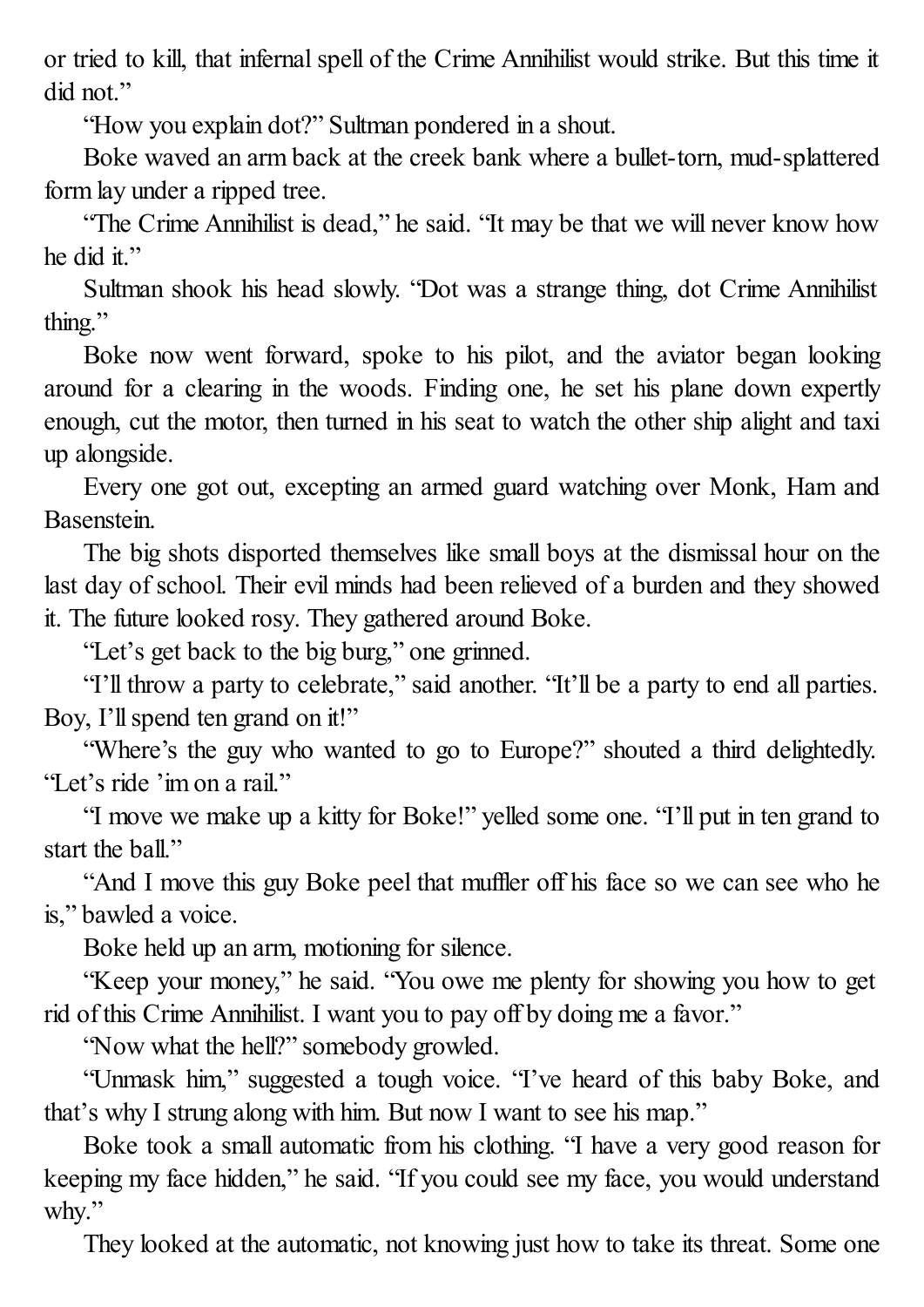asked, "Just what do you want us to do?"

"I want you to raid Doc Savage's criminal curing 'college' and force some of the surgeons there to divulge certain information," said Boke.

"College?" a beefy racketeer muttered. "What're you talkin' about, buddy?"

Boke began speaking. He told of the fact that criminals who became entangled with Doc Savage had, in the past, disappeared, and now this had made him suspicious. He had hired Janko Sultman, he explained, to investigate, and Sultman had, by months of painstaking investigation, learned that Doc Savage maintained a strange institution in upstate New York, where he made honest men of these crooks.

"We got hold of a minor attendant about the place and bribed him," Boke explained. "From him we learned that Doc Savage had discovered that crime is in a sense, a disease. In other words, there is a small gland in the human body the secretions of which have a great deal to do with whether a man is a satisfied citizen or a cold-blooded criminal with no sense of right and wrong."

"What's this all leadin' up to?" someone interrupted.

"Doc Savage treats this gland, making it function normally," said Boke. "Or rather, his surgeons at the institution do the treating."

Boke paused, in order that suspense might rivet the attention of his listeners upon his next words.

"These surgeons know how to treat this 'crime' gland so as to make a criminal, as well as cure him," he stated. "It is that secret I want—the knowledge of how to make criminals."

"Nuts!" growled a voice. "What's the idea? Where'll that put anything in your pocket?"

"You lack imagination," Boke chuckled. "It is my plan to seize bankers, industrial magnates, politicians, and administer them the drug which will make them criminals. They will not know what is being done. Later, myself or my agents will approach these men and enlist them in my unlawful enterprises. They will accept. Having access to thousands, even millions of dollars, they will, as criminals, appropriate those funds. I will make it my business to see that a share of the money gets into my hands."

"This," commented one of the big shots, "is the goofiest thing I ever heard of."

Boke said patiently, "I have thought it all out with great care. It will work. The men I make into criminals will not know exactly how crimes are committed, and they will be highly susceptible to the clever schemes which I put under their noses."

"Do I get this right?" asked a man who seemed more intelligent than the rest. "You want to raid this 'college' to get hold of a drug which will destroy a man's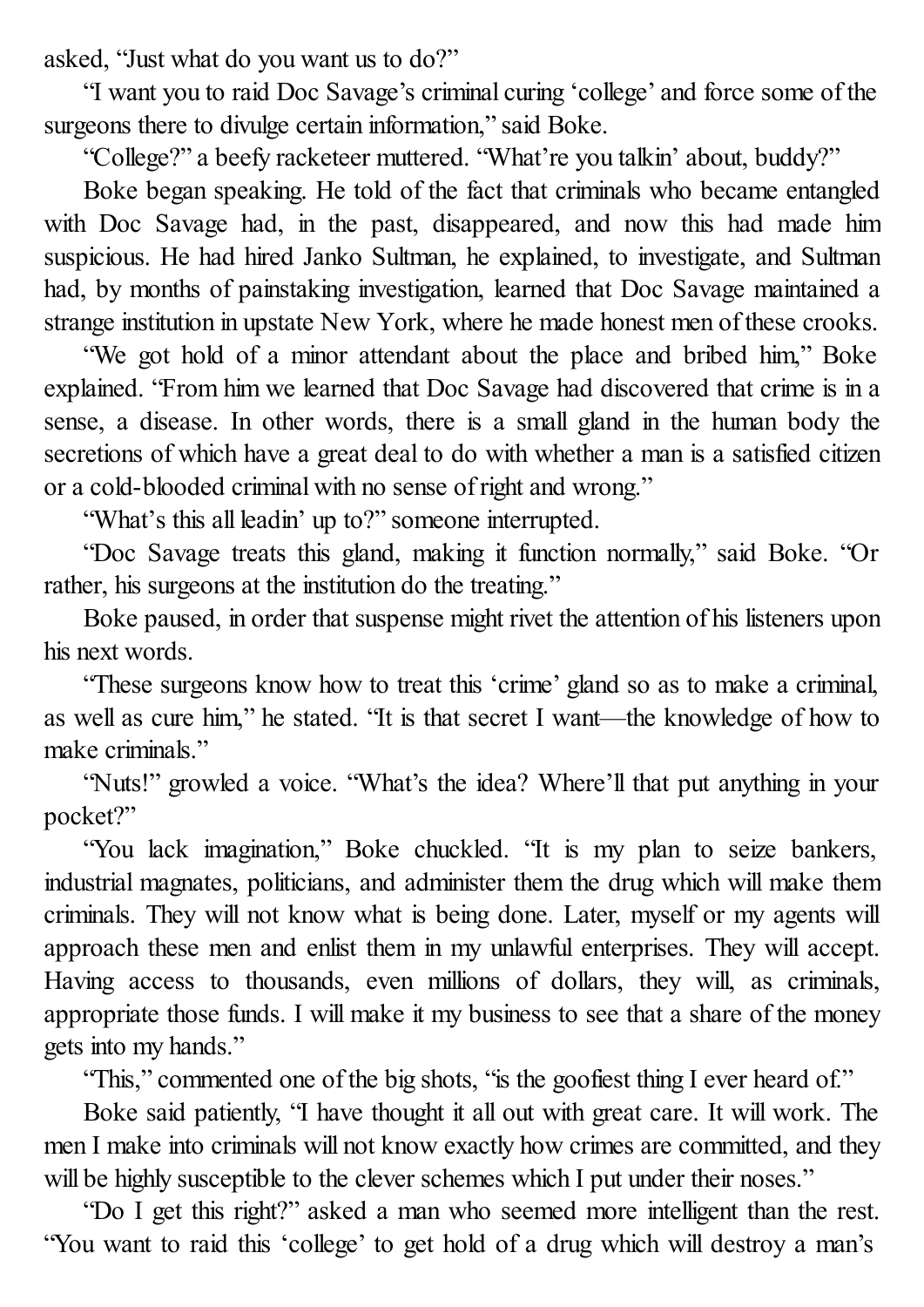sense of right and wrong?"

"Exactly!" said Boke.

"I'm with you," said the other.

Arguments and discussions followed, with some of the masterminds of crime holding out. But their reluctance was not too strong, and it was evident in a subtle way that Boke would win their aid.

Half an hour later, they entered the planes and took to the air.

When Doc Savage, Monk, Ham and Basenstein had flown over the area so strangely fenced off in the wilderness, there had been no sign of human life excepting the one man who had appeared at the log lodge near the gate.

There were fully two hundred men in sight now. They were all attired exactly alike in neat white uniforms, except for an individual here and there who was dressed in blue.

The men in white were arrayed in neat squads and were going through marches and physical-culture exercises, commanded by the men in blue. A few of the white garbed figures strolled about, obviously relaxing.

These men in white were former criminals, although their present appearance gave no indication of that fact. They were healthy, clear-eyed, and each was developing an excellent set of muscles. Not one of these men could remember any of his past life. Each could recall opening his eyes in a white room in this strange enclosure in the wilderness—that was all.

Over by the log lodge, which was not large enough to shelter a fraction of the men visible within the enclosure, a man was seated before a switchboard and an array of amplifiers: He wore an ordinary telephone headset, and was reading a late magazine.

Suddenly, he straightened, gave the amplifier knobs judicious turns, and an intent expression came over his face. He turned to another man, who was clad in the blue regalia.

"Listening device has picked up the sound of plane motors," he stated. "Sounds like two ships."

The other man went to a button, pressed it three times, and three great *donging* noises came from a gong concealed somewhere.

The results were miraculous. The men in white formed lines in doublequick time and marched for the hill of grayish rock. Doors opened in the apparently solid stone and the files of men streamed through and were lost to sight.

Within a very few minutes no one was left in sight in the whole fenced-in area.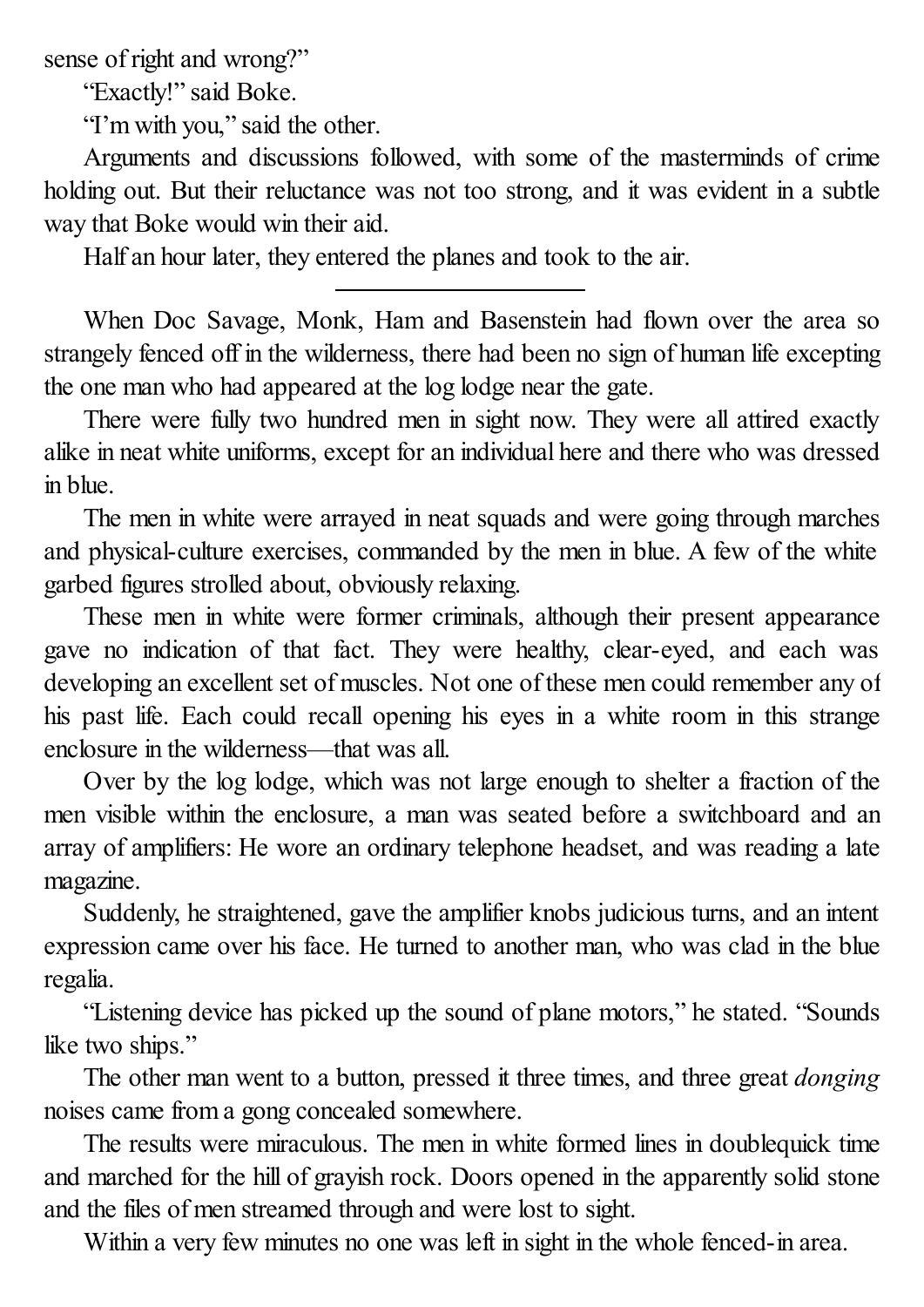The man at the listening post continued to wait. It was not often that airplanes passed over this remote region, but when they did, the patients at the strange 'college' were whisked from view. Due to the contour of the surrounding country, it was only from an airplane that the white-clad patients could be seen.

The planes appeared—two of them. The man at the listening post recognized Doc's big tri-motored craft, but the other ship was a stranger. The man went outside and semaphored a question with his arms.

His answer was a stream of machine-gun bullets which sent him racing wildly for shelter.

Possibly Boke considered the strange institution below one conceived only as a retreat where men's souls were remade and their lives altered, and, as such, a place without armament. He must not have known that Doc Savage, in planning the place, had foreseen the possible contingency of a gang of criminals trying to rescue one of their number from an unwelcome life of honesty.

There were many reasons why gangsters would want members of their tribe out of the place. So, as Boke suddenly discovered, thorough defense mechanism had been installed. This was the first time it had ever been used.

At numerous points, what looked like ordinary stretches of damp woodland loam slid back, uncovering neatly whitewashed concrete gun pits. The weapons these housed were not large, nor were they toys, either. The gun muzzles lifted and began to follow the planes. This was uncanny, because there was no hand guiding the weapons in the pits.

Aiming was done by a blue-clad man at a concealed station. He simply sighted at one of the planes through a telescope which was attached to slides and cogs, and when he had crossed hairs on the craft, he pressed a lever.

The guns began firing. The man in the remote fire-control station turned a lever and the white puffs of bursting shells—they opened too high at first—crawled down toward the plane, not aiming at it, but ahead.

The aircraft, pummeled and rent by the metallic storm, banked away, but something had gone wrong with its power plant, and it labored along.

The pilot tried to climb, and discovered his control wires were damaged. He barely made it over the hill and into a feathery clump of evergreens, where he stalled away what speed he had and consigned himself to whatever goddess of luck that looks out for airmen, good or bad. And the goddess came through.

The plane lost its wings, undercarriage, part of the empennage. The cabin went flat; small boughs pierced it. The noise was heard for two miles.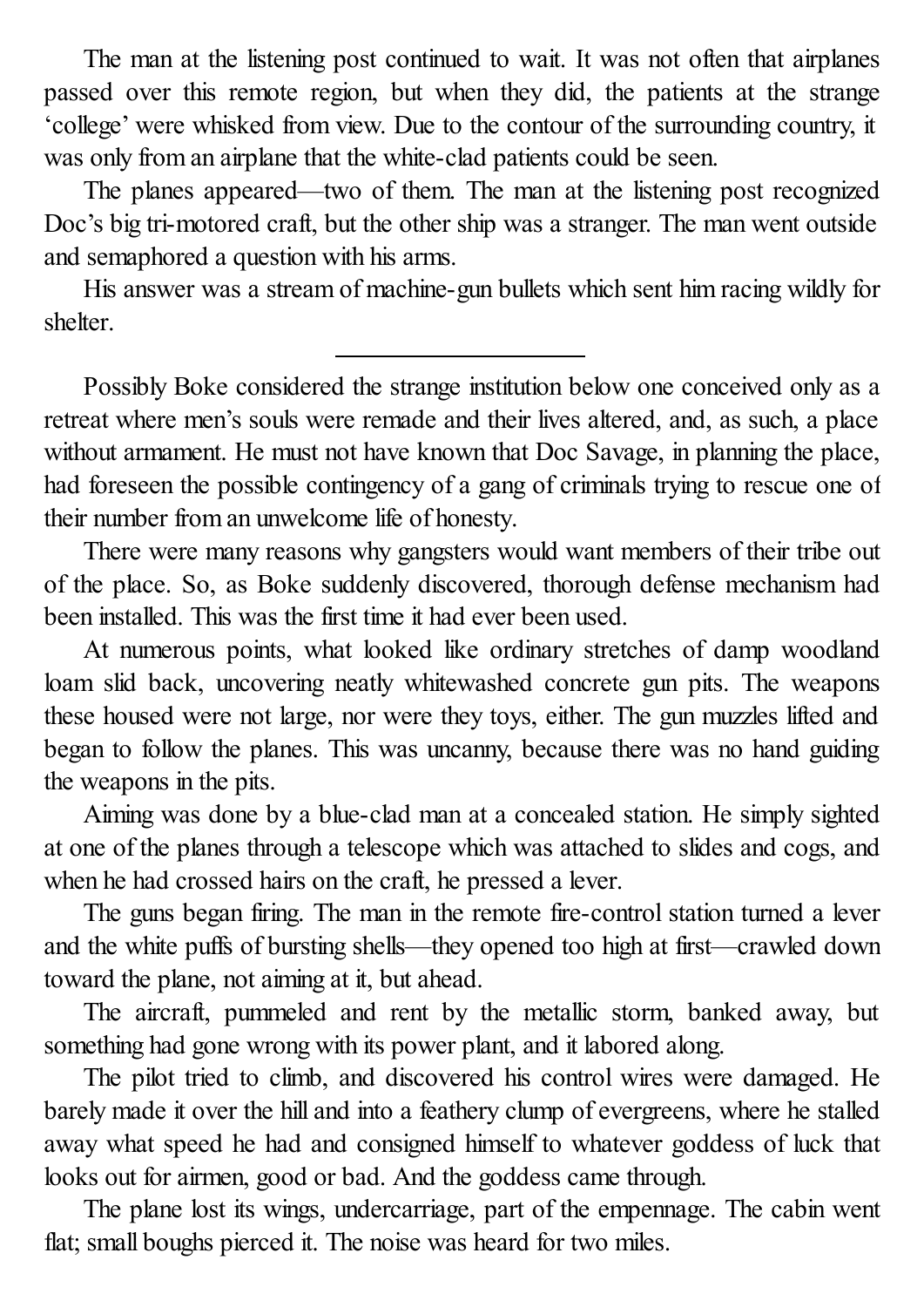The pilot crawled out, picking glass parts of the instrument panel from his features, looked around and heaved a great sigh. Men were getting out of the wreckage, some more banged up than others, but it was evident they were all going to be able to walk away from it.

Overhead, the other plane circled. Boke was riding in that one, and it was evident that unexpected discovery that the "college" was a hornet's nest had temporarily discouraged him.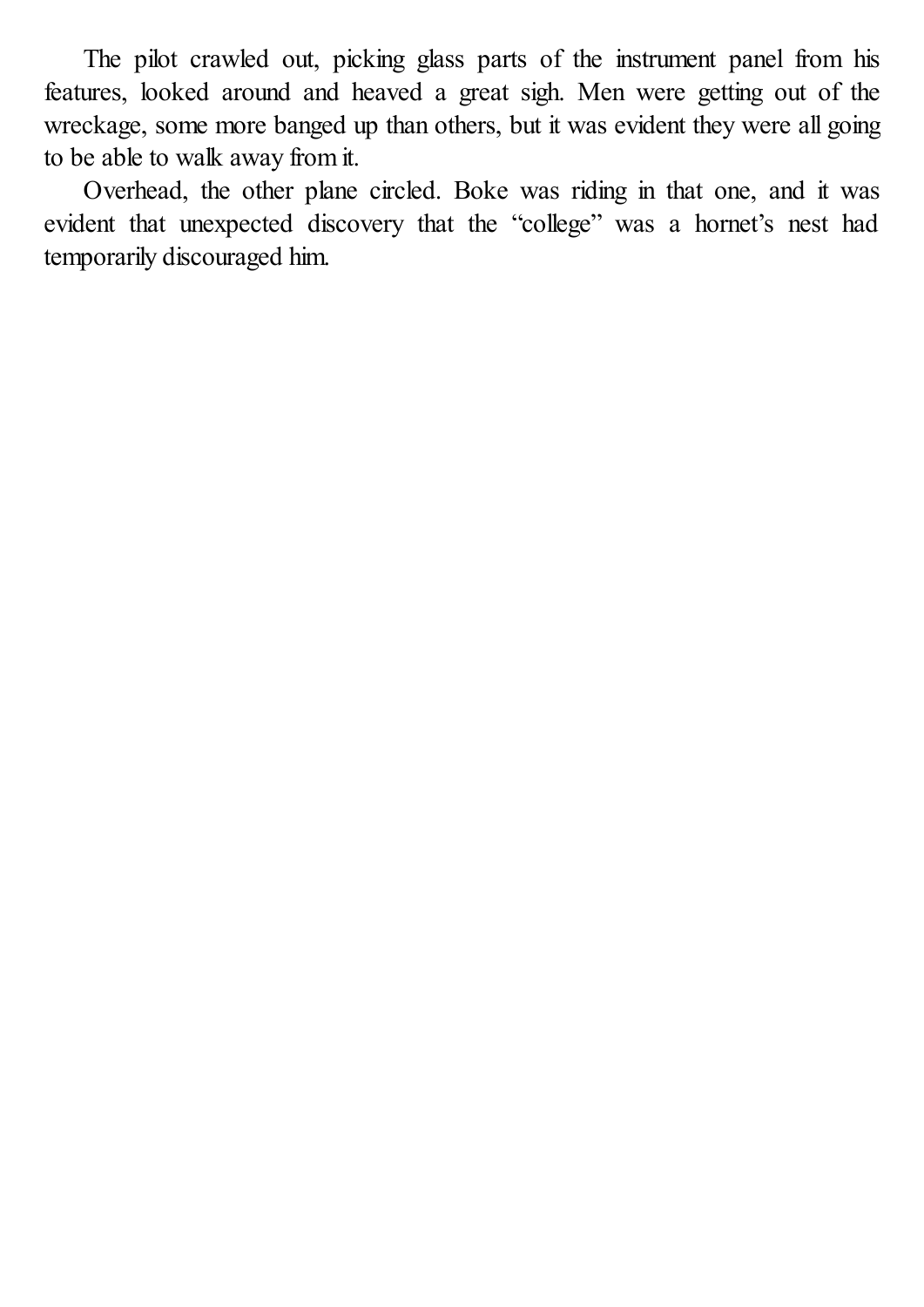## Chapter XVII HARDBOILED'S MISTAKE

Doc Savage did not hear the roar as the plane crashed. But he did see the white fruit of bursting anti-aircraft shells which preceded the crack-up. And he caught the distant *pungs* as the shells exploded, although it was very faint.

The bronze man lay on the banks of the roaring stream, but not at the point where bullets had been rained from the planes. He was downstream.

There was a bullet hole through his Herculean torso. The slug, fortunately, had come from a rifle, and it had left a clean trail, entering his back at one side of the neck and angling down, doing something agonizing to a few bones, and coming out in the thick, magnificently developed pectoralis major muscle on the right side.

The bronze man carefully thrust his right hand inside his shirt, then got erect. He was clad only in shirt and underclothing.

He went up the stream and came to the spot where the planes had fired upon him. He examined the thing they had fired upon, thinking it was his body—a bundle composed of twigs and leaves and a few sticks, for stiffening purposes, thrust into his clothing. He had left it there under cover of the smoke, and as the wind swept the smoke toward the stream, had moved along with it and entered the cold water. The swim which followed was something he wished to forget.

Looking over the clothing, he found the coat so ripped as to be useless: the shoes, as well, had been torn badly by the bullets; but the trousers, under the coating of mud, were at least wearable. He donned them.

Then he headed for the "college."

The bronze man did not go as the crow flies, for only a crow or other aërial traveler could go that way; this country was not wilderness for no reason at all. It was primitive because it was almost impenetrable. The hills were sharp, multitudinous, and briars, thorny bushes and low brush made a mat which would vie with a tropical jungle.

The most simple route was to head south to the road, then follow that westward to the institution. Accordingly, Doc Savage turned south.

He reached the road. It was not graded, except where it of necessity had to be leveled off a bit; the bridges were of logs, and the whole affair smacked of the pioneer days. But it was passable by truck its whole length, and served to bring in heavy supplies which could not be carried handily by plane.

The woods still dripped; the breeze was making some noise, and the running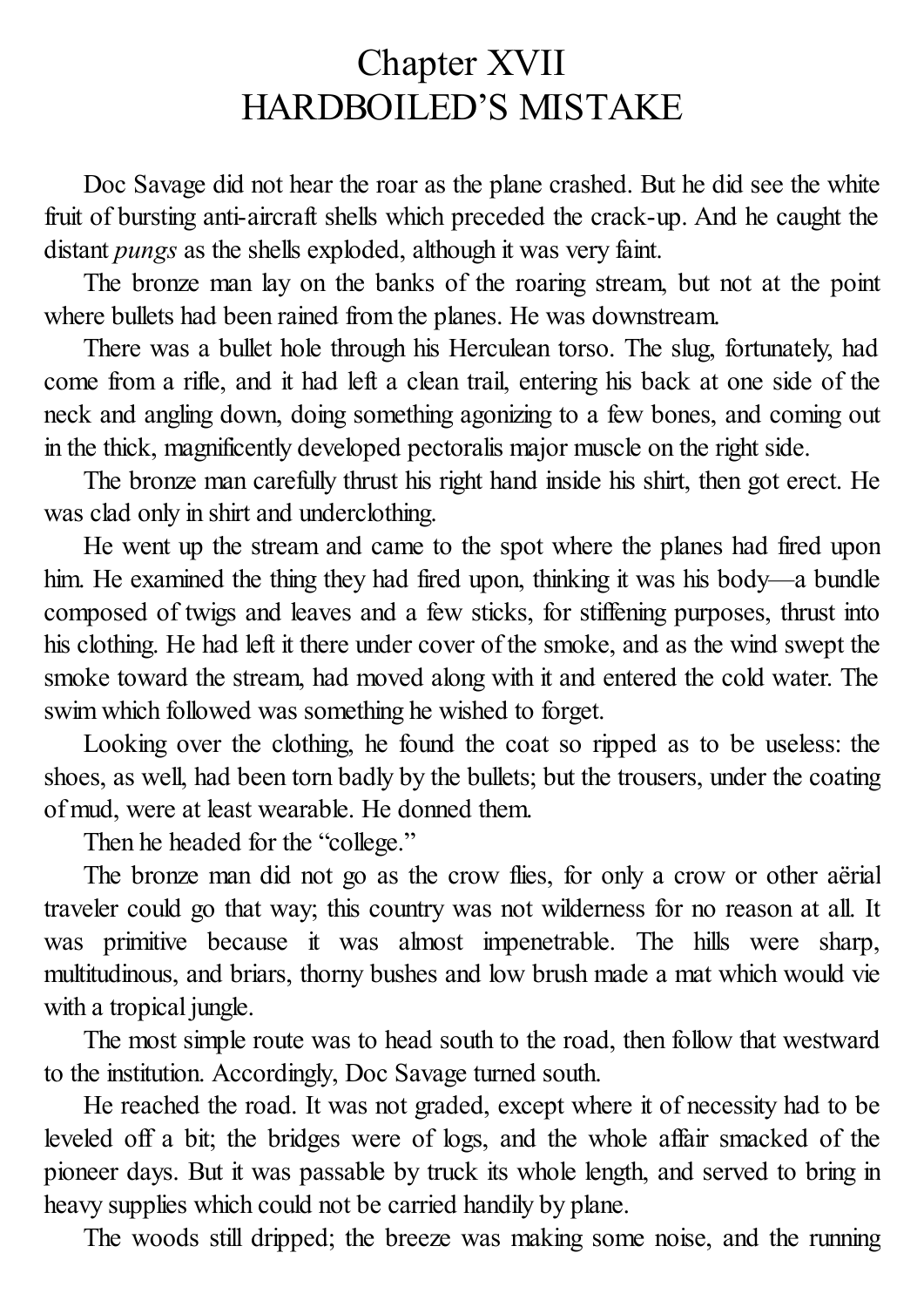streams kept up a wet orchestration. That possibly accounted for what happened next. Ordinarily, the bronze man was not taken unawares.

Ahead of him, a man stepped into the road. The fellow wore the uniform of a New York City policeman. He held a riot gun.

"We want to talk to you," he advised loudly.

Doc had stopped, and now he swung around slowly. More uniformed men had appeared on either side and at the rear. They numbered six—and a leader.

The leader was Inspector Clarence "Hardboiled" Humbolt. He alone was not in uniform, and he wore enormous overshoes and sheepskin pacs instead of his tennis shoes. But he still hobbled along as if his feet were raw stubs. Despite the feet, he looked as happy as a dog which had just caught a rabbit.

"We were afraid there wouldn't be a landing place up here for a plane," he rumbled. "So we left our ship at the last town and came on by car."

Doc Savage asked without emotion, "Have you any authority in this part of the State?"

Hardboiled shook the leather sap down out of his sleeve and swatted the palm of a corded hand with it.

"This is authority enough," he advised. "But I had the governor issue myself and my men special commissions before we left the big town."

Doc Savage shrugged. "Your man Basenstein seems to have balled things up," he said.

Hardboiled jumped as if some one had stepped on his tender feet. He peered owlishly at the bronze man.

"What's that?" he growled.

"Those notes Basenstein wrote you," Doc said. "They must have resulted in Boke and his gang following us up here."

Hardboiled swatted his palm with the sap, scowled, expectorated, and shifted from one foot to another. His features became dark with disgust.

"So I didn't fool you with Basenstein," he muttered.

"No," Doc told him. "But you might have, if I had not overheard you talking near Sidney Lorrey's barge laboratory. Basenstein told a good story. Just how much of it was the truth?"

"Most of it," Hardboiled grumbled reluctantly. "Sidney Lorrey did come to him to be treated, and he did talk a lot of stuff about the Crime Annihilist. He was either trying to say he was the Crime Annihilist himself, or, as I've been thinking later, he might have known who the Crime Annihilist was. Basenstein used to be a police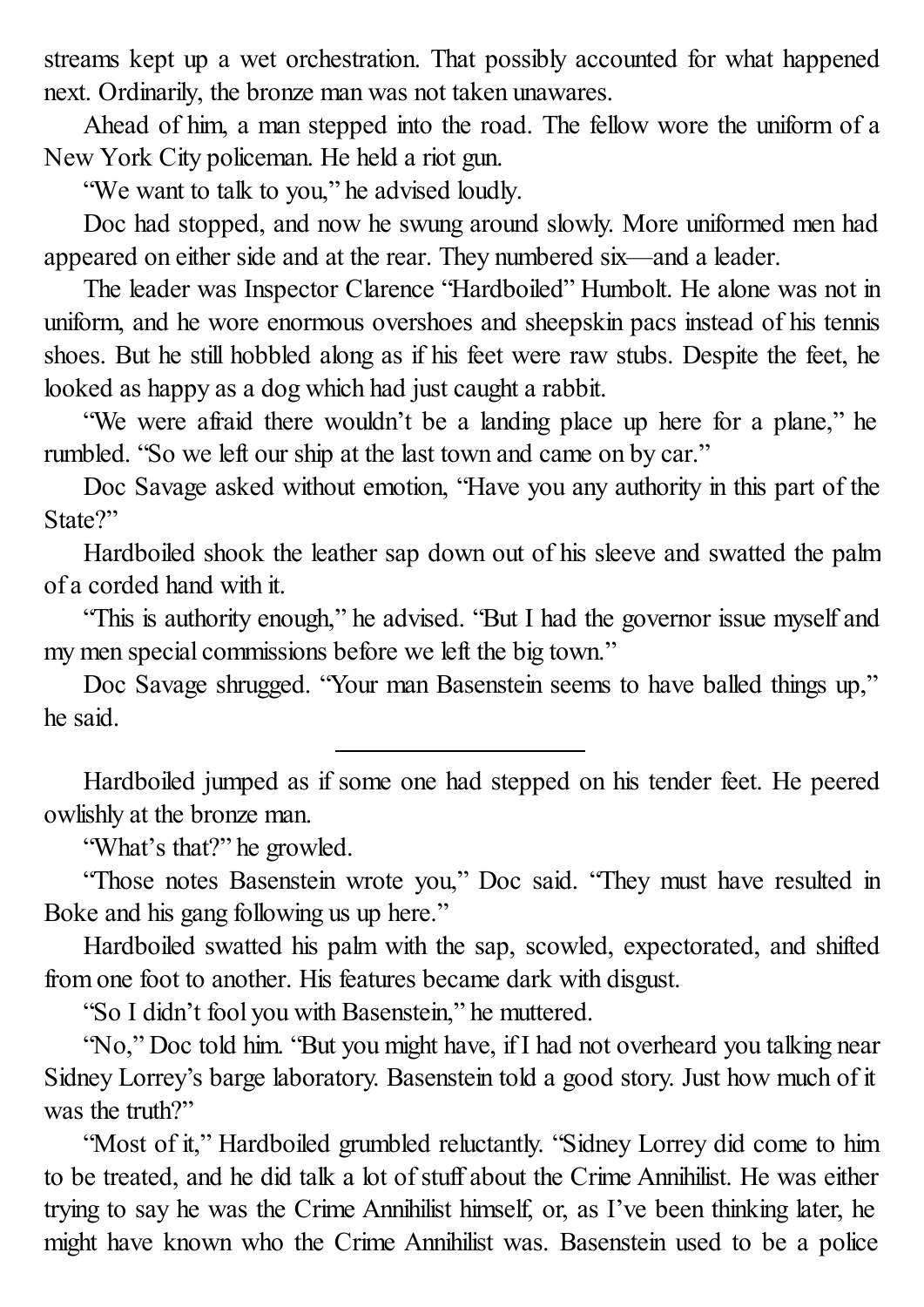medical examiner. He called me. I decided to put him on your trail."

"So I thought," Doc said dryly.

Hardboiled glared. "Why'd you let 'im hang around if you knew who he was?" "He was," Doc said, "an excellent alibi."

Hardboiled swore. "Where's Basenstein?"

A policeman, a short distance down the road, yelled, "Hey! Look out, fellows!"

There was a shot. Doc and the others whirled. They were just in time to see the policeman running backward madly and waving his arms. The officer's heel hooked a bush and he went down so heavily that his heels flew up, then smacked back again; he coughed and a red spray went into the air.

From the dark woods a voice called, "Be good, coppers!"

Then other voices shouted from the sides, and it was evident that they were surrounded.

Hardboiled snarled, reached for his hip—and Doc Savage, grasping his arm, said, "You'll get your men killed!"

Two of the policemen dropped flat in the road, and for a moment it seemed there would be a fight; then the attackers circled and came out in the roads, their ready submachine guns discouraging the policemen.

"I know some of these mugs," Hardboiled gritted. "They're tough lads!"

The gunmen advanced, the officers were disarmed, then a slender man with a seamy face, who appeared to be in charge, relaxed and said, "Won't this tickle Boke!"

Doc Savage asked, "Will you tell me something?"

"No," said the man.

"What brought you up here?" Doc asked.

The man laughed. "Just about every time that Basenstein sent Hardboiled here a message, we either got it or got a look at it. Basenstein used the plane radio to tell Hardboiled where he had landed with you fellows, and we picked up the message."

Hardboiled looked very disgusted and tried to stand so as to ease his feet.

The man with the wizened face yelled. More gangsters came out of the woods, dragging two prisoners. The pig, Habeas, was with them.

Pat Savage was one of the captives; Renny was the other.

"We thought these might come in handy," smirked the gang lieutenant. "Come on. We'll go see how Boke is making out."

Boke, it was evident, was not making out in a manner satisfactory to himself. They could hear him swearing before they caught sight of him.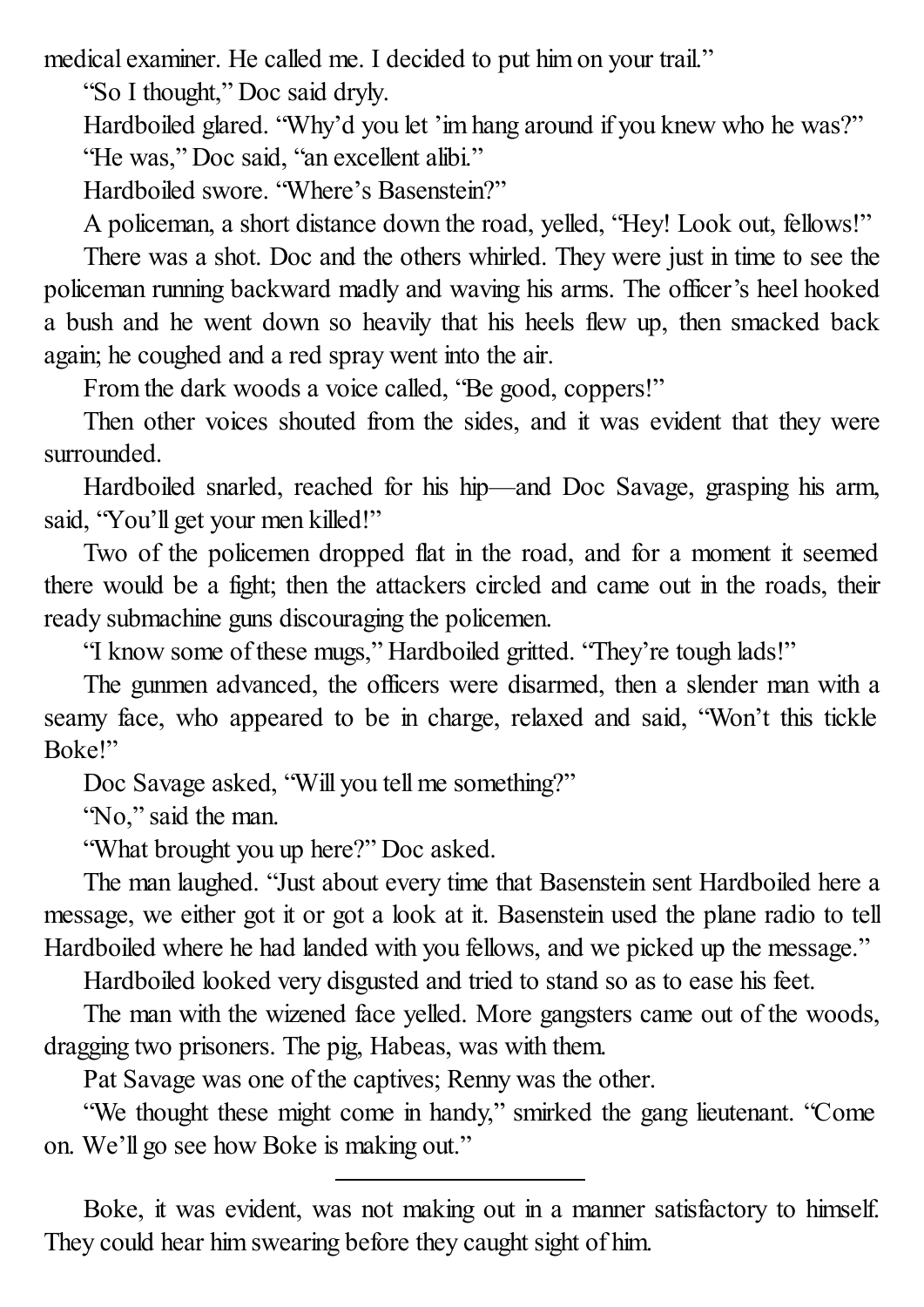"*Tsk, tsk*," Pat said. "That lad is no gentleman."

Two or three of Boke's men eyed Pat admiringly. They appreciated her nerve. Hardboiled scowled at her and demanded, "Don't you realize they're liable to kill all of us?"

Pat studied him as if trying to ascertain what made his temper bad, then decided aloud, "It must be your feet."

Boke came striding up and yelled, "Shut up! What is going on here? I thought this bronze man was dead!"

Some one told him about the capture.

"Excellent," shouted Boke. "We will take them all, rope them together and use them as a shield while we rush that gate."

Complying with that order, Monk and Ham were marched up and placed with Pat, Renny, Doc and the policemen. Shortly afterward, Basenstein arrived under escort and was confined to the collection.

"A fine spy *you* turned out to be," Hardboiled told him sarcastically.

"Well, that's gratitude," Basenstein snorted. "I hope you get bunions on your hands as well as on your feet!"

Hardboiled grinned in a way that showed he hadn't meant his criticism.

Boke confronted Doc Savage and announced, "You can save a lot of trouble by giving me the ingredients of the chemical which upsets this so-called crime gland. That's what I want."

The bronze man made no answer, seemed not to hear.

"Damn it!" Boke yelled. "Answer me!"

Doc Savage looked straight over Boke's head, saying nothing. From where he stood, he could see up the hill on which stood the cabin that was outside the fenced enclosure of the criminal "college"—perhaps a mile from the gate, although only about half a mile from where Doc now stood. The cabin looked very forlorn and deserted.

"Answer me!" Boke screeched.

Doc Savage said sharply, "You know your answer. What are you going to do about it?"

"Plenty!" Boke rapped, and turned away.

Some seventy yards distant, an evergreen shrub stirred slightly. A bit later, a stick broke. And after that, a bird flew up noisily from the side of the hill and sailed off in the direction of the cabin which stood alone.

Monk, speaking so that only Doc heard, asked, "Say, ain't there somebody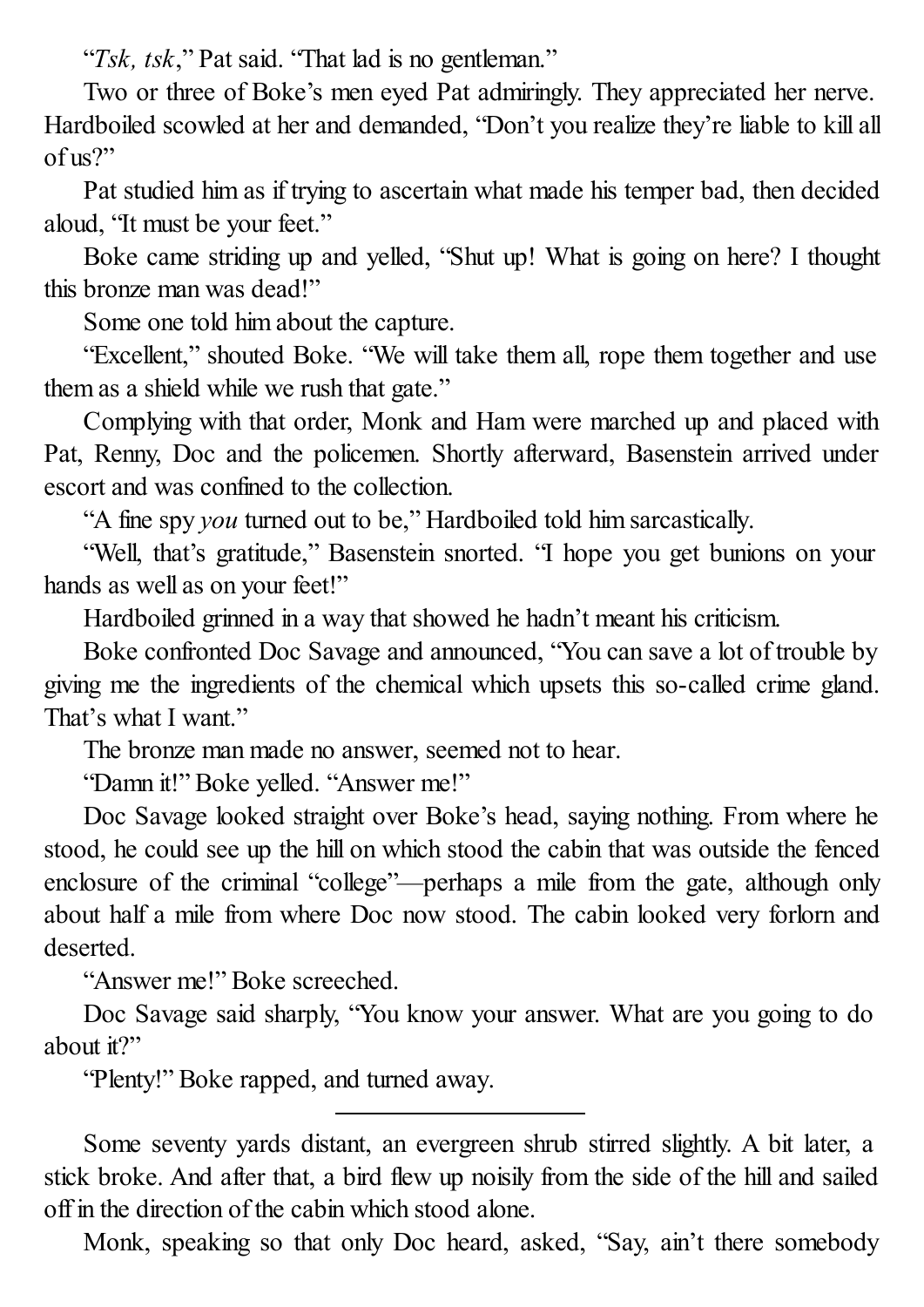skulking over there?"

"Yes," Doc said.

"Did you see who it was?" Monk demanded.

The bronze man shook a negative.

"Must be one of his gang," Monk hazarded.

"On the contrary," Doc said, "it is probably the Crime Annihilist."

Monk looked as if he were about to be upset. He scratched his jaw as best he could with his bound hands.

"Blazes!" he muttered. "You really think the guy is up here in person?"

"There is," Doc said, "not the slightest doubt of it."

Renny, who had shuffled over to hear the last, peered around cautiously, then eyed his big fists, which were purple from the tightness of the cords which confined them.

"How do you figure he's here, Doc?" he asked.

"The Crime Annihilist stopped working shortly after our plane appeared," said the bronze man. "It is logical to suppose that he saw our plane, feared we could trace him down, and shut off his device."

Monk grunted, "So that's why the thing quit working."

Up on the hill, another bird flushed up. This one was more distant, nearer the cabin.

"Whoever was hangin' around here is makin' for that cabin," Monk said abruptly.

Over toward the gate that led into the enclosure which held the fantastic "college," they could hear Boke yelling. He did not seem particularly anxious for a pitched battle, not knowing just what armament the fenced area held. He was demanding that the secret of the criminal-making drug be given to him, or he would start killing his prisoners.

"Is there such a drug, Doc?" Ham asked.

The bronze man nodded. "There is. The concoction was discovered in the course of experiments to learn how this so-called 'crime' gland could best be caused to function normally."

Their captors had tied all of them by now, securing their wrists, but leaving their ankles free, an ominous prediction of what was to come if worst turned to worst. Cotton rope had been used. The strands were thin and stout.

Most of the men departed to a spot from which the gate could be seen, anxious to learn how Boke's negotiations would turn out. Only four remained close to Doc Savage and the other prisoners, but they held submachine guns with the safeties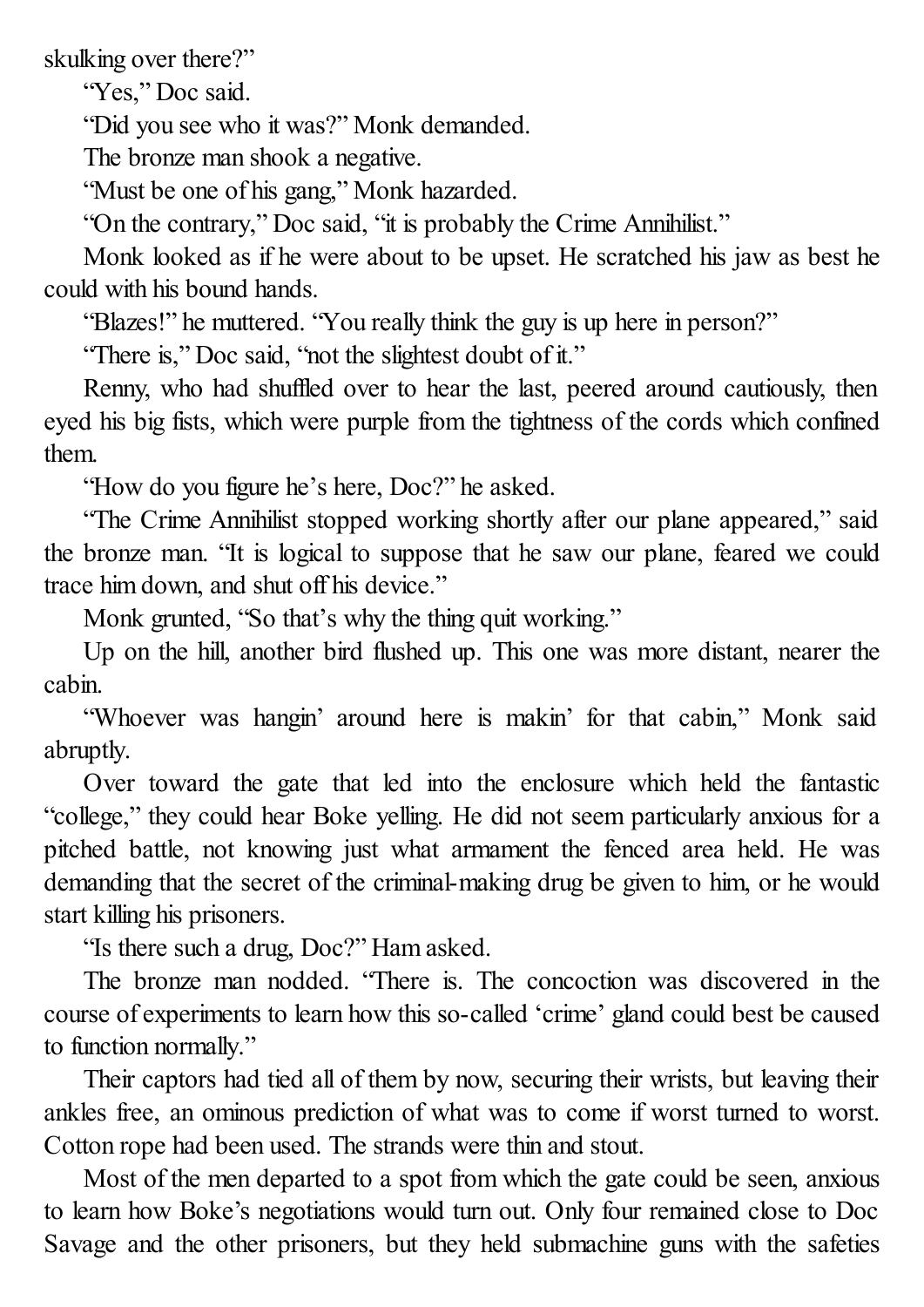latched off.

Doc Savage leaned against a tree as if weary, and worked an arm against the coarse bark. Unnoticed, a button came off his sleeve and fell to the ground. A moment later he sat down, as if his strength had given out. His fingers picked up the button.

It was white, as if constructed of ordinary pearl, but close examination would have shown that it was of metal and the edge, instead of being merely rounded, was disked to a razor sharpness. A thin metal band protected this edge, and was easily broken off with the finger nails, leaving the razor edge exposed.

Two or three judicious slices cut almost through Doc's wrist bonds.

He caught Monk's eye and flipped the button. Monk picked it up when the guards were not looking, kept a sober face as he discovered its purpose, used it and passed it on to Renny. Renny gave it to Pat, and Pat passed it to Ham.

Down by the gate, those inside the high fence had refused to have anything to do with Boke's demands.

Doc, pretending to writhe as though the pain from his shoulder were unbearable, dug his hands down into the ground and closed them over a stone which had been almost hidden in the mud.

"All right," he said suddenly, and flung the stone.

Simultaneously, Monk, Ham, Renny and Pat came to their feet.

The flung rock, taking a machine gunner by surprise, dropped him trembling in his tracks. The other three gunmen, amazed, squawled out an alarm and tried to get their weapons into play.

Monk, reaching one, swung a fist as if he were driving a nail, and the man went down.

Two of the others got their rapidfirers chattering, but had no time to aim before Ham and Renny were upon them. Renny clubbed his man down with slamming blows. Ham had a little trouble until Pat, running around behind, rabbit-punched the gangster. Ham finished him off with an uppercut. The pig, Habeas, began squealing.

"Get their guns!" Doc rapped. "And retreat up the hill!"

Monk yelled, "Listen, there ain't nothing but that cabin at the top of the hill! No place to hole up! Why not try to get over the fence?"

"Up the hill!" Doc repeated, and began untying Hardboiled Humbolt and the other policemen.

Hardboiled bellowed, "Ain't you gonna fight them mugs?"

Doc said; "Get up that hill! Make for the cabin!"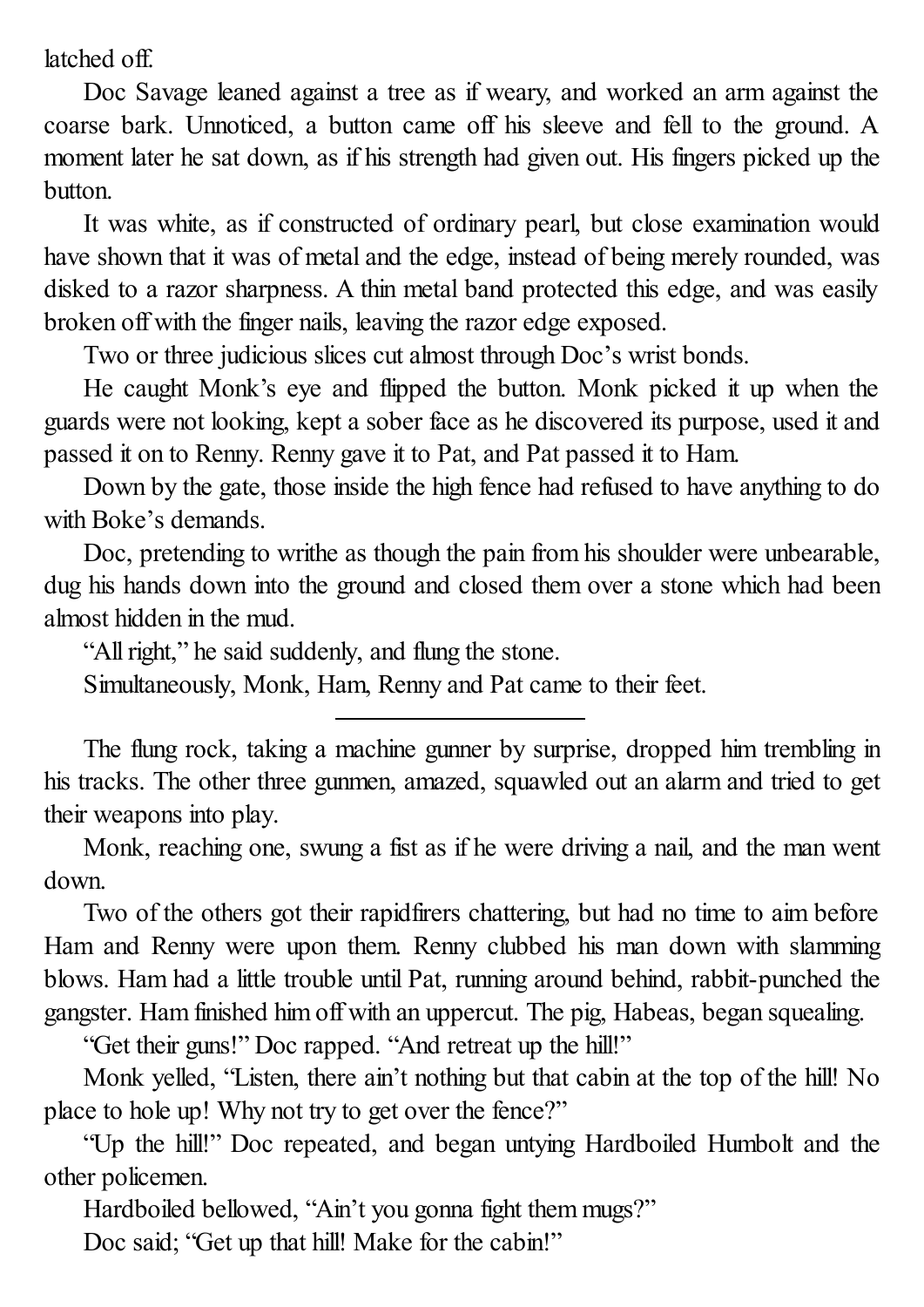"Why not fight 'em?" Hardboiled howled.

"Because some of them might be killed!" Doc rapped. "Get a move on!"

The fugitives were stringing out up the hill, and a few bullets were snapping through the timber in pursuit. Due to the thickness of the woods, the slugs were poorly aimed.

Hardboiled, hopping along painfully with a disgruntled look, drew up beside Renny and demanded, "What's eatin' that bronze guy? Why don't he fight them birds? We could knock off about half of 'em with them Tommy guns."

"Matter of principle," Renny rumbled. "Doc never kills anybody."

"Hell!" said Hardboiled. "Killin' is too good for Boke and that crowd!"

"Shut up and run," Renny advised. "I don't know why Doc is makin' for that cabin, but he has some reason."

The bronze man was not leading the retreat, but bringing up the rear. From time to time, he discharged a burst from one of the captured submachine guns, but he shot high, merely discouraging the rapidity of pursuit.

It became evident that they were going to reach the cabin before they were overhauled. Monk was carrying his pet pig.

Hardboiled, reaching the cabin finally, ran around it and looked down the slope beyond.

"Hell's bells!" he roared. "We're stuck!"

The hill sloped gently; there was little underbrush which would furnish shelter; and the tree trunks themselves were thin, none being greater than six inches in diameter.

Doc Savage paid no attention. He was studying the wet ground before the cabin. It bore fresh tracks. Some of the prints were so recent that they were still filling with water, and they had been made by the same pair of feet, judging from their likeness in size.

The bronze man mounted to a creaking porch and shoved inside. The room was large, roughly furnished, the principal fixture being a large bench strewn with wires, bits of metal and vacuum tubes of diverse design.

Across the room was a closed door. A voice came from behind it.

"Get away from me!" it shrilled.

Monk, diving into the cabin behind Doc, let his jaw sag down, then snapped it up to demand wonderingly, "Who in blazes is in that room?"

"The Crime Annihilist, I believe," Doc said.

"Well, well," Monk grunted, and dived across the room. He hit the door with his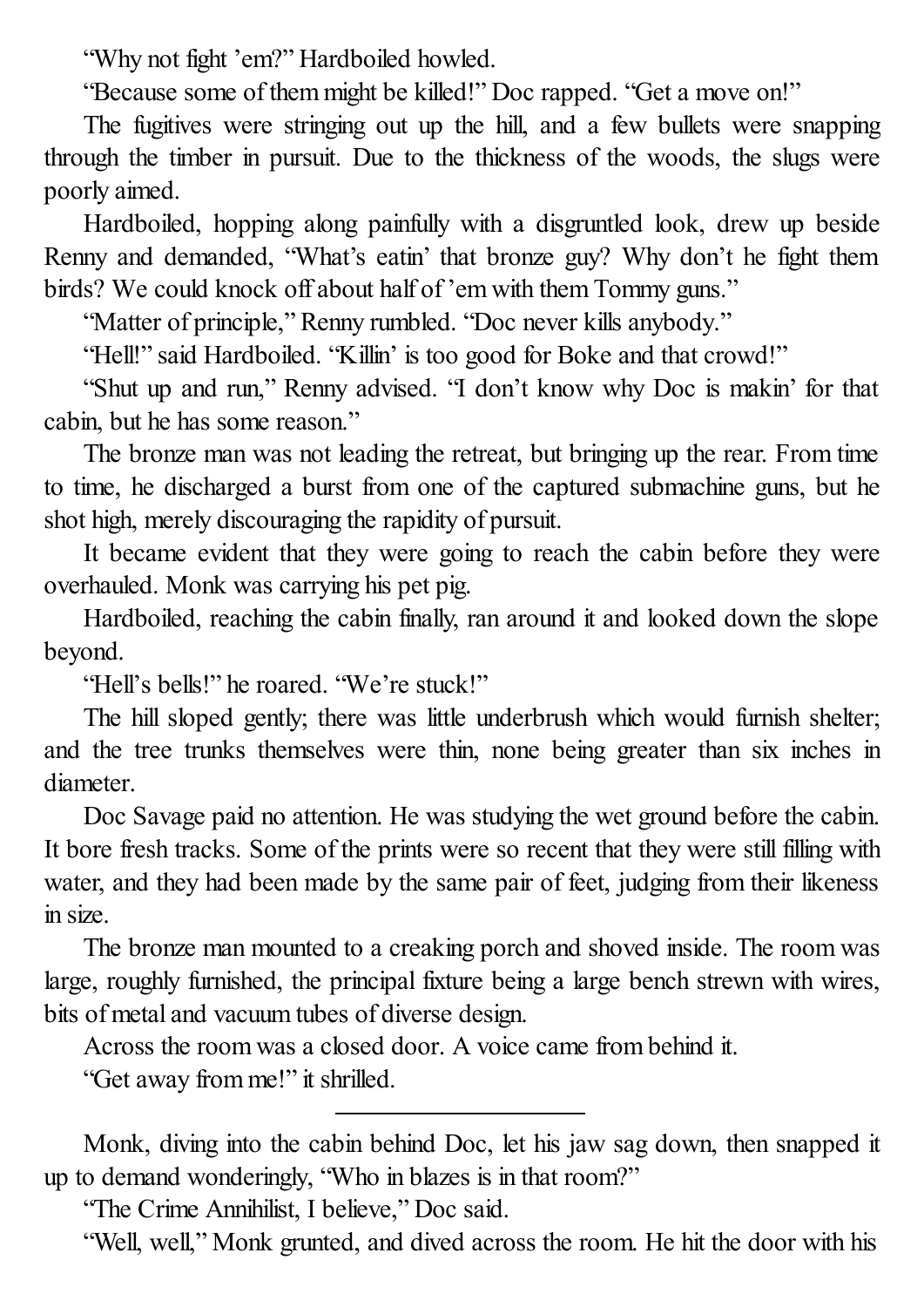shoulder, and his homely face showed that he fully expected it to collapse. But he was too optimistic. The stout wooden panel held.

"Get away!" shrieked the voice from the other side of the door.

Then a roar of gunfire and a snapping and crashing of bullets drowned out the shrieks. Nearly all of the glass fell out of the room's one window. It jingled not unmusically on the floor.

Ham, Pat, Hardboiled and all the policemen were inside.

"Get down," Doc directed. "The logs will turn lead."

Monk, seeming unaware of the danger outside, jabbed a thumb at the inner room into which they had not yet had time to smash their way.

"How'd you know the Crime Annihilist was here?" he demanded.

"Direction finding apparatus," Doc said. "I used it from New York City."

"You mean——"

"That this Crime Annihilist's weapon is merely a machine emitting emanations similar to ultra-short radio waves," Doc said. "These emanations have an irritating effect on the so-called 'crime' gland, causing a sort of local poisoning which induces mental spasms and a peculiar muscular reaction which results in the protruding of the eyes."

"You'll have to make it clearer than that for me to get it," Monk grunted.

"I used a sensitive directional finder of an ordinary radio type, in the New York laboratory," Doc went on. "It pointed to this vicinity."

Monk exploded, "Now listen, Doc—that's a bit thick. No directional device would point to this cabin."

"It pointed in this direction," Doc corrected. "The rest was guesswork. This cabin was the logical spot."

Monk began, "I don't see——" then fell silent. He wet his lips, flattened a little lower as a bullet ricocheted down from the ceiling.

"Blazes!" he exploded. "This cabin was built——"

Hardboiled Humbolt interrupted, bawling, 'Hey! Lookit! Lookit!''

And the shooting stopped as if it had only been some recorded sound effect which had been switched off.

Silence did not fall. Rather, the shooting stopped and a banshee caterwauling of shouts took its place. The shouts became screams, and these turned to awful shrieks.

They were all conscious of a metallic drone which had started up and seemed to be coming from the adjacent room.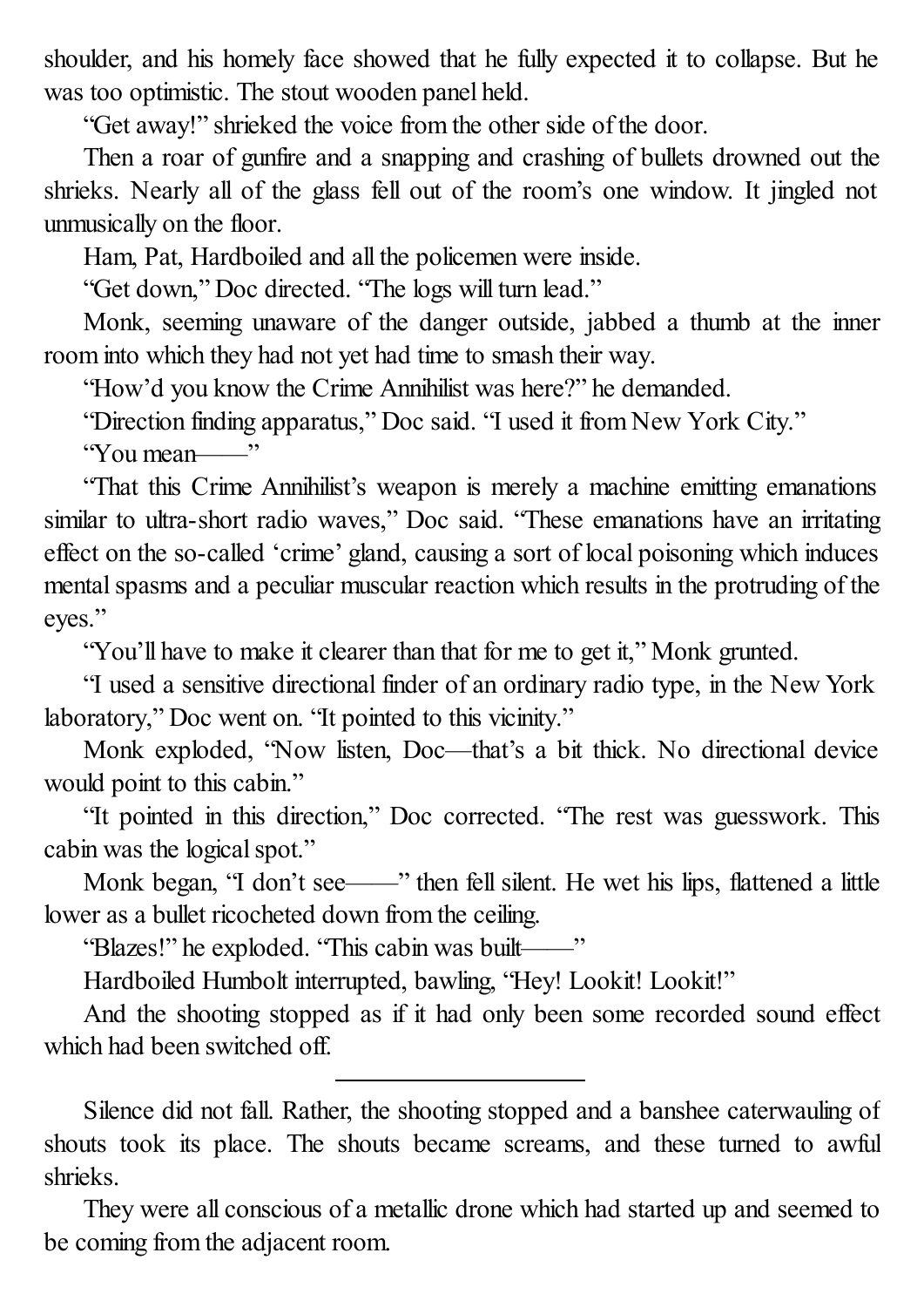Pat ran to the window, broken glass crunching under her feet. She looked out only briefly, then withdrew, hands lifting in a subconscious gesture of horror. Her face looked drained, drawn.

"The Crime Annihilist!" she said thickly. "They're dying outside! The thing seems to be stronger than ever before."

Doc Savage got erect and flung himself against the door of the room from which the drone came. The panel rebuffed him as it had Monk. He hit it again, using his unwounded shoulder. He picked up a chair and battered it, and the sound this produced told him why the door was so solid.

"Metal lined," he said. "Probably a storeroom!"

The bronze man ran to the workbench, dumped its litter and tore at one of the great, thick planks which composed its top.

"Give us a hand!" he rapped. "We've got to get into this inside room to save those men out there."

Monk, who was usually prompt in carrying out the bronze man's suggestions, for once seemed not to hear. Monk, at times in the past, had been suspected of possessing bloodthirsty inclinations. He looked through the window, grimaced, but did not turn away.

The sight was not a pleasant one to watch. Boke's men had worked quite close to the cabin when the affliction seized them; from the window, Monk had a box seat for the pageant of fantastic death.

The homely chemist located Janko Sultman. He had already succumbed, and was a contorted shape beneath a tree. A strange thing had happened to his frizzled hair as death overtook him. The hair was no longer upstanding, but lay down as if it, too, had been devoid of life.

Monk discovered Boke. The mastermind had been well behind, out of danger of bullets, a position masterminds not infrequently occupy. But it had not preserved him from the vengeance of the Crime Annihilist.

Boke was stumbling about, shrieking, beating at his own face. He tore off the muffler which had masked his features, then fell to the ground, stretched himself out and did not move again.

Monk craned his neck to get a closer look at Boke's face. Monk snorted. It was not a face of a leader. It had fragile features and a rose petal skin. No hardboiled crook would look upon such a face and feel like calling its owner his master. It was no mystery why Boke had kept his face covered.

For Boke was the feminine-mannered Lizzie. Probably Janko Sultman had never known that, and it explained how Sultman had been discovered in his double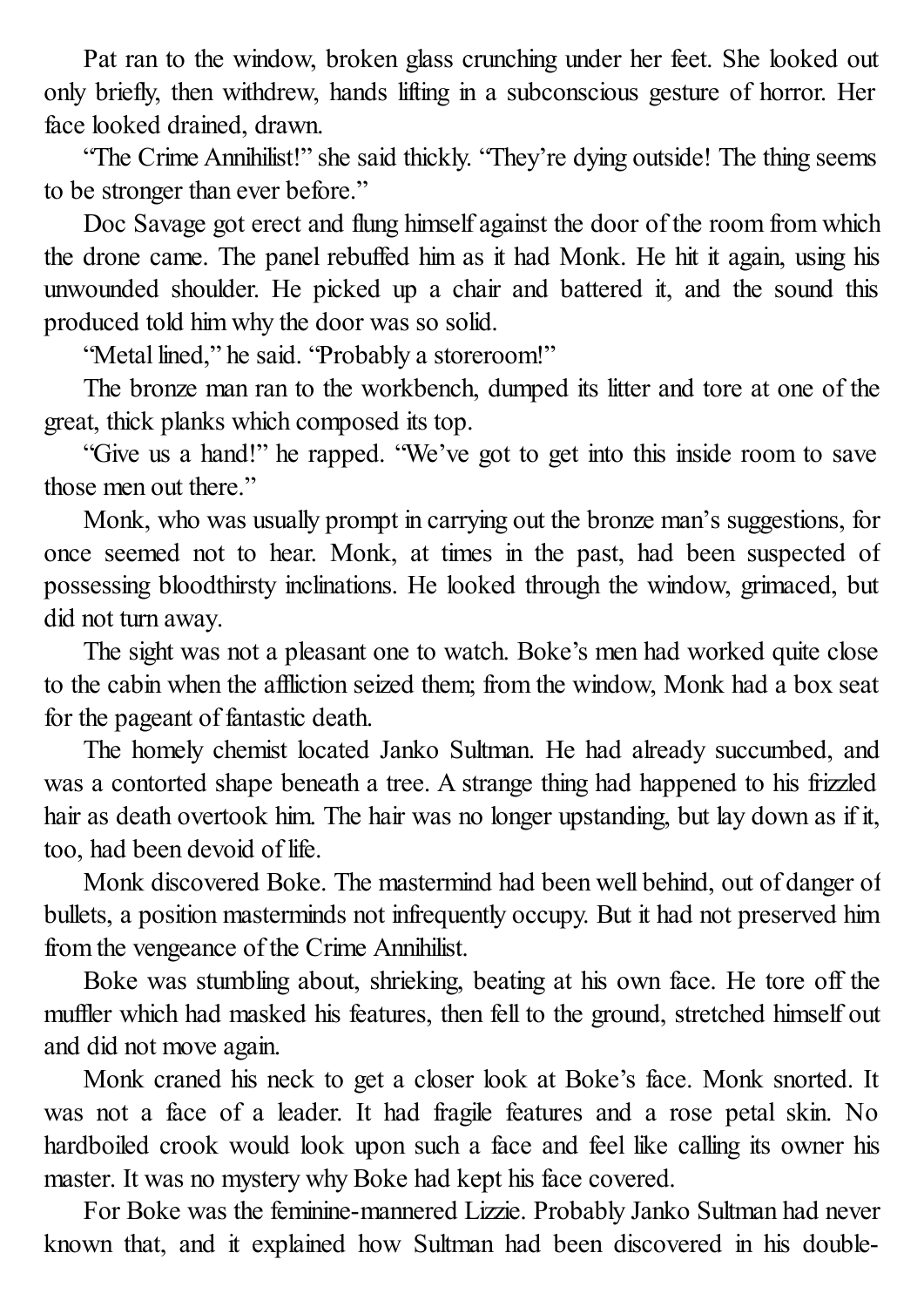crossing. For Lizzie had ostensibly been one of Sultman's gang.

Several men clutched the long plank which Doc had ripped from the workbench. They drew back, leveled it and ran for the door in a living ram. The panel gave, groaned. A second smash caused it to give slightly more. With a roar it went in on the third try.

Doc Savage pitched across the threshold. The room beyond was dark, for there were no windows. But there was a furtive movement in a corner. The bronze man squinted through the murk.

"Get back!" he rapped suddenly. Then he lunged forward.

In a remote corner, a figure was huddled over a mound of objects on the floor. The figure straightened, gibbering shrilly, as the bronze man approached.

Doc swooped upon the objects over which the figure had been crouched. There was dynamite, nearly a case of it, with a battery and wires attached; there was also a small phonograph, one of the type newly placed on the market which can be plugged into a light circuit and, by using a microphone attachment, employed to make records, which can then be played back numerous times.

Doc hastily disconnected the wires from the explosive, while the occupant of the room squeaked meaninglessly at him from across the chamber.

Monk came lumbering in, Renny on his heels. They looked at the pitiful figure which was the Crime Annihilist.

"Holy cow!" Renny boomed.

And Monk, pointing at the explosive, the phonograph, said, "That's how he faked his death on the barge. Got away before we ever came, and left a rifle attached to the door so that it would go off when the door was jarred. Then he had the phonograph yell out in his voice, and then the explosion. He was fixing to do the same thing here."

Monk shook his head slowly, then resumed: "But why?"

Ham, who had come in, said caustically, "You ape, if you had been through what he has, you would do queer things too."

Then they looked at the Crime Annihilist, at his racked body, a frame mutilated by torture, swathed in bandages, and it was not difficult to understand why he had set out to rid the world of criminals.

"They killed my brother!" mumbled the Crime Annihilist. "Damn them—they they—I'll get them all!"

The Crime Annihilist was Sidney Lorrey.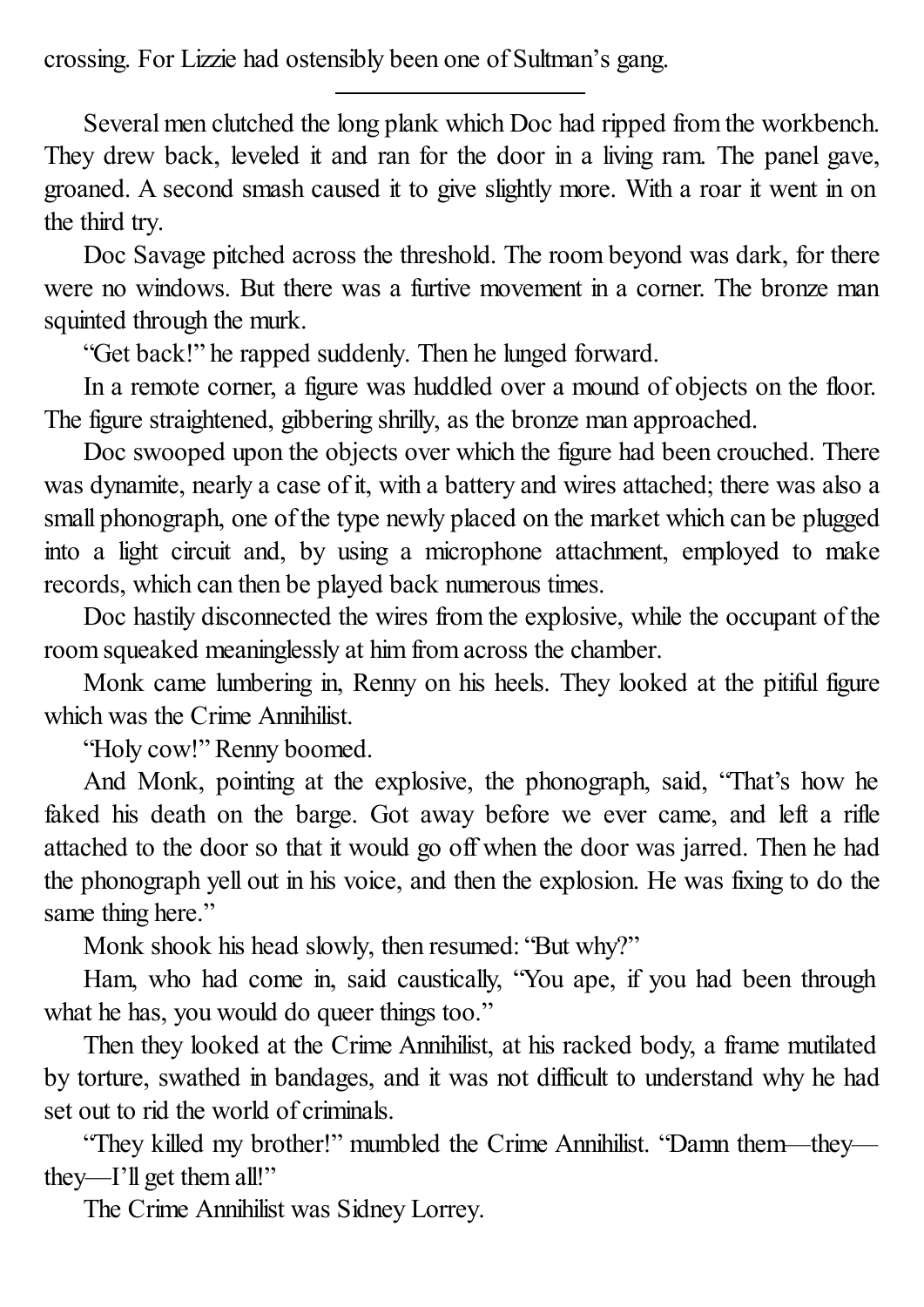## Chapter XVIII MONK TAKES HIS DAY

The opposite wall of the room was spanned its full length by a table, and on this was arrayed a tremendous quantity of electrical apparatus. Under the table, a motorgenerator set made a metallic drone.

"The thing that produced the pop-eyed death," Ham murmured, and eyed the array.

Doc Savage nodded.

"Sidney Lorrey was—is—a scientist and surgeon interested in mental therapy as influenced by various infra-rays and light beams," the bronze man said. "I recall Robert Lorrey saying that Sidney was trying to perfect a treatment for the so-called 'crime' gland which would not require the use of drugs."

The bronze man indicated the intricate array of electrical apparatus. "Possibly Sidney Lorrey did not realize at first that his apparatus was killing criminals. It must have been set up in his barge laboratory and operating continuously on some piece of experimental tissue. Then, when Sidney saw the men die from its effects, he realized what it was."

"And realized what a weapon against crime he had," Ham added.

Monk pointed at Sidney Lorrey. "What about him?"

Doc Savage went over to Sidney Lorrey. The latter recoiled at first, but under the bronze man's soothing words, submitted to an examination.

"Temporarily disarranged mentally by pain," Doc said. "He will be entirely normal after a short period of treatment and a rest."

Monk muttered slowly, 'T'm glad of that."

Hardboiled Humbolt was moving about as if he had something on his mind, but was uncertain what to do about it. He caught Doc Savage's eye and beckoned. They went out on the porch.

Hardboiled waved an arm in the direction of the area of woodland enclosed by the high fence.

"What's over there?" he demanded. "You've got somethin' up here, somethin' big. I ain't quite been able to figure out what it is."

Doc Savage studied the big, rough-mannered cop for some moments.

"That, to put it plainly, was a lie," he said dryly. "From Boke's talk, you secured a very good idea of what is inside that fence."

Hardboiled shook his head. "I didn't hear a thing."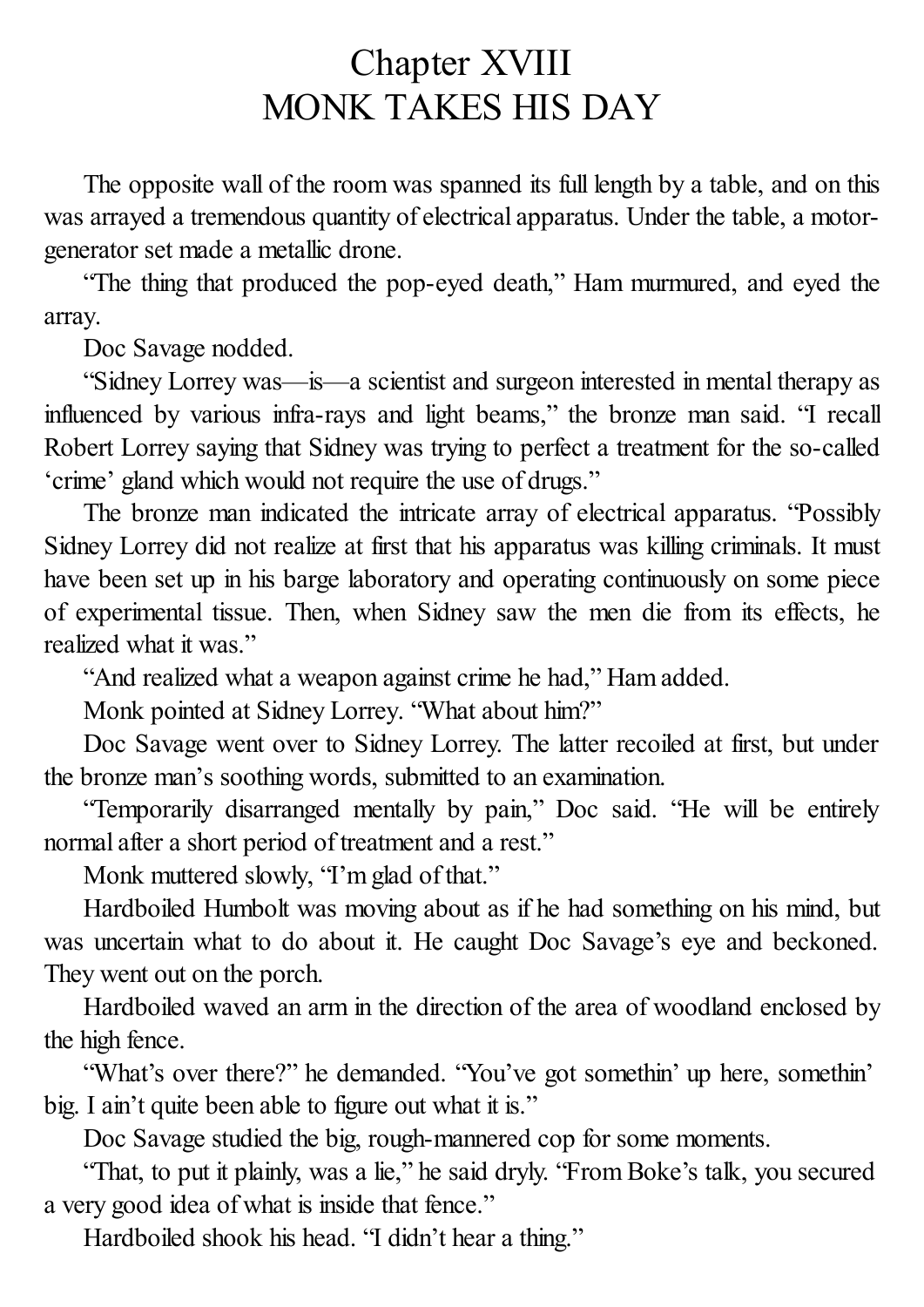Doc Savage extended a hand. "Thanks. If news of that place got out, it would mean all kinds of trouble."

"I got a few special friends." Hardboiled jerked his hand at the criminal-curing institution again. "Would you put 'em in there—when I catch 'em? Just as a favor?"

The bronze man rarely smiled, but he did so now. "With pleasure," he agreed.

Hardboiled asked, "What are you gonna do about that thing inside—that mess of electrical business?"

"Destroy it," Doc said.

"Why?" Hardboiled looked pained. "Think of what it'd do to the crooks!"

Doc Savage asked, "When a man has the smallpox, do you kill him?"

"Hell, no!" Hardboiled snorted. "You doctor him up."

"Exactly!" Doc Savage said. "And that explains why I am going to destroy the device inside."

The bronze man picked up a fragment of the chair with which he had first tried to batter down the door, and entered the inner room. He ran his eyes over the assembled apparatus of the Crime Annihilist until he had the circuit fixed in his memory.

It might become usefulsometime in the future.

He shut off the motor-generator, then went to work with the piece of chair, smashing tubes, tearing apart intricate bundles of wires. The vacuum tubes broke with loud explosions, showering glass about. Delicate insulating sheets crunched, and condensers, torn apart, spilled layers of foil and waxed paper.

Doc did the job of destruction carefully, expending fully five minutes in the task, and when he was done and had stepped back, Monk thrust his homely features into the room. He pointed at the apparatus, or what was left of it.

"Is that jigger out of whack?" he demanded.

"It is," Doc told him.

Monk licked his lips. A look of unholy anticipation came over his features, and he retreated from the door.

It could not have been more than thirty seconds later when a terrific scream ripped out. It was followed by growls, minor howls, and the thump and bang of a terrific fight.

Ham, his coat and most of his shirt missing, the rest of his person looking as if it had been through a tornado, dashed madly around a cabin corner.

Monk popped out in pursuit, still gripping parts of Ham's missing clothing.

"Help!" Ham yelled. "Turn that blasted machine on!"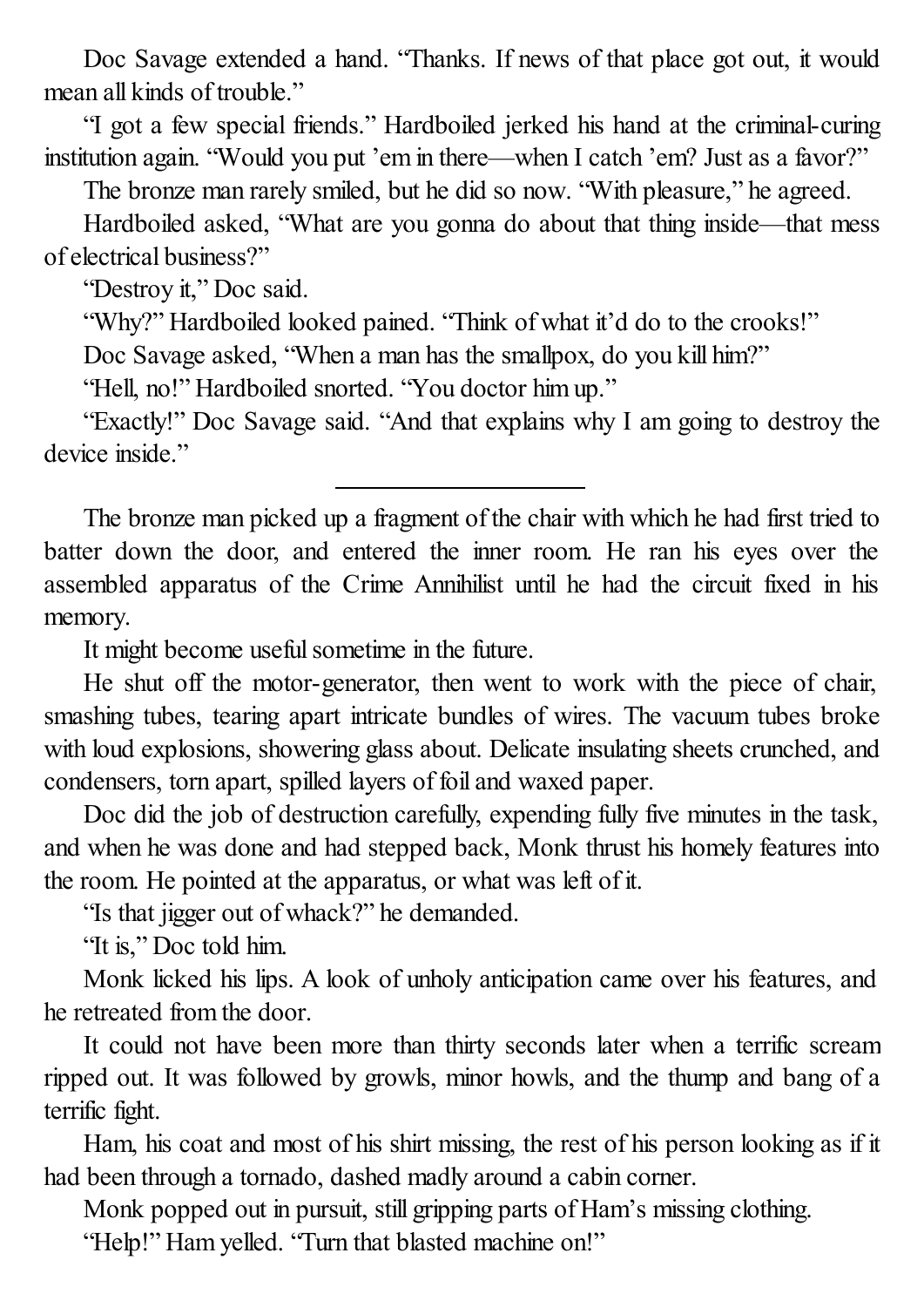"What they're gonna have to turn on for you," Monk puffed grimly, "is slow music!"

## THE END